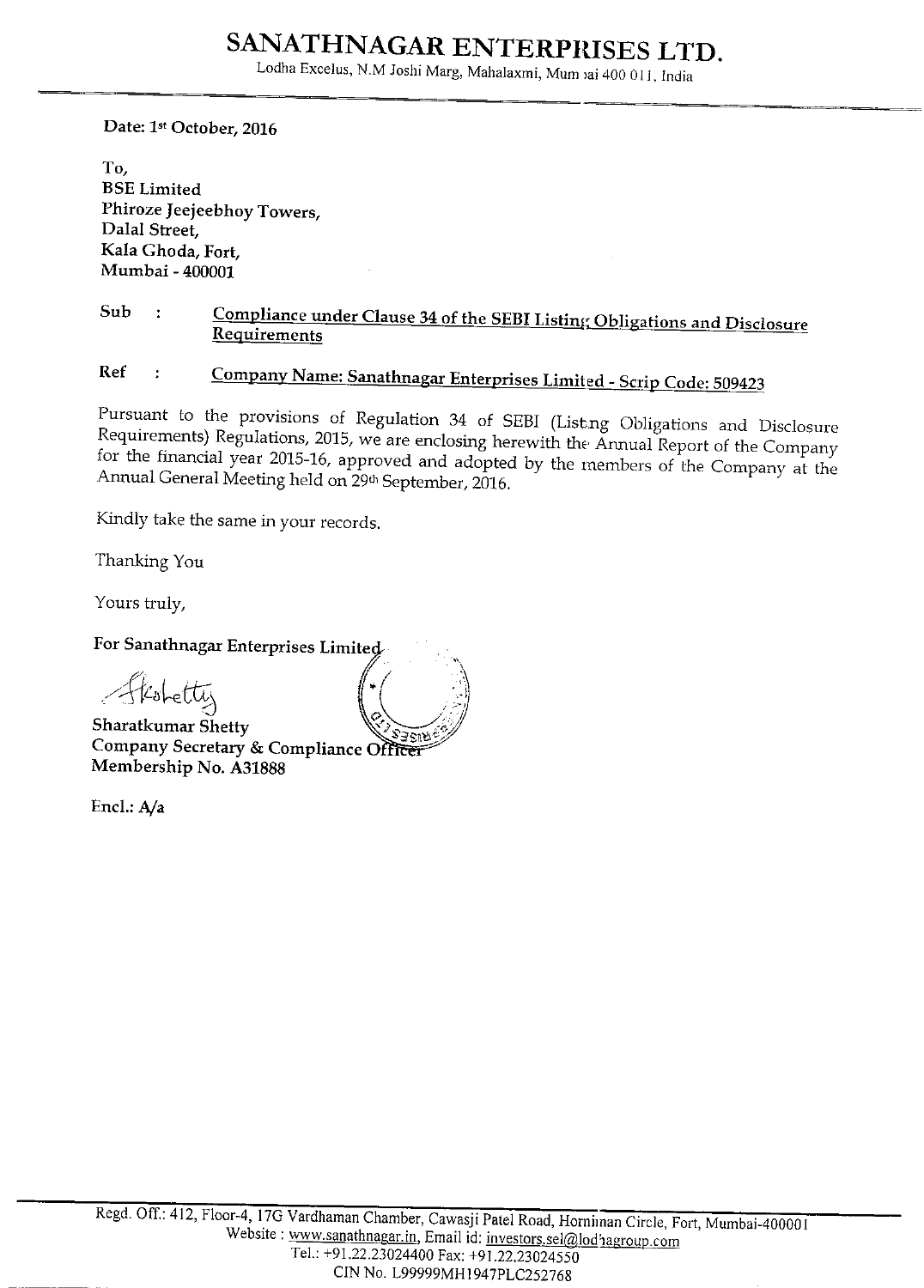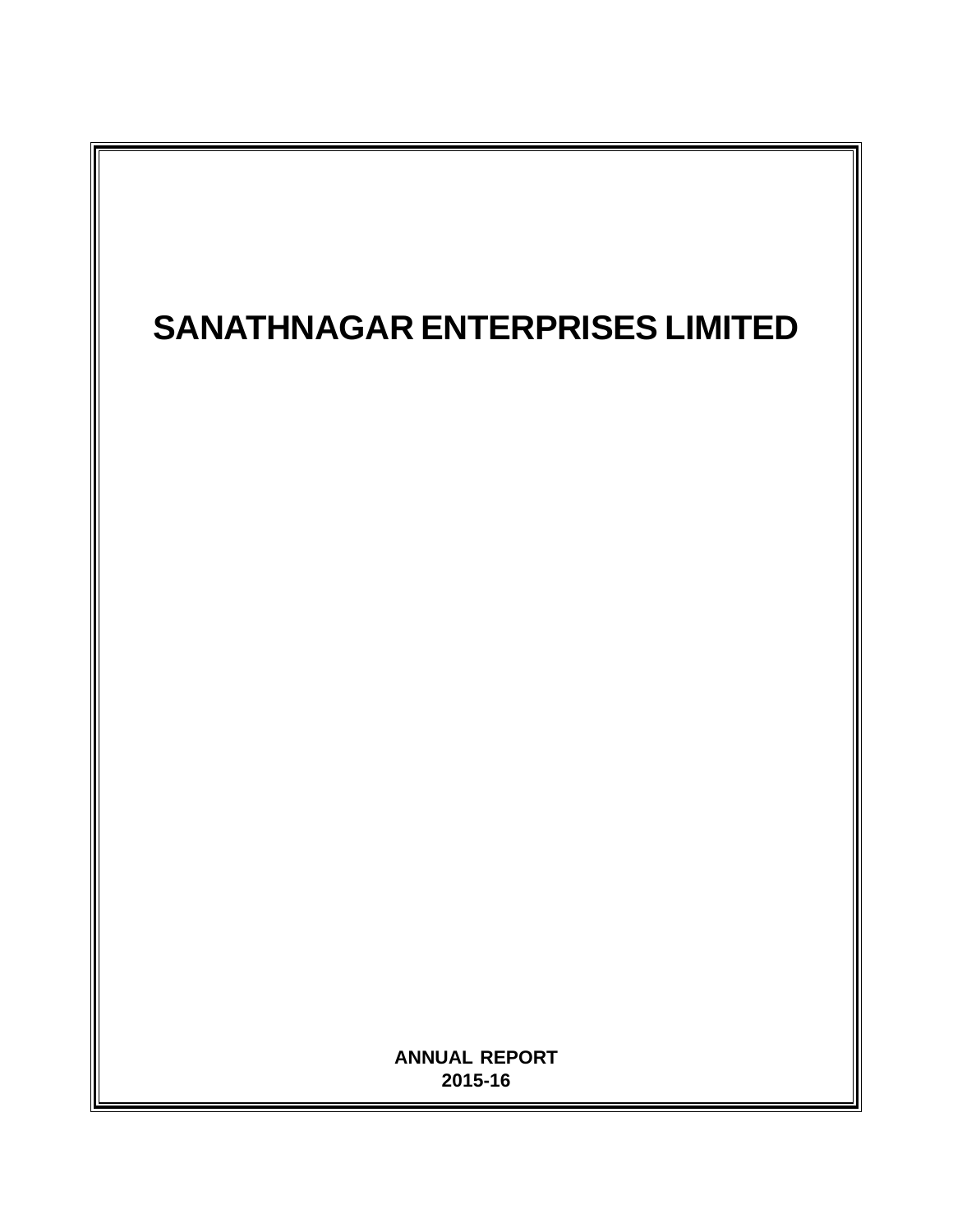# **TABLE OF CONTENTS**

| <b>Contents</b>                                | Page No.  |
|------------------------------------------------|-----------|
| Information about the Company                  | 03        |
| Notice to Members                              | $04 - 16$ |
| <b>Board's Report</b>                          | $17 - 45$ |
| <b>Auditor's Report</b>                        | 46-50     |
| <b>Balance Sheet</b>                           | 51        |
| <b>Statement of Profit &amp; Loss</b>          | 52        |
| <b>Cash Flow Statement</b>                     | 53        |
| Notes forming part of the Financial Statements | 54-72     |
| Proxy & Attendance Slip                        | 73-75     |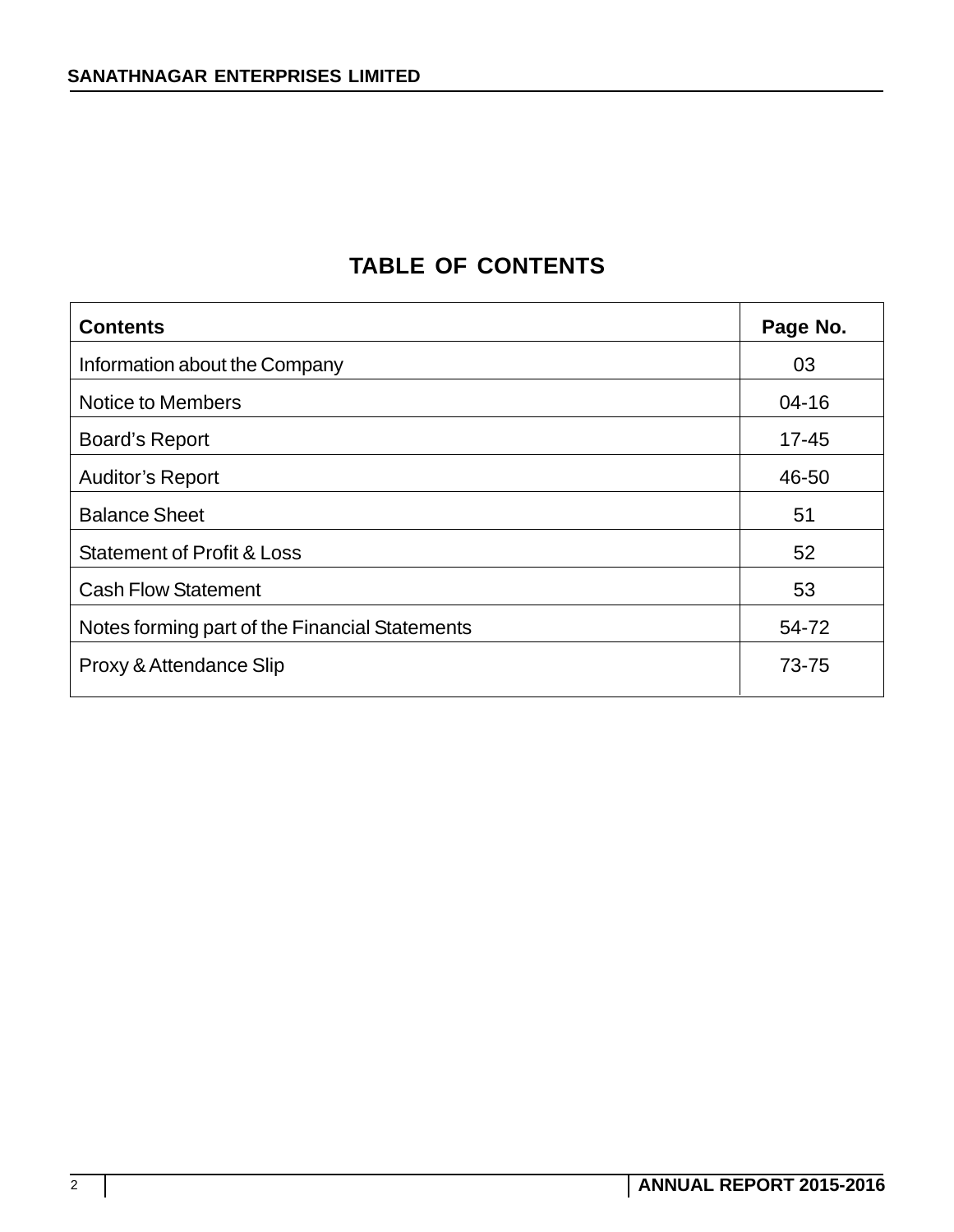# **BOARD OF DIRECTORS:**

| <b>Directors</b>      | Category                                                                       |
|-----------------------|--------------------------------------------------------------------------------|
| Ms. Purnima Pavle     | Chairperson & Non-Executive Director                                           |
| Mr. Babusingh Rajguru | Non-Executive Director                                                         |
| Mr. Umashankar Hegde  | Independent Director (w.e.f. 05th November, 2015)                              |
| Mr. Bhushan Shah      | Independent Director (w.e.f.07th July, 2016)                                   |
| Mr. Sagar Gawde       | Independent Director (upto 03rd August, 2015)                                  |
| Mr. Deependra Gupta   | Independent Director (upto 05th November, 2015)                                |
| Mr. Santoshkumar Ojha | Independent Director (w.e.f. 05th November, 2015 and upto<br>08th April, 2016) |

# **Key Managerial Personnel**

| Mr. Maninder Chhabra                                | Manager (w.e.f. 05th February, 2016)                                                                                                                                                                                                    |
|-----------------------------------------------------|-----------------------------------------------------------------------------------------------------------------------------------------------------------------------------------------------------------------------------------------|
| Mr. Vishal Ghadigaonkar                             | Chief Financial Officer (w.e.f. 13th October, 2015)                                                                                                                                                                                     |
| Mr. Sharatkumar Shetty                              | <b>Company Secretary</b>                                                                                                                                                                                                                |
|                                                     |                                                                                                                                                                                                                                         |
| <b>BANKERS</b>                                      | <b>HDFC Bank Limited</b>                                                                                                                                                                                                                |
|                                                     | Kotak Mahindra Bank Limited                                                                                                                                                                                                             |
| <b>REGISTERED OFFICE:</b>                           | 412, Floor-4, 17G, Vardhaman Chamber,<br>Cawasji Patel Road, Horniman Circle,<br>Fort, Mumbai-400001<br>Website: www.sanathnagar.in<br>E-mail: investors.sel@lodhagroup.com<br>Telephone No.: +9122-23024400<br>Fax No.: +9122-23024550 |
| <b>REGISTRAR AND SHARE</b><br><b>TRANSFER AGENT</b> | <b>CIL Securities Limited</b><br>214, Raghava Ratna Tower, Chirag Ali Lane,<br>Hyderabad, Telangana - 500001<br>Email: rta@cilsecurities.com                                                                                            |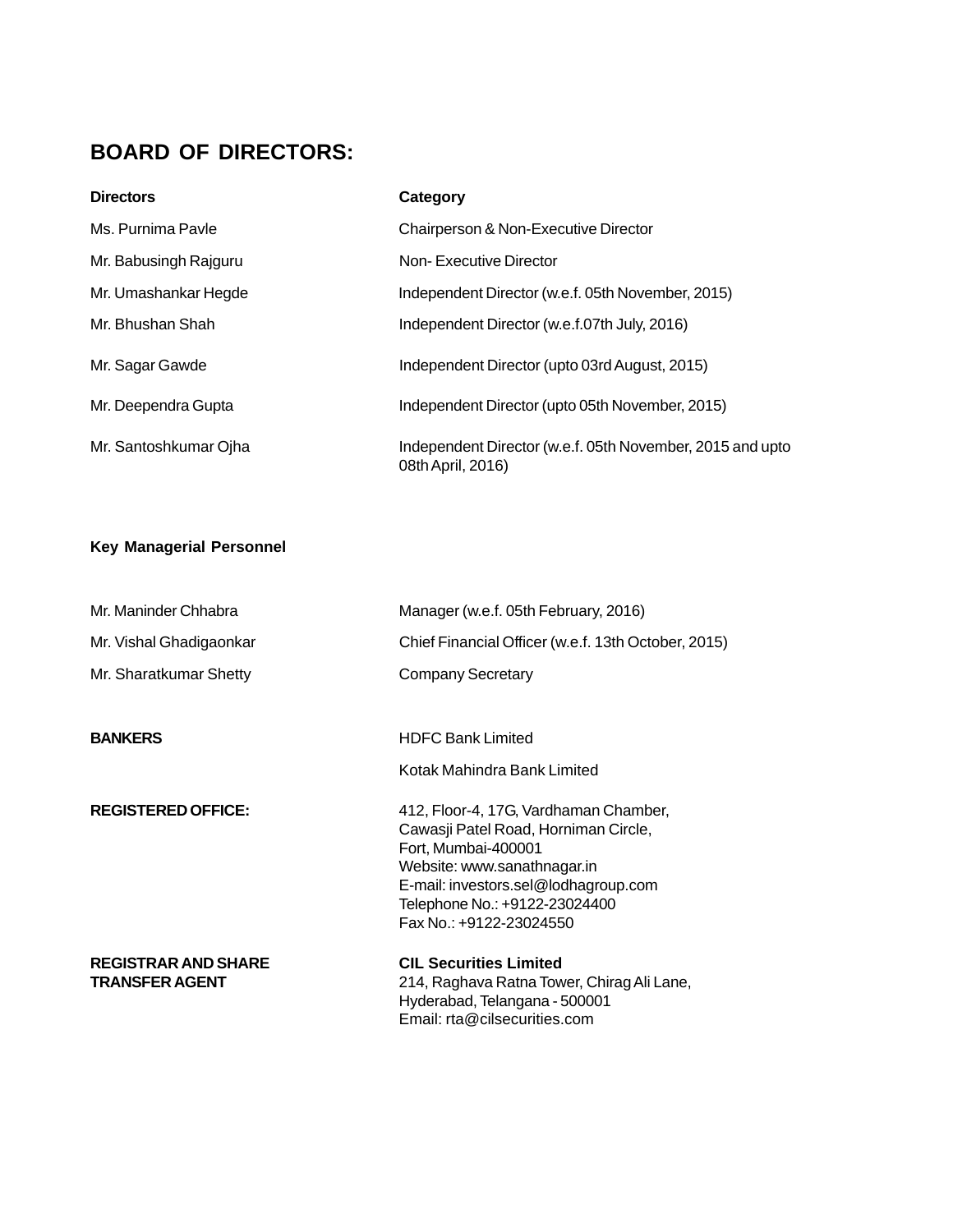**Notice is hereby given that the Sixty-Ninth Annual General Meeting of the Members of Sanathnagar Enterprises Limited** will be held on Thursday, 29<sup>th</sup> September, 2016 at 04.30 p.m. at Lodha Excelus, 6<sup>th</sup> floor, Apollo Mills Compound, N M **Joshi Marg, Mahalaxmi, Mumbai 400 011 to transact the following business:**

#### **ORDINARY BUSINESS:**

**1.** To consider and adopt the Audited Financial Statements of the Company for the financial year ended March 31, 2016 and the Reports of the Board of Directors' and Auditors' thereon and in this regard, pass the following resolution as an **Ordinary Resolution**:

"**RESOLVED THAT** the Audited Financial Statements of the Company for the financial year ended March 31, 2016 and the Reports of the Board of Directors and Auditors thereon laid before this Meeting, be and are hereby considered and adopted."

**2.** To appoint a Director in place of Ms. Purnima Pavle (DIN: 06705133), who retires by rotation at this Annual General Meeting and being eligible, offers herself for re-appointment and in this regard, pass the following resolution as an **Ordinary Resolution:**

**"RESOLVED THAT** pursuant to the provisions of Section 152 of the Companies Act, 2013, Ms. Purnima Pavle (DIN:06705133), who retires by rotation at this Meeting and being eligible has offered herself for re-appointment, be and is hereby re-appointed as a Director of the Company, liable to retire by rotation."

#### **SPECIAL BUSINESS:**

#### **3. Appointment of Statutory Auditor to fill casual vacancy:**

To consider and if thought fit, to pass the following resolution as an **Ordinary Resolution**:

"**RESOLVED THAT** pursuant to the provisions of Section 139(8) and other applicable provisions, if any, of the Companies Act, 2013 read with the Companies (Audit and Auditors) Rules, 2014 and other applicable provisions if any, M/s. MZSK & Associates, Chartered Accountants (Firm Registration No: 105047W) be and are hereby appointed as Statutory Auditors of the Company to fill the casual vacancy caused by the resignation of M/s Shanker and Kapani, Chartered Accountants, (Firm Registration No: 117761W).

"**RESOLVED FURTHER THAT** that M/s. MZSK & Associates, Chartered Accountants, be and are hereby appointed as Statutory Auditors of the Company to hold the office from 3<sup>rd</sup> September 2016 until the conclusion of the 69<sup>th</sup> Annual General Meeting of the Company, at such remuneration plus applicable taxes, and out of pocket expenses, as shall be fixed by the Board of Directors of the Company."

#### **4. Appointment of Statutory Auditor:**

To consider and if thought fit, to pass the following resolution as an **Ordinary Resolution**:

"**RESOLVED THAT** pursuant to Section 139 and other applicable provisions, if any, of the Companies Act, 2013 read with the Companies (Audit and Auditors) Rules, 2014 and other applicable provisions if any, M/s MZSK & Associates, Chartered Accountants (Firm Registration No: 105047W, be and are hereby appointed as Statutory Auditors of the Company to hold office for five years, from the conclusion of the 69<sup>th</sup> Annual General Meeting till the conclusion of the 74th Annual General Meeting of the Company to be held in the year 2021 (subject to ratification of the appointment by the Members at every Annual General Meeting held after the 69<sup>th</sup> Annual General Meeting of the Company), at such remuneration plus applicable taxes and out of pocket expenses, as shall be fixed by the Board of Directors of the Company."

**5.** To consider and, if thought fit, to pass the following resolution as an **Ordinary Resolution**:

**"RESOLVED THAT** pursuant to the provisions of Section 149, 152, Schedule IV and other applicable provisions, if any, of the Companies Act, 2013 read alongwith Companies (Appointment and Qualification of Directors) Rules, 2014 (including any statutory modification(s), amendment(s) or re-enactment thereof, for the time being in force), Mr. Umashankar Hegde (DIN: 06797098), who was appointed as an Additional Director w.e.f November 5, 2015 and in respect of whom the Company has received a notice in writing from a member under Section 160 of the Companies Act, 2013, along with the deposit of Rs.1 lakh, proposing his candidature for the office of Director of the Company, be and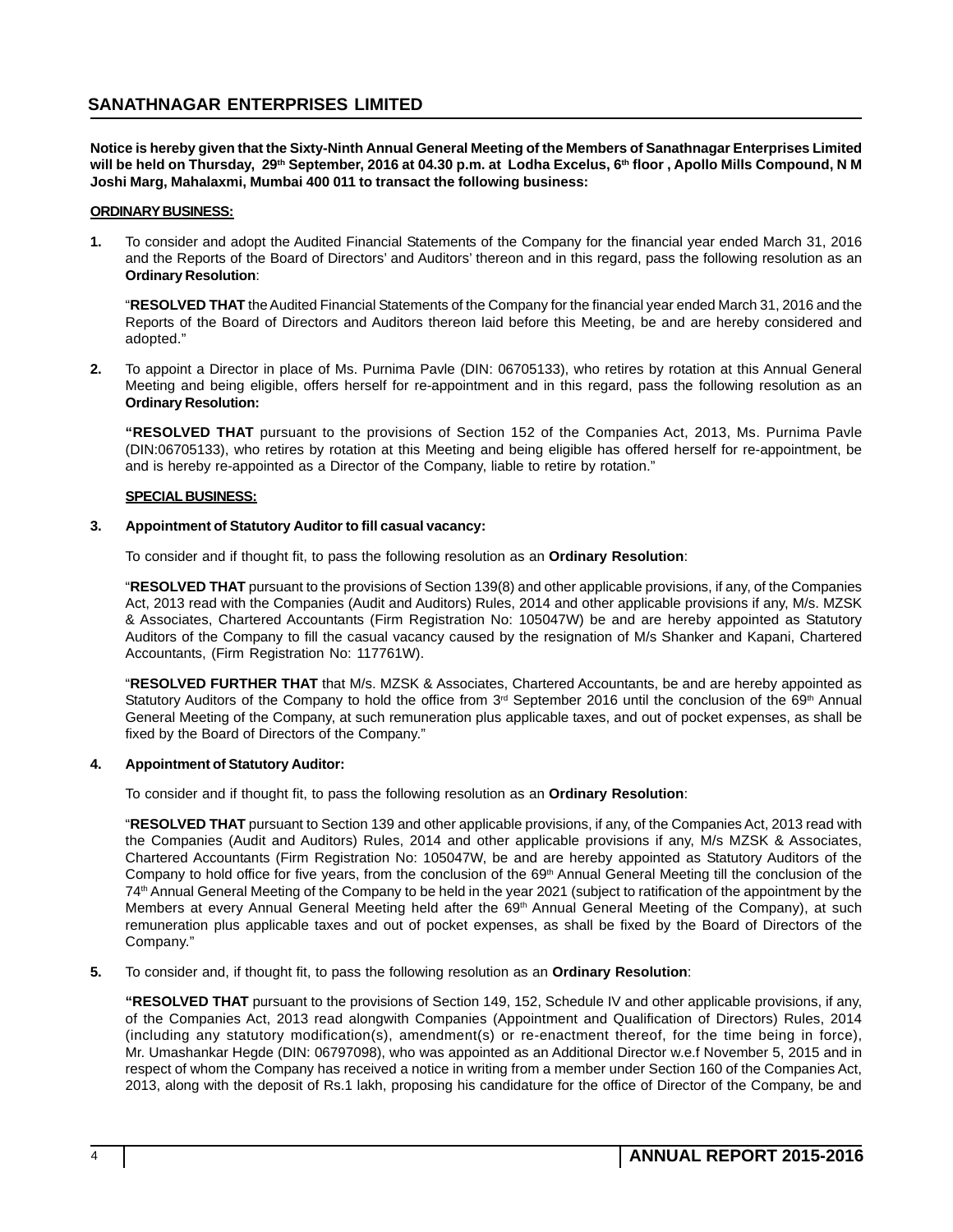is hereby appointed as an Independent Director on the Board of the Company to hold office upto November 4, 2020, not liable to retire by rotation."

**6.** To consider and, if thought fit, to pass the following resolution as an **Ordinary Resolution**:

**"RESOLVED THAT** pursuant to the provisions of Section 149, 152, Schedule IV and other applicable provisions, if any, of the Companies Act, 2013 read alongwith Companies (Appointment and Qualification of Directors) Rules, 2014 (including any statutory modification(s), amendment(s) or re-enactment thereof, for the time being in force), Mr. Bhushan Shah (DIN: 07484485), who was appointed as an Additional Director w.e.f July 7, 2016 and in respect of whom the Company has received a notice in writing from a member under Section 160 of the Companies Act, 2013, alongwith the deposit of Rs.1 lakh, proposing his candidature for the office of Director of the Company, be and is hereby appointed as an Independent Director on the Board of the Company to hold office upto July 6, 2021, not liable to retire by rotation."

**7.** To consider and, if thought fit, to pass the following resolution as a **Special Resolution**:"

"**RESOLVED THAT** pursuant to the provisions of Section 196, 203 and other applicable provisions, if any, of the Companies Act, 2013 (hereinafter referred to as "Act") and the relevant rules made thereunder (including any statutory modification(s), enactment(s) or re-enactment(s) thereof for the time being in force) read with Schedule V of the Act, the consent of the members be and is hereby accorded for appointment of Mr. Maninder Chhabra as the Manager of the Company for a period of 5 years with effect from February 05, 2016 till February 04, 2021 on the terms and conditions as set out in the Explanatory Statement annexed to the Notice convening this Meeting, with liberty to the Board of Directors (hereinafter referred to as the "Board" and shall include duly constituted Committee(s) thereof) to alter and vary the terms and conditions of the said appointment as it may deem fit.

**RESOLVED FURTHER THAT** all actions taken by the Board of Directors (including any Committee thereof) and all matters related thereto are specifically approved and ratified.

**RESOLVED FURTHER THAT** the Board of Directors (including any Committee thereof) and Company Secretary of the Company, be and are hereby severally authorised to complete all the formalities, file necessary forms and to do all such acts, deeds and things as may be necessary in this regard and necessary entries be made in the statutory registers to that effect."

**Date : 3rd September, 2016 By Order of the Board Place : Mumbai For Sanathnagar Enterprises Limited**

> **Sharatkumar Shetty Company Secretary ACS: 31888**

**Registered Office:**

412, Floor-4, 17G, Vardhaman Chamber, Cawasji Patel Road, Horniman Circle, Fort, Mumbai-400001 CIN L99999MH1947PLC252768 Telephone No. :+9122-23024400 Fax No. : +9122-23024550 Website : www.sanathnagar.in E-mail : investors.sel@lodhagroup.com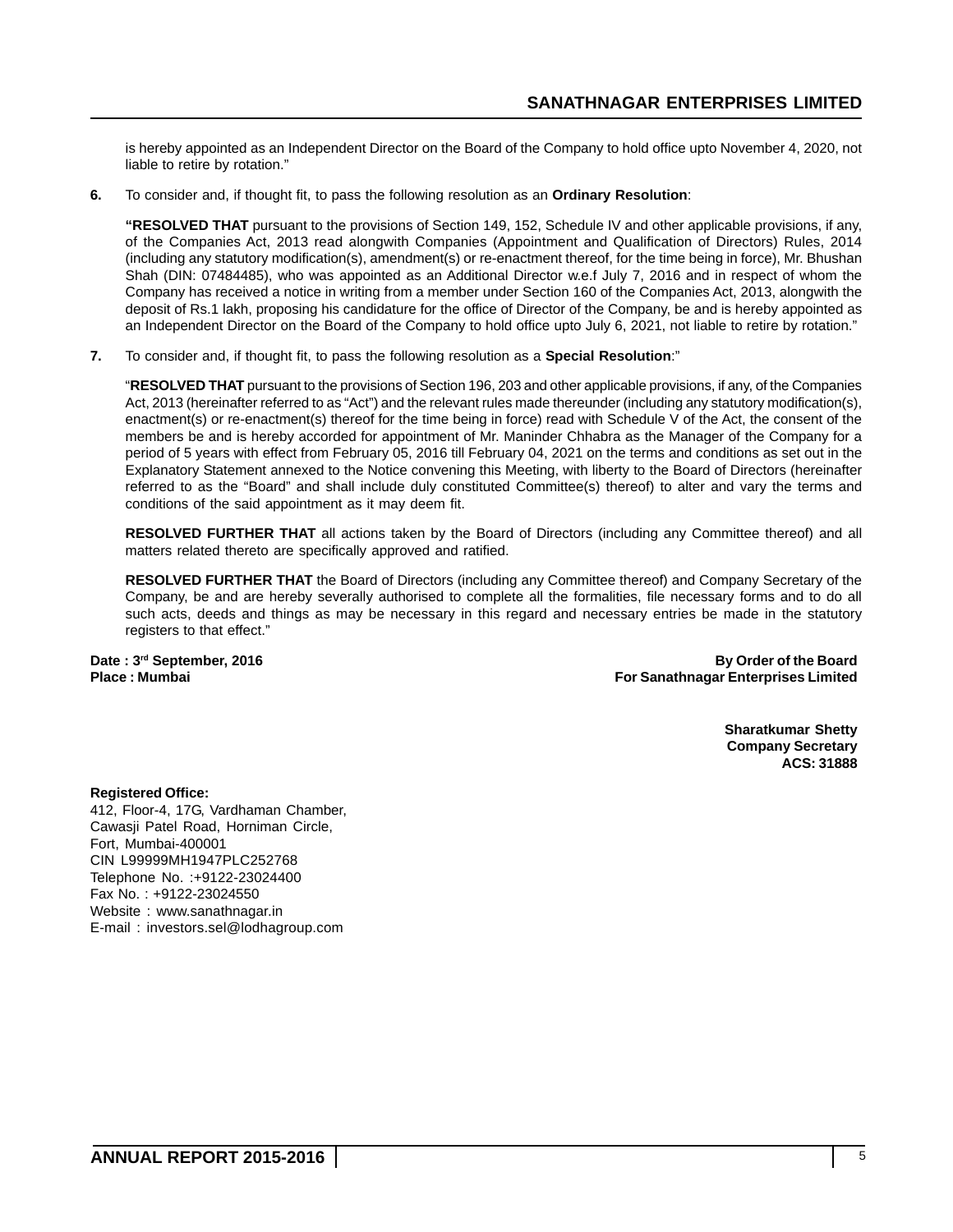#### **Notes:**

1) **A Member entitled to attend and vote at the 69th Annual General Meeting ("the Meeting") is entitled to appoint proxy to attend and vote instead of himself/herself and the proxy need not be a member of the Company. The instrument of proxy, in order to be effective, should be deposited at the Registered Office of the Company, duly completed, stamped and signed, not later than 48 hours before the commencement of the meeting.**

**A person can act as a proxy on behalf of members not exceeding fifty (50) and holding in the aggregate not more than ten percent of the total share capital of the Company carrying voting rights. A Member holding more than 10% of the total share capital of the Company carrying voting rights may appoint a single person as proxy and such person shall not act as proxy for any other person or shareholder.**

- 2) A proxy form is annexed to this notice of the Meeting. The holder of the proxy shall prove his identity at the time of attending the Meeting.
- 3) Every member entitled to vote at the Annual General Meeting of the Company can inspect the proxies lodged at the Company at any time during the normal business hours of the Company during the period beginning twenty-four (24) hours before the time fixed for the commencement of the Annual General Meeting and ending on the conclusion of the meeting. However, a prior notice of not less than three (3) days in writing of the intention to inspect the proxies lodged shall be required to be provided to the Company.
- 4) Corporate members intending to send their authorised representatives to attend the Meeting are requested to send to the Company a certified true copy of the relevant Board Resolution together with the specimen signature(s) of the representatives authorised under the said Board Resolution to attend and vote on their behalf at the Meeting.
- 5) A Statement pursuant to Section 102 (1) of the Companies Act, 2013 ("the Act"), relating to the Special Business to be transacted at the Meeting is annexed hereto.
- 6) This Notice is also being sent with Annual Report along with attendance slip, proxy form and route map of the venue of the Meeting.
- 7) Members/Proxies should fill the Attendance Slip for attending the Meeting and bring their Attendance Slips along with their copy of the Annual Report at the Meeting.
- 8) In case of Joint holders attending the Meeting, only such joint holder who is higher in the order of names will be entitled to vote.
- 9) Members who hold shares in dematerialised form are requested to write their DP ID and Client ID number(s) and those who hold share(s) in physical form are requested to write their Folio Number(s) in the attendance slip for attending the Meeting to facilitate identification of membership at the Meeting.
- 10) Members holding shares in physical form in multiple folios in identical names or joint holding in the same order of names are requested to write to the Company's Registrar and Share Transfer agent, CIL Securities Ltd., 214, Raghava Ratna Towers, Chirag Ali Lane, Hyderabad - 500 001, Tel No: 91 - 040 - 23203155, Email Id: rta@cilsecurities.in enclosing their original share certificate to enable them to consolidate the holdings into one folio.
- 11) The Register of Members and Share Transfer Books of the Company would remain closed from Saturday, 24<sup>th</sup> September, 2016 to Thursday, 29<sup>th</sup> September, 2016 (both days inclusive) in terms of the provisions of Section 91 of the Companies Act, 2013.
- 12) The Register of Directors and Key Managerial Personnel and their Shareholding maintained under Section 170 of the Companies Act, 2013 and the Register of Contracts or arrangements in which Directors are interested under Section 189 of Companies Act, 2013, will be available for inspection by the members at the Annual General Meeting.
- 13) Relevant documents referred to in the accompanying Notice are open for inspection by the Members at the Registered Office /Corporate Office of the Company on all working days, excluding Saturday, Sunday and public holidays between 11.00 a.m. and 1.00 p.m. The aforesaid documents will also be available for inspection at the Meeting.
- 14) In terms of Rule 18 of the Companies (Management and Administration) Rules, 2014, a Company may give notice through electronic mode addressing to the person entitled to receive such e-mail as per the records of the Company or as provided by the depository, provided that the Company shall provide an advance opportunity atleast once in a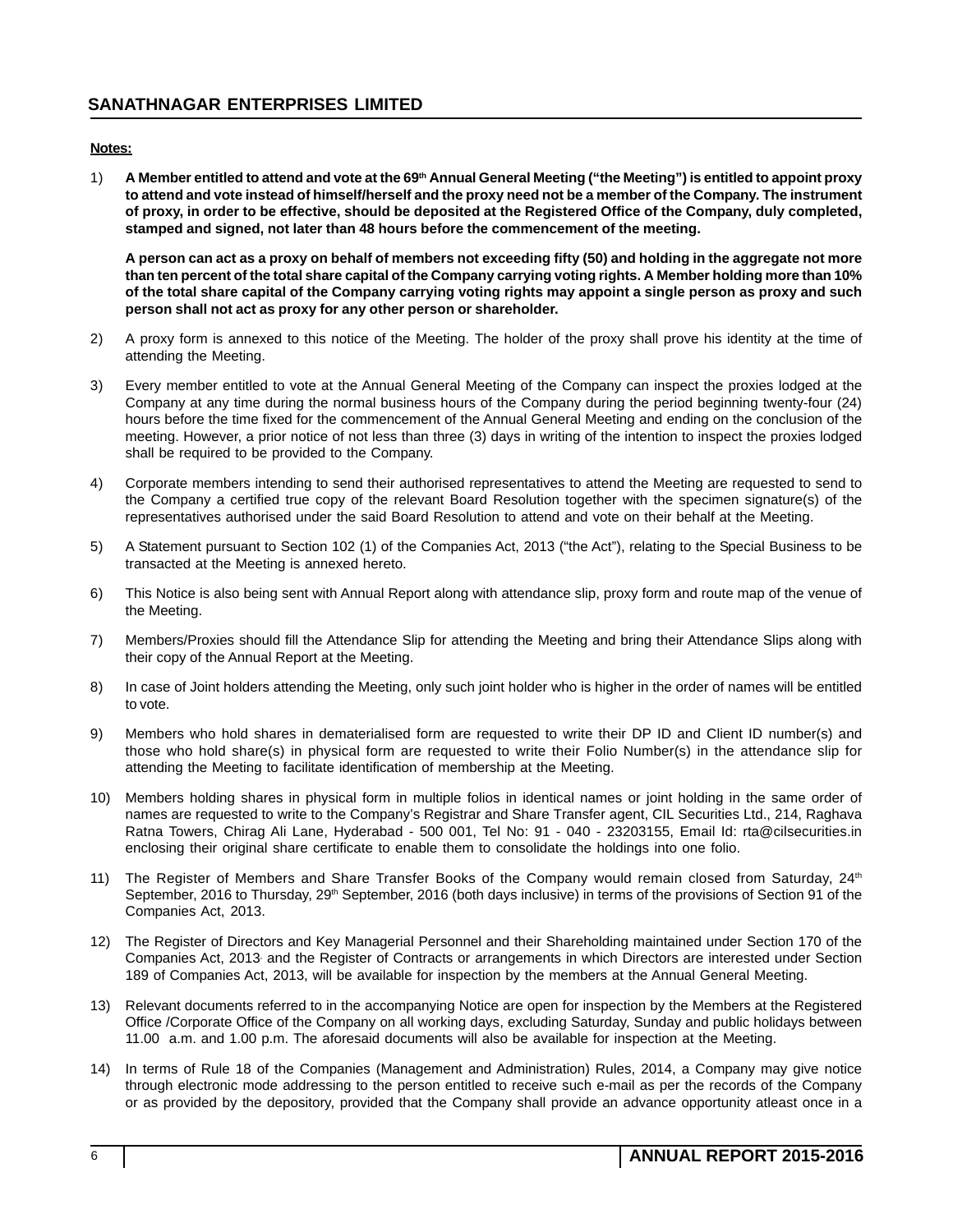financial year, to the member to register his e-mail address and changes therein and such request may be made by only those members who have not got their email id recorded or to update a fresh email id and not from the members whose e-mail ids are already registered. In view of the above, the Company hereby requests members who have not updated their email IDs to update the same with their respective Depository Participant(s) or the CIL Securities Limited, Registrar and Transfer Agent (R&T) of the Company. Further, Members holding shares in electronic mode are also requested to ensure to keep their email addresses updated with the Depository Participants. Members holding shares in physical mode are also requested to update their email addresses by writing to the R &T of the Company quoting their folio number(s).

- 15) Members holding shares in dematerialized form are requested to intimate all changes pertaining to their bank details, National Electronic Clearing Service (NECS) and Electronic Clearing Service (ECS) mandates, nominations, power of attorney, change of address, change of name, e-mail address, contact numbers, etc., to their Depository Participant (DP).Changes intimated to the DP will then be automatically reflected in the Company's record which will help the Company and the Company's Registrars and Transfer Agents, CIL Securities Limited (RTA) to provide efficient and better services. Members holding shares in physical form are requested to intimate such changes either to the Company or to RTA.
- 16) The Securities and Exchange Board of India (SEBI) has mandated submission of Permanent Account Number (PAN) by every participant in securities market. Members holding shares in demat form are, therefore, requested to submit PAN details to the Depository Participants with whom they are maintaining their demat accounts. Members holding shares in physical form can submit their PAN details to CIL Securities Limited, Registrar and Share Transfer Agent of the Company.
- 17) Members desiring any information relating to the financial statements are requested to write to the Company well in advance so as to enable the management to keep the information ready.
- 18) Members holding shares of the Company as on Friday, 23rd September, 2016, shall be entitled to vote at the Annual General Meeting of the Company. A person who is not a member as on the cut-off date should treat this notice for information purpose only.
- 19) In terms of Section 152 of the Act, Ms. Purnima Pavle, retire by rotation at the Meeting and being eligible, offers herself for re-appointment. The Nomination and Remuneration Committee of the Board and the Board of Directors of the Company recommend her re-appointment.

The additional information in respect of re-appointment of Ms. Purnima Pavle as Director liable to retire by rotation, pursuant to the provisions of Securities and Exchange Board of India (Listing Obligations and Disclosure Requirements) Regulations, 2015 and the Secretarial Standard on General Meetings, are provided as Annexure 1 to the Explanatory Statement.

- 20) Ms. Purnima Pavle is interested in Ordinary Resolution as set out at Item No. 2 of the Notice with respect to her reappointment. The relatives of Ms. Purnima Pavle may be deemed to be interested in the said Resolution to the extent of their shareholding interest, if any, in the Company. Save and except the above, none of the Directors / Key Managerial Personnel of the Company / their Relatives are, in any way, concerned or interested, financially or otherwise, in the Ordinary Resolution set out under Item No. 2.
- 21) The Company is providing facility for voting by electronic means (E-voting) through an electronic voting system which will include remote E-voting as prescribed by the Companies (Management and Administration) Rules, 2014 as presently in force and the business set out in the Notice will be transacted through such voting. Information and instructions including details of User ID and password relating to such e-voting are provided in the Notice under Note No. 22.

#### 22) **Information and instructions relating to E-voting are as under:-**

1) In compliance with provisions of Section 108 of the Companies Act, 2013, Rule 20 of the Companies (Management and Administration) Rules, 2014 as amended by the Companies (Management and Administration) Amendment Rules, 2015 and Regulation 44 of the Securities and Exchange Board of India (Listing Obligations and Disclosure Requirements) Regulations, 2015, the Company is pleased to provide members a facility to exercise their right to vote on business proposed to be transacted at the Annual General Meeting (AGM) by electronic means and the business may be transacted through E-Voting Services. The facility of casting the votes by the members using an electronic voting system from a place other than venue of the AGM, ("remote E-voting") will be provided by Central Depository Services (India) Limited (CDSL).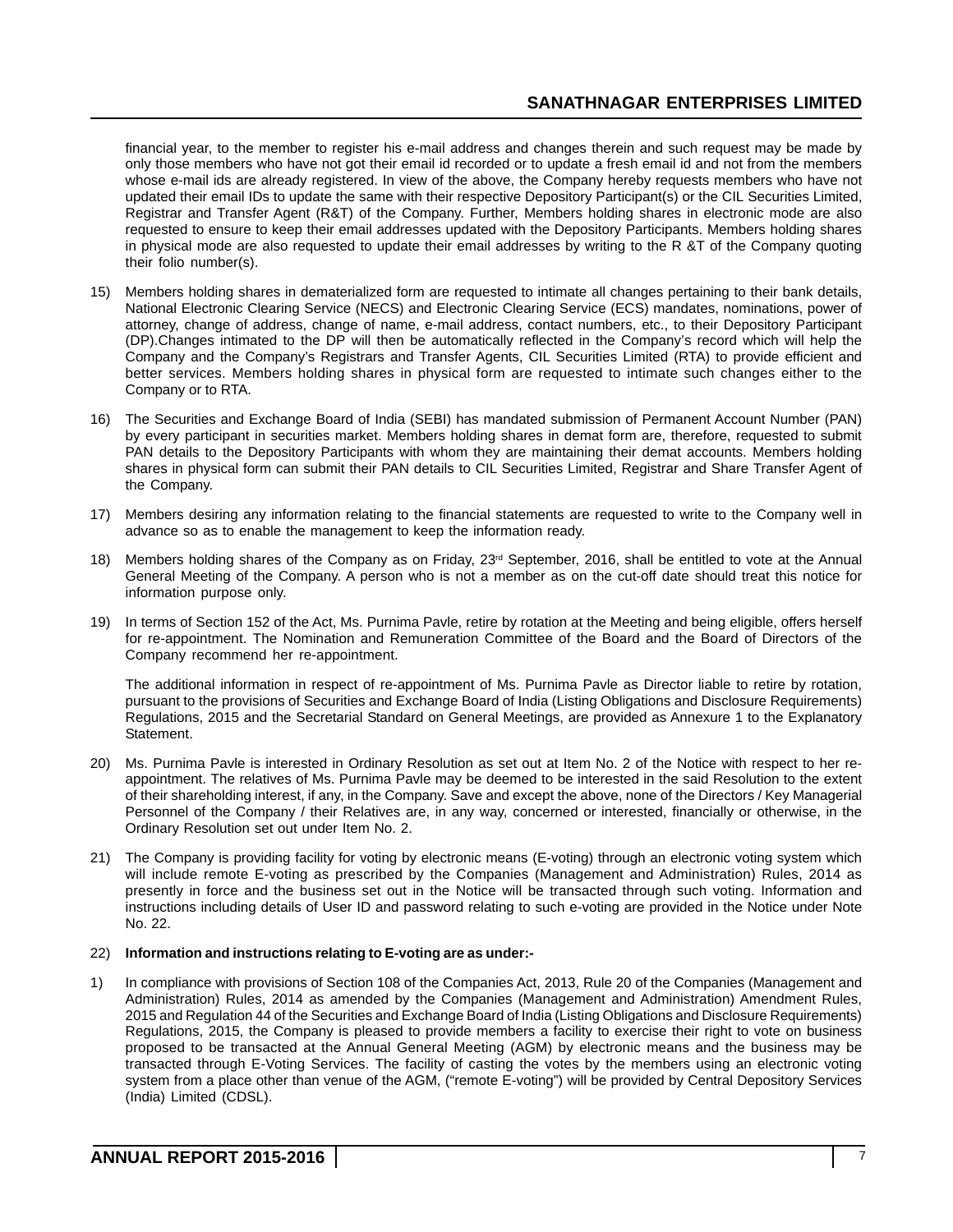- 2) The facility for voting through ballot paper shall be made available at the AGM premises and the members attending the meeting who have not cast their vote by remote E-voting shall be able to exercise their right at the AGM through ballot paper.
- 3) The members who have cast their vote by remote E-voting prior to the AGM may also attend the AGM but shall not be entitled to cast their vote again.
- 4) The remote E-voting period commences on Monday, 26<sup>th</sup> September, 2016 (9:00 am) and ends on Wednesday, 28<sup>th</sup> September, 2016 (5:00 pm). During this period members of the Company, holding shares either in physical form or in dematerialized form, as on the cut-off date i.e. Friday, 23rd September, 2016, may cast their vote by remote E-voting. The remote e-voting module shall be forthwith blocked by CDSL for voting thereafter. Once the vote on a resolution is cast by the member, the member shall not be allowed to change it subsequently.
- 5) You can also update your mobile number and e-mail id in the user profile details of the folio which may be used for sending future communication(s).
- 6) The voting rights of members shall be in proportion to their shares of the paid-up equity share capital of the Company as on the cut-off date i.e. Friday, 23<sup>rd</sup> September, 2016.
- 7) Any person, who acquires shares of the Company and becomes member of the Company after dispatch of the notice and holding shares as on the cut-off date i.e. Friday, 23<sup>rd</sup> September, 2016, may obtain the login ID and password by sending a request at helpdesk.evoting@cdslindia.com. However, if you are already registered with CDSL for remote E-voting than you can use your existing user ID and password for casting your vote.
- 8) A member can opt for only one mode of voting i.e. either through remote e-voting or by Ballot process to be done at the AGM. If a member casts vote by both modes, then voting done through remote E-voting shall prevail and the Ballot form shall be treated as invalid.
- 9) A person, whose name is recorded in the register of members or in the register of beneficial owners maintained by the depositories as on the cut-off date i.e. Friday, 23<sup>rd</sup> September, 2016 only shall be entitled to avail the facility of remote E-voting as well as voting at the AGM through ballot paper.
- 10) The Company has appointed Ms. Payal Purohit, Practising Company Secretary, as scrutinizer (the 'Scrutinizer') for scrutinizing the Remote E-voting process as well as voting at the AGM in a fair and transparent manner.
- 11) The Chairman shall, at the Annual General Meeting, at the end of discussion on the business matters on which voting is to be held, allow voting with the assistance of scrutinizer, by use of ''Ballot Paper'' for all those members who are present at the AGM but have not cast their votes by availing the remote e-voting facility.
- 12) The Scrutinizer shall after the conclusion of voting at the Annual General Meeting, will first count the votes cast at the meeting and thereafter unblock the votes cast through remote e-voting in the presence of atleast two witnesses not in the employment of the Company and shall make, not later than three days of the conclusion of the AGM, a consolidated scrutinizer's report on the total votes cast in favour or against, if any, to the Chairman/ Director or a person authorized by him in writing, who shall counter sign the same and declare the result of the voting forthwith.
- 13) The Results declared along with the report of the Scrutinizer shall be placed on the website of the Company www.sanathnagar.in and on the website of the CDSL immediately after the declaration of result by the Chairman/ Director or a person authorized by him in writing. The results shall also be immediately forwarded to the stock exchange (BSE Limited).
- 14) This notice has been updated with the instructions for voting through electronic means as per the Amended Companies (Management and Administration) Rules, 2015.

#### **THE PROCESS AND MANNER FOR REMOTE E-VOTING ARE AS UNDER:**

15) The voting period begins on Monday, 26<sup>th</sup> September, 2016 (9:00 am) and ends on Wednesday, 28<sup>th</sup> September, 2016 (5:00 pm). During this period shareholders of the Company, holding shares either in physical form or in dematerialized form, as on the cut-off date Friday, 23<sup>rd</sup> September, 2016 may cast their vote electronically. The E-voting module shall be disabled by CDSL for voting thereafter.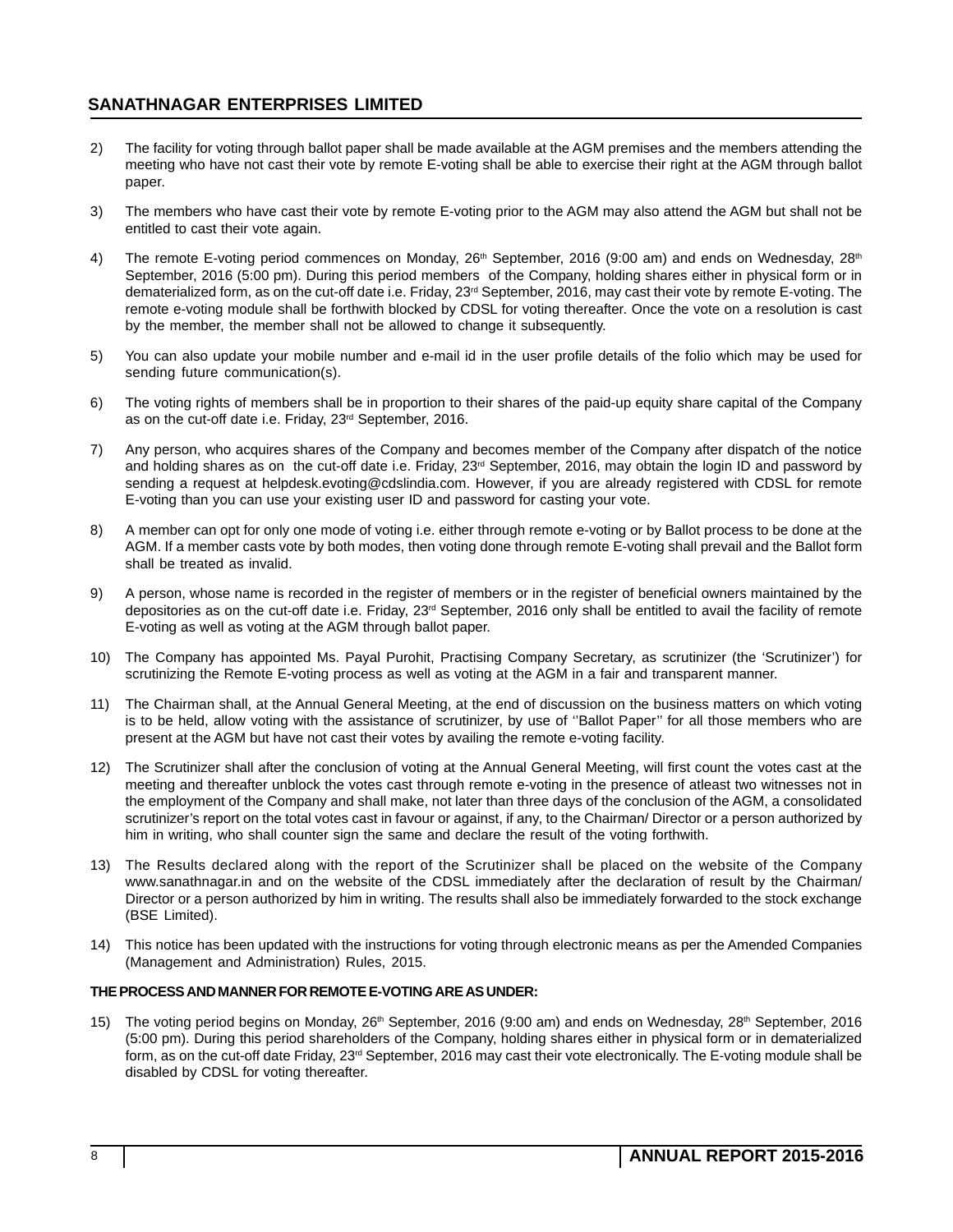- a. Shareholders who have already voted prior to the AGM date would not be entitled to vote at the meeting venue.
- b. The shareholders should log on to the E-voting website www.evotingindia.com
- c. Click on Shareholders.
- d. Now Enter your User ID
	- i. For CDSL: 16 digits beneficiary ID,
	- ii. For NSDL: 8 Character DP ID followed by 8 Digits Client ID,
- e. Members holding shares in Physical Form should enter Folio Number registered with the Company.
- f. Next enter the Image Verification as displayed and Click on Login.
- g. If you are holding shares in demat form and had logged on to www.evotingindia.com and voted on an earlier voting of any Company, then your existing password is to be used.
- h. If you are a first time user follow the steps given below:

|            | For Members holding shares in Demat Form and Physical Form                                                                                                                                                                                                                               |
|------------|------------------------------------------------------------------------------------------------------------------------------------------------------------------------------------------------------------------------------------------------------------------------------------------|
| <b>PAN</b> | Enter your 10 digit alpha-numeric PAN issued by Income Tax Department (Applicable for both demat<br>shareholders as well as physical shareholders)                                                                                                                                       |
|            | Members who have not updated their PAN with the Company/Depository Participant are requested<br>$\bullet$<br>to use the first two letters of their name and the 8 digits of the sequence number in the PAN field.                                                                        |
|            | In case the sequence number is less than 8 digits enter the applicable number of 0's before the<br>$\bullet$<br>number after the first two characters of the name in CAPITAL letters. Eq. If your name is Ramesh<br>Kumar with sequence number 1 then enter RA00000001 in the PAN field. |

- i. After entering these details appropriately, click on "SUBMIT" tab.
- j. Members holding shares in physical form will then directly reach the Company selection screen. However, members holding shares in demat form will now reach 'Password Creation' menu wherein they are required to mandatorily enter their login password in the new password field. Kindly note that this password is to be also used by the demat holders for voting for resolutions of any other company on which they are eligible to vote, provided that that company opts for E-voting through CDSL platform. It is strongly recommended not to share your password with any other person and take utmost care to keep your password confidential.
- k. For Members holding shares in physical form, the details can be used only for E-voting on the resolutions contained in this Notice.
- l. Click on the EVSN for the relevant <Company Name> on which you choose to vote.
- m. On the voting page, you will see "RESOLUTION DESCRIPTION" and against the same the option "YES/NO" for voting. Select the option YES or NO as desired. The option YES implies that you assent to the Resolution and option NO implies that you dissent to the Resolution.
- n. Click on the "RESOLUTIONS FILE LINK" if you wish to view the entire Resolution details. After selecting the resolution you have decided to vote on, click on "SUBMIT". A confirmation box will be displayed. If you wish to confirm your vote, click on "OK", else to change your vote, click on "CANCEL" and accordingly modify your vote.
- o. Once you "CONFIRM" your vote on the resolution, you will not be allowed to modify your vote.
- p. You can also take a print of the votes cast by clicking on "Click here to print" option on the Voting page.
- q. If a demat account holder has forgotten the login password then Enter the User ID and the image verification code and click on Forgot Password & enter the details as prompted by the system.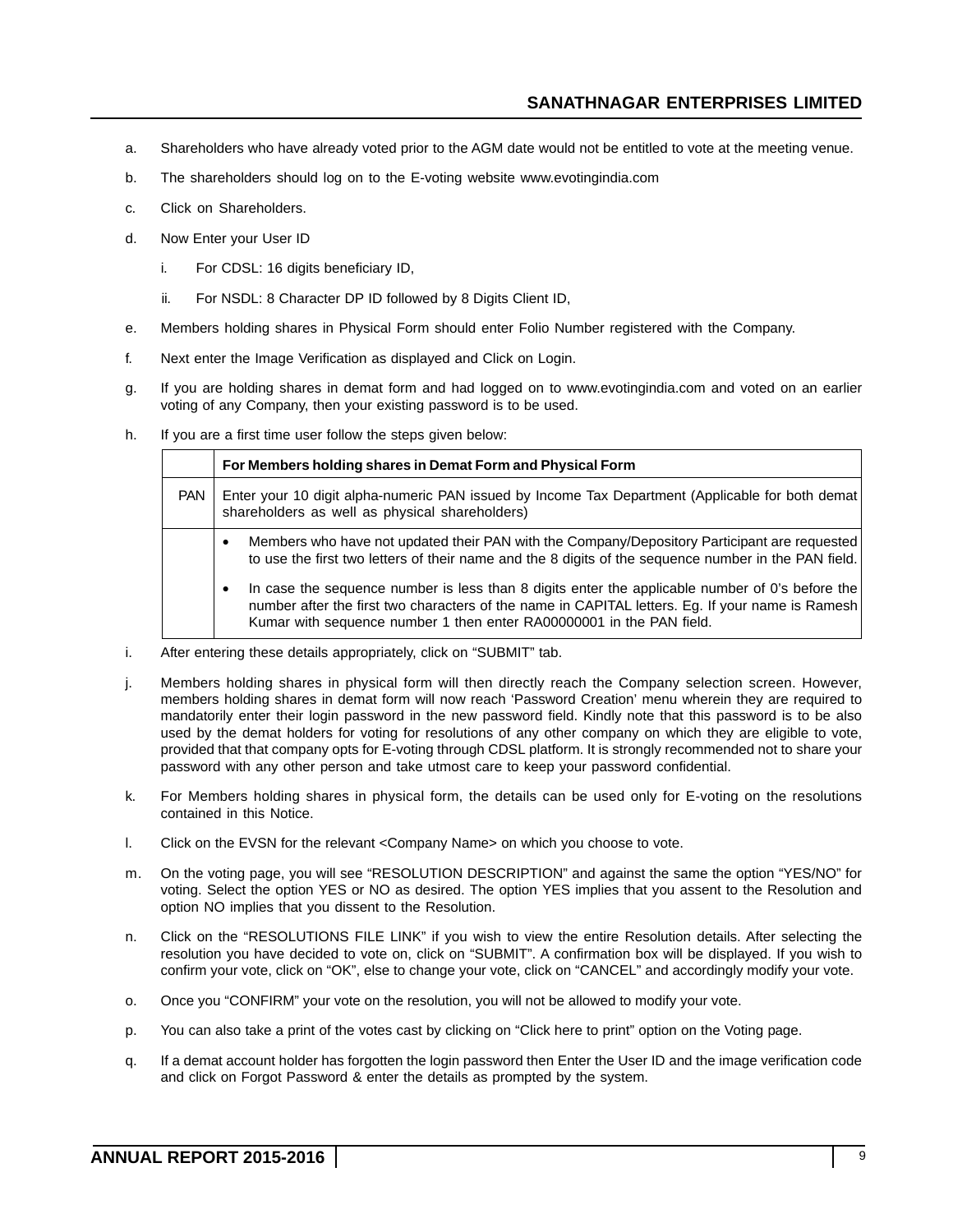r. Shareholders can also cast their vote using CDSL's mobile app m-Voting available for android based mobiles. The M-Voting app can be downloaded from Google Play Store. Apple and Windows phone users can download the app from the App Store and the Windows Phone Store respectively. Please follow the instructions as prompted by the mobile app while voting on your mobile.

#### **NOTE FOR NON – INDIVIDUAL SHAREHOLDERS AND CUSTODIANS**

- a. Non-Individual shareholders (i.e. other than Individuals, HUF, NRI etc.) and Custodian are required to log on to www.evotingindia.com and register themselves as Corporates.
- b. A scanned copy of the Registration Form bearing the stamp and sign of the entity should be emailed to helpdesk.evoting@cdslindia.com.
- c. After receiving the login details a Compliance User should be created using the admin login and password. The Compliance User would be able to link the account(s) for which they wish to vote on.
- d. The list of accounts linked in the login should be mailed to helpdesk.evoting@cdslindia.com and on approval of the accounts they would be able to cast their vote.
- e. A scanned copy of the Board Resolution and Power of Attorney (POA) which they have issued in favour of the Custodian, if any, should be uploaded in PDF format in the system for the scrutinizer to verify the same.

In case you have any queries or issues regarding e-voting, you may refer the Frequently Asked Questions ("FAQs") and e-voting manual available at www.evotingindia.com, under help section or write an email to helpdesk.evoting@cdslindia.com.

#### **EXPLANATORY STATEMENT ANNEXED TO THE NOTICE PURSUANT TO SECTION 102(1) OF THE COMPANIES ACT, 2013 IN RESPECT OF THE BUSINESSES MENTIONED IN THE NOTICE OF THE SIXTY NINTH ANNUAL GENERAL MEETING OF THE COMPANY**

#### **ITEM NO. 3**

The Members of the Company at the 67<sup>th</sup> Annual General Meeting held on 30<sup>th</sup> September, 2014 had appointed M/s. Shanker and Kapani, Chartered Accountants, (Firm Registration No: 117761W) as the Statutory Auditors of the Company to hold office from the conclusion of 67<sup>th</sup> Annual General Meeting till the conclusion of 72<sup>nd</sup> Annual General Meeting of the Company to be held in the year 2019 subject to ratification of the appointment by the Members at every Annual General Meeting held after the 67<sup>th</sup> Annual General Meeting of the Company.

M/s Shanker and Kapani Chartered Accountants, expressed their intention to step down and resigned from the position as Statutory Auditors of the Company on 03<sup>rd</sup> September, 2016 resulting in a casual vacancy in the office of Statutory Auditors of the Company as envisaged by section 139(8) of the Companies Act, 2013. The Board of Directors at its meeting held on 3<sup>rd</sup> September 2016, as per the recommendation of the Audit Committee, and pursuant to the provisions of Section 139(8) under Companies Act, 2013, appointed M/s MZSK & Associates, Chartered Accountants, (Firm Registration No: 105047W) as the Statutory Auditors of the Company to fill the casual vacancy caused by the resignation of M/s Shanker and Kapani, Chartered Accountants, subject to the approval by the members in the 69<sup>th</sup> Annual General Meeting of the Company, at such remuneration plus applicable taxes, and out of pocket expenses, as shall be fixed by the Board of Directors of the Company.

MZSK & Associates is a leading Chartered Accountancy Firm in India and is the Member Firm of BDO International, which has presence in 6 cities in India viz. Mumbai, Pune, New Delhi - Gurgaon, Bengaluru, Hyderabad and Aurangabad with a team of 13 Partners and over 280 Employees which includes Chartered Accountant's, Advocates, Company Secretaries and Articles.

The firm serves several Multinational Companies and Indian Corporates across all industries in Technology, Services, Real Estate, Manufacturing & Distribution Segments providing integrated advice and support.

The Company has received consent and eligibility certificate from M/s MZSK & Associates, Chartered Accountants, to act as Statutory Auditors of the Company in place of M/s Shanker and Kapani, Chartered Accountants, along with a confirmation that, their appointment, if made, would be within the limits prescribed under the Companies Act, 2013.

Accordingly, consent of the members is sought for passing an Ordinary Resolution as set out in Item No. 3 of the Notice for appointment and payment of remuneration to the Statutory Auditors.

None of the Directors, Key Managerial Personnel of the Company and their relatives are in any way concerned or interested, financially or otherwise, in the resolution at Item No.3.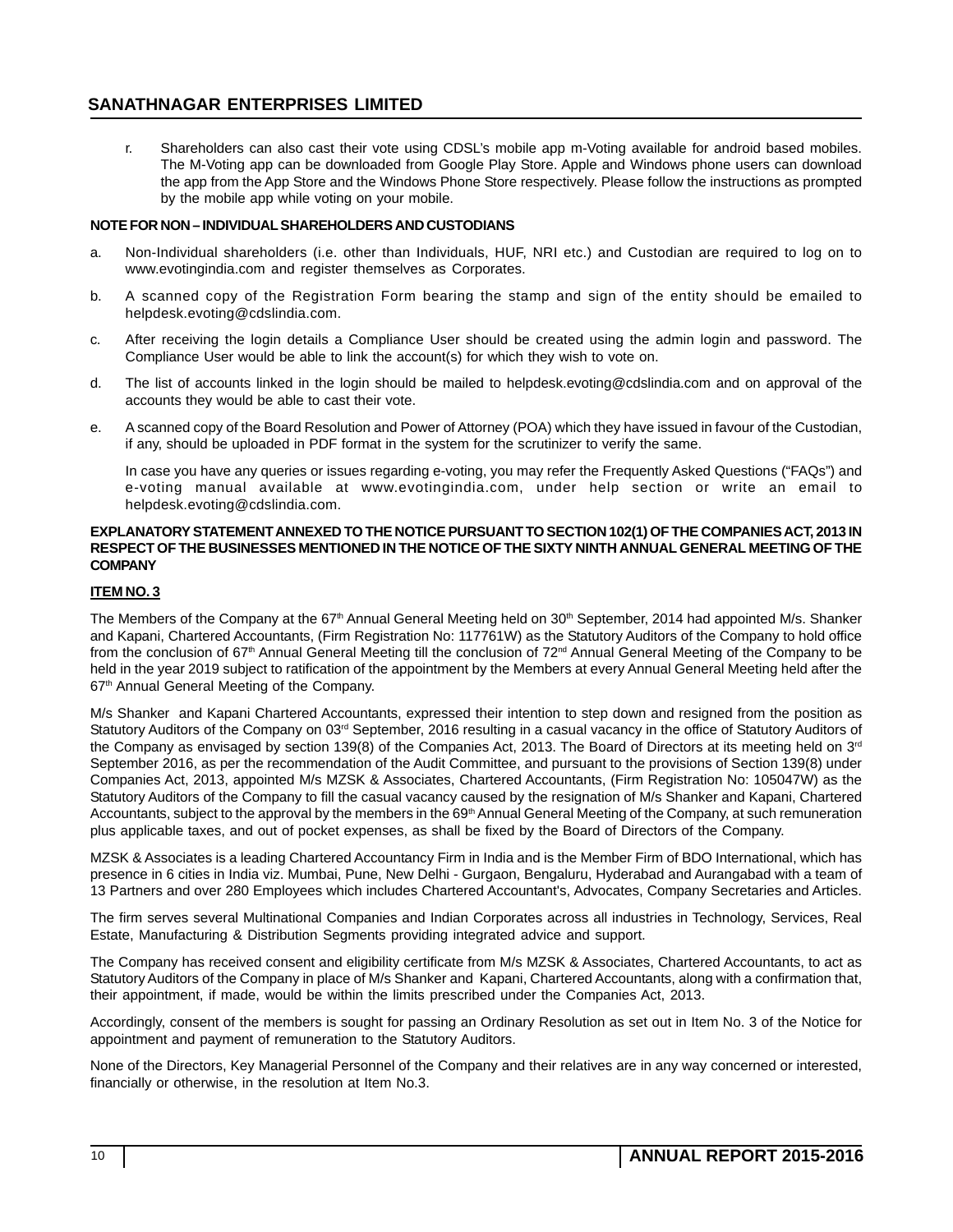The Board recommends the Resolution at Item No. 3 for approval of the Members.

#### **ITEM NO. 4**

The Board of Directors at its meeting held on  $3^{rd}$  September 2016, as per the recommendation of the Audit Committee and pursuant to Section 139 and other applicable provisions, if any, of the Companies Act, 2013 read with the Companies (Audit and Auditors) Rules, 2014 and other applicable provisions if any, recommended the appointment of M/s MZSK & Associates, Chartered Accountants, (Firm Registration No: 105047W) as Statutory Auditors of the Company to hold office for five years, from the conclusion of the 69<sup>th</sup> Annual General Meeting, till the conclusion of the 74<sup>th</sup> Annual General Meeting of the Company to be held in the year 2021 (subject to ratification of the appointment by the Members at every Annual General Meeting held after the 69<sup>th</sup> Annual General Meeting), at such remuneration plus applicable taxes, and out of pocket expenses, as shall be fixed by the Board of Directors of the Company.

The brief profile of M/s MZSK & Associates, Chartered Accountants has been given under the explanatory statement provided for Item No. 3.

The Company has received consent and eligibility certificate from M/s MZSK & Associates, Chartered Accountants to act as Statutory Auditors of the Company along with a confirmation that, their appointment, if made, would be within the limits prescribed under the Companies Act, 2013.

Accordingly, consent of the members is sought for passing an Ordinary Resolution as set out in Item No. 4 of the Notice for appointment and payment of remuneration to the Statutory Auditors.

None of the Directors, Key Managerial Personnel of the Company and their relatives are in any way concerned or interested, financially or otherwise, in the resolution at Item No. 4.

The Board recommends the resolution at Item No. 4 for approval of the Members.

#### **ITEM NO.5**

The Board of Directors of the Company on 05<sup>th</sup> November, 2015, had appointed Mr. Umashankar Hedge (DIN: 06797098) as an Additional Director of the Company, categorised as Independent, in terms of Section 161 of the Companies Act, 2013 ("Act").

Mr. Umashankar K. Hegde is an expert on Legal and Secretarial matters. He is an Associate member of ICSI and holds bachelor's degree in Law from Mumbai University and has varied experience of over 8 years.

The Company has received notice in writing from a member along with the deposit of requisite amount under Section 160 of the Act, proposing the candidature of Mr. Umashankar Hedge for the office of Independent Director of the Company, to be appointed as such under the provisions of Section 149 and 152 of the Companies Act, 2013.

Mr. Umashankar Hedge is not disqualified from being appointed as a Director in terms of Section 164 of the Act and has given his consent to act as a Director. The Company has also received a declaration from Mr. Umashankar Hedge that he meets the criteria of independence as prescribed both under sub-section (6) of Section 149 of the Act and under the Listing Regulations.

The Nomination & Remuneration Committee has recommended the appointment of Mr. Umashankar Hegde as an Independent Director for a term of 5 years effective from November 5, 2015 till November 4, 2020.

Based on the recommendation of the Nomination and Remuneration Committee and after reviewing the declaration submitted by Mr. Umashankar Hegde, the Board of Directors of the Company has formed an opinion that Mr. Umashankar Hegde meets with the criteria of independence as per the provisions of Section 149(6) of the Companies Act, 2013 and rules made thereunder and also meets with the requirements of Regulation 16 of SEBI (Listing Obligations and Disclosure Requirements) Regulations, 2015, and accordingly has proposed his appointment as an Independent Director of the Company and who is also independent of the management and possesses appropriate skills, experience and knowledge.

A copy of the draft letter of appointment, setting out the terms and conditions of appointment of Mr. Umashankar Hedge, is available for inspection, without any fee, by the members at the Company's registered office on all working days, excluding Saturday, Sunday and public holidays between 11.00 a.m. and 1.00 p.m.

The additional information in respect of appointment of Mr. Umashankar Hegde as Independent Director pursuant to the Securities and Exchange Board of India (Listing Obligations and Disclosure Requirements) Regulations, 2015 and the Secretarial Standard on General Meetings, is provided as Annexure 1 to the Explanatory Statement.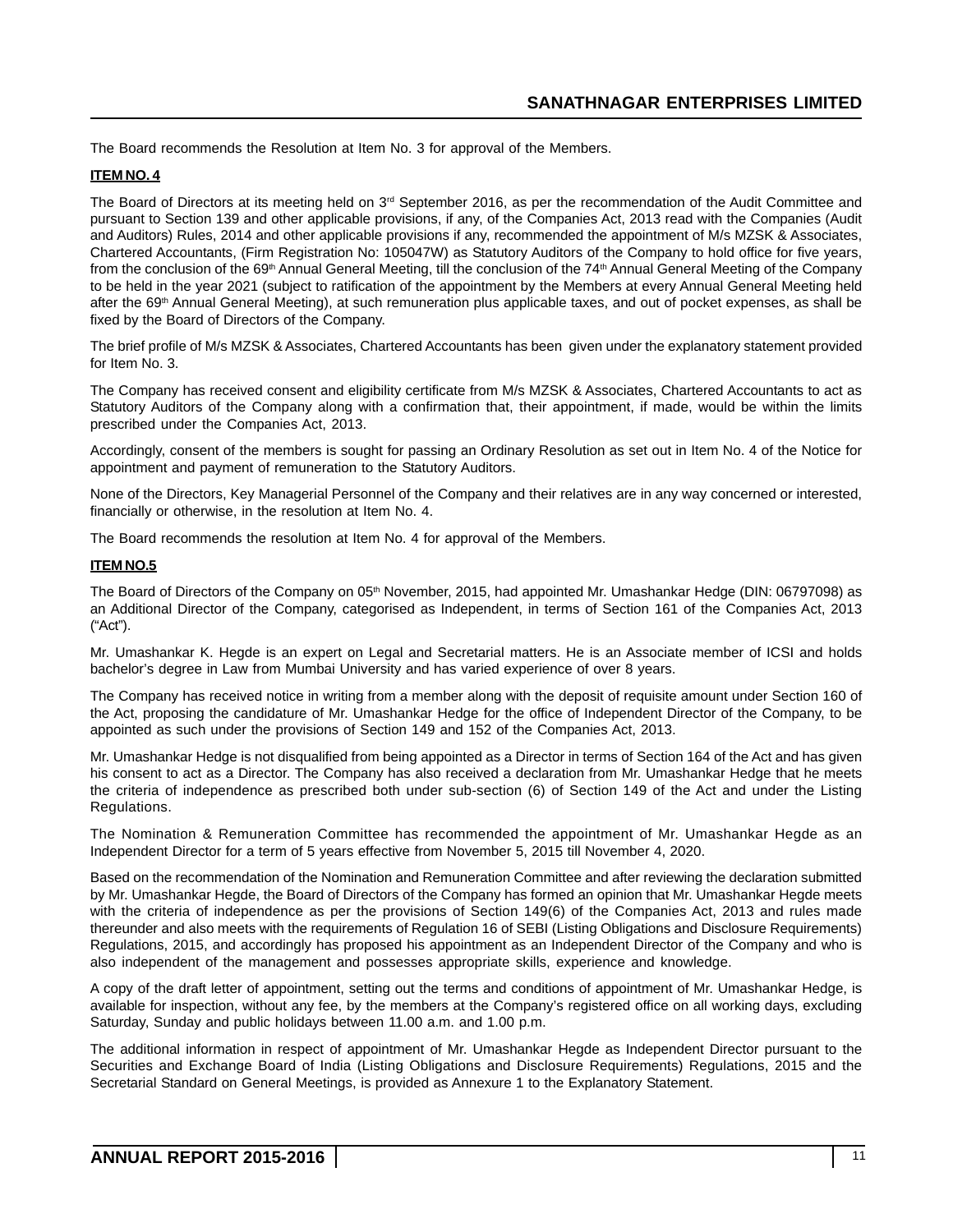Except Mr. Umashankar K. Hegde and his relatives, none of the other Directors /Key Managerial Personnel of the Company and their relatives are concerned or interested, financially or otherwise, in the resolution set out at Item No. 5 of the notice.

The Board recommends the resolution set forth in Item No. 5 of the notice for approval of the members.

#### **ITEM NO.6**

The Board of Directors of the Company on 07<sup>th</sup> July, 2016, has appointed Mr. Bhushan Shah (DIN: 07484485) as an Additional Director of the Company, categorised as Independent, in terms of Section 161 of the Companies Act, 2013 ("Act").

Mr. Bhushan Shah holds Bachelors' degree in Commerce and is presently heading Private Client Group, Ventura Securities Limited.

The Company has received notice in writing from a member along with the deposit of requisite amount under Section 160 of the Act, proposing the candidature of Mr. Bhushan Shah for the office of Independent Director of the Company, to be appointed as such under the provisions of Section 149 and 152 of the Companies Act, 2013.

Mr. Bhushan Shah is not disqualified from being appointed as a Director in terms of Section 164 of the Act and has given his consent to act as a Director. The Company has also received a declaration from Mr. Bhushan Shah that he meets the criteria of independence as prescribed both under sub-section (6) of Section 149 of the Act and under the Listing Regulations.

The Nomination & Remuneration Committee has recommended the appointment of Mr. Bhushan Shah as an Independent Director for a term of 5 years effective from July 7, 2016 till July 6, 2021.

Based on the recommendation of the Nomination and Remuneration Committee and after reviewing the declaration submitted by Mr. Bhushan Shah, the Board of Directors of the Company has formed an opinion that Mr. Bhushan Shah meets with the criteria of independence as per the provisions of Section 149(6) of the Companies Act, 2013 and rules made thereunder and also meets with the requirements of Regulation 16 of SEBI (Listing Obligations and Disclosure Requirements) Regulations, 2015, and accordingly has proposed his appointment as an Independent Director of the Company and who is also independent of the management and possesses appropriate skills, experience and knowledge.

A copy of the draft letter of appointment, setting out the terms and conditions of appointment of Mr. Bhushan Shah, is available for inspection, without any fee, by the members at the Company's registered office on all working days, excluding Saturday, Sunday and public holidays between 11.00 a.m. and 1.00 p.m.

The additional information in respect of appointment of Mr. Bhushan Shah as Independent Director pursuant to the Securities and Exchange Board of India (Listing Obligations and Disclosure Requirements) Regulations, 2015 and the Secretarial Standard on General Meetings, is provided in Annexure 1 to the Explanatory Statement.

Except Mr. Bhushan Shah and his relatives, none of the other Directors /Key Managerial Personnel of the Company and their relatives are concerned or interested, financially or otherwise, in the resolution set out at Item No. 6 of the notice.

The Board recommends the resolution set forth in Item No. 6 of the notice for approval of the members.

#### **ITEM NO.7**

Mr. Maninder Chhabra was appointed as Manager of the Company with effect from 05<sup>th</sup> February, 2016 for a period of 5 years subject to approval of the shareholders at the ensuing Annual General Meeting.

Mr. Maninder Chhabra is a Gold Medallist in B.E. (Production engineering) from C.B.I.T, Osmania University, Hyderabad followed by PGDM from IIM Bangalore. He has diverse experience in the field of marketing & customer service, across industries including the real estate industry. He has been associated with organizations like Britannia, Essar Group & Aliens Group in the past.

In view of the past experiences, it is now proposed to appoint Mr. Maninder Chhabra as Manager of the Company for the period of 5 years till 04<sup>th</sup> February, 2021. The Board of Directors at its meeting held on 05<sup>th</sup> February, 2016 has approved the appointment of Mr. Maninder Chhabra as Manager of the Company.

This appointment as Manager is subject to the approval of the members at the AGM of the Company and any other regulatory approvals, if applicable.

As required under Section 196(4) of the Companies Act, 2013, the terms and conditions of the appointment entered with Mr. Maninder Chhabra are as under: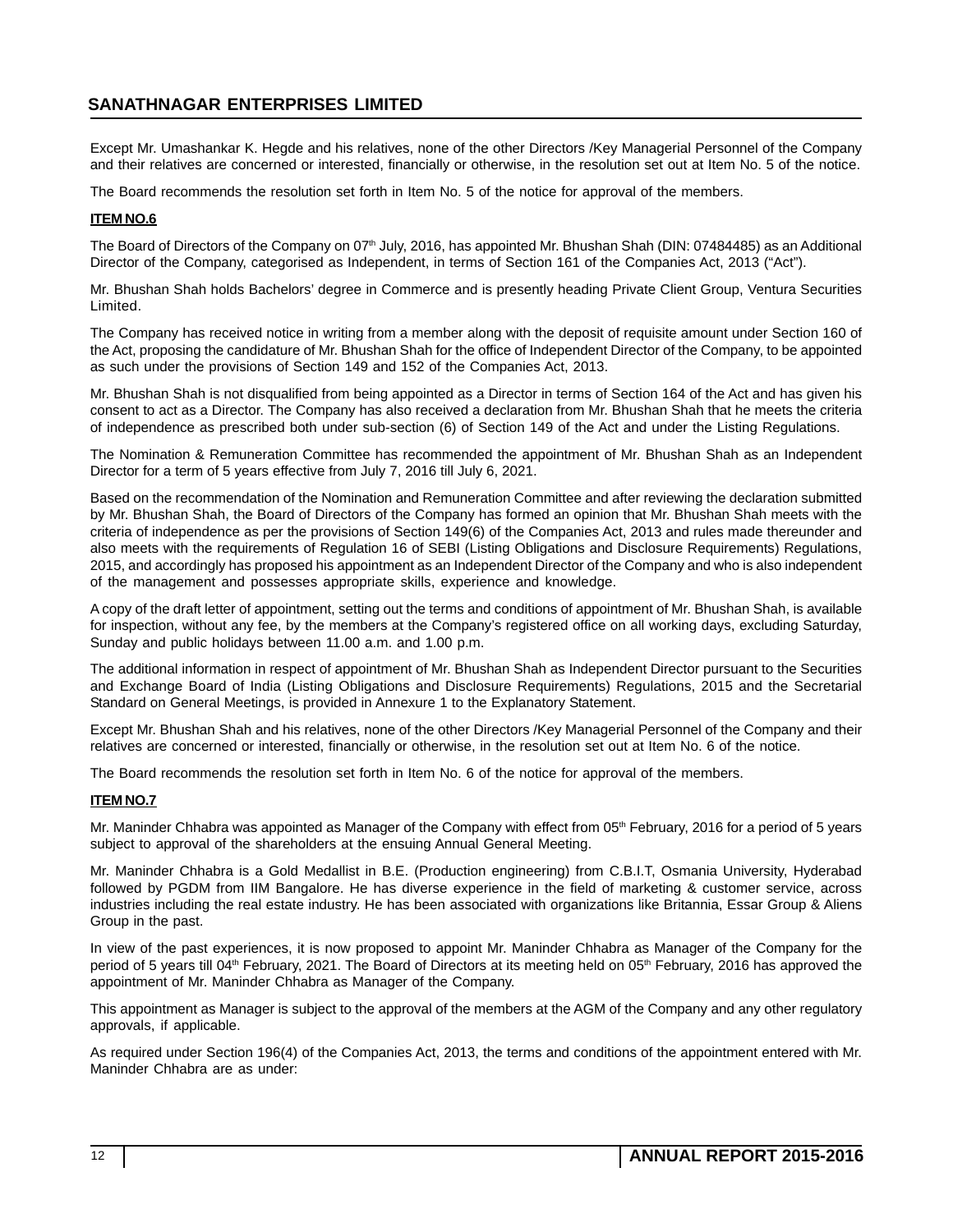#### **1. Tenure of Appointment:**

For a period of 5 years with effect from  $05<sup>th</sup>$  February, 2016 till 04 $<sup>th</sup>$  February, 2021.</sup>

#### **2. Nature of Duties:**

The Manager shall devote his whole time and attention to the business of the Company and perform such duties as may be entrusted to him by the Board from time to time and separately communicated to him and exercise such powers as may be assigned to him, subject to the superintendence, control and directions of the Board in the best interest of the Company.

#### **3. Remuneration:**

The Manager shall not receive any remuneration from the Company during the currency of his tenure as a Manager.

#### **4. Other terms of Appointment:**

The Manager shall not become interested or otherwise concerned, directly or through his spouse and / or children, in any of the businesses of the Company.

The terms and conditions of the appointment of the Manager may be altered and varied from time to time by the Board as it may, in its discretion deem fit, in such manner as may be agreed to between the Board and the Manager, subject to such approvals as may be required.

The Company shall be entitled to terminate employment of the Manager, at any time by giving two months prior notice in writing in that regard without assigning any reason, save and except as may be mutually agreed between the Manager and the Company.

The Manager shall be entitled to terminate his employment at any time by giving to the Company two months prior notice in writing in that regard without assigning any reason.

Upon the termination by whatever means of the Manager employment, he shall not, without the consent of the Company, at any time thereafter represent himself as connected with the Company or any of the subsidiaries or associated companies.

During the period of employment of Manager with the Company or at any time thereafter, except in the course of performance of his duties, he shall not use, divulge or disclose any information to any person, association, agency or Company, any of the information/secrets concerning the affairs of and / or the business of the Company, which he may have acquired incidental to or in the course of his employment in the Company.

If and when the Agreement expires or is terminated for any reason whatsoever, he will be ceased as Manager of the Company.

The Company has received the necessary consent and disclosures from Mr. Maninder Chhabra in terms of provisions of the Companies Act, 2013.

Except Mr. Maninder Chhabra and his relatives, none of the other Directors /Key Managerial Personnel of the Company and their relatives are concerned or interested, financially or otherwise, in the resolution set out at Item No. 7 of the notice.

The additional information in respect of appointment of Mr. Maninder Chhabra as Manager pursuant to the Secretarial Standard on General Meetings, is provided as Annexure 1 to the Explanatory Statement.

The Board recommends the Special Resolution as set out at Item No. 7 of the Notice for your approval.

**Date : 3rd September, 2016 By Order of the Board For Sanathnagar Enterprises Limited** 

> **Sharatkumar Shetty Company Secretary ACS: 31888**

**Registered Office:** 412, Floor-4, 17G, Vardhaman Chamber, Cawasji Patel Road, Horniman Circle, Fort, Mumbai-400001 CIN L99999MH1947PLC252768 Telephone No. :+9122-23024400 Fax No. : +9122-23024550 Website : www.sanathnagar.in E-mail : investors.sel@lodhagroup.com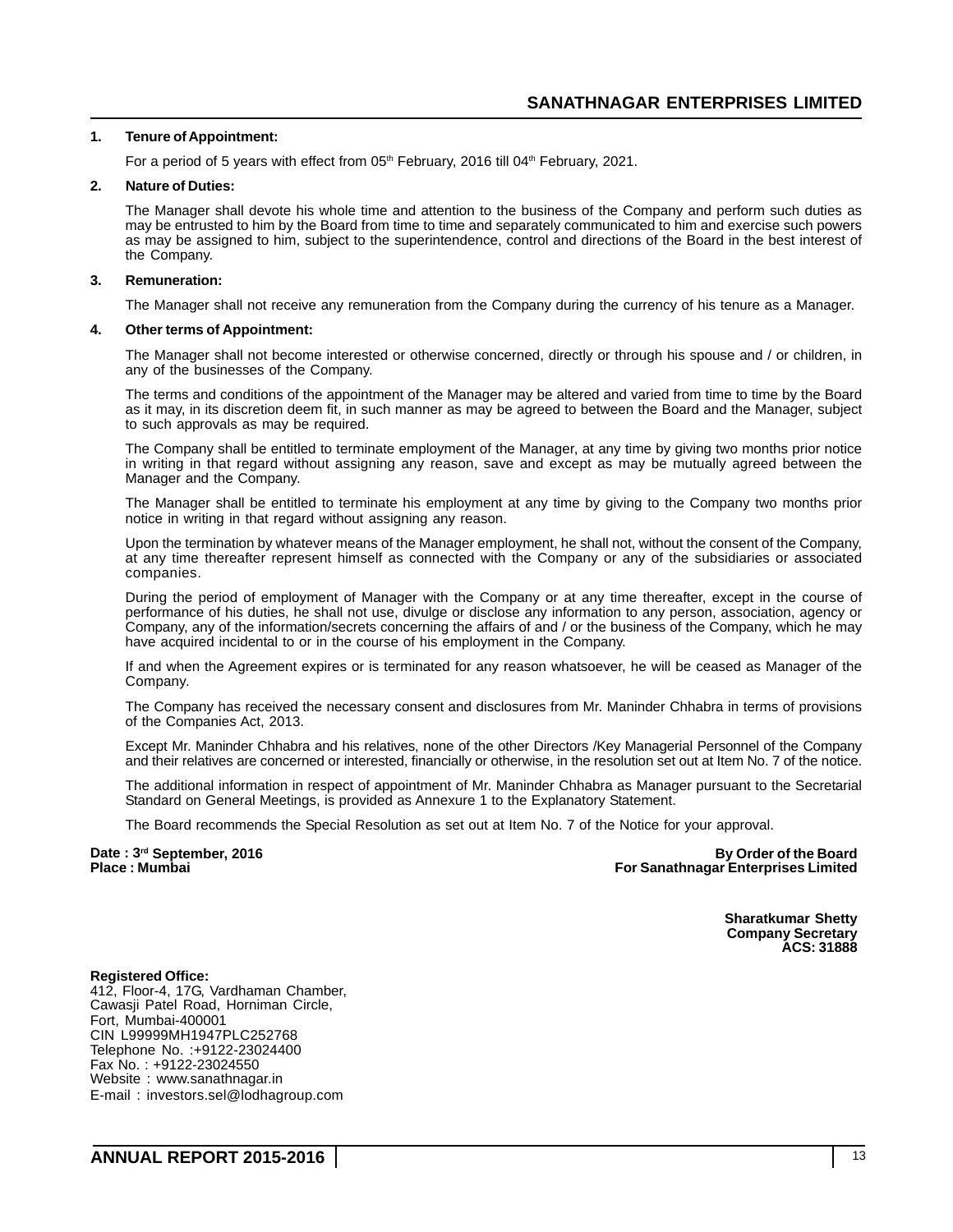#### **ANNEXURE I - DISCLOSURE RELATING TO DIRECTORS / MANAGER PURSUANT TO LISTING REGULATIONS AND SECRETARIAL STANDARDS**

| Name of the<br>Director / Manager                        | <b>Purnima Pavle</b>                                                                                                                                                                                              | Umashankar Hegde                                                                                                                                                                                                                                                                                           | <b>Bhushan Shah</b>                                                                                                                                            | <b>Maninder Chhabra</b><br>(Manager)                                                                                                                                                                                                                                                                                                                                                                                                                                      |
|----------------------------------------------------------|-------------------------------------------------------------------------------------------------------------------------------------------------------------------------------------------------------------------|------------------------------------------------------------------------------------------------------------------------------------------------------------------------------------------------------------------------------------------------------------------------------------------------------------|----------------------------------------------------------------------------------------------------------------------------------------------------------------|---------------------------------------------------------------------------------------------------------------------------------------------------------------------------------------------------------------------------------------------------------------------------------------------------------------------------------------------------------------------------------------------------------------------------------------------------------------------------|
| Date of Birth                                            | 03 <sup>rd</sup> August, 1974                                                                                                                                                                                     | 19th June, 1982                                                                                                                                                                                                                                                                                            | 08 <sup>th</sup> November, 1964                                                                                                                                | 26th September, 1978                                                                                                                                                                                                                                                                                                                                                                                                                                                      |
| Qualification                                            | <b>Chartered Accountant</b>                                                                                                                                                                                       | <b>Company Secretary</b>                                                                                                                                                                                                                                                                                   | Bachelors' degree in<br>Commerce                                                                                                                               | Bachelors in<br>Production<br>Engineering                                                                                                                                                                                                                                                                                                                                                                                                                                 |
| <b>Experience</b>                                        | Ms. Purnima Pavle has<br>overall 17 years of<br>experience in the field of<br>Accounting and Finance.<br>Prior to joining the<br>Lodha Group, she was<br>associated with Grauer<br>& Weil (I) Ltd and HCC<br>Ltd. | Mr. Umashankar K.   Mr. Bhushan Shah<br>Hegde is an expert on<br>Legal and Secretarial<br>matters. He is<br>anl<br>Associate member of presently heading<br><b>ICSI</b><br>holds  <br>and<br>bachelor's degree in Law<br>from Mumbai University<br>have<br>and<br>varied<br>experience of over 8<br>years. | has over 25 years of<br>experience in the field<br>of finance and is<br>Private Client Group,<br>Ventura Securities<br>Limited.                                | Mr. Maninder Chhabra<br>is a Gold Medallist in<br>B.E.<br>(Production)<br>engineering)<br>from<br>C.B.I.T.<br>Osmania<br>University, Hyderabad<br>followed by PGDM from<br>IIM Bangalore. He has<br>diverse experience in<br>the field of marketing &<br>customer<br>service,<br>industries<br>across<br>including<br>the<br>real<br>estate industry. He has<br>been associated with<br>organizations<br>like<br>Britannia, Essar Group<br>& Aliens Group in the<br>past. |
| <b>Terms &amp; Conditions</b><br>of appointment          | As per the provisions of<br>the Companies Act,<br>2013                                                                                                                                                            | Appointed<br>as l<br>Independent Director on<br>terms and conditions as<br>mentioned in the letter conditions<br>of<br>appointment<br>placed<br>before<br>meeting.                                                                                                                                         | Appointed<br>as<br>Independent Director<br>terms<br>on<br>and<br>as<br>as mentioned in<br>the<br>the letter of appointment<br>as placed before the<br>meeting. | Appointed as Manager<br>and<br>on<br>terms<br>conditions<br>as<br>mentioned in the letter<br>of appointment<br>as<br>placed before<br>the<br>meeting.                                                                                                                                                                                                                                                                                                                     |
| <b>Remuneration last</b><br>drawn & Sought to<br>be paid | Nil                                                                                                                                                                                                               | No remuneration except<br>the sitting fee<br>permitted under the<br>Companies Act, 2013                                                                                                                                                                                                                    | No.<br>remuneration<br>as except the sitting fee<br>as permitted under<br>the Companies Act,<br>2013                                                           | Nil                                                                                                                                                                                                                                                                                                                                                                                                                                                                       |
| Date of<br><b>Appointment</b>                            | 08 <sup>th</sup> August, 2014                                                                                                                                                                                     | 05 <sup>th</sup> November, 2015                                                                                                                                                                                                                                                                            | 07th July, 2016                                                                                                                                                | 05th February, 2016                                                                                                                                                                                                                                                                                                                                                                                                                                                       |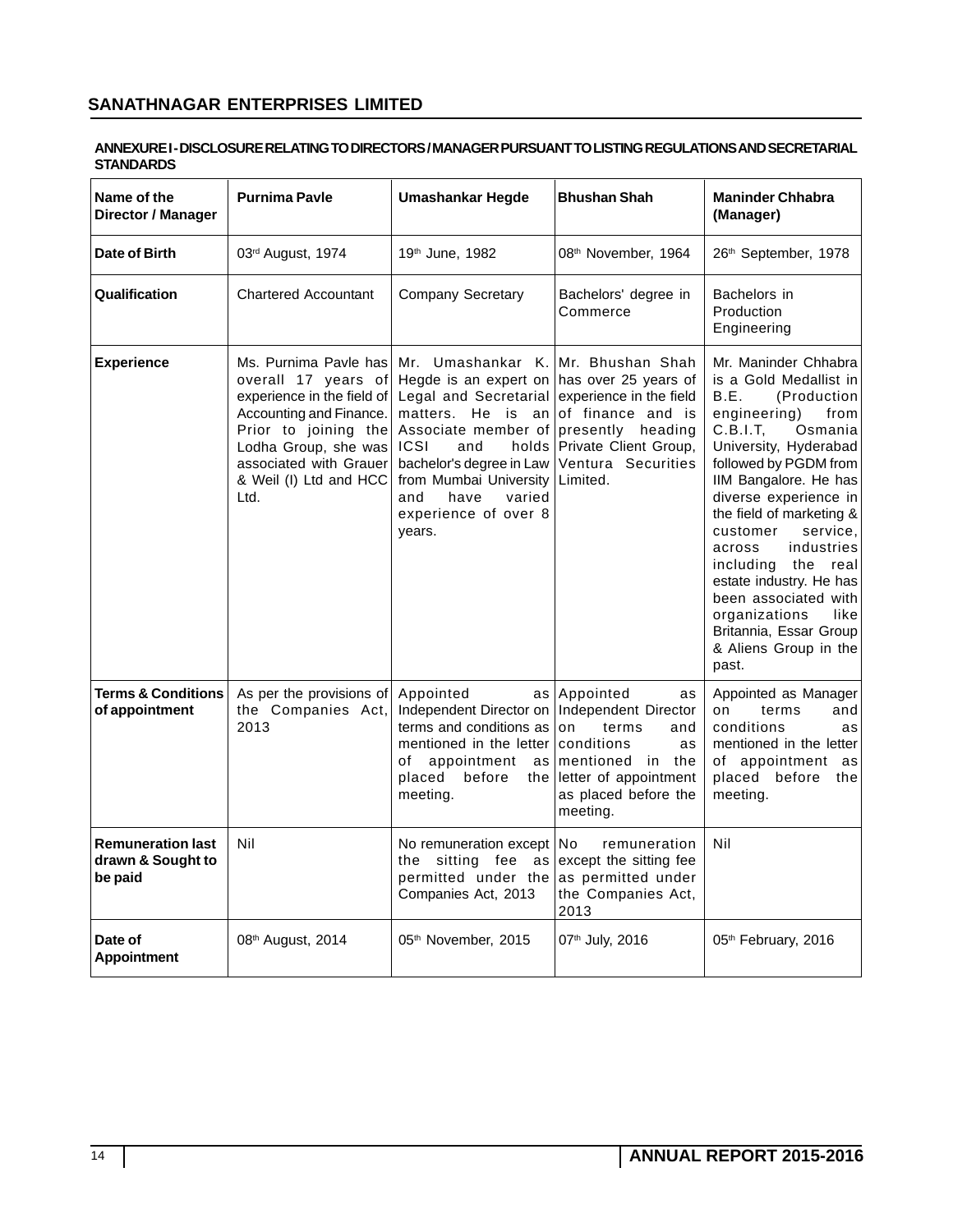| <b>Directorships held</b><br>in other companies<br>as on<br>31 <sup>st</sup> March, 2016                                                                             | 1. Roselabs Finance<br>Limited<br>2. Sarvavasa Buildtech<br>&Farms Private<br>Limited<br>3. Adinath Builders<br><b>Private Limited</b><br>4. Anantnath<br>Construction and<br><b>Farms Private</b><br>Limited<br>5. Shreeniwas Cotton<br>Mills Limited<br>6. Siddhnath<br><b>Residential Paradise</b><br>Private Limited        | 1. National Standard<br>(India) Limited<br>2. Capacity Projects<br>Private Limited<br>3. New Consolidation<br>Projects<br>&Constructions<br>Private limited<br>4. Capacity<br>Constructions<br>&Infrastructures<br>Private Limited                                          | Nil  | 1. National Standard<br>(India) Limited<br>2. Arihant Premises<br><b>Private Limited</b><br>3. Aanant Developers<br><b>Private Limited</b> |
|----------------------------------------------------------------------------------------------------------------------------------------------------------------------|---------------------------------------------------------------------------------------------------------------------------------------------------------------------------------------------------------------------------------------------------------------------------------------------------------------------------------|-----------------------------------------------------------------------------------------------------------------------------------------------------------------------------------------------------------------------------------------------------------------------------|------|--------------------------------------------------------------------------------------------------------------------------------------------|
| Membership of<br><b>Committees</b><br>across Companies<br>(include only Audit<br>and stakholders<br>relationship<br>committee) as on<br>31 <sup>st</sup> March 2016. | 1. Member of Audit<br>Committee of<br>Sanathnagar<br><b>Enterprises Limited</b><br>& Roselabs Finance<br>Limited<br>2. Member of<br>Stakeholder<br>Relationship<br>Committee of<br>Sanathnagar<br><b>Enterprises Limited</b><br>3. Chairperson of<br>Stakeholder<br>Relationship<br>Committee of<br>Roselabs Finance<br>Limited | 1. Chairman of Audit<br>Committee of<br>Sanathnagar<br>Enterprises Limited&<br>National Standard<br>(India) Limited<br>2. Chairman of<br>Stakeholder<br>Relationship<br>Committee of<br>Sanathnagar<br><b>Enterprises Limited</b><br>& National Standard<br>(India) Limited | Nil  | Nil                                                                                                                                        |
| Shareholding in the<br><b>Company (Equity)</b>                                                                                                                       | Nil                                                                                                                                                                                                                                                                                                                             | Nil                                                                                                                                                                                                                                                                         | Nil  | Nil                                                                                                                                        |
| <b>Relationship with</b><br>other Directors/<br>Manager/Key<br><b>Managerial</b><br><b>Personnel</b>                                                                 | None                                                                                                                                                                                                                                                                                                                            | None                                                                                                                                                                                                                                                                        | None | None                                                                                                                                       |
| <b>Number of Board</b><br>meetings attended<br>during the year<br>2015-16                                                                                            | 8                                                                                                                                                                                                                                                                                                                               | $\overline{c}$                                                                                                                                                                                                                                                              | Nil  | 1                                                                                                                                          |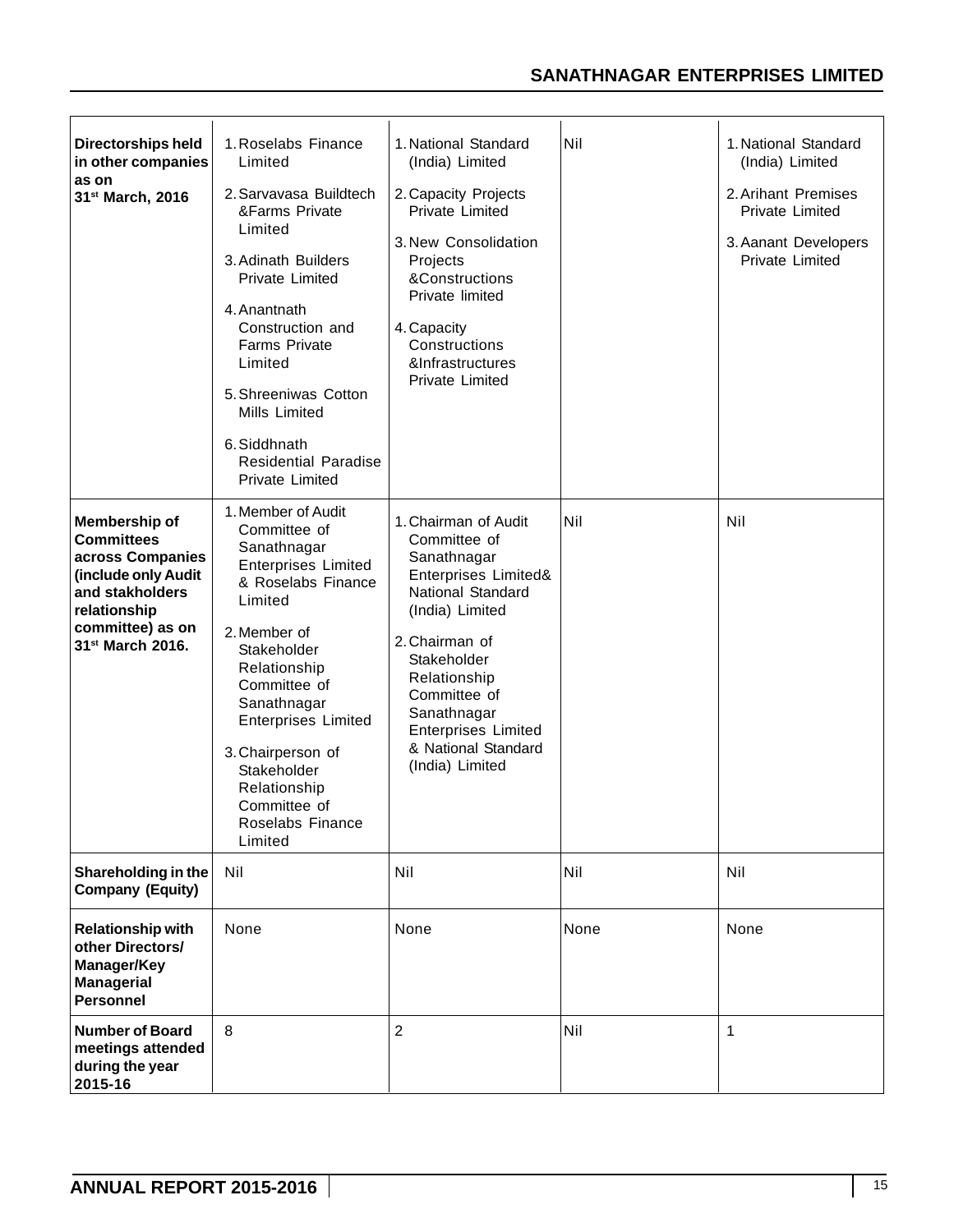# **ROUTE MAP TO THE VENUE OF THE ANNUAL GENERAL MEETING**

Address : Lodha Excelus, 6<sup>th</sup> floor, Apollo Mills Compound, N M Joshi Marg, Mahalaxmi, Mumbai 400 011

**Landmark : Apollo Mills Compound**

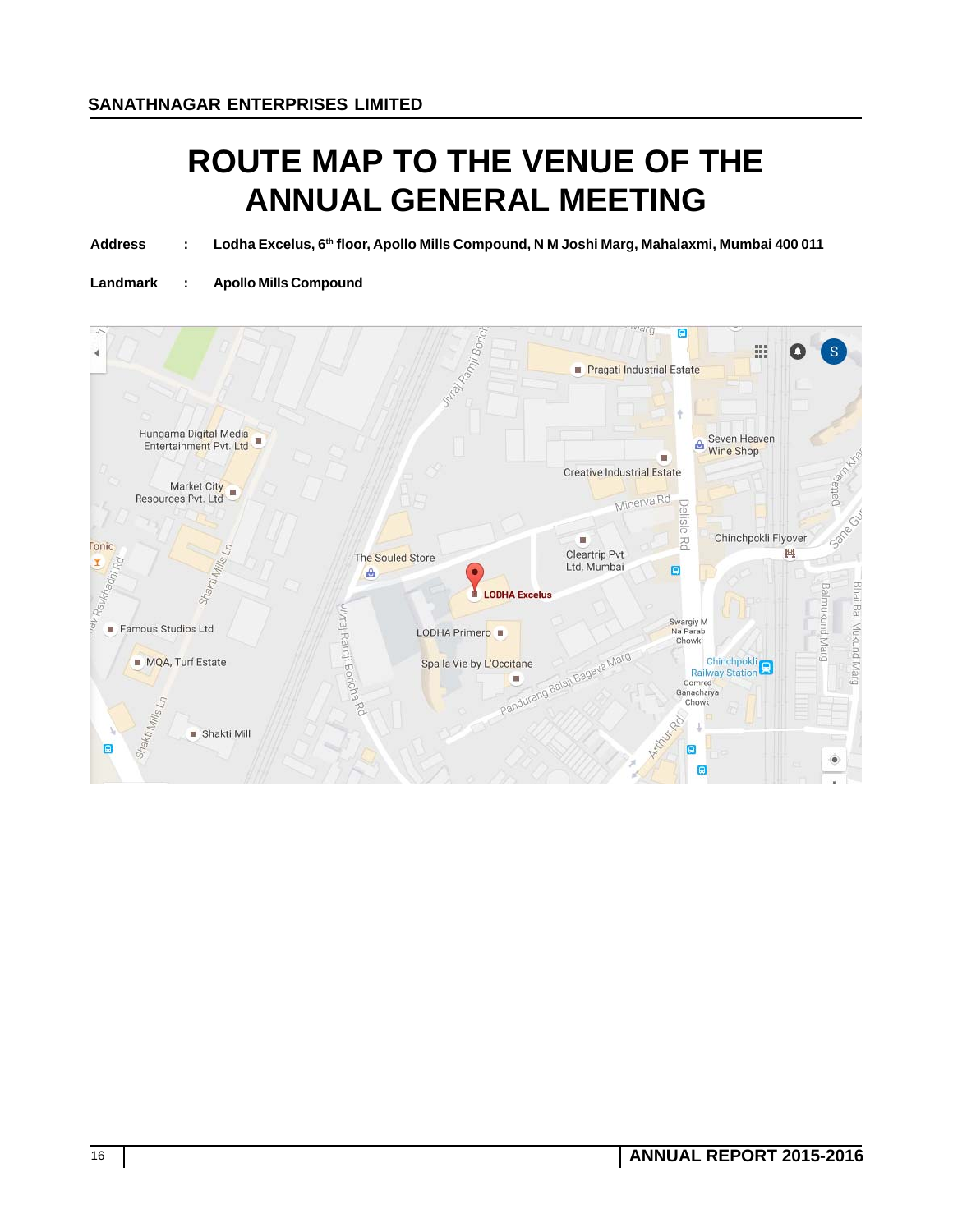**(Rs. in lakhs)**

#### **BOARD'S REPORT**

#### **Dear Members,**

The Directors have pleasure in presenting the 69<sup>th</sup> Annual Report along with the Audited Financial Statements of the Company for the financial year ended 31<sup>st</sup> March, 2016.

#### **1. FINANCIAL RESULTS & OVERVIEW**

|                                          |                                                | (10.1111111110)                                |
|------------------------------------------|------------------------------------------------|------------------------------------------------|
| <b>Particulars</b>                       | For the financial year ended<br>March 31, 2016 | For the financial year ended<br>March 31, 2015 |
| Total Income                             | 12,569.71                                      | 2,489.01                                       |
| <b>Total Expenses</b>                    | 9,348.95                                       | 2,446.18                                       |
| Profit before tax                        | 3,220.76                                       | 42.83                                          |
| Less: Tax Expenses                       | 1,132.33                                       | 15.06                                          |
| Less: Other prior period tax adjustments | $\overline{\phantom{0}}$                       | 0.07                                           |
| Net Profit for the year                  | 2,088.43                                       | 27.84                                          |

#### **Results of operations and the state of the Company's affairs**

During the financial year 2015-16, total income increased by 405% to Rs. 12,569.71 lakhs from Rs. 2,489.01 lakhs for the financial year 2014-15. Total expenses increased by 282.18% to Rs. 9,348.95 lakhs for the financial year 2015-16 from Rs. 2,446.18 lakhs for the financial year 2014-15.

The net profit after tax for the financial year 2015-16 has increased to Rs. 2,088.43 lakhs as compared to a net profit of Rs. 27.84 lakhs during the financial year 2014-15.

#### **2. RESERVES**

The Board does not recommend any amount to be transferred to the reserves for the financial year ended March 31, 2016.

#### **3. DIVIDEND**

With a view toof conserving resources, the Board does not recommend any dividend for the financial year ended March 31, 2016.

#### **4. BUSINESS & SECTOR REVIEW**

#### **Indian Economy**

India has emerged as the fastest growing major economy in the world as per the Central Statistics Organisation (CSO) and International Monetary Fund (IMF). According to the Economic Survey 2015-16, the Indian economy will continue to grow more than 7 per cent in 2016-17. The improvement in India's economic fundamentals has accelerated in the year 2015 with the combined impact of strong government reforms, RBI's inflation focus supported by benign global commodity prices. India was ranked the highest globally in terms of consumer confidence during October-December quarter of 2015, continuing its earlier trend of being ranked the highest during first three quarters of 2015, as per the global consumer confidence index created by Nielsen.

According to IMF World Economic Outlook Update (January 2016), Indian economy is expected to grow at 7-7.75 per cent during FY 2016-17, despite the uncertainties in the global market. The Economic Survey 2015-16 had forecasted that the Indian economy will growing by more than seven per cent for the third successive year 2016-17 and can start growing at eight per cent or more in next two years. Foreign direct investment (FDI) in India has increased by 29 per cent during October 2014-December 2015 period post the launch of Make in India campaign, compared to the 15-month period before the launch.

Source http://www.ibef.org/economy/indian-economy-overview

#### **Industry review**

The Indian real estate sector has witnessed high growth in recent times with the rise in demand for office as well as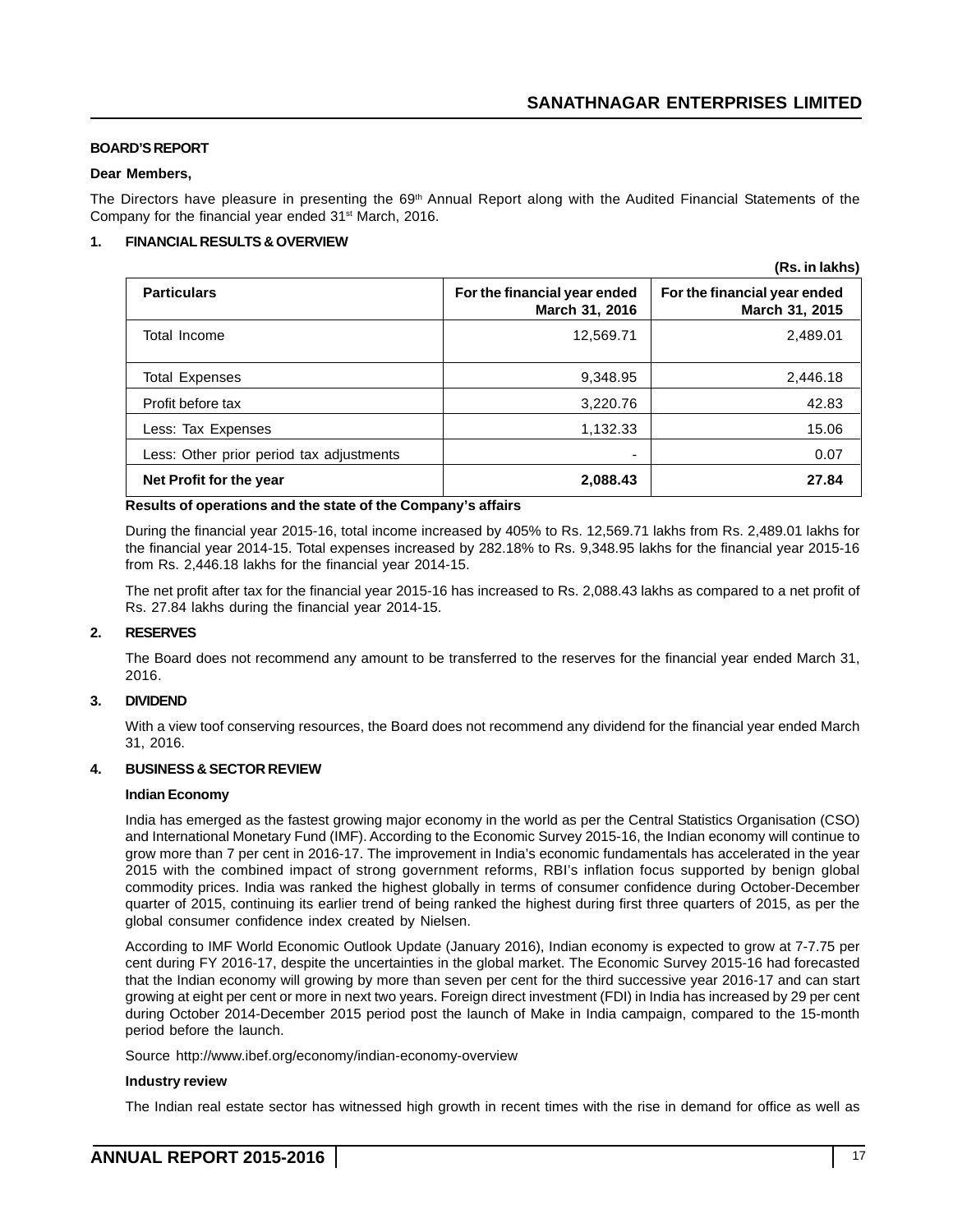residential spaces. According to data released by Department of Industrial Policy and Promotion (DIPP), the construction development sector in India has received Foreign Direct Investment (FDI) equity inflows to the tune of US\$ 24.156 billion in the period April 2000-September 2015. Real estate is currently the fourth-largest sector in the country in terms of Foreign Direct Investment (FDI) inflows.

The Indian real estate market is expected to touch US\$ 180 billion by 2020. The housing sector alone contributes 5-6 % to the country's Gross Domestic Product (GDP). In the period FY08-20, the market size of this sector is expected to increase at a Compound Annual Growth Rate (CAGR) of 11.2 %. Retail, hospitality and commercial real estate are also growing significantly, providing the much-needed infrastructure for India's growing needs.

Source http://www.ibef.org/economy/indian-economy-overview

#### **Hyderabad real estate**

Hyderabad residential real estate is driven by a mix of both investors and end users. There has been a marked preference for apartments in multi-storeyed buildings in a variety of price ranges depending on the purchasing power of the buyer. Many areas on the west of Hyderabad like Gachibowli, HITEC City, Kukatpally, Madhapur and Chandanagar have witnessed increased demand due to their proximity to the IT hub, along with other factors such as excellent connectivity, developed infrastructure, and availability of good residential development in Hyderabad at affordable prices in these locations.

Source ICICI property services Hyderabad Real estate overview 2016

#### **Government Initiatives**

The Government of India along with the governments of the respective states has taken several initiatives to encourage the development in the sector. The Smart City Project, where there is a plan to build 100 smart cities, is a prime opportunity for the real estate companies. Below are some of the other major Government Initiatives:

- Prime Minister Mr. Narendra Modi approved the launch of Housing for All by 2022. Under the Sardar Patel Urban Housing Mission, 30 million houses will be built in India by 2022, mostly for the economically weaker sections and low-income groups, through public-private-partnership (PPP) and interest subsidy.
- The Government of India has relaxed the norms to allow Foreign Direct Investment (FDI) in the construction development sector. FDI limits for townships and settlement development projects have been raised to 100%. Real estate projects within the Special Economic Zone are also permitted 100 per cent FDI. This move should boost affordable housing projects and smart cities across the country.
- The Securities and Exchange Board of India has notified final regulations that will govern real estate investment trusts (REITs) and infrastructure investment trusts. This move will enable easier access to funds for cashstrapped developers and create a new investment avenue for institutions and high net worth individuals, and eventually ordinary investors.
- The Government of Maharashtra announced a series of measures to bring transparency and increase the ease of doing business in the real estate sector.
- The Real Estate (Regulation & Development) Act 2016, which seeks to protect home-buyers as well as help boost investments in the real estate industry was enacted in May 2016.

#### **Opportunities and challenges:**

#### **Opportunities**

As India awaits policy reforms to pick up speed, your Company firmly believes that the demand for Real Estate in a country like India should remain strong in the medium to long term. Your company is ideally placed to further strengthen its development potential by acquiring new land parcels.

#### **Challenges**

While the management is confident of creating and exploiting the opportunities, it also finds the following challenges:

- Unanticipated delays in project approvals
- Availability of accomplished and trained labour force
- Increased cost of manpower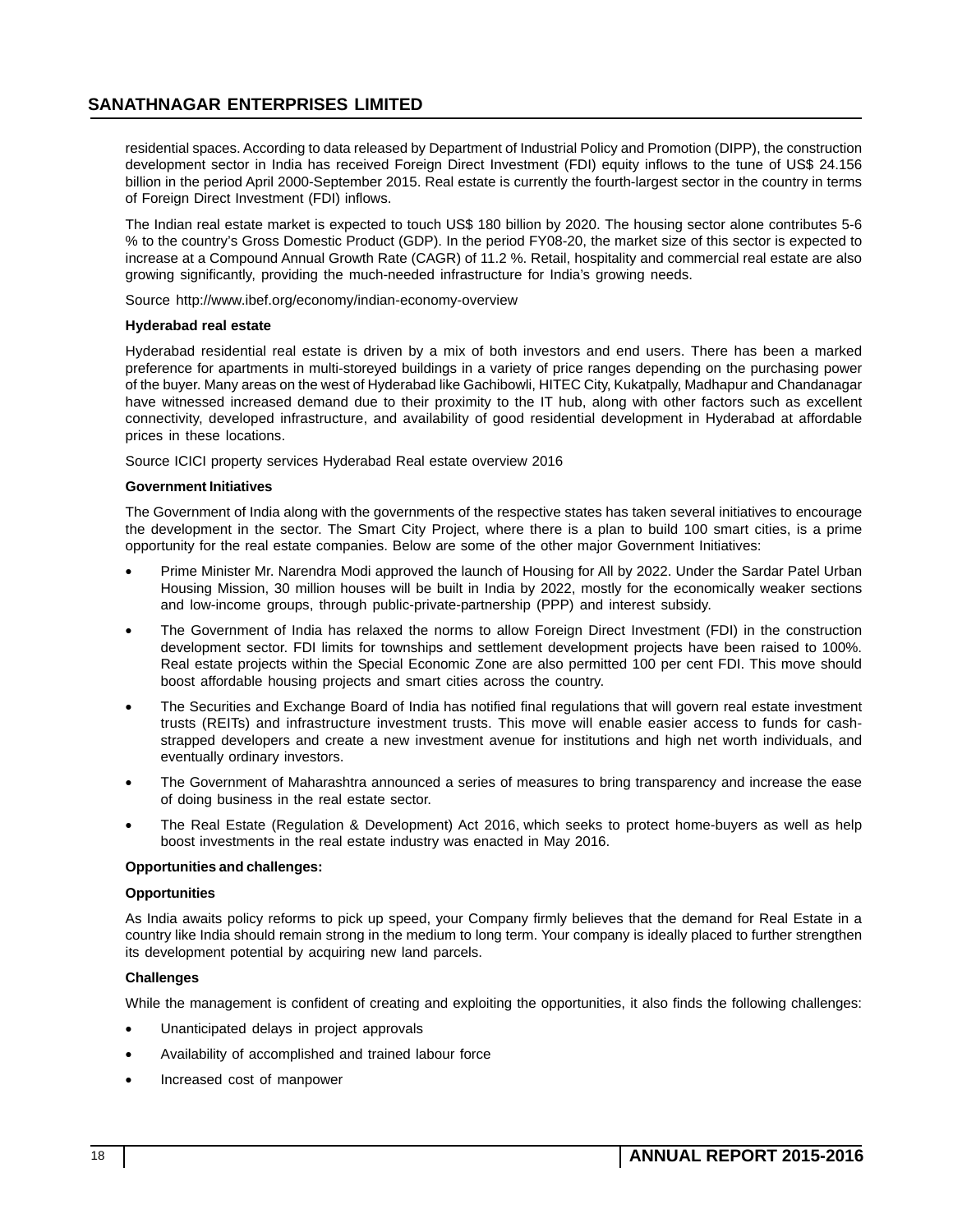- Rising cost of construction
- Growth in auxiliary infrastructure
- Over-regulated environment

#### **Risks and concerns**

#### • **Market price fluctuation**

The performance of your Company may be affected by the sales realizations of its projects. These prices are driven by prevailing market conditions, the nature and location of the projects, and other factors such as brand and reputation and the design of the projects. Your company follows a prudent business model and tries to ensure steady cash flow even during adverse pricing scenario.

#### • **Sales volume**

The volume of bookings depends on the ability to design projects that will meet customer preferences, getting various approvals in time, general market factors, project launch and customer trust in entering into sale agreements well in advance of receiving possession of the projects. Your Company sells its projects in phases from the time it launches the project, based on the type and scale of the project and depending on market conditions

#### **Outlook**

FY2016 outlook would be governed by the implementation of REIT Regulations, the proposed New Real Estate Bill and the New Development Plan for Mumbai. We expect FY2016 to be the start of growth year for the Indian economy as a whole in view of various measures being taken by the new government to boost manufacturing and infrastructure development in the country. Economists expect India's GDP growth in the range of 7.0-8.0% for FY2016. Your company will target to ensure steady operations and deliver high quality projects for its customers.

#### **Business Overview**

The Company's Casa Paradiso project is a large mid income residential development with supersized 3 room residences in at Sanathnagar in Central Hyderabad. The target profile of this project is the middle / upper middle income segment of the market. The project has been designed by Hafeez Contractor, one of the India's largest and most reputed architectural firms.

#### **5. EXTRACT OF ANNUAL RETURN**

Pursuant to the provisions of Section 92(3) of the Companies Act, 2013 ('the Act') and Rule 12(1) of the Companies (Management and Administration) Rules, 2014, extract of the Annual Return is annexed as **Annexure-I.**

#### **6. CHANGES IN SHARE CAPITAL**

During the financial year 2015-16, there has been no change in the equity share capital of the Company.

#### **7. DIRECTORS AND KEY MANAGERIAL PERSONNEL**

#### **Appointment**

Mr. Umashankar Hegde and Mr. Bhushan Shah were appointed as Additional Directors (both Independent) on the Board of the Company on 05<sup>th</sup> November, 2015 and 07<sup>th</sup> July, 2016 respectively and hold office upto the date of the ensuing Annual General Meeting. Your Company has received notices from shareholders along with requisite deposits proposing their candidatures for appointment as Independent Directors for period of 5 years at the ensuing Annual General Meeting.

Mr. Vishal Ghadigaonkar was appointed as Chief Financial Officer and Mr. Maninder Chhabra was appointed as Manager with effect from 13<sup>th</sup> October, 2015 and 05<sup>th</sup> February, 2016 respectively.

#### **Re-appointment**

As per the provisions of the Companies Act, 2013, Ms. Purnima Pavle will retire at the ensuing Annual General Meeting and being eligible offers herself for reappointment.

#### **Resignation**

Mr. Sagar Gawde, and Mr. Deependra Gupta and Santoshkumar Ojha resigned as Independent Directors of the Company with effect from 03rd August, 2015, and 05th November, 2015 (close of business hours) and 08 April, 2016 respectively.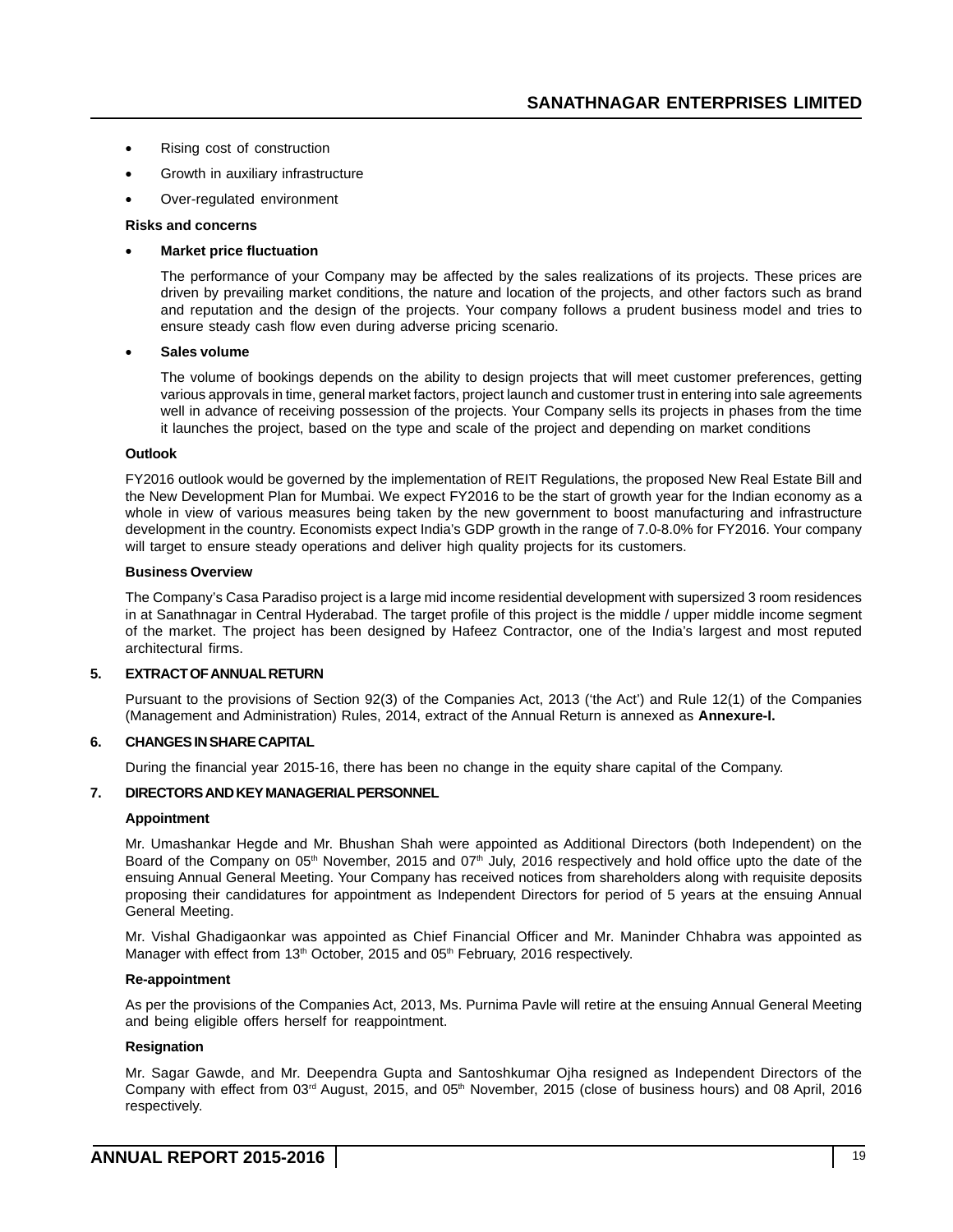Mr. Santosh Kumar Ojha resigned as an Independent Director of the Company w.e.f. 8<sup>th</sup> April 2016 (he was appointed as an Additional Director (in the category of Independent Director w.e.f. 5<sup>th</sup> November 2015).

Further Mr. Deepak Chitnis resigned as Manager of the Company with effect from 05<sup>th</sup> February, 2016.

Mr. Babusingh Rajguru and Mr. Sharatkumar Shetty continued to be a Director and Company Secretary of the Company respectively during the year under review.

#### **8. BOARD MEETINGS**

During the financial year 2015-16, 8 (Eight) Board Meetings were held on  $30<sup>th</sup>$  April, 2015,15<sup>th</sup> May, 2015, 10<sup>th</sup> June,  $2015$ ,  $22^{nd}$  July, 2015, 12<sup>th</sup> August, 2015, 13<sup>th</sup> October, 2015, 05<sup>th</sup> November, 2015 and 05<sup>th</sup> February, 2016 in accordance with the provisions of the Companies Act, 2013 and rules made thereunder. The intervening gap between two meetings was within the period specified in the Companies Act 2013, the Secretarial Standards and the Listing Regulations.

| Sr. No. | Name of Director(s)             | Category                                | <b>Number of Meetings</b><br>which director<br>was entitled to attend | Total no. of board<br>meetings attended |
|---------|---------------------------------|-----------------------------------------|-----------------------------------------------------------------------|-----------------------------------------|
| 1.      | Purnima Pavle                   | Non-Executive Director<br>& Chairperson | 8                                                                     | 8                                       |
| 2.      | Babusingh Rajguru               | Non-Executive Director                  | 8                                                                     | 8                                       |
| 3.      | Sagar Gawde <sup>1</sup>        | Independent Director                    | 4                                                                     | 4                                       |
| 4.      | Deependra Gupta <sup>2</sup>    | Independent Director                    |                                                                       |                                         |
| 5.      | Umashanker Hegde <sup>3</sup>   | Independent Director                    | 2                                                                     | 2                                       |
| 6.      | Santosh Kumar Ojha <sup>4</sup> | Independent Director                    |                                                                       | 2                                       |

Details of meetings attended by the Directors during the year ended March 31, 2016 are as below:

<sup>1</sup> Mr. Sagar Gawde resigned from the Board w.e.f. 03<sup>rd</sup> August, 2015.

- <sup>2</sup> Mr. Deependra Gupta resigned from the Board w.e.f. 05<sup>th</sup> November, 2015 (close of business hours).
- <sup>3</sup> Mr. Umashankar Hegde appointed as Independent Director of the Company w.e.f. 05<sup>th</sup> November, 2015
- <sup>4</sup> Mr. Santosh Kumar Ojha appointed as Independent Director of the Company w.e.f. 05<sup>th</sup> November, 2015.

#### **9. COMMITTEES OF BOARD**

The details of composition of the Committees of the Board of Directors are as under:-

#### **a. AUDIT COMMITTEE:**

The Audit Committee has been constituted by the Board of Directors of the Company in accordance with the provisions of Section 177 of the Companies Act, 2013. The Audit Committee met five times during the year, i.e. on 30<sup>th</sup> April, 2015, 12<sup>th</sup> August, 2015, 13<sup>th</sup> October, 2015, 05<sup>th</sup> November, 2015 and 05<sup>th</sup> February, 2016. The intervening gap between two meetings was within the period specified in the Companies Act 2013 and, the Secretarial Standards and the Listing Regulations. The composition, meetings and attendance of the Audit Committee as on 31st March, 2016 is given as under:

| Sr. No.          | Name of Members               | Category | Total no. of meetings attended |
|------------------|-------------------------------|----------|--------------------------------|
| 1.               | Umashankar Hegde <sup>1</sup> | Chairman |                                |
| $\overline{2}$ . | Purnima Pavle                 | Member   | 5                              |
| 3.               | Sagar Gawde <sup>2</sup>      | Chairman |                                |
| 4.               | Deependra Gupta <sup>3</sup>  | Member   | Δ                              |
| -5.              | Santosh Kumar Ojha 4          | Member   |                                |

<sup>1</sup> Mr. Umashankar Hegde was appointed as Chairman of the Committee w.e.f. 05th November, 2015

Mr. Sagar Gawde resigned as a Chairman of the Committee w.e.f.  $03<sup>rd</sup>$  August, 2015.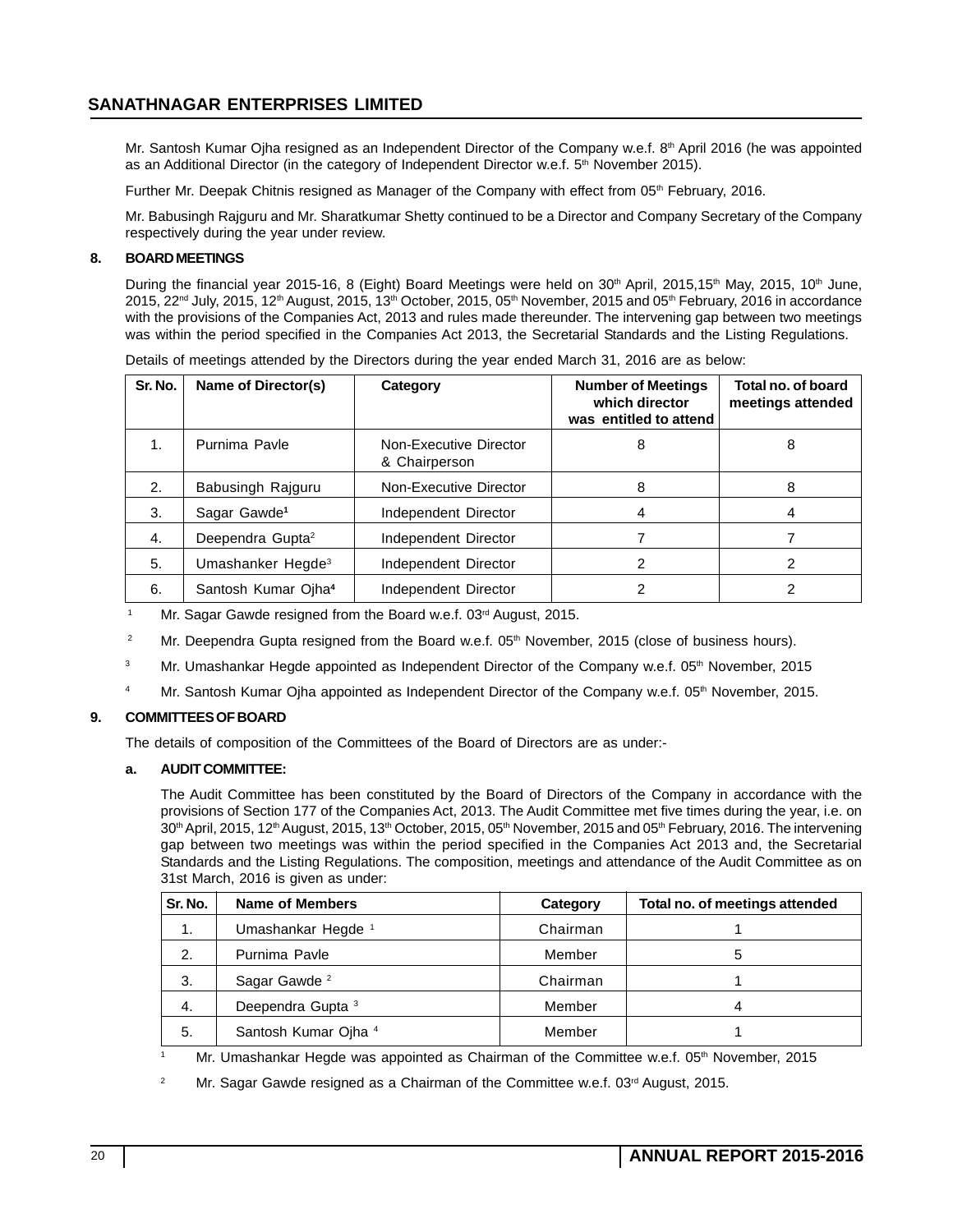- <sup>3</sup> Mr. Deependra Gupta resigned as a member of the Committee w.e.f. 05<sup>th</sup> November, 2015.
- <sup>4</sup> Mr. Santosh Kumar Ojha appointed as member of the Committee w.e.f.  $05<sup>th</sup>$  November, 2015.

#### b. **NOMINATION & REMUNERATION COMMITTEE:**

In accordance with the provisions of Section 178 of the Companies Act, 2013, the Board has constituted a Nomination and Remuneration Committee (NRC). The Nomination & Remuneration Committee met four times during the year, i.e. on 22<sup>nd</sup> July, 2015, 13<sup>th</sup> October, 2015, 05<sup>th</sup> November, 2015 and 05<sup>th</sup> February, 2016. The composition, meetings and attendance of the Nomination and Remuneration Committee (NRC) as on 31<sup>st</sup> March, 2016 are given as under:

| Sr. No. | Name of Members                 | Category | Total no. of meetings attended |
|---------|---------------------------------|----------|--------------------------------|
| 1.      | Umashankar Hegde <sup>1</sup>   | Chairman |                                |
| 2.      | Babusingh Rajguru <sup>4</sup>  | Member   | 4                              |
| 3.      | Sagar Gawde <sup>1</sup>        | Member   |                                |
| 4.      | Deependra Gupta <sup>3</sup>    | Member   | 3                              |
| 5.      | Santosh Kumar Ojha <sup>1</sup> | Member   |                                |

- <sup>1</sup> Mr. Umashankar Hegde was appointed as Chairman of the Committee w.e.f.  $05<sup>th</sup>$  November, 2015
- <sup>2</sup> Mr. Sagar Gawde resigned as a member of the Committee w.e.f.  $03<sup>rd</sup>$  August, 2015.
- <sup>3</sup> Mr. Deependra Gupta resigned as a Chairman of the Committee w.e.f. 05<sup>th</sup> November, 2015 (close of business hours).
- <sup>4</sup> Mr. Santosh Kumar Ojha appointed as member of the Committee w.e.f.  $05<sup>th</sup>$  November, 2015.

The policy on Directors appointment and remuneration for Directors, Key Managerial Personnel, Senior Management Personnel including policy for performance evaluation of Independent Directors, Board, Committees and other individual Directors is attached as **Annexure II**.

#### **c. CORPORATE SOCIAL RESPONSIBILITY COMMITTEE:**

The Board of Directors of your Company has constituted a Corporate Social Responsibility Committee ("CSR") and also approved its terms of reference in line with the provisions of Section 135 of the Companies Act, 2013 read together with the Rules made thereunder. The CSR Committee met twice during the year, i.e. on 30<sup>th</sup> April, 2015 and 05<sup>th</sup> February, 2016. The composition, meetings and attendance of the CSR Committee as on 31<sup>st</sup> March, 2016 is given as under:

| Sr. No. | Name of Members               | Category | Total no. of meetings attended |
|---------|-------------------------------|----------|--------------------------------|
| 1.      | Babusingh Rajguru             | Chairman | າ                              |
| 2.      | Umashankar Hegde <sup>1</sup> | Member   |                                |
| 3.      | Sagar Gawde <sup>2</sup>      | Member   |                                |
| 4.      | Deependra Gupta <sup>3</sup>  | Member   |                                |
| 5.      | Santosh Kumar Ojha 4          | Member   |                                |

Mr. Umashankar Hegde appointed as member of the Committee w.e.f. 05<sup>th</sup> November, 2015

- <sup>2</sup> Mr. Sagar Gawde resigned as a member of the Committee w.e.f.  $03<sup>rd</sup>$  August, 2015.
- <sup>3</sup> Mr. Deependra Gupta resigned as a member of the Committee w.e.f.  $05<sup>th</sup>$  November, 2015 (close of business hours).
- Mr. Santosh Kumar Ojha appointed as member of the Committee w.e.f. 05<sup>th</sup> November, 2015.

The details required under the Companies (Corporate Social Responsibility Policy) Rules, 2014 are given in CSR Report appended as **Annexure II** to this Report. The CSR Policy of the Company is also annexed to this Report as **Annexure III** of this Report.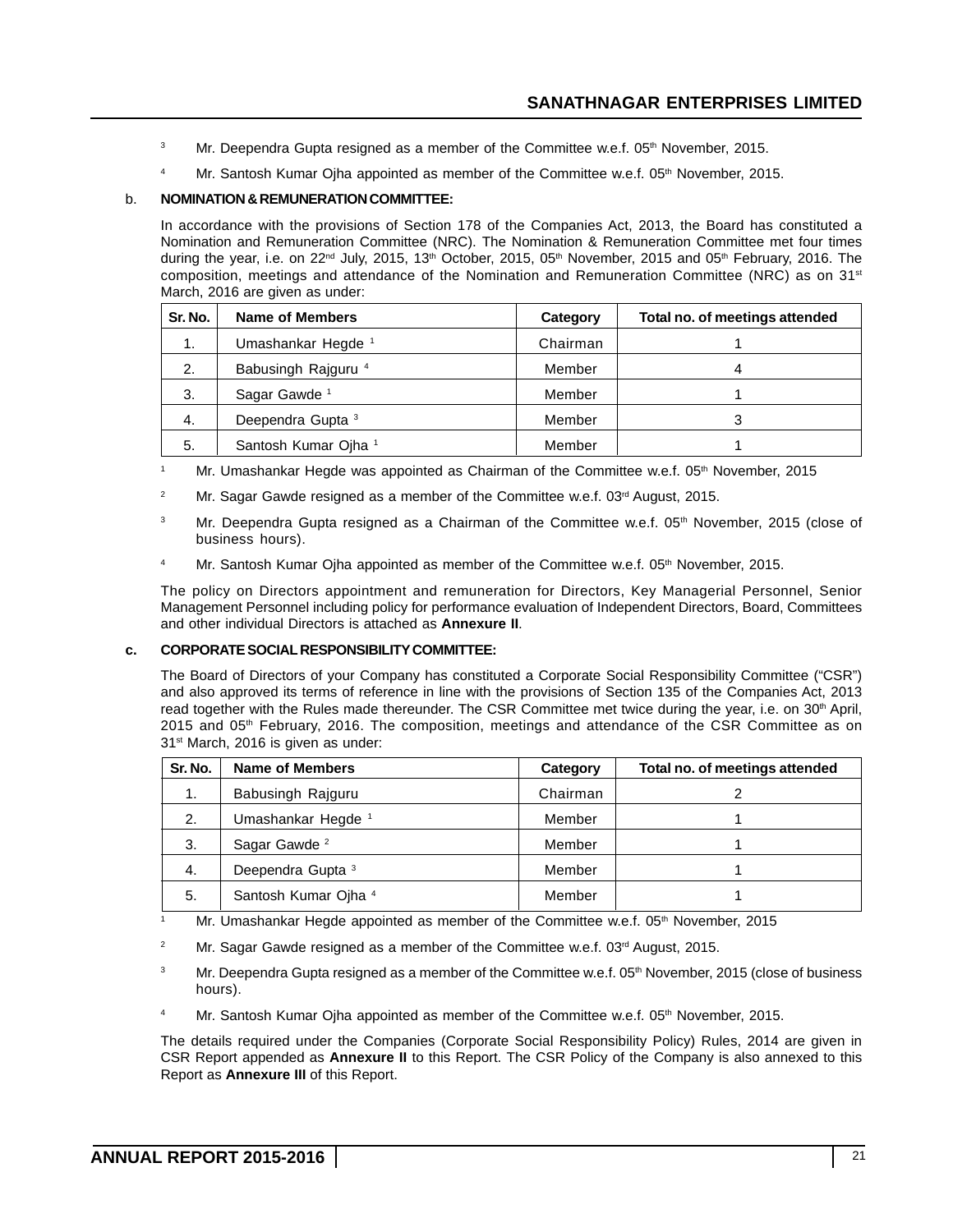#### **d. STAKEHOLDERS RELATIONSHIP COMMITTEE:**

The Board has changed the nomenclature of the Shareholders'/ Investors Grievance Committee has been changed toalready constituted Stakeholders Relationship Committee in accordance with Section 178 of the Companies Act, 2013. The Stakeholders Relationship Committee met four times during the year, i.e. on 30<sup>th</sup> April, 2015 12<sup>th</sup> August, 2015, 05<sup>th</sup> November, 2015 and 05<sup>th</sup> February, 2016. The composition, meetings and attendance of the Stakeholders Relationship Committee as on  $31<sup>st</sup>$  March, 2016 is given as under:

| Sr. No. | Name of Members               | Category | Total no. of meetings attended |
|---------|-------------------------------|----------|--------------------------------|
| 1.      | Umashankar Hegde <sup>1</sup> | Chairman |                                |
| 2.      | Babusingh Rajguru             | Member   | 4                              |
| 3.      | Sagar Gawde <sup>2</sup>      | Member   |                                |
| 4.      | Deependra Gupta <sup>3</sup>  | Member   |                                |
| 5.      | Santosh Kumar Ojha 4          | Member   |                                |

Mr. Umashankar Hegde appointed as Chairman of the Committee w.e.f. 05th November, 2015

- <sup>2</sup> Mr. Sagar Gawde resigned as a member of the Committee w.e.f.  $03<sup>rd</sup>$  August, 2015.
- Mr. Deependra Gupta resigned as a Chairman of the Committee w.e.f. 05<sup>th</sup> November, 2015 (close of business hours).
- <sup>4</sup> Mr. Santosh Kumar Ojha appointed as member of the Committee w.e.f.  $05<sup>th</sup>$  November, 2015.

#### **10. DECLARATION BY INDEPENDENT DIRECTORS**

The Company has received declarations from the Independent Directors confirming that they meet the criteria of independence laid down in Section 149(6) of the Companies Act, 2013.

#### **11. BOARD EVALUATION**

In terms of the requirements of the Act, the Board carried out the annual performance evaluation of the Board as a whole, Board Committees and the Directors. During the year under review, in terms of the requirements of the Companies Act, 2013, the Board Evaluation cycle was completed by the Company internally which included the evaluation of the Board as a whole, Board Committees and Directors. The evaluation process focused on various aspects of the functioning of the Board and Committees such as composition of the Board and Committees, experience and competencies, performance of specific duties and obligations etc. A separate exercise was carried out to evaluate the performance of individual Directors on parameters such as attendance, contribution and independent judgement.

The results of the evaluation were shared with the Board, Chairman of respective Committees and individual Directors. Based on the outcome of the Evaluation, the Board and Committees have agreed on an action to further improve the effectiveness and functioning of the Board and Committees.

The policy on Directors appointment and remuneration for Directors, Key Managerial Personnel, Senior Management Personnel including policy for performance evaluation of Independent Directors, Board, Committees and other individual Directors is attached as **Annexure IV**.

#### **12. AUDIT & AUDITORS**

#### **a. Report on Statutory Audit**

The Report given by the Auditors on the financial statements of the Company is part of the Annual Report. There is no qualification, reservation, adverse remark or disclaimer given by the Auditors in their Report.

#### **b. Statutory Auditors**

M/s. Shanker and Kapani, Chartered Accountants were appointed as Statutory Auditors at the 67th Annual General Meeting for the period of 5 years subject to ratification of members at every Annual General Meeting. However pursuant to their resignation letter received from M/s Shanker and Kapani, Chartered Accountants on 03rd September, 2016, M/s Shanker and Kapani, Chartered Accountants expressed expressing their inability to continue as Auditors of the Company due to their pre-occupation.

The Board of Directors of the Company at its Meeting held on  $3<sup>rd</sup>$  September 2016 appointed M/s MZSK & Associates, Chartered Accountants as the Statutory Auditors of the Company to fill the casual vacancy. The new auditors would who hold the office till the conclusion of the 69<sup>th</sup> Annual General Meeting.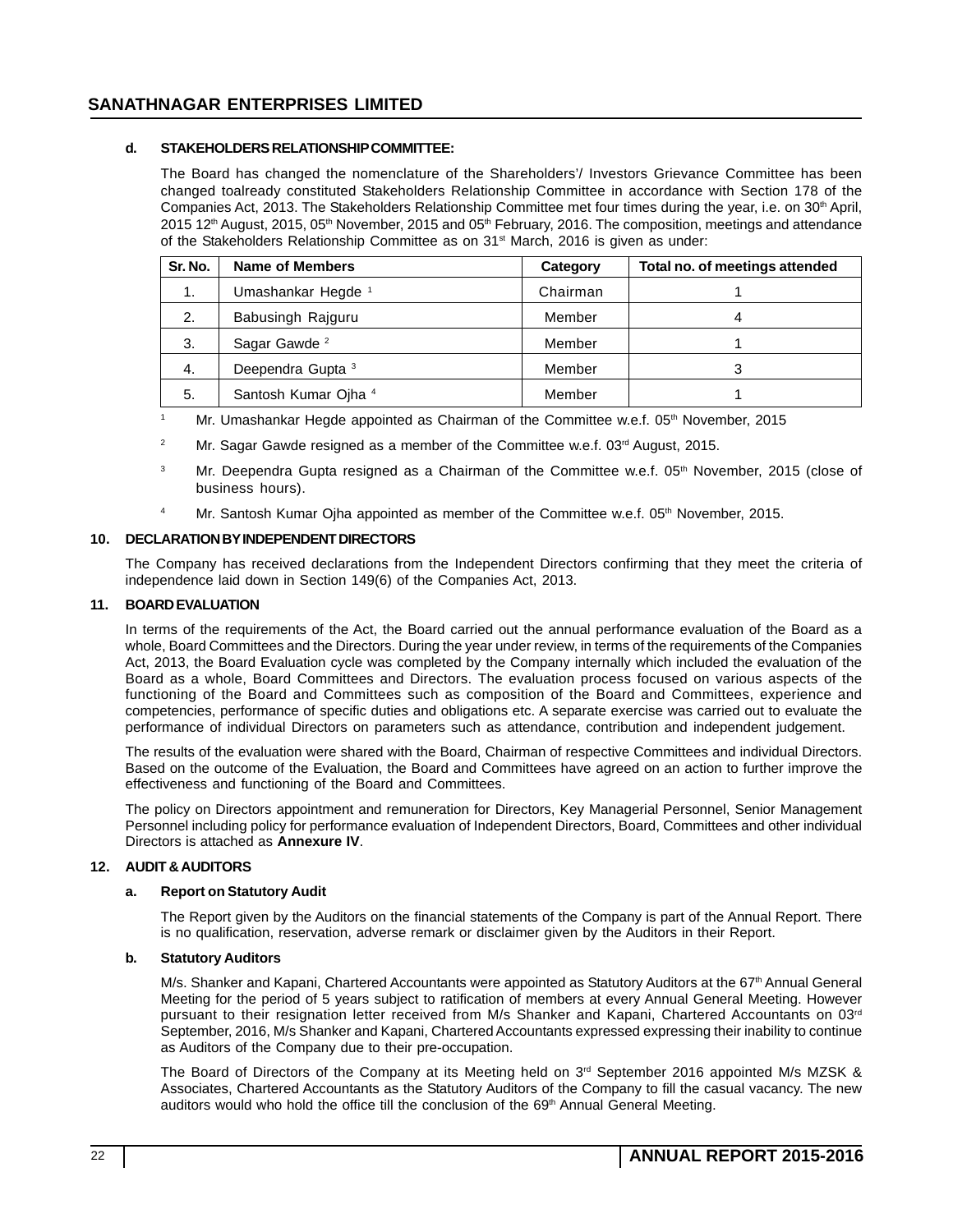FurtherIn view of the above, the Board proposes M/s. MZSK & Associates, Chartered Accountants to be appointed as Statutory Auditors of the Company for period of five years, from the conclusion of the  $69<sup>th</sup>$  th Annual General Meeting till the conclusion of the 74<sup>th</sup> th Annual General Meeting of the Company to be held in the year 2021 (subject to ratification of the appointment by the Members at every Annual General Meeting held after the  $69<sup>th</sup>$ Annual General Meeting).

A proposal seeking their appointment has been incorporated in the Notice of the Annual General Meeting

#### **c. Internal Audit**

Pursuant to Section 138 of the Companies Act, 2013 and as per the recommendation of the Audit Committee, the Board of Directors appointed Mr. Parag Parekh, Chartered Accountant as an Internal Auditor of the Company during the year 2014-15. The audit carried out by him is on half yearly basis. Further, the report issued by an Internal Auditor is reviewed on an on-going basis in the Meetings of the Audit Committee and of the Board and appropriate actions are taken as per the directions of the Audit Committee by the Board.

#### **d. Secretarial Audit**

M/s. Shravan A. Gupta and Associates, (Membership No. A27484, CP No. 9990) Practicing Company Secretary has been appointed as the Secretarial Auditor of the Company in place of Ms. Jinal Dawda (Membership No. A20255, CP No. 9830), Practicing Company Secretary, to carry out the Secretarial Audit for the financial year 2015- 16. The Secretarial Audit Report issued by M/s Shravan A. Gupta and Associates in form MR-3 for the financial year 2015-16 forms part of this report and is annexed as **Annexure VII**. The said report does not contain any observation or qualification requiring explanation or comments from the Board except as disclosed herein under the Section 134(3) of the Companies Act, 2013.

#### **13. LOANS, GUARANTEES, SECURITY & INVESTMENT**

The Company is engaged in the business of a company providing "infrastructural facilities" as defined in Schedule VI of the Companies Act 2013 and therefore the provisions of Section 186 are not applicable to any loans and, guarantee given or security provided by the Company in terms of exemption provided u/s 186(11) (a). The Company has not made any investments during the financial year ended 31<sup>st</sup> March, 2016.

#### **14. RELATED PARTY TRANSACTIONS**

The transactions/contracts/arrangements, falling within the purview of provisions of Section 188(1) of the Companies Act, 2013, entered by the Company with related parties as defined under the provisions of Section 2(76) of the Companies Act, 2013, during the financial year under review, were in the ordinary course of business and have been transacted at arm's length basis.

Further there are no transactions/contracts/arrangements entered by the Company with related party(ies) as defined under the provisions of Section 2(76) of the Companies Act, 2013, during the financial year 2015-16, that are required to be reported in Form AOC-2 and as such does not form part of the Report.

#### **15. HOLDING COMPANY, SUBSIDIARIES, JOINT VENTURE AND ASSOCIATES**

The Company continues to be a subsidiary of Siddhnath Residential Paradise Private Limited which in turn is the subsidiary of Lodha Developers Private Limited. The ultimate holding Company of the Company is Sambhavnath Infrabuild and Farms Private Limited.

During the year, under review, the Company did not have any subsidiary, joint ventures or associate companies.

#### **16. RISK MANAGEMENT**

Your Company has adopted a Risk Management policy which is based on three pillars: Business Risk Assessment, Operational Controls Assessment and Policy Compliance processes. Major risks identified by the businesses and functions are systematically addressed through mitigating actions on a continuing basis. The key risks and mitigating actions are also placed before the Board of Directors of the Company.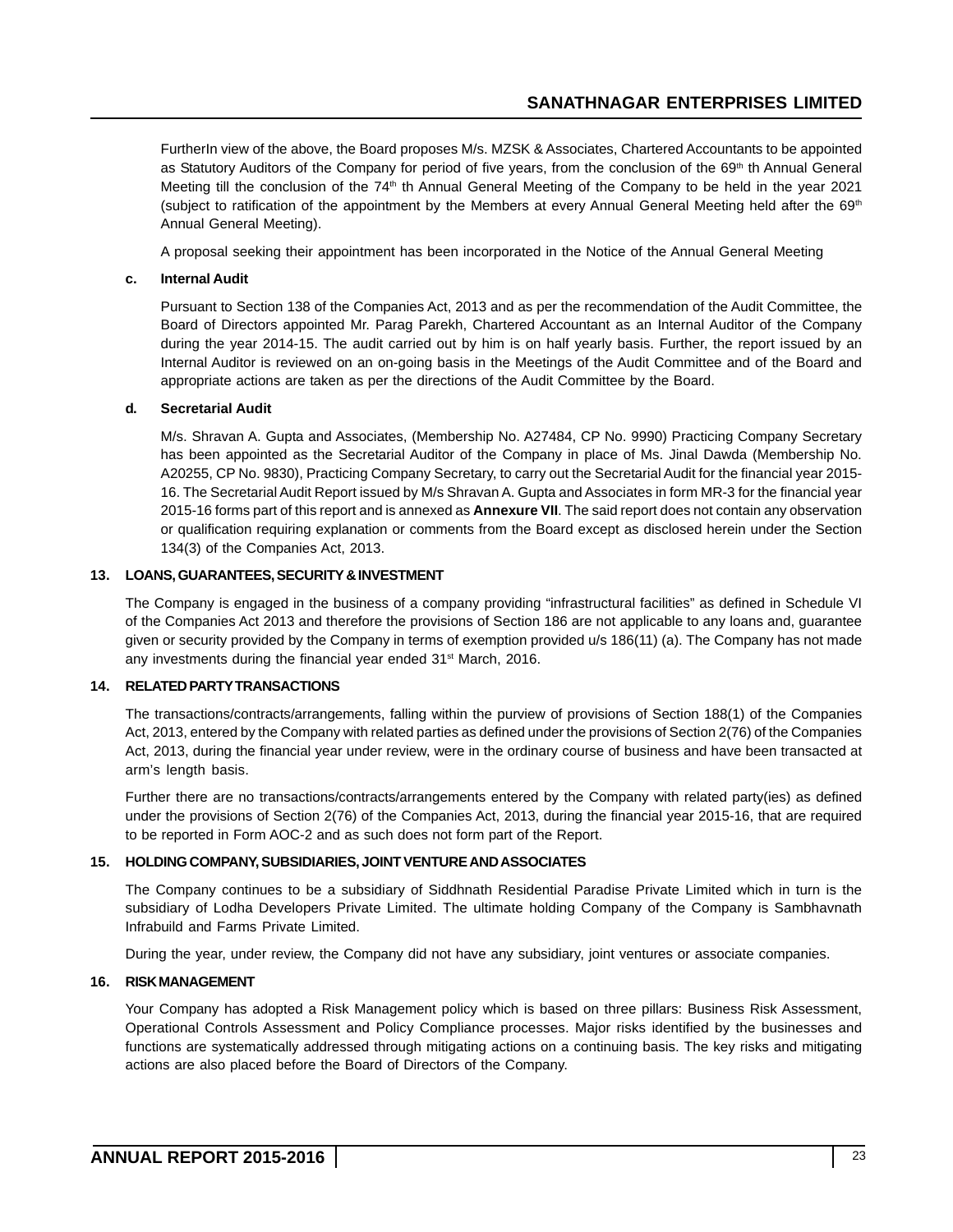#### **17. INTERNAL FINANCIAL CONTROLS**

Internal Financial Controls with reference to financial statements as designed and implemented by the Company are adequate. During the year under review, no material or serious observation has been received from the Statutory Auditors and the Internal Auditors of the Company on the inefficiency or inadequacy of such controls.

#### **18. INTERNAL CONTROL SYSTEMS**

The Company's internal control systems are commensurate with the nature of its business and the size and complexity of operations. These systems are routinely tested and certified by Statutory as well as Internal Auditor and cover all offices, sites and key business areas. Significant audit observations and follow up actions thereon are reported to the Board/ Audit Committee. The Board / Audit Committee reviews adequacy and effectiveness of the Company's internal control environment and monitors the implementation of audit recommendations, including those relating to strengthening of the Company's risk management policies and systems. These systems provide a reasonable assurance in respect of financial and operational information, complying with applicable statutes, safeguarding of assets of the Company, prevention & detection of frauds, accuracy & completeness of accounting records and ensuring compliance with corporate policies.

#### **19. VIGIL MECHANISM**

The Company has established a vigil mechanism process by adopting a Vigil Mechanism / Whistle Blower Policy Transparency & Ethics Policy for directors and employees. This policy outlines the procedures for reporting, handling, investigating and deciding on the course of action to be taken in case inappropriate conduct / behaviour is/are noticed, reported or suspected. The Policy provides for adequate safeguards against victimization of persons who use the mechanism and has a process for providing direct access to the Ombudsman in appropriate or exceptional cases.

The employees of the Company have the right to report their concern or grievance to the Chairman of the Audit Committee. The Company is committed to adhere to the highest standards of ethical, moral and legal conduct of business operations. The Vigil Mechanism / Whistle Blower Policy is Transparency and Ethics Policy is posted on the Company's website www.sanathnagar.in.

#### **20. MINIMUM PUBLIC SHAREHOLDING AS PER SECURITIES CONTRACT (REGULATION) (AMENDMENT) RULES, 2010**

The Company is in the process of complying with the requirement of Rule 19(2)(b) of Securities Contract (Regulation) (Amendment) Rules, 2010, with regard to achieving public shareholding to the prescribed minimum level of 25% of the total equity shares issued by the Company.

#### **21. DISCLOSURE UNDER SECTION 197(12) OF THE COMPANIES ACT, 2013 AND OTHER DISCLOSURES AS PER RULE 5 OF COMPANIES (APPOINTMENT & REMUNERATION) RULES, 2014**

In terms of the provisions of Section 197(12) of the Act read with Rules 5(2) and 5(3) of the Companies (Appointment and Remuneration of Managerial Personnel) Rules, 2014, athere are no statement showing the names and other particulars of the employees drawing remuneration in excess of the limits set out in the said rRules is provided in the Annual Report.

Disclosures pertaining to remuneration and other details as required under Section 197(12) of the Act read with Rule 5(1) of the Companies (Appointment and Remuneration of Managerial Personnel) Rules, 2014 are provided in **Annexure VI** of the Annual Report.

#### **22. HUMAN RESOURCES**

The objective of the human resources department at your Company is to attract the best talent, build employee capability and nurture the right culture to deliver on the business goals. We believe that an inspired, involved and invigorated workforce makes all the difference to being what we are today. Our vision, values and Associate Value Proposition are the foundational blocks that drive our associates to make their work meaningful. This year the focus largely remained on strategic hiring laterally and from Premier campuses, capability building through developmental programs and sharpening our people focus by putting in place a comprehensive Talent Management program. The objective is to provide our talent with an environment that fosters continuous learning, recognition, innovation, leadership development and employee well-being. The human resources function is the prime custodian of the culture at your Company.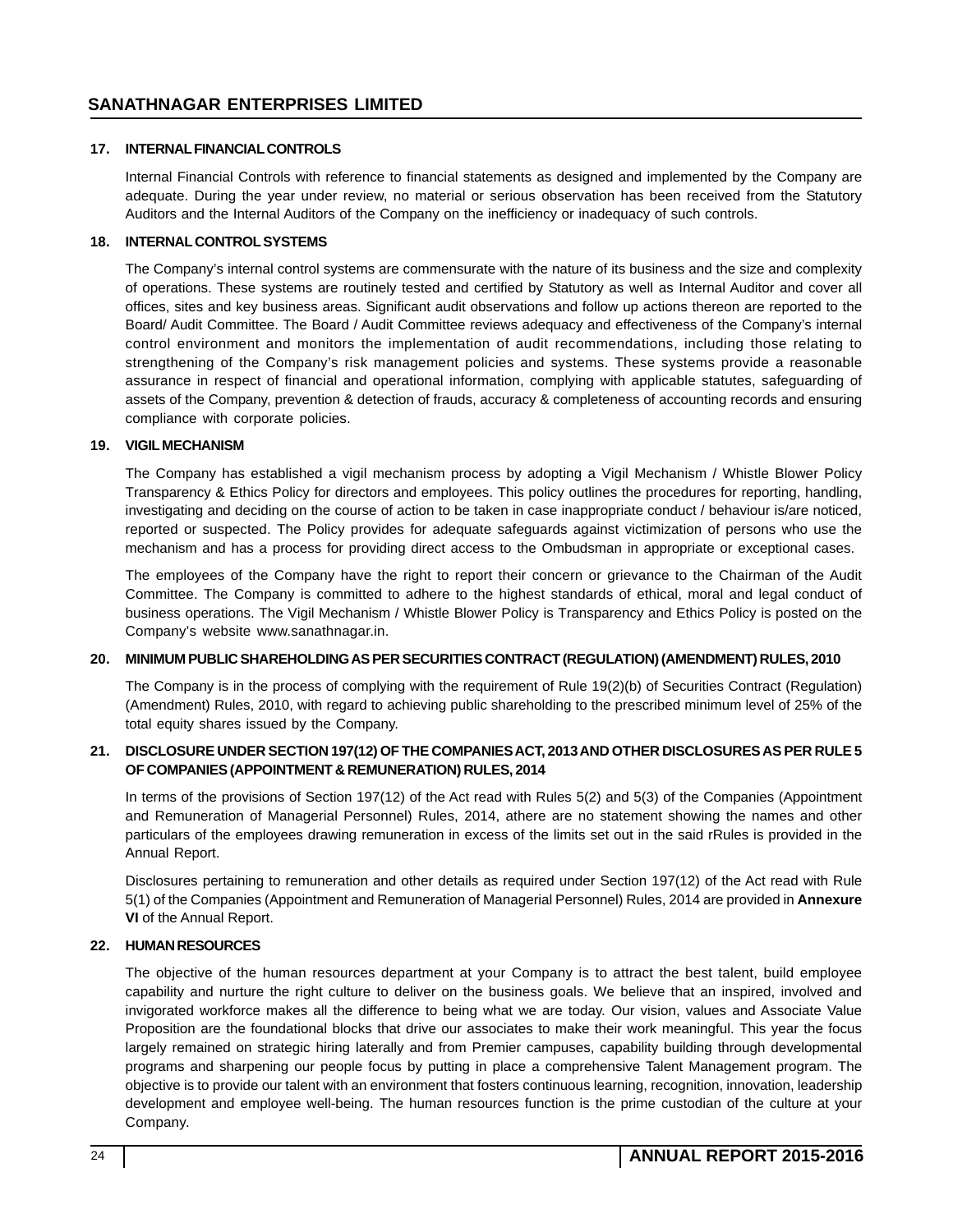#### **23. DETAILS OF CONSERVATION OF ENERGY, TECHNOLOGY ABSORPTION, FOREIGN EXCHANGE EARNINGS AND OUTGO**

The particulars as required under the provisions of Section 134(3)(m) of the Companies Act, 2013 read with Rule 8 of the Companies (Accounts) Rules, 2014 in respect of conservation of energy, technology absorption, foreign exchange earnings and outgo etc. are furnished in below:

| (A) | <b>Conservation of energy</b>                                  |           |                                                                                                                                                                                                             |
|-----|----------------------------------------------------------------|-----------|-------------------------------------------------------------------------------------------------------------------------------------------------------------------------------------------------------------|
| (a) | Energy conservation measures taken                             | $\bullet$ | Installation of solar powered street lights at its township projects                                                                                                                                        |
|     |                                                                | ٠         | Use of variable frequency drives for all its elevators and<br>air-conditioning equipment.                                                                                                                   |
|     |                                                                | $\bullet$ | Occupation censor controlled lighting and air-conditioning through<br>home automation in its projects.                                                                                                      |
|     |                                                                | $\bullet$ | Extensive use of materials like fly ash, GGBS, etc. at all its projects<br>resulting in saving of cement thus indirectly saving energy<br>consumed in manufacturing of cement.                              |
|     |                                                                | ٠         | At all its major projects electrical designs have been fine tuned to<br>contain the voltage drop to less than 5%.                                                                                           |
|     |                                                                | $\bullet$ | Use of low voltage PL lamps.                                                                                                                                                                                |
| (b) | Capital Investment on Energy<br><b>Conservations Equipment</b> | $\bullet$ | Variable frequency drives for all its elevators and air-conditioning<br>equipment.                                                                                                                          |
|     |                                                                | ٠         | Censor controlled lighting and air-conditioning through home<br>automation                                                                                                                                  |
|     |                                                                |           | solar water heaters and solar powered street lights                                                                                                                                                         |
| (c) | Steps taken for utilizing alternate<br>source of energy        |           | Same as Above                                                                                                                                                                                               |
| (d) | Impact of measures for reduction<br>of energy consumption      | $\bullet$ | Reduction in overall maximum demand for the electricity in all its<br>projects and consequent energy saving benefits to the residents.                                                                      |
|     |                                                                | $\bullet$ | Measures to achieve eco balance have been taken at the major<br>sites of large developments by providing extensive green cover<br>and creating water bodies by treating waste water and rain<br>harvesting. |
|     |                                                                | $\bullet$ | Waste water equipment plants are installed at all major projects<br>for treating waste water and utilising it for air-conditioning, watering<br>of green spaces and flushing.                               |
|     |                                                                |           | Providing dust control systems for the concrete batching plant<br>across its projects.                                                                                                                      |
|     |                                                                |           | Complete ban on use of mud bricks in construction and using<br>light weight blocks which helps soil conservation and utilization<br>of material like fly ash which otherwise would cause air pollution.     |
|     |                                                                | $\bullet$ | Minimise use of paper in its offices across all sites. Regulated<br>water and power supply to labour camps across all sites.                                                                                |
|     |                                                                | $\bullet$ | Plantation of large number of trees and providing extensive green<br>cover creating water bodies to enhance the ecology and<br>environment.                                                                 |
|     |                                                                | ٠         | Use of fly ash and other minerals in the construction to reduce<br>cement consumption thus indirectly saving the energy used for<br>manufacture of cement.                                                  |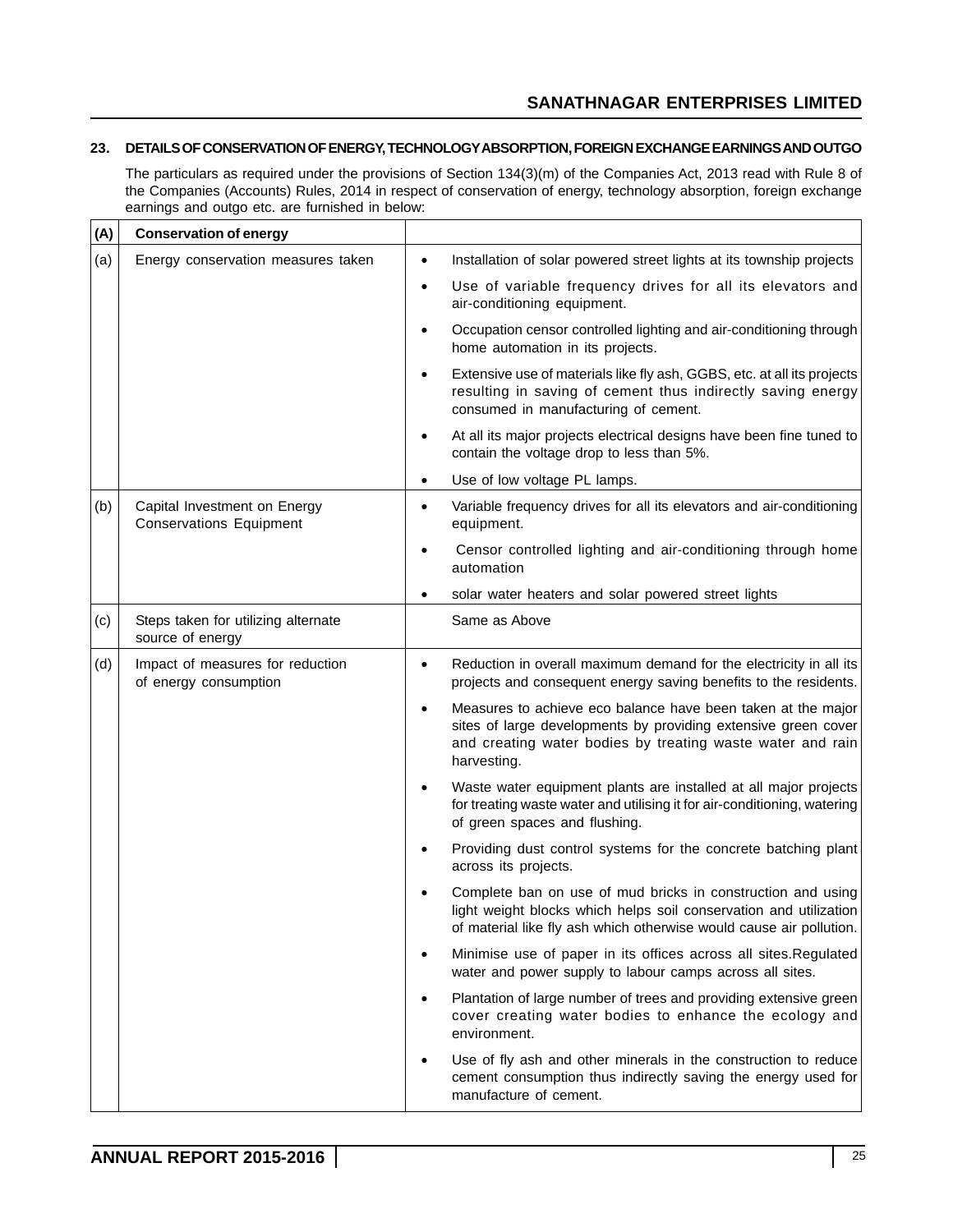|     |                                                                                                                                                                          | $\bullet$ | State of the art electronic parking management system installed<br>to accommodate and control the movement of large number of<br>vehicles thus helping de-congestion of the roads in the area<br>resulting in smooth and faster passing of traffic thereby reducing<br>fuel consumption and pollution caused due to carbon monoxide<br>by idle running of vehicles. |
|-----|--------------------------------------------------------------------------------------------------------------------------------------------------------------------------|-----------|---------------------------------------------------------------------------------------------------------------------------------------------------------------------------------------------------------------------------------------------------------------------------------------------------------------------------------------------------------------------|
|     |                                                                                                                                                                          | $\bullet$ | Use of crushed sand in the construction instead of natural sand<br>thus helping environmental degradation as natural sand is<br>normally dredged from the river beds.                                                                                                                                                                                               |
|     |                                                                                                                                                                          | $\bullet$ | Crushing stones obtained from excavation at the construction<br>site itself thus saving the transportation for disposal of stones as<br>well as import of crush aggregate, saving both ways transportation<br>and thus saving fuel.                                                                                                                                 |
| (B) | <b>Technology absorption</b>                                                                                                                                             |           |                                                                                                                                                                                                                                                                                                                                                                     |
| (a) | Efforts, in brief, made towards technology<br>absorption, adaptation and innovation                                                                                      |           | Nil                                                                                                                                                                                                                                                                                                                                                                 |
| (b) | Benefits derived as result of above efforts,<br>e.g., product improvement, cost reduction,<br>product development, import substitution,<br>etc                           |           | Nil                                                                                                                                                                                                                                                                                                                                                                 |
| (c) | In case of imported technology (imported<br>during the last three years reckoned from<br>the beginning of the financial year),<br>following information may be furnished |           | Nil                                                                                                                                                                                                                                                                                                                                                                 |
|     | Technology imported<br>a)                                                                                                                                                |           |                                                                                                                                                                                                                                                                                                                                                                     |
|     | Year of import<br>b)                                                                                                                                                     |           |                                                                                                                                                                                                                                                                                                                                                                     |
|     | Has technology been fully<br>C)<br>absorbed?                                                                                                                             |           |                                                                                                                                                                                                                                                                                                                                                                     |
|     | If not fully absorbed, areas where<br>d)<br>this has not taken place, reasons<br>thereof                                                                                 |           |                                                                                                                                                                                                                                                                                                                                                                     |
| (d) | The expenditure incurred on<br>Research and Development                                                                                                                  |           | Nil                                                                                                                                                                                                                                                                                                                                                                 |

#### **(C) Foreign Exchange Earnings & Outgo**

During the financial year 2015-16, the Company neither earned any foreign exchange in terms of actual inflows nor is there any foreign exchange outgo in terms of actual outflows.

#### **24. GENERAL**

Your Directors state that for the financial year ended March 31, 2016 no disclosure is required in respect of the following items and accordingly confirm as under:

- a. The Company has neither revised the financial statements nor the report of Board of Directors.
- b. No cases were filed pursuant to the Sexual Harassment of Women at Workplace (Prevention, Prohibition and Redressal) Act, 2013.
- c. There are no material changes or commitments affecting the financial position of the Company between March 31, 2016 and the date of this report
- d. The Company has not accepted any deposits during financial year 2015-16.
- e. No instance of fraud has been reported to Board of Directors of the Company by the Auditors or any other person.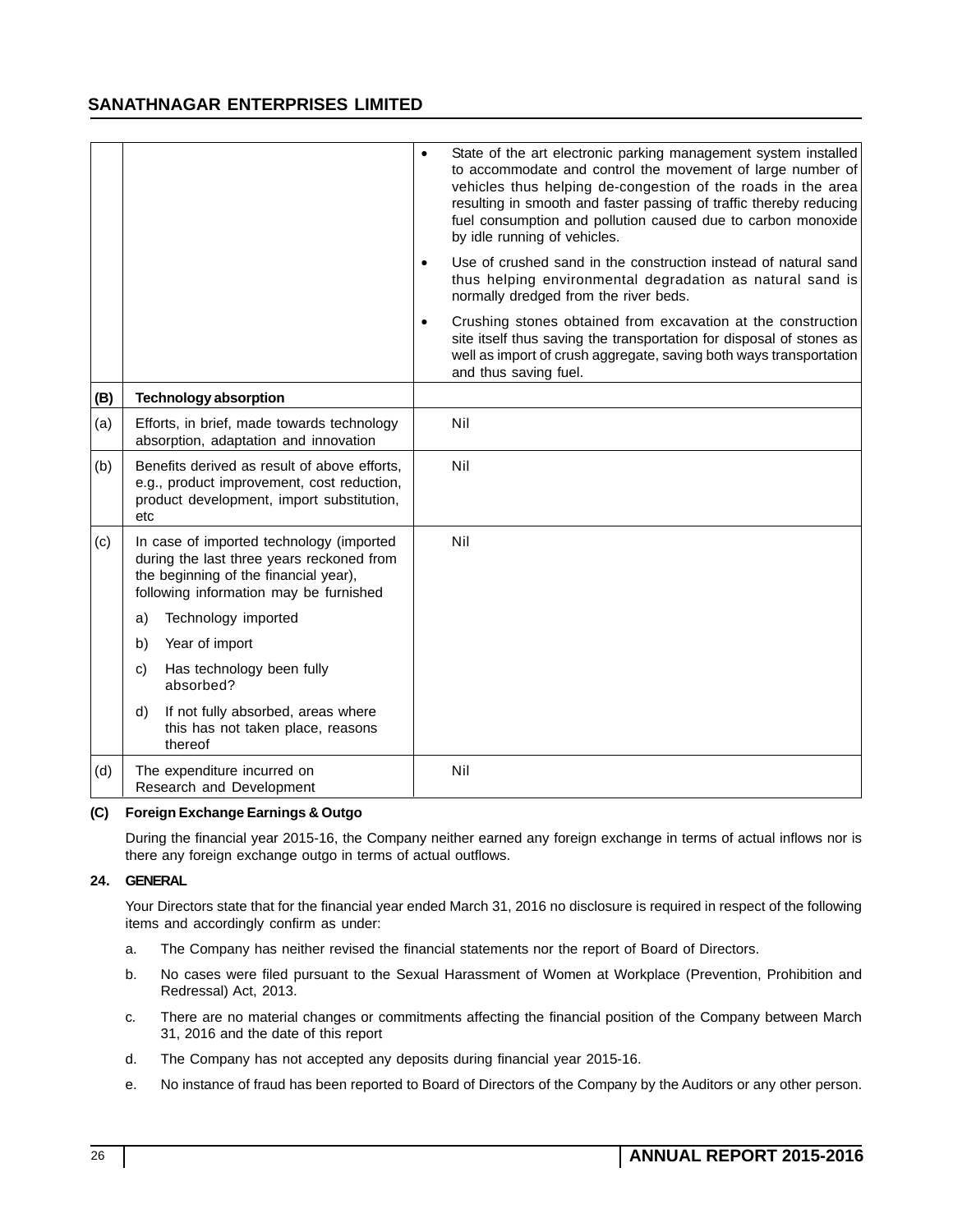- f. There are no significant or material for which orders were passed by the Regulators/Courts/Tribunals which impact the going concern status and Company's operations in future.
- g. During the financial year 2015-16, there is no change in the nature of the business of the Company.
- h. There has been no Issue of equity shares with differential rights as to dividend, voting or otherwise during the financial year 2015-16
- i. The Company has not issued any shares (including sweat equity shares) to employees of the Company under any scheme during the financial year 2015-16.

#### **25. DIRECTORS' RESPONSIBILITY STATEMENT**

Pursuant to the requirement clause (c) of sub-section (3) of Section 134 of the Companies Act, 2013, your Directors confirm that:

- a. in the preparation of the annual accounts for the year ended March 31, 2016, read with the requirements set out under Schedule III to the Act, have been followed and there has been no material departures;
- b. the directors had selected such accounting policies and applied them consistently and made judgments and estimates that are reasonable and prudent so as to give a true and fair view of the state of affairs of the company at the end of the financial year and of the loss of the company for that period;
- c. the directors had taken proper and sufficient care for the maintenance of adequate accounting records in accordance with the provisions of this Act for safeguarding the assets of the company and for preventing and detecting fraud and other irregularities;
- d. the directors had prepared the annual accounts on a going concern basis;
- e. the directors had laid down internal financial controls to be followed by the company and that such internal financial control are adequate and were operating effectively; and
- f. the Directors had devised proper systems to ensure compliance with the provisions of all applicable laws and that such systems were adequate and operating effectively.

#### **ACKNOWLEDGEMENT**

Your Directors place on record their appreciation for stakeholders at all levels, who have contributed to the growth and performance of your Company.

> For and on behalf of the Board **Sanathnagar Enterprises Limited**

**Date : 03rd September, 2016 Purnima Pavle Babusingh Rajguru Place : Mumbai (Director) (Director)**

#### **Registered Office:**

412, Floor-4, 17G, Vardhaman Chamber, Cawasji Patel Road, Horniman Circle, Fort, Mumbai-400001 Telephone No.: +9122-23024400 Fax No.: +9122-23024550 CIN No.: L99999MH1947PLC252768 / E-mail: investors.sel@lodhagroup.com

**DIN: 06705133 DIN: 02696937**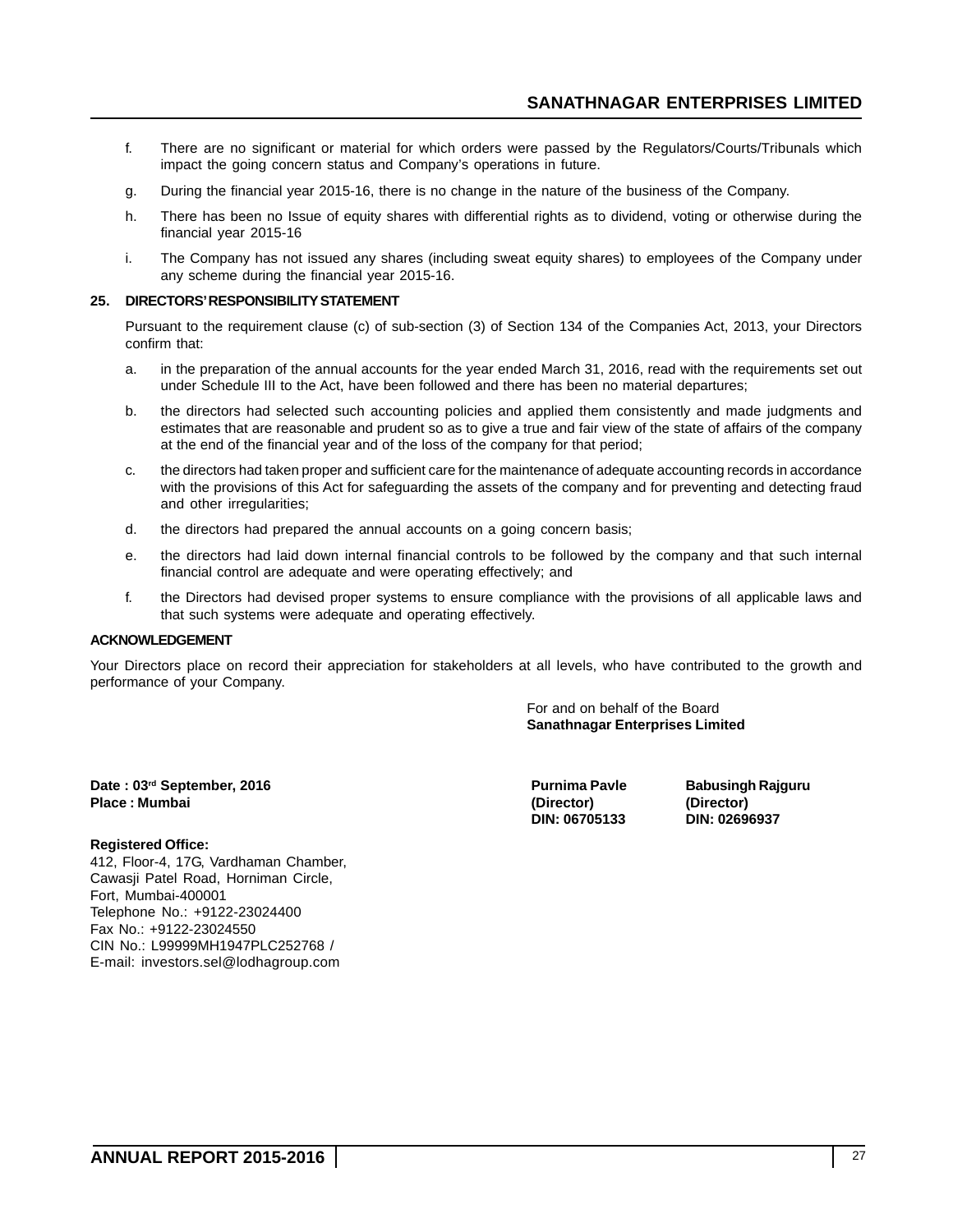**Annexure I**

## **FORM NO. MGT-9**

**EXTRACT OF ANNUAL RETURN**

AS ON THE FINANCIAL YEAR ENDED ON 31<sup>ST</sup> MARCH, 2016

**OF**

#### **SANATHNAGAR ENTERPRISES LIMITED**

[Pursuant to Section 92(1) *of the Companies Act, 2013 and* rule 12(1) of the Companies (Management and Administration) Rules, 2014]

#### **I. REGISTRATION AND OTHER DETAILS**

| <b>Particulars</b>                             |           | <b>Details</b>                                                                                     |
|------------------------------------------------|-----------|----------------------------------------------------------------------------------------------------|
| <b>CIN</b>                                     | ٠         | L99999MH1947PLC252768                                                                              |
| <b>Registration Date</b>                       | ٠         | 18/06/1947                                                                                         |
| Name of the Company                            | ٠         | Sanathnagar Enterprises Limited                                                                    |
| Category of the Company                        | ٠         | Company Limited By Shares                                                                          |
| Sub-Category of the Company                    | ٠         | Indian Non-Government Company                                                                      |
| Address of the Registered Office               | ٠         | 412, Floor-4, 17G, Vardhama Chamber, Cawasji Patel Road,<br>Horniman Circle, Fort, Mumbai-400001.  |
| <b>Contact Details</b>                         | ٠         | $022 - 23024400$                                                                                   |
| Whether listed company                         | ٠         | Yes                                                                                                |
| Name of Registrar & Transfer Agents            | $\bullet$ | <b>CIL Securities Limited</b>                                                                      |
| Address of Registrar & Transfer Agents         |           | 214, Raghava Ratna Tower, Chirag Ali Lane, Hyderabad,<br>Telangana - 500001 Andhra Pradesh, India. |
| Contact Details of Registrar & Transfer Agents |           | $+91 - 040 - 23203155$                                                                             |

#### **II. PRINCIPAL BUSINESS ACTIVITIES OF THE COMPANY**

All the business activities contributing 10 % or more of the total turnover of the Company shall be stated:-

| SI. No. | Name and Description of main products /                              | NIC Code of the        | % to total turnover |
|---------|----------------------------------------------------------------------|------------------------|---------------------|
|         | services                                                             | <b>Product/service</b> | of the Company      |
|         | Construction and development of<br>real estate and allied activities | 410                    | 100%                |

#### **III. PARTICULARS OF HOLDING, SUBSIDIARY AND ASSOCIATE COMPANIES**

| Sr.<br>No.     | Name and Address of the Company                                                                                                                                 | <b>CIN</b>            | Holding/<br>Subsidiary/<br>Associate | % of shares<br>held | Applicable<br><b>Section</b> |
|----------------|-----------------------------------------------------------------------------------------------------------------------------------------------------------------|-----------------------|--------------------------------------|---------------------|------------------------------|
| 1 <sub>1</sub> | Siddhnath Residential Paradise<br>Private Limited<br>412, Floor - 4, 17G, Vardhaman Chamber,<br>Cawasji Patel Road, Horniman Circle,<br>Fort, Mumbai - 400001   | U70109MH2007PTC166867 | Holding<br>Company                   | 89.99%              | 2(46)                        |
| 2.             | Lodha Developers Pvt. Ltd.<br>412, Floor- 4, 17G Vardhaman, Chamber,<br>Cawasji Patel Road, Horniman Circle,<br>Fort, Mumbai - 400001                           | U45200MH1995PTC093041 | <b>Holding</b><br>Company            | 89.99%              | 2(46)                        |
| 3.             | Sambhavnath Infrabuild and Farms<br>Private Limited.<br>412, Floor- 4, 17G Vardhaman, Chamber,<br>Cawasji Patel Road, Horniman Circle,<br>Fort, Mumbai - 400001 | U45200MH2007PTC173517 | Ultimate<br>Holding<br>Company       | 54.56%              | 2(46)                        |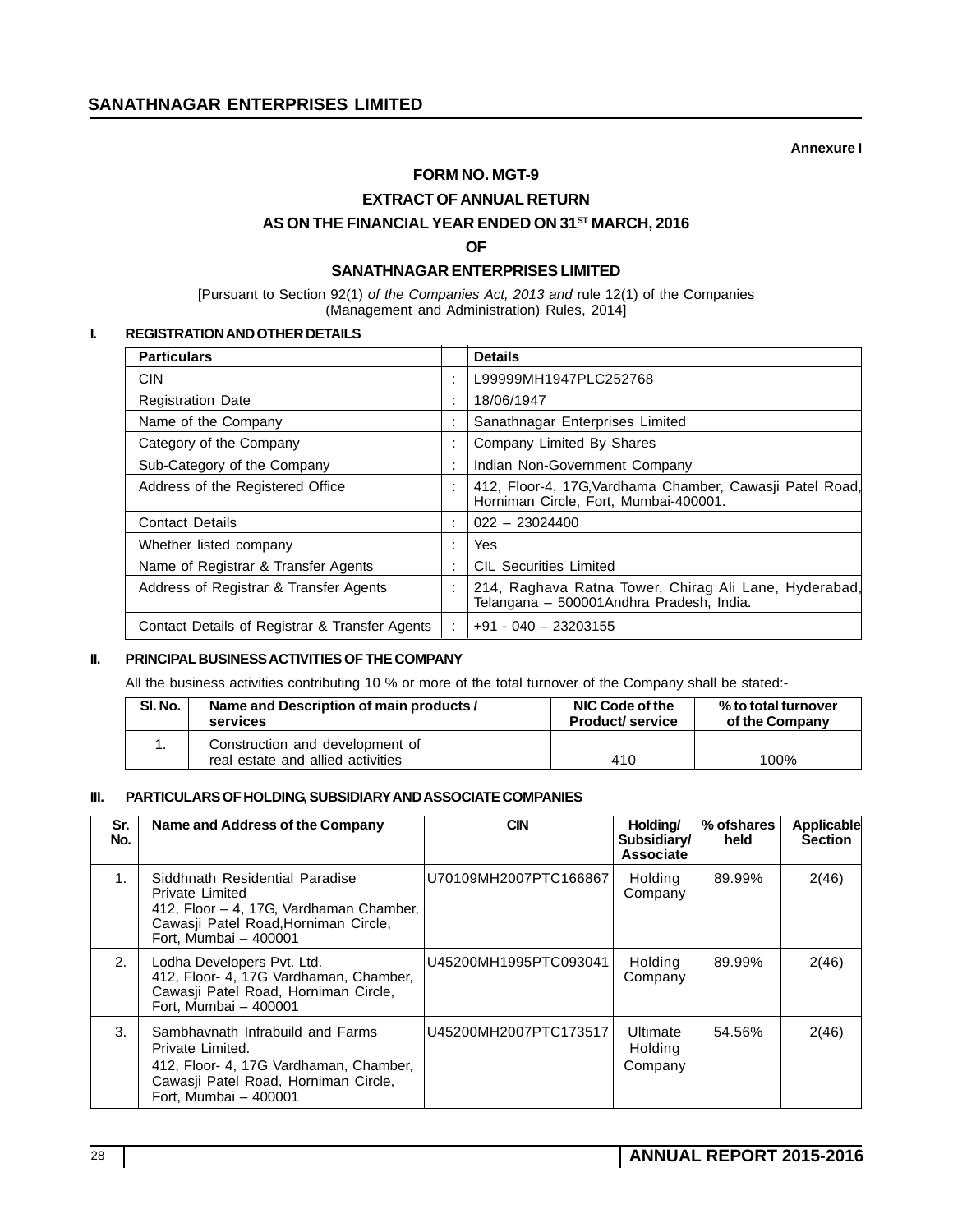During the year under review, the Company did not have any subsidiaries, joint venture and associate companies.

## **IV. SHARE HOLDING PATTERN (EQUITY SHARE CAPITAL BREAKUP AS PERCENTAGE OF TOTAL EQUITY)**

#### **(i) Category-wise Share Holding**

|            | Category of<br><b>Shareholders</b>                                                   | No. of Shares held at the beginning of<br>the year 1st April, 2015 |                 |                |                           | No. of Shares held at the end of the<br>year 31st March, 2016 |                |                | %Change<br>during         |                          |
|------------|--------------------------------------------------------------------------------------|--------------------------------------------------------------------|-----------------|----------------|---------------------------|---------------------------------------------------------------|----------------|----------------|---------------------------|--------------------------|
|            |                                                                                      | Demat                                                              | <b>Physical</b> | <b>Total</b>   | $%$ of<br>total<br>shares | Demat                                                         | Physical       | <b>Total</b>   | $%$ of<br>total<br>shares | The year                 |
| Α.         | <b>Promoters</b>                                                                     |                                                                    |                 |                |                           |                                                               |                |                |                           |                          |
| (1)        | Indian                                                                               |                                                                    |                 |                |                           |                                                               |                |                |                           |                          |
| (a)        | Individual/HUF                                                                       | 18,105                                                             | $\blacksquare$  | 1,8105         | 0.58                      | 18,105                                                        | $\blacksquare$ | 18,105         | 0.58                      | NIL                      |
| (b)        | <b>Central Govt</b>                                                                  | $\blacksquare$                                                     | $\blacksquare$  | $\blacksquare$ | $\blacksquare$            | $\blacksquare$                                                | $\blacksquare$ | $\blacksquare$ | $\blacksquare$            | $\blacksquare$           |
| (c)        | State Govt (s)                                                                       | $\blacksquare$                                                     | $\blacksquare$  | $\blacksquare$ | $\blacksquare$            | $\blacksquare$                                                | $\blacksquare$ | $\blacksquare$ | $\blacksquare$            | $\blacksquare$           |
| (d)        | Bodies Corp.                                                                         | 53,985                                                             | 28,35,947       | 28,89,932      | 91.74%                    | 53,985                                                        | 28,35,947      | 28,89,932      | 91.74%                    | NIL                      |
| (e)        | Banks / FI                                                                           | $\mathbf{r}$                                                       | $\overline{a}$  | $\blacksquare$ |                           | $\mathbf{r}$                                                  | $\mathbf{r}$   | L.             | $\overline{a}$            | $\blacksquare$           |
|            | Sub-total (A) (1):-                                                                  | 72,090                                                             | 28,35,947       | 29,08,037      | 92.32%                    | 72,090                                                        | 28,35,947      | 29,08,037      | 92.32%                    | $\blacksquare$           |
| (2)        | Foreign                                                                              |                                                                    |                 |                |                           |                                                               |                |                |                           |                          |
| (a)        | <b>NRIs Individuals</b>                                                              |                                                                    |                 |                | $\overline{\phantom{0}}$  | ۰                                                             |                |                |                           |                          |
| (b)        | Other-Individuals                                                                    |                                                                    |                 |                |                           |                                                               |                |                |                           |                          |
| (c)        | Bodies Corp.                                                                         | $\blacksquare$                                                     | $\blacksquare$  | $\blacksquare$ | $\blacksquare$            | $\blacksquare$                                                | $\blacksquare$ | $\blacksquare$ | $\blacksquare$            | $\overline{\phantom{a}}$ |
| (d)        | Banks / FI                                                                           | $\blacksquare$                                                     | $\blacksquare$  | $\blacksquare$ | $\blacksquare$            | $\blacksquare$                                                | $\blacksquare$ | $\blacksquare$ | $\blacksquare$            | $\blacksquare$           |
|            | Sub-total (A) (2):-                                                                  | $\blacksquare$                                                     | $\blacksquare$  | $\blacksquare$ | $\blacksquare$            | $\blacksquare$                                                | $\blacksquare$ | ÷.             | $\blacksquare$            | $\blacksquare$           |
|            | Totalshareholding<br>of Promoter                                                     |                                                                    |                 |                | 92.32%                    |                                                               |                |                |                           |                          |
| В.         | $(A) = (A)(1)+(A)(2)$<br>PublicShareholding                                          | 72,090                                                             | 28,35,947       | 29,08,037      |                           | 72,090                                                        | 2835,947       | 29,08,037      | 92.32%                    | $\blacksquare$           |
|            | <b>Institutions</b>                                                                  |                                                                    |                 |                |                           |                                                               |                |                |                           |                          |
| 1.         | <b>Mutual Funds</b>                                                                  |                                                                    | 4,644           | 4,644          | 0.15                      | $\blacksquare$                                                | 4,644          | 4,644          | 0.15                      | <b>NIL</b>               |
| (a)<br>(b) | Banks / FI                                                                           | 8,100                                                              | 14,797          | 22,897         | 0.73                      | 8100                                                          | 14,797         | 22,897         | 0.73                      | <b>NIL</b>               |
| (c)        | Central Govt/ State Govt(s)                                                          | $\mathbb{Z}^2$                                                     | 32,496          | 32,496         | 1.03                      | $\blacksquare$                                                | 32,496         | 32,496         | 1.03                      | <b>NIL</b>               |
| (d)        | Venture Capital Funds                                                                | $\blacksquare$                                                     | $\Box$          | $\blacksquare$ | $\blacksquare$            | $\blacksquare$                                                | $\blacksquare$ | ä,             |                           |                          |
| (e)        | Insurance Companies                                                                  | $\blacksquare$                                                     | $\blacksquare$  | $\blacksquare$ | $\overline{\phantom{a}}$  | $\blacksquare$                                                | $\blacksquare$ | $\blacksquare$ | $\blacksquare$            | $\blacksquare$           |
| (a)        | Flls                                                                                 |                                                                    | $\blacksquare$  | $\frac{1}{2}$  | $\overline{\phantom{a}}$  | $\blacksquare$                                                | $\blacksquare$ | $\frac{1}{2}$  | $\blacksquare$            | $\blacksquare$           |
| (b)        | ForeignVenture Capital                                                               |                                                                    | $\blacksquare$  | $\blacksquare$ | $\blacksquare$            | ä,                                                            | $\blacksquare$ | $\overline{a}$ | $\blacksquare$            | $\blacksquare$           |
|            | Sub-total $(B)(1)$ :-                                                                | 8,100                                                              | 51,937          | 60,037         | 1.91                      | 8,100                                                         | 51,937         | 60,037         | 1.91                      | NIL                      |
| 2.         | <b>Non-Institutions</b>                                                              |                                                                    |                 |                |                           |                                                               |                |                |                           |                          |
| (a)        | Bodies Corp.                                                                         |                                                                    |                 |                |                           |                                                               |                |                |                           |                          |
| (i)        | Indian                                                                               | 15                                                                 | 1,32,611        | 1,32,626       | 4.21                      | 15                                                            | 1,32,611       | 1,32,626       | 4.21                      | <b>NIL</b>               |
| (ii)       | Overseas                                                                             | $\mathbb{Z}^{\mathbb{Z}}$                                          | $\mathbf{r}$    | $\blacksquare$ | цÚ.                       | $\mathbf{r}$                                                  | $\mathbf{r}$   | ä,             | $\mathbf{r}$              | $\blacksquare$           |
| (b)        | Individuals                                                                          |                                                                    |                 |                |                           |                                                               |                |                |                           |                          |
| (i)        | Individual shareholders<br>holding nominal share<br>capital upto Rs. 1 lakh          | 2,070                                                              | 47,220          | 49,290         | 1.56                      | 2070                                                          | 47,220         | 49,290         | 1.56                      | <b>NIL</b>               |
| (ii)       | Individualshareholders<br>holding nominal share<br>capital in excess of<br>Rs. 1lakh | $\blacksquare$                                                     | $\blacksquare$  | $\blacksquare$ | $\blacksquare$            | $\qquad \qquad \blacksquare$                                  | $\blacksquare$ | $\frac{1}{2}$  |                           | $\blacksquare$           |
| (c)        | Others (NRI's)                                                                       | $\qquad \qquad \blacksquare$                                       | 10              | 10             | 0.00                      |                                                               | 10             | 10             | 0.00                      |                          |
|            | Sub-total $(B)(2)$ :-                                                                | 2,085                                                              | 1,79,841        | 1,81,926       | 5.78                      | 2,085                                                         | 1,79,841       | 1,81,926       | 5.78                      | NIL                      |
|            | <b>Total Public</b><br>Shareholding<br>$(B)=(B)(1)+(B)(2)$                           | 10,185                                                             | 2,31,778        | 2,41,963       | 7.68                      | 10,185                                                        | 2,31,778       | 2,41,963       | 7.68                      | <b>NIL</b>               |
| C.         | Shares held by<br><b>Custodian forGDRs</b><br>& ADRs                                 |                                                                    |                 |                |                           |                                                               |                |                |                           |                          |
|            | Grand Total(A+B+C)                                                                   | 82,275                                                             | 30,67,725       | 31,50,000      | 100                       | 82,275                                                        | 30,67,725      | 31,50,000      | 100                       | <b>NIL</b>               |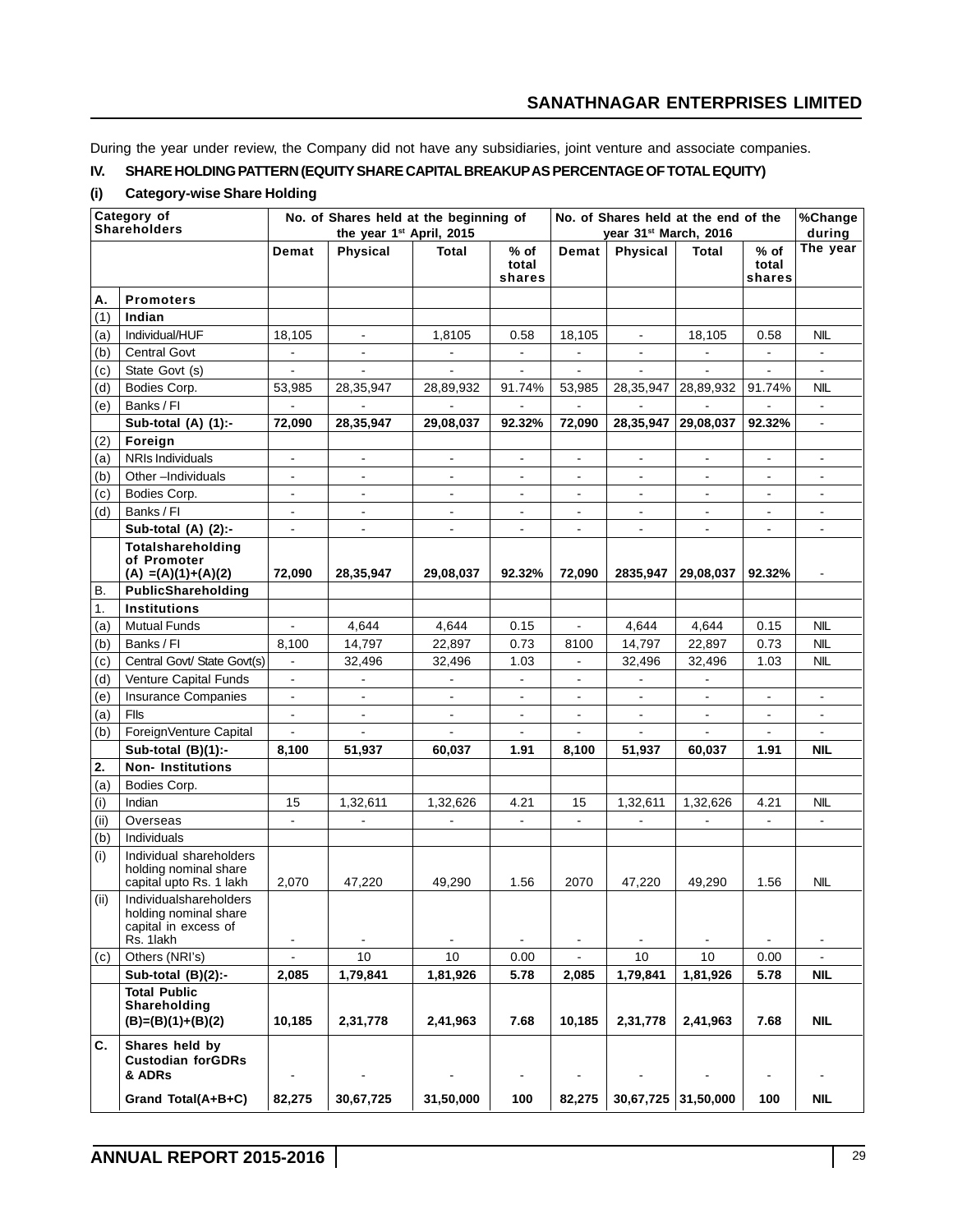#### **(ii) Shareholding of Promoters**

| Sr.<br>No. | Shareholder's<br><b>Name</b>                            | Shareholding at the beginning<br>of the year 1 <sup>st</sup> April, 2015 |                                           |                                                           | Shareholding at the end of the<br>year 31 <sup>st</sup> March, 2016 | % change<br>in the<br>shareholding<br>during the<br>year |                                                           |     |
|------------|---------------------------------------------------------|--------------------------------------------------------------------------|-------------------------------------------|-----------------------------------------------------------|---------------------------------------------------------------------|----------------------------------------------------------|-----------------------------------------------------------|-----|
|            |                                                         | No. of<br><b>Shares</b>                                                  | % of total<br>Shares of<br>the<br>company | % of Shares<br>Pledged /<br>encumbered<br>to total Shares | No. of<br><b>Shares</b>                                             | % of total<br>Shares of<br>the<br>company                | % of Shares<br>Pledged /<br>encumbered<br>to total Shares |     |
| 1.         | N.P.S. Shinh                                            | 14,955                                                                   | 0.47                                      | ٠                                                         | 14,955                                                              | 0.47                                                     | $\overline{\phantom{0}}$                                  | Nil |
| 2.         | Manita Shinh                                            | 3,150                                                                    | 0.10                                      | ۰                                                         | 3,150                                                               | 0.10                                                     | $\overline{\phantom{0}}$                                  | Nil |
| 3.         | Siddhnath Residential<br>Paradise Private Limited       | 28,34,528                                                                | 89.99                                     | ٠                                                         | 28,34,528                                                           | 89.99                                                    | ۰.                                                        | Nil |
| 4.         | <b>Continuous Forms</b><br>(Calcutta) Limited           | 53,985                                                                   | 1.71                                      |                                                           | 53,985                                                              | 1.71                                                     | $\overline{\phantom{0}}$                                  | Nil |
| 5.         | <b>Arihant Premises</b><br><b>Private Limited</b>       | 993                                                                      | 0.03                                      | ۰                                                         | 993                                                                 | 0.03                                                     | $\blacksquare$                                            | Nil |
| 6.         | <b>Microtec Constructions</b><br><b>Private Limited</b> | 426                                                                      | 0.01                                      |                                                           | 426                                                                 | 0.01                                                     | $\overline{\phantom{0}}$                                  | Nil |
|            | Total                                                   | 29,08,037                                                                | 92.32                                     |                                                           | 29,08,037                                                           | 92.32                                                    | ٠                                                         | Nil |

#### **(iii) Change in Promoters' Shareholding (please specify, if there is no change)**

There is no change in promoters' shareholding during financial year 2015-16.

#### **(iv) Shareholding Pattern of top ten Shareholders (other than Directors, Promoters and Holders of GDRs and ADRs):**

| Sr.<br>No. | For Each of the Top 10<br><b>Shareholders</b>                                                                                                                               |                  | Shareholding at the beginning<br>of the year 1 <sup>st</sup> April, 2015 | <b>Cumulative shareholding</b><br>during the year and as on<br>31 <sup>st</sup> March. 2016 |                                        |  |
|------------|-----------------------------------------------------------------------------------------------------------------------------------------------------------------------------|------------------|--------------------------------------------------------------------------|---------------------------------------------------------------------------------------------|----------------------------------------|--|
|            |                                                                                                                                                                             | No. of<br>shares | $%$ of<br>totalshares of<br>thecompany                                   | No. of<br>shares                                                                            | $%$ of<br>totalshares of<br>thecompany |  |
| 1.         | <b>KRITIKA INFRABUILD AND FARMS PRIVATE LIMITED</b>                                                                                                                         |                  |                                                                          |                                                                                             |                                        |  |
|            | At the beginning of the year 1 <sup>st</sup> April, 2015                                                                                                                    | 1,29,970         | 4.126                                                                    | 1,29,970                                                                                    | 4.126                                  |  |
|            | Date wise Increase /Decrease in Shareholding<br>during the year specifying the reasons for increase /<br>decrease (e.g.allotment / transfer / bonus /<br>sweat equity etc): | Nil              | Nil                                                                      | Nil                                                                                         | Nil                                    |  |
|            | At the End of the year 31 <sup>st</sup> March, 2016 (or on the date<br>of separation, ifSeparated during theyear)                                                           | 1,29,970         | 4.126                                                                    | 1,29,970                                                                                    | 4.126                                  |  |
| 2.         | THE GOVERNOR OF ANDHRA PRADESH                                                                                                                                              |                  |                                                                          |                                                                                             |                                        |  |
|            | At the beginning of the year 1 <sup>st</sup> April, 2015                                                                                                                    | 32,496           | 1.0316                                                                   | 32,496                                                                                      | 1.0316                                 |  |
|            | Date wise Increase /Decrease in Shareholding during<br>the year specifying thereasons for increase /decrease<br>(e.g.allotment / transfer / bonus / sweat equity etc):      | Nil              | Nil                                                                      | Nil                                                                                         | Nil                                    |  |
|            | At the End of the year 31 <sup>st</sup> March, 2016 (or on the date<br>of separation, if Separated during theyear)                                                          | 32,496           | 1.0316                                                                   | 32,496                                                                                      | 1.0316                                 |  |
| 3.         | LIFE INSURANCE CORPORATION OF INDIA                                                                                                                                         |                  |                                                                          |                                                                                             |                                        |  |
|            | At the beginning of the year 1 <sup>st</sup> April, 2015                                                                                                                    | 14,027           | 0.4453                                                                   | 14,027                                                                                      | 0.4453                                 |  |
|            | Date wise Increase /Decrease in Shareholding during<br>the year specifying thereasons for increase /decrease<br>(e.g.allotment / transfer / bonus / sweat equity etc):      | Nil              | Nil                                                                      | Nil                                                                                         | Nil                                    |  |
|            | At the End of the year 31 <sup>st</sup> March, 2016 (or on the date<br>of separation, ifSeparated during theyear)                                                           | 14,027           | 0.4453                                                                   | 14,027                                                                                      | 0.4453                                 |  |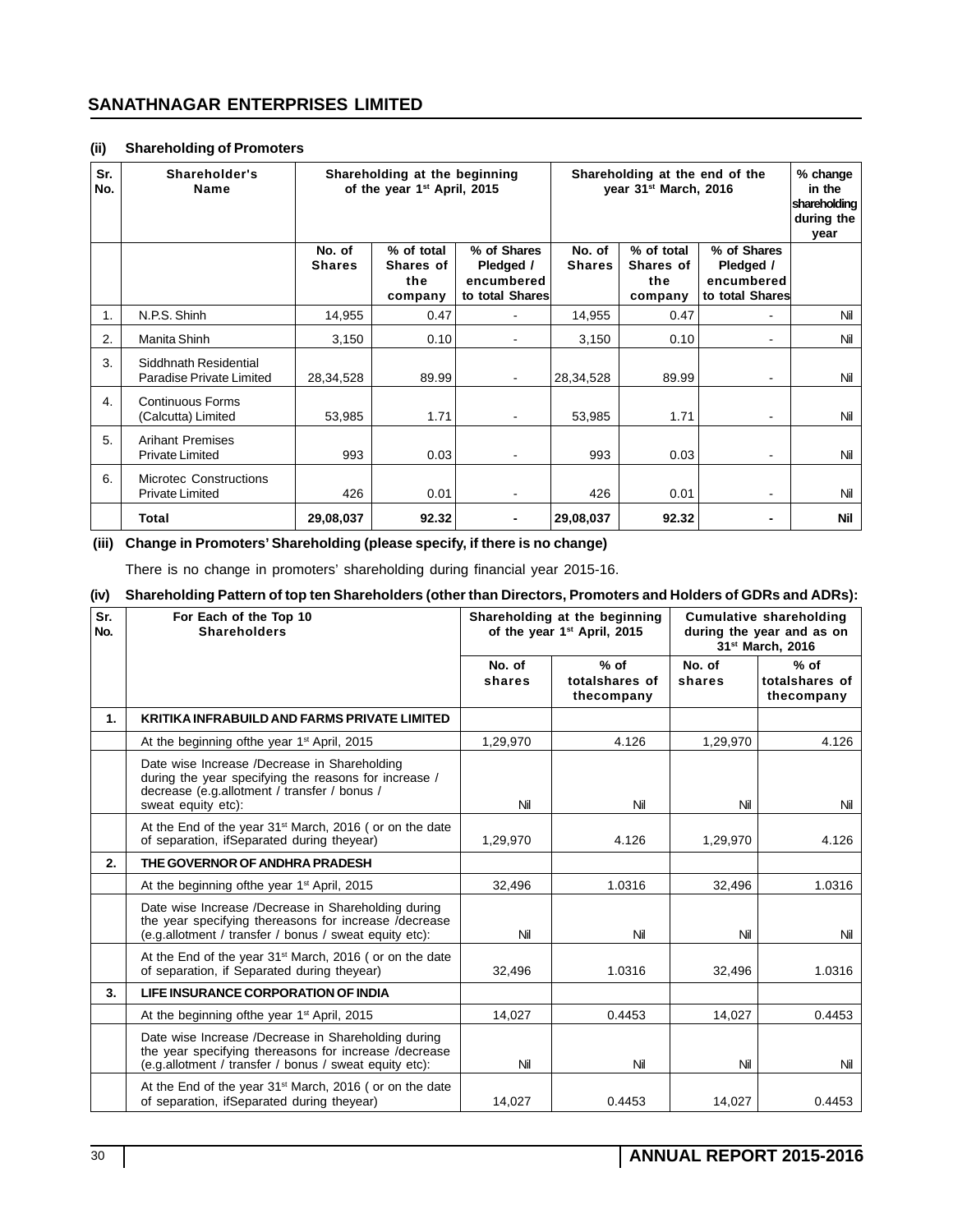| 4.  | <b>ICICI BANK LIMITED</b>                                                                                                                                              |       |        |       |        |
|-----|------------------------------------------------------------------------------------------------------------------------------------------------------------------------|-------|--------|-------|--------|
|     | At the beginning ofthe year 1 <sup>st</sup> April, 2015                                                                                                                | 8.100 | 0.2571 | 8100  | 0.2571 |
|     | Date wise Increase /Decrease in Shareholding during the<br>year specifying thereasons for increase /decrease<br>(e.g.allotment / transfer / bonus / sweat equity etc): | Nil   | Nil    | Nil   | Nil    |
|     | At the End of the year 31 <sup>st</sup> March, 2016 (or on the date<br>of separation, ifSeparated during theyear)                                                      | 8,100 | 0.2571 | 8,100 | 0.2571 |
| 5.  | <b>UNIT TRUST OF INDIA</b>                                                                                                                                             |       |        |       |        |
|     | At the beginning of the year 1 <sup>st</sup> April, 2015                                                                                                               | 4,644 | 0.147  | 4,644 | 0.147  |
|     | Date wise Increase /Decrease in Shareholding during the<br>year specifying thereasons for increase /decrease<br>(e.g.allotment / transfer / bonus / sweat equity etc): | Nil   | Nil    | Nil   | Nil    |
|     | At the End of the year 31 <sup>st</sup> March, 2016 (or on the date<br>of separation, ifSeparated during theyear)                                                      | 46,44 | 0.147  | 4,644 | 0.147  |
| 6.  | A P INDUSTRIAL DEVELOPMENT CORPN LIMITED                                                                                                                               |       |        |       |        |
|     | At the beginning of the year 1 <sup>st</sup> April, 2015                                                                                                               | 1,890 | 0.0600 | 1,890 | 0.0600 |
|     | Date wise Increase /Decrease in Shareholding during the<br>year specifying thereasons for increase /decrease<br>(e.g.allotment / transfer / bonus / sweat equity etc): | Nil   | Nil    | Nil   | Nil    |
|     | At the End of the year 31 <sup>st</sup> March, 2016 (or on the date<br>of separation, ifSeparated during theyear)                                                      | 1890  | 0.0600 | 1890  | 0.0600 |
| 7.  | <b>SANJAY HIRALAL PATEL</b>                                                                                                                                            |       |        |       |        |
|     | At the beginning of the year 1 <sup>st</sup> April, 2015                                                                                                               | 1,200 | 0.0381 | 1,200 | 0.0381 |
|     | Date wise Increase /Decrease in Shareholding during the<br>year specifying thereasons for increase /decrease<br>(e.g.allotment / transfer / bonus / sweat equity etc): | Nil   | Nil    | Nil   | Nil    |
|     | At the End of the year 31 <sup>st</sup> March, 2016 (or on the date<br>of separation, if Separated during theyear)                                                     | 1,200 | 0.0381 | 1,200 | 0.0381 |
| 8.  | <b>PRAFUL MANILAL SHAH</b>                                                                                                                                             |       |        |       |        |
|     | At the beginning of the year 1 <sup>st</sup> April, 2015                                                                                                               | 992   | 0.0315 | 992   | 0.0315 |
|     | Date wise Increase /Decrease in Shareholding during the<br>year specifying thereasons for increase /decrease<br>(e.g.allotment / transfer / bonus / sweat equity etc): | Nil   | Nil    | Nil   | Nil    |
|     | At the End of the year 31 <sup>st</sup> March, 2016 (or on the date<br>of separation, if Separated during the year)                                                    | 992   | 0.0315 | 992   | 0.0315 |
| 9.  | <b>CHIRAYUSH PRAVIN VAKIL</b>                                                                                                                                          |       |        |       |        |
|     | At the beginning of the year 1 <sup>st</sup> April, 2015                                                                                                               | 807   | 0.0256 | 807   | 0.0256 |
|     | Date wise Increase /Decrease in Shareholding during the<br>year specifying thereasons for increase /decrease<br>(e.g.allotment / transfer / bonus / sweat equity etc): | Nil   | Nil    | Nil   | Nil    |
|     | At the End of the year 31 <sup>st</sup> March, 2016 (or on the date<br>of separation, if Separated during theyear)                                                     | 807   | 0.0256 | 807   | 0.0256 |
| 10. | <b>ATUL GUPTA</b>                                                                                                                                                      |       |        |       |        |
|     | At the beginning of the year 1 <sup>st</sup> April, 2015                                                                                                               | 759   | 0.0241 | 759   | 0.0241 |
|     | Date wise Increase /Decrease in Shareholding during the<br>year specifying thereasons for increase /decrease<br>(e.g.allotment / transfer / bonus / sweat equity etc): | Nil   | Nil    | Nil   | Nil    |
|     | At the End of the year 31 <sup>st</sup> March, 2016 (or on the date<br>of separation, if Separated during theyear)                                                     | 759   | 0.0241 | 759   | 0.0241 |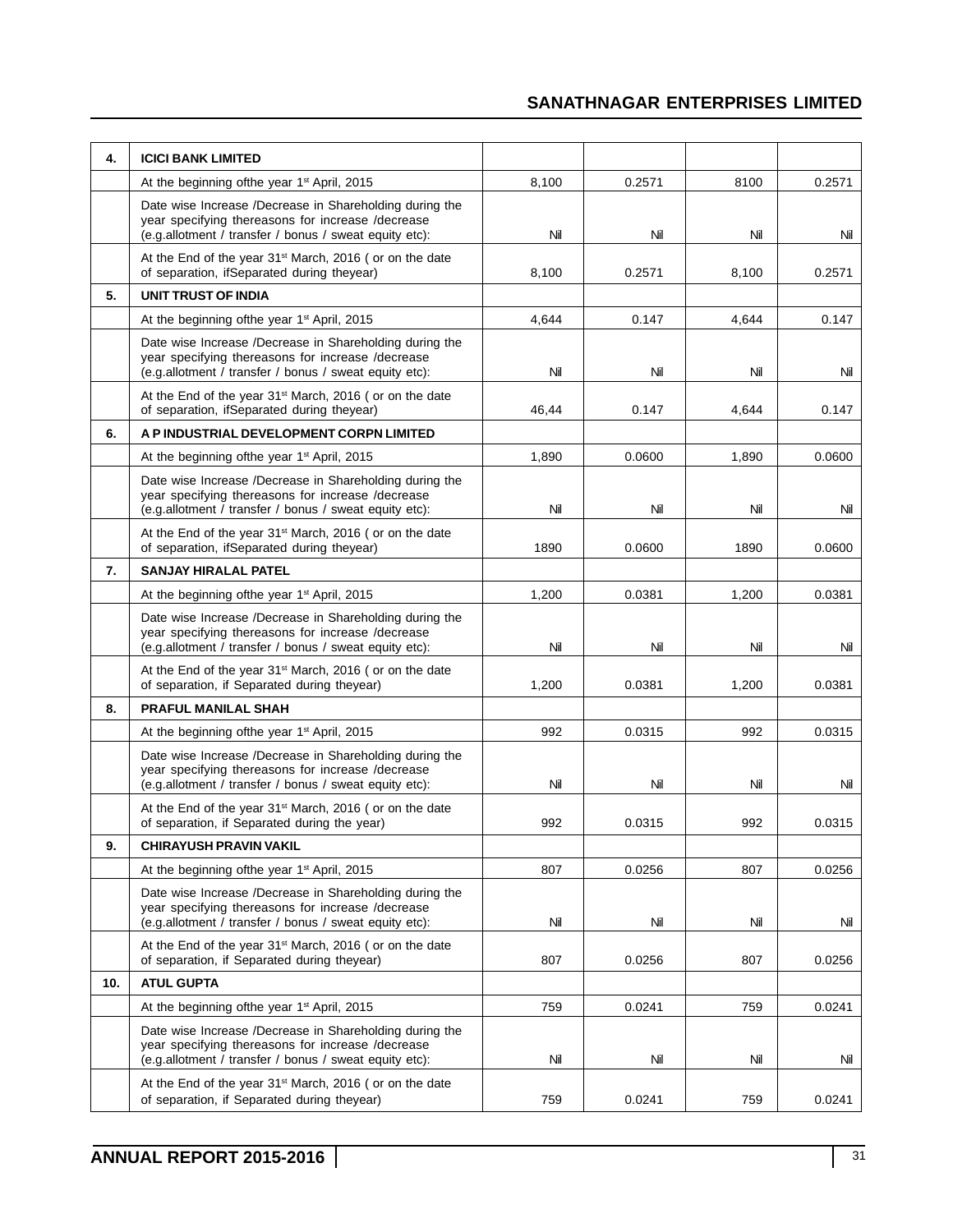#### **(v) Shareholding of Directors and Key Managerial Personnel**

During the year under review, none of the Directors and Key Managerial Personnel were holding shares in the Company.

## **V. INDEBTEDNESS**

#### **Indebtedness of the Company including interest outstanding/accrued but not due for payment**

|                                                        |                                               |                           |                 | (Amount in Rs.)           |
|--------------------------------------------------------|-----------------------------------------------|---------------------------|-----------------|---------------------------|
|                                                        | <b>Secured Loans</b><br>excluding<br>deposits | <b>Unsecured</b><br>Loans | <b>Deposits</b> | <b>Total Indebtedness</b> |
| Indebtedness at the beginning<br>of the financial year |                                               |                           |                 |                           |
| Principal Amount<br>i)                                 |                                               | 1,30,75,22,287            |                 | 1,30,75,22,287            |
| Interest due but not paid<br>i)                        |                                               |                           |                 |                           |
| iii)<br>Interest accrued but not due                   |                                               | 13,30,18,368              |                 | 13,30,18,368              |
| Total (i+ii+iii)                                       |                                               | 1,44,05,40,655            |                 | 1,44,05,40,655            |
| Change in Indebtedness during<br>the financial year    |                                               |                           |                 |                           |
| Addition                                               |                                               | 46,98,98,280              |                 | 46,98,98,280              |
| Reduction                                              |                                               | (92, 27, 89, 557)         |                 | (92, 27, 89, 557)         |
| Net Change                                             |                                               | (45, 28, 91, 277)         |                 | (45, 28, 91, 277)         |
| Indebtedness at the end of the<br>financial year       |                                               |                           |                 |                           |
| <b>Principal Amount</b><br>i)                          |                                               | 85,46,31,009              |                 | 85,46,31,009              |
| ii)<br>Interest due but not paid                       |                                               |                           |                 |                           |
| Interest accrued but not due<br>iii)                   |                                               | 13,37,90,156              |                 | 13,37,90,156              |
| Total (i+ii+iii)                                       |                                               | 98,84,21,165              |                 | 98,84,21,165              |

#### **VI. REMUNERATION OF DIRECTORS AND KEY MANAGERIAL PERSONNEL - NIL**

#### **A. Remuneration to Managing Director, Whole-time Directors and/or Manager- NIL**

| SI. | <b>Particulars of Remuneration</b>                                                        | Name of MD/WTD/Manager | <b>Total Amount</b> |
|-----|-------------------------------------------------------------------------------------------|------------------------|---------------------|
| No. |                                                                                           |                        |                     |
| 1   | Gross salary                                                                              |                        |                     |
|     | Salary as per provisions contained<br>(a)<br>in section 17(1) of the Income-tax Act, 1961 |                        |                     |
|     | Value of perquisites u/s 17(2)<br>(b)<br>Income-tax Act, 1961                             |                        |                     |
|     | Profits in lieu of salary under<br>(c)                                                    |                        |                     |
| 2   | <b>Stock Option</b>                                                                       | ₩                      |                     |
| 3   | <b>Sweat Equity</b>                                                                       |                        |                     |
| 4   | Commission                                                                                |                        |                     |
|     | as % of profit<br>۰.                                                                      |                        |                     |
|     | others, specify<br>۰                                                                      |                        |                     |
| 5   | Others, please specify                                                                    |                        |                     |
|     | Total (A)                                                                                 |                        |                     |
|     | Ceiling as per the Act                                                                    |                        |                     |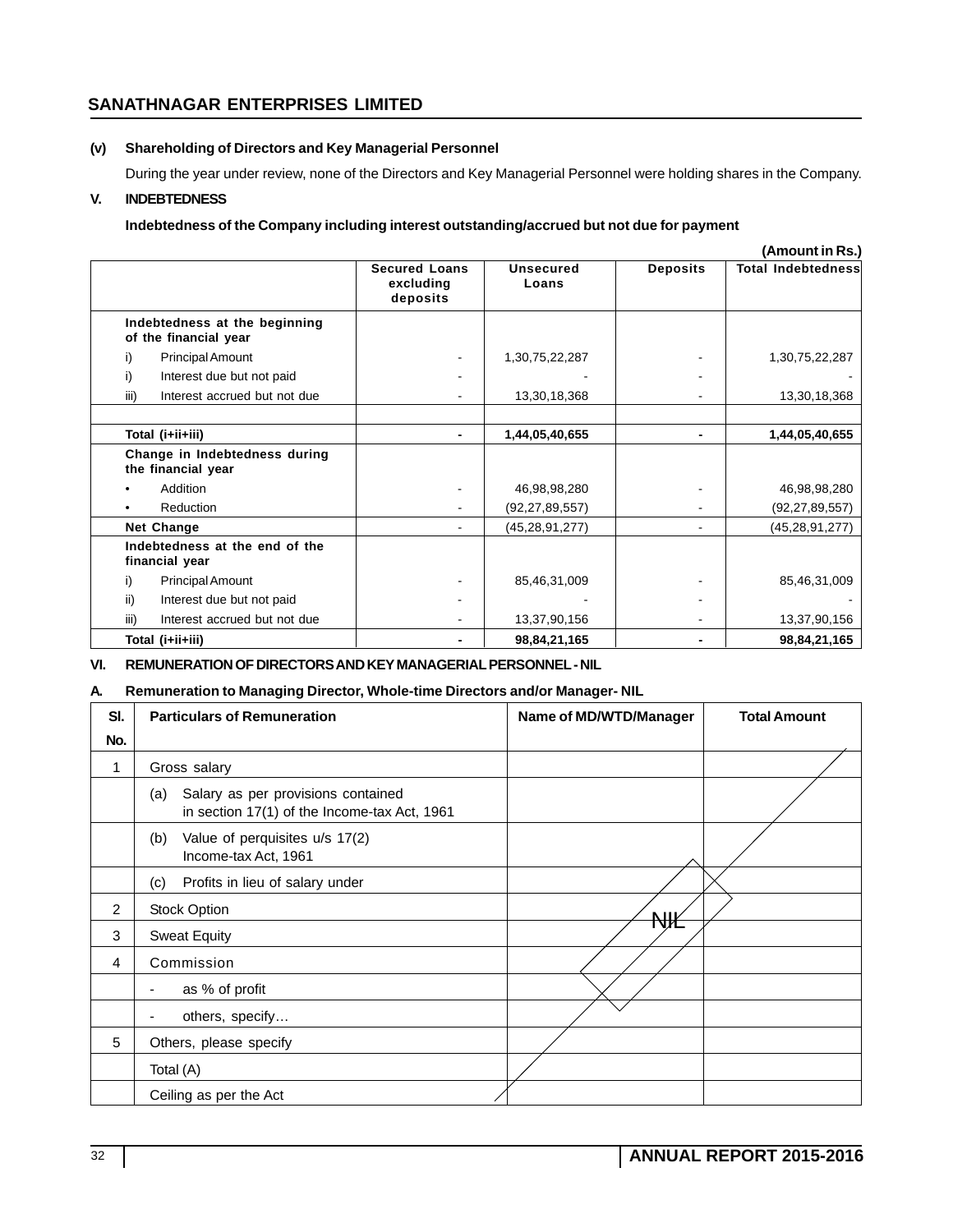| SI. | <b>Particulars of Remuneration</b>                | <b>Name of Directors</b> | <b>Total Amount</b> |
|-----|---------------------------------------------------|--------------------------|---------------------|
| No. |                                                   |                          |                     |
| 1.  | Independent Directors                             |                          |                     |
|     | Fee for attending board / committee meetings<br>٠ |                          |                     |
|     | Commission                                        |                          |                     |
|     | Others, please specify<br>٠                       |                          |                     |
|     | Total (1)                                         |                          |                     |
| 2.  | <b>Other Non-Executive Directors</b>              |                          |                     |
|     | Fee for attending board / committee meetings<br>٠ | NИ                       |                     |
|     | Commission                                        |                          |                     |
|     | Others, please specify<br>٠                       |                          |                     |
|     | Total (2)                                         |                          |                     |
|     | Total $(B)=(1+2)$                                 |                          |                     |
|     | <b>Total Managerial Remuneration</b>              |                          |                     |
|     | Overall Ceiling as per the Act                    |                          |                     |

#### **B. Remuneration to other directors**

**C. Remuneration to Key Managerial Personnel other than MD/Manager/WTD:**

| SI.No.         | <b>Particulars of Remuneration</b>                                                         | <b>Key Managerial Personnel</b> |            |             |               |
|----------------|--------------------------------------------------------------------------------------------|---------------------------------|------------|-------------|---------------|
|                |                                                                                            | Company                         | CEO        | <b>CFO</b>  | Total         |
|                |                                                                                            | Secretary*                      |            |             |               |
| $\mathbf{1}$   | Gross salary                                                                               |                                 |            |             |               |
|                | Salary as per provisions contained<br>a.<br>in section17(1) of the Income tax<br>Act, 1961 | Rs. 7,55,410                    | Nil        | Rs. 938,131 | Rs. 16,93,541 |
|                | Value of perquisites u/s17(2)<br>b.<br>Income-tax Act, 1961                                |                                 |            |             |               |
|                | Profits in lieu of salary under<br>C.<br>section 17(3) Income-tax Act, 1961                |                                 |            |             |               |
| $\overline{2}$ | <b>Stock Option</b>                                                                        | Nil                             | Nil        | Nil         | Nil           |
| 3              | <b>Sweat Equity</b>                                                                        | Nil                             | Nil        | Nil         | Nil           |
| 4              | Commission                                                                                 | Nil                             | Nil        | Nil         | Nil           |
|                | as % of profit<br>$\overline{\phantom{a}}$                                                 |                                 |            |             |               |
|                | others, specify                                                                            |                                 |            |             |               |
| 5              | Others, please specify                                                                     | Nil                             | Nil        | Nil         | Nil           |
|                | <b>Total</b>                                                                               | Rs. 7,55,410                    | <b>Nil</b> | Rs. 938,131 | Rs. 16,93,541 |

\* Mr. Vishal Ghadigaonkar and Mr. Sharatkumar Shetty are not on the rolls of the Company and are deputed by Lodha Developers Private Limited, Holding Company and Nabhiraja Software Design India Private Limited, Group Company. Their remuneration is being reimbursed by the Company to the said Holding Company and Group Company.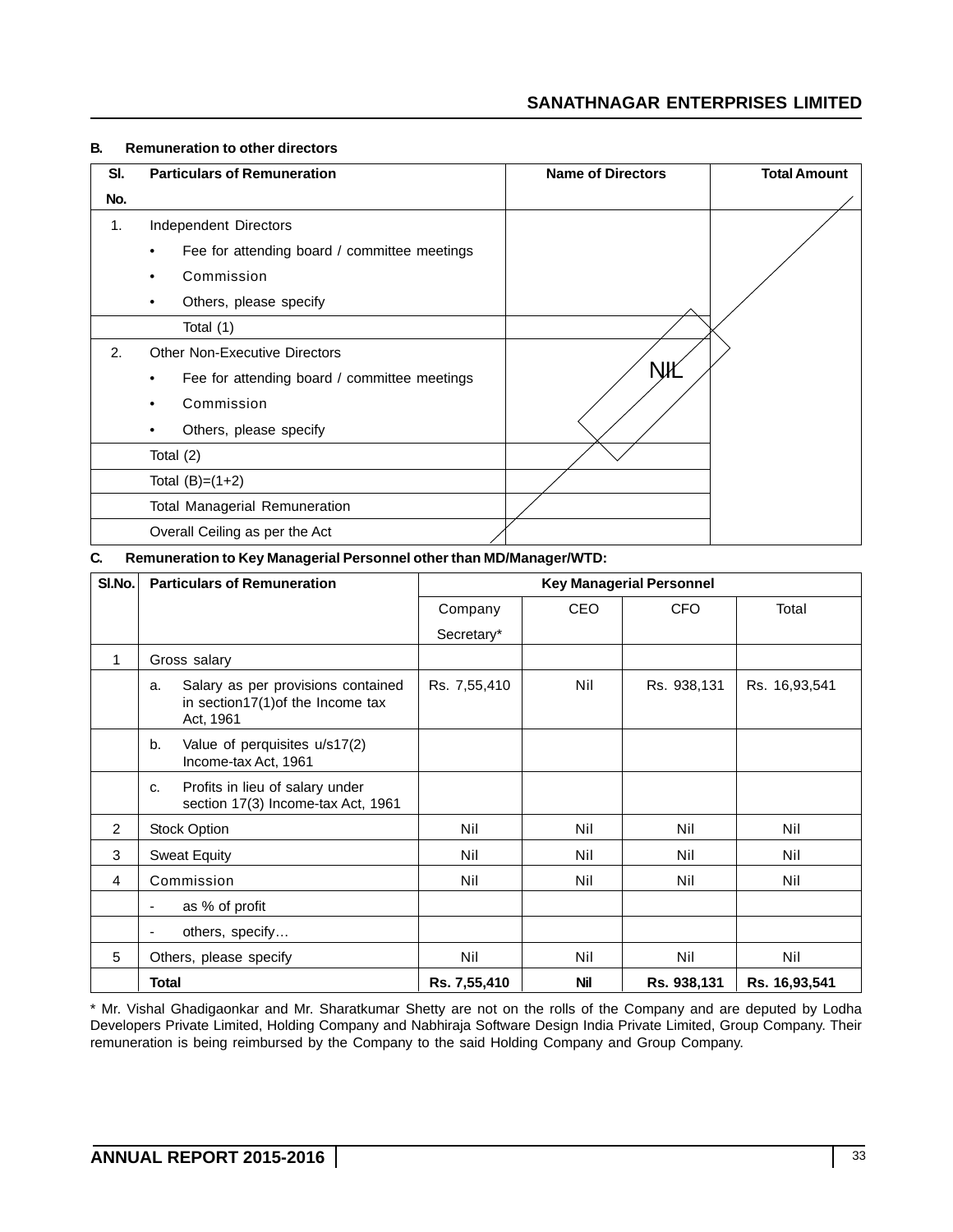| <b>Type</b> |                           | Section of the<br><b>Companies Act</b> | <b>Brief</b><br><b>Description</b> | <b>Details of Penalty /</b><br><b>Punishment/</b><br>Compounding<br>fees imposed | <b>Authority</b><br>[RD/NCLT/<br><b>COURT]</b> | Appeal made,<br>if any<br>(give Details) |
|-------------|---------------------------|----------------------------------------|------------------------------------|----------------------------------------------------------------------------------|------------------------------------------------|------------------------------------------|
| А.          | <b>COMPANY</b>            |                                        |                                    |                                                                                  |                                                |                                          |
|             | Penalty                   |                                        |                                    |                                                                                  |                                                |                                          |
|             | Punishment                |                                        |                                    |                                                                                  |                                                |                                          |
|             | Compounding               |                                        |                                    |                                                                                  |                                                |                                          |
| В.          | <b>DIRECTORS</b>          |                                        |                                    |                                                                                  |                                                |                                          |
|             | Penalty                   |                                        |                                    |                                                                                  |                                                |                                          |
|             | Punishment                |                                        |                                    |                                                                                  |                                                |                                          |
|             | Compounding               |                                        |                                    |                                                                                  |                                                |                                          |
| C.          | OTHER OFFICERS IN DEFAULT |                                        |                                    |                                                                                  |                                                |                                          |
|             | Penalty                   |                                        |                                    |                                                                                  |                                                |                                          |

#### **I. PENALTIES / PUNISHMENT/ COMPOUNDING OF OFFENCES:**

For and on behalf of the Board **Sanathnagar Enterprises Limited**

# Date : 03<sup>rd</sup> September, 2016 **Purnima Pavle Babusingh Rajguru**<br>
Purnima Pavle Babusingh Rajguru<br>
(Director) (Director) **Place : Mumbai (Director) (Director)**

#### **Registered Office:**

412, Floor-4, 17G, Vardhaman Chamber, Cawasji Patel Road, Horniman Circle, Fort, Mumbai-400001 Telephone No.: +9122-23024400 Fax No.: +9122-23024550 CIN No.: L99999MH1947PLC252768

E-mail: investors.sel@lodhagroup.com

**DIN: 06705133 DIN: 02696937**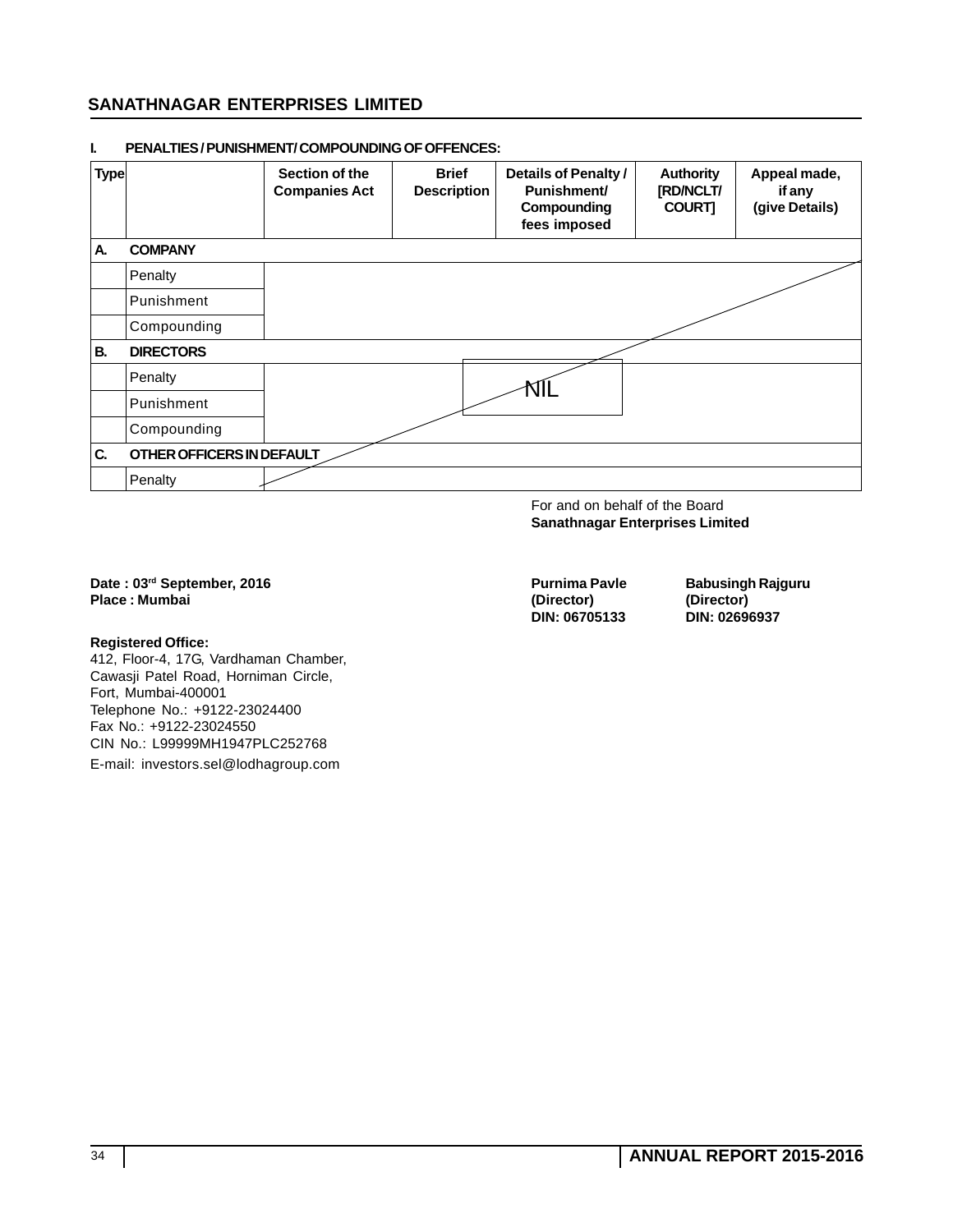#### **Annexure II**

| Sr. No. | <b>Particulars</b>                                                                                                                                                                                                                             | <b>Details</b>                                                                                                                                                                                                                                                                                                                                                                                                                                                                                                           |
|---------|------------------------------------------------------------------------------------------------------------------------------------------------------------------------------------------------------------------------------------------------|--------------------------------------------------------------------------------------------------------------------------------------------------------------------------------------------------------------------------------------------------------------------------------------------------------------------------------------------------------------------------------------------------------------------------------------------------------------------------------------------------------------------------|
| 1.      | A brief outline of the Company's CSR policy,<br>including overview of projects or programs<br>proposed to be undertaken and a reference to<br>the web- link to the CSR policy and projects<br>and programs                                     | The Policy emphasizes initiatives in specific areas of social<br>development that would include primary and secondary<br>education, skills development, vocational training, health and<br>hygiene, preventive health care and sanitation, women<br>empowerment, environment and ecological protection,<br>character building by providing training opportunities in sports<br>and cultural activities etc.                                                                                                              |
|         |                                                                                                                                                                                                                                                | The Company has framed its CSR Policy in compliance with<br>the provisions of the Companies Act, 2013 and the same is<br>available on the Company's website at the web link<br>http://www.sanathnagar.in/Policies.html                                                                                                                                                                                                                                                                                                   |
| 2.      | Composition of the CSR Committee as on<br>31st March, 2016                                                                                                                                                                                     |                                                                                                                                                                                                                                                                                                                                                                                                                                                                                                                          |
|         | Mr. Babusingh Rajguru - Chairman of<br>a.<br>the Committee                                                                                                                                                                                     |                                                                                                                                                                                                                                                                                                                                                                                                                                                                                                                          |
|         | Mr. Umashankar Hegde- Member of<br>b.<br>the Committee                                                                                                                                                                                         |                                                                                                                                                                                                                                                                                                                                                                                                                                                                                                                          |
|         | Mr. Santosh Kumar Ojha- Member of<br>C.<br>the Committee                                                                                                                                                                                       |                                                                                                                                                                                                                                                                                                                                                                                                                                                                                                                          |
| 3.      | Average Net Profit of the Company for<br>last three financial years                                                                                                                                                                            | Rs. 852.76 lakhs                                                                                                                                                                                                                                                                                                                                                                                                                                                                                                         |
| 4.      | Prescribed CSR Expenditure (two percent of<br>the amount as per item 3 above)                                                                                                                                                                  | Rs. 17.06 lakhs (2%)                                                                                                                                                                                                                                                                                                                                                                                                                                                                                                     |
| 5.      | Details of CSR spent during the financial year;                                                                                                                                                                                                |                                                                                                                                                                                                                                                                                                                                                                                                                                                                                                                          |
|         | Total amount spent for the financial year<br>a.                                                                                                                                                                                                | Nil                                                                                                                                                                                                                                                                                                                                                                                                                                                                                                                      |
|         | Amount unspent if any<br>b.                                                                                                                                                                                                                    | Rs. 17.06 lacs                                                                                                                                                                                                                                                                                                                                                                                                                                                                                                           |
|         | Manner in which the amount spent during<br>C.<br>the financial year is detailed below:                                                                                                                                                         | N.A                                                                                                                                                                                                                                                                                                                                                                                                                                                                                                                      |
| 6.      | In In case the Company has failed to spend<br>the two percent of the average net profit of the<br>last three financial years or any part thereof,<br>the Company shall provide the reasons for<br>not spending the amount in its Board Report. | The real estate market was going through a sluggish phase<br>due to the uncertain economic conditions prevalent in the<br>country for the last few years. The Company has one land<br>parcel wherein the construction of projects is in the<br>completion stage and it might explore new areas for real<br>estate development for which it requires funds. The<br>Company understands its responsibility and will contribute<br>towards CSR initiatives in the coming years as per the policy<br>adopted by the Company. |

#### **[Pursuant to Section 135 of the Act & Rules made thereunder]**

The implementation and monitoring of CSR policy is in compliance with CSR objectives and policy of the Company.

For and on behalf of the Board **Sanathnagar Enterprises Limited**

**Date : 03rd September, 2016 Babusingh Rajguru Umashankar Hegde** (Chairman of CSR Committee) (Director) **DIN: 06705133 DIN: 06797098**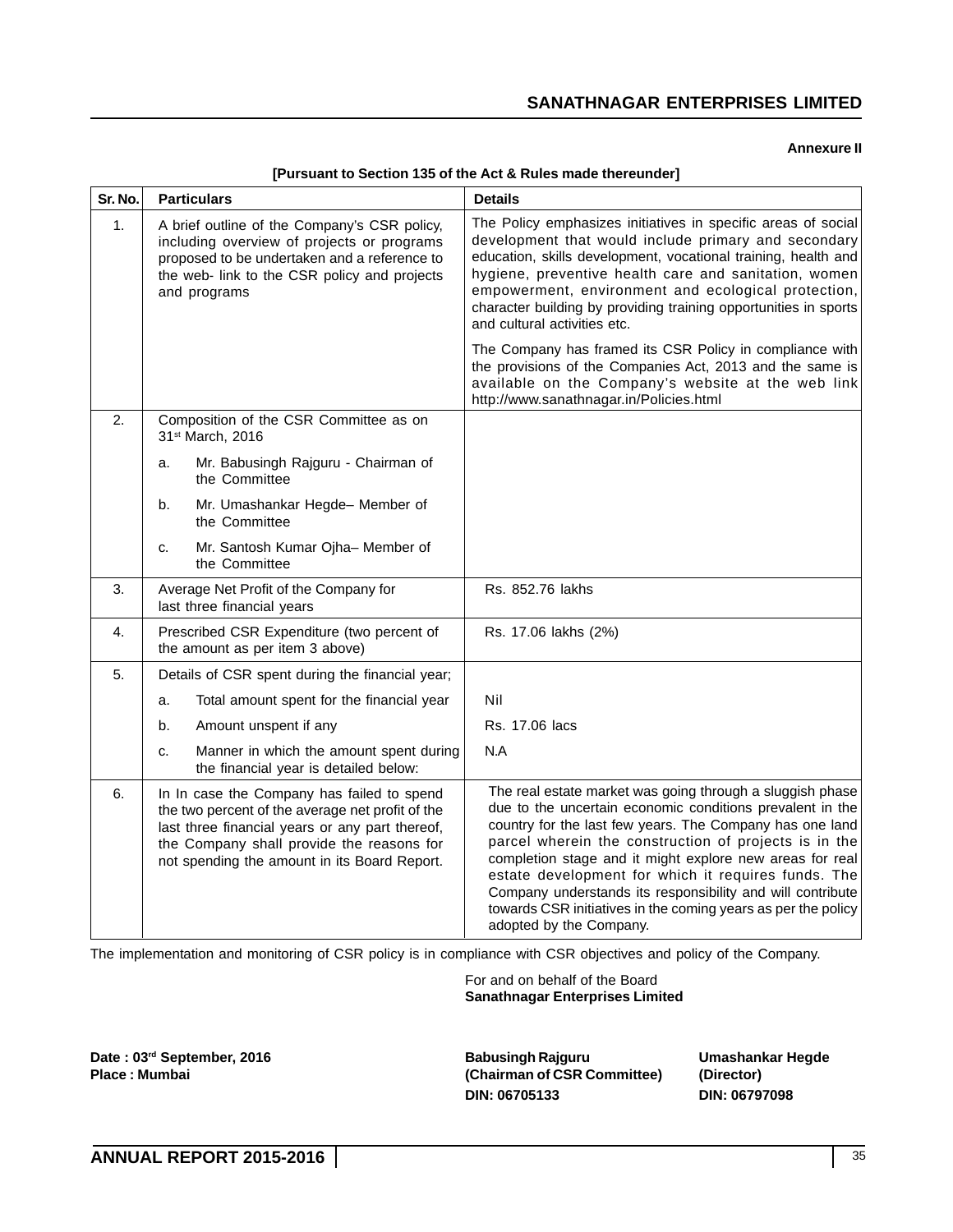### **Annexure-IIII**

### **Corporate Social Responsibility Policy**

### **A. Preamble :**

Sanathnagar Enterprises Limited ("**the Company**") has adopted a Policy on Corporate Social Responsibility (CSR). The Company shall strive to be a socially responsible company and strongly believes in development which is beneficial for the society at large. The Company shall carry out the CSR activities where it has its major business presence.

### **B. Policy Objective :**

The objective of this Policy is to set guiding principles for carrying out Corporate Social Responsibility (CSR) activities and also to set up process of implementation and monitoring of the CSR activities to be undertaken by the Company.

### **C. Scope and Implementation of CSR :**

The Company shall implement the CSR activities / programs as a combined effort between itself and its subsidiaries, in such a manner, that their individual CSR Committees will be in a position to report separately on CSR activities / programs in accordance with Section 135 of Companies Act 2013 and notified rules.

All CSR projects/activities will be over and above the normal course of the Company's business.

The Company may decide to do CSR activities through a registered trust or registered society or a Section 8 Company either singly or along with its holding or subsidiary or associate company, or along with any other company or holding or subsidiary or associate company of such company, or otherwise.

If such trust, society or section 8 companies are not established by the Company or aforementioned companies – then they should have an established track record of 3 years in undertaking similar projects or programs.

The Company shall engage / co-ordinate with these Implementing Agencies and seek requisite documents / papers so as to ensure that they have an established track record in undertaking CSR activities.

The Company shall specify the project or programs to be undertaken by these entities, the modalities of utilization of funds on such projects and programs and the monitoring and reporting mechanism.

The Company may also collaborate with other companies for undertaking CSR activities – provided they are able to report separately such activities.

### **D. Composition and Quorum of CSR Committee :**

Pursuant to the provisions of Section 135 of the Act, the Members of CSR Committee shall be appointed by the Board of Directors of the Company. Members of the CSR Committee shall meet, at mutually decided time, as and when required by sending notice or e-mails in order to perform, decide and monitor the implementation of this CSR Policy.

The quorum of CSR Committee shall be two members or one third of the total strength whichever is higher.

### **E. Scope of CSR Committee is as under:**

- 1. Formulate and recommend to the Board, a Corporate Social Responsibility Policy;
- 2. Finalise and approve the amount of expenditure to be incurred on the activities to be undertaken for Corporate Social Responsibility and for this purpose approve the annual plans and budgets;
- 3. Ensure that the company spends towards Corporate Social Responsibility, in every financial year, amount as may be recommended by the CSR Committee;
- 4. Ensure that the activities as are included in Corporate Social Responsibility Policy of the company are undertaken by the company;
- 5. Monitor the Corporate Social Responsibility Policy of the Company from time to time.

Any other matter as the CSR Committee may deem appropriate after the approval of the Board of Directors or as may be directed by the Board from time to time.

### **F. Areas of CSR activities:**

The Company may undertake the below activities under the ambit of CSR:

1. Eradicating hunger, poverty and malnutrition, promoting health care including preventive health care and sanitation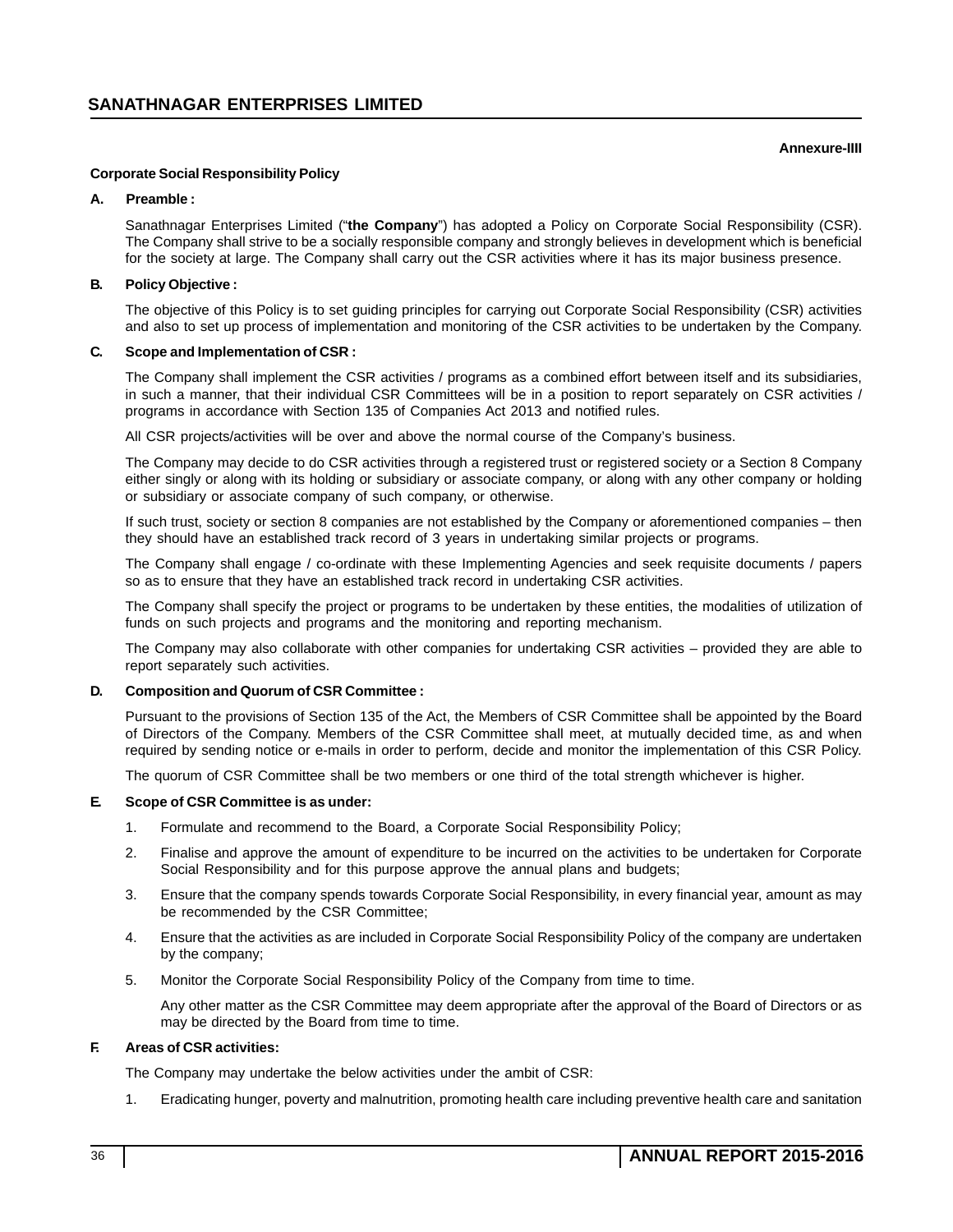and making available safe drinking water;

- 2. Promoting education, hosting events, performances in pure arts including special education and employment enhancing vocational skills especially among children, women and the differently abled and livelihood enhancement projects;
- 3. Promoting gender equality, empowering women, setting up homes and hostels for women and orphans; day care centers and such other facilities and measures for reducing inequalities faced by socially and economically backward groups;
- 4. Ensuring environmental sustainability, ecological balance, protection of flora and fauna and conservation of natural resources;
- 5. Protection of national heritage, art and culture; setting up public libraries; promotion and development of traditional arts and handicrafts;
- 6. Contributions to the Prime Minister's National Relief Fund or any other fund set up by the Central Government for socio-economic development and relief and welfare of the Scheduled Castes, the Scheduled Tribes, other backward classes, minorities and women;
- 7. Contributions or funds provided to technology incubators located within academic institutions which are approved by the Central Government;
- 8. Rural development projects;
- 9. Slum area development;
- 10. Contribution to Prime Minister's National Relief Fund, etc.;
- 11. Contributions or funds provided to technology incubators located within academic institutions which are approved by Central Government;
- 12. Contribution to corpus of a trust / society / section 8 company would also qualify as CSR expenditure as long as they are created exclusively for undertaking CSR activities or where the corpus is created exclusively for the purpose directly relatable to a subject covered in Schedule VII of the Act;

The Company may contribute to other areas of interest as permitted under Schedule VII of the Act & update the above list as per Section 135 and Schedule VII of the Act as amended from time to time.

### **G. Budget**

A specific budget will be allocated for CSR activities alongwith the projected plan on an annual basis. The amount & the projected plan will be approved by the Board on the recommendation of the CSR Committee. Any surplus arising and/ or additional revenue generated out of CSR Activities undertaken by the Company shall not form part of the business profit of the Company and same shall be spent for undertaking any CSR Activities only.

### **H. Dissemination of information of CSR activities :**

The Company's involvement in the CSR projects and/or activities and details of work executed and progress made will be communicated through its annual reports and other modes as may be required from time to time.

## **I. Monitoring :**

The Company will set up a monitoring process for implementation of the CSR projects/activities and reporting to the CSR Committee in compliance with the requirements of Section 135 of the Companies Act, 2013.

### **J. Reporting Framework**

The Company shall lay down a reporting framework for each and every program / project being undertaken towards CSR activities laying down specifically the sector / location in which the activity has been undertaken, the description of the activities being undertaken, the amount allocated towards the same, the amount spent towards the CSR activities and such other particulars as may be required from time to time depending upon the nature of the CSR activity.

### *Any or all provisions of the CSR Policy would be subject to revision/amendment as may be required / deemed fit by the Company from time to time.*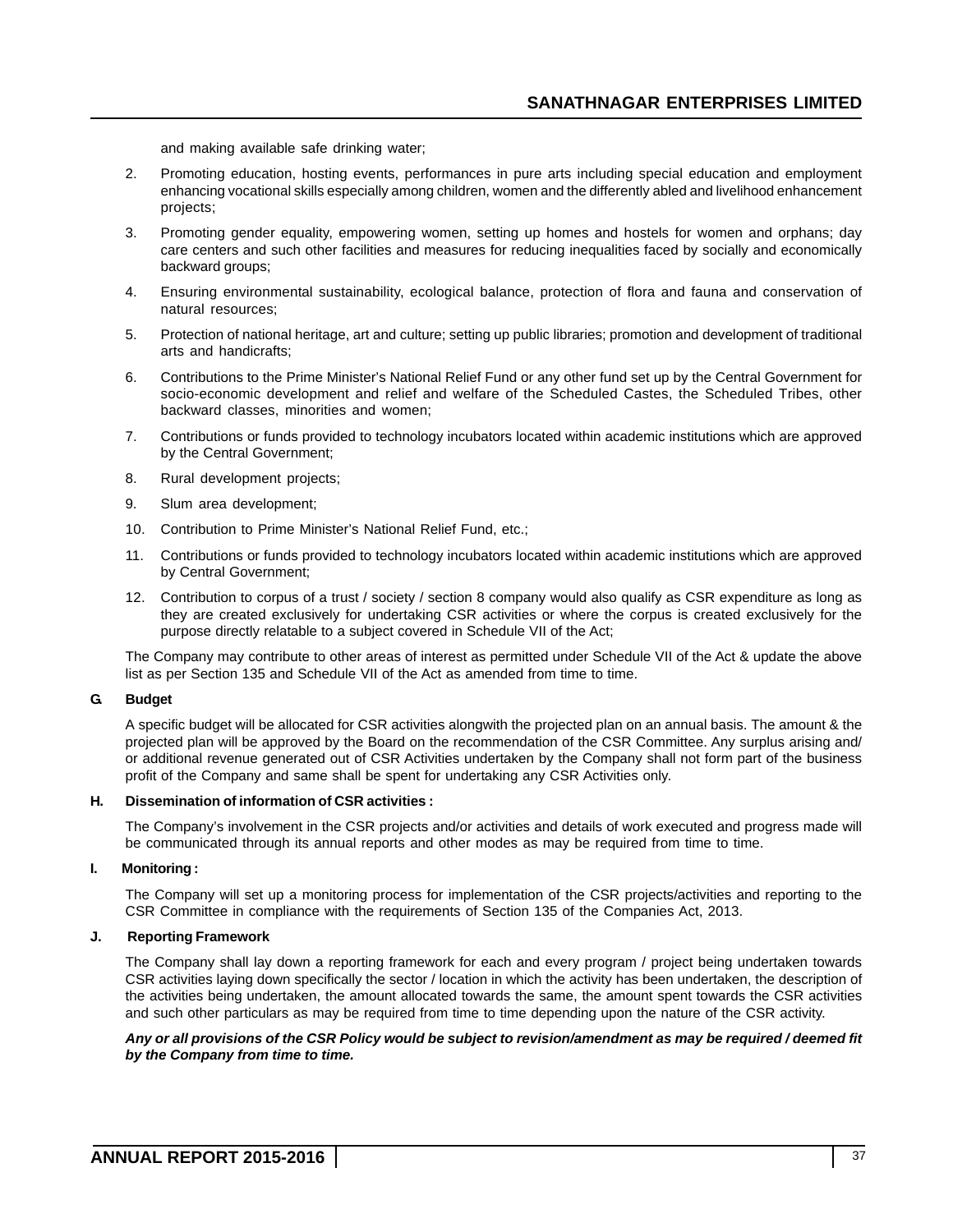### **ANNEXURE IV**

## **POLICY ON DIRECTORS'APPOINTMENT AND REMUNERATION FOR DIRECTORS, KEY MANAGERIAL PERSONNEL, SENIOR MANAGEMENT PERSONNEL AND OTHER EMPLOYEES**

### **Background & Objectives:**

Clause 49 of the Listing Agreement and Section 178 of the Companies Act, 2013 ('the Act') requires the Nomination and Remuneration Committee to identify persons who are qualified to become Directors and who may be appointed in Senior Management and to formulate a Policy relating to the remuneration for the Directors, Key Managerial Personnel (KMP), Senior Management and other employees of the Company and recommend the same for approval of the Board. Further Section 134 of the Act stipulates that the Board Report shall include a statement on Company's Policy on Directors' appointment and remuneration including criteria for determining qualifications, positive attributes, independence of Director and remuneration for Key Managerial Personnel and other employees.

This Policy shall act as a guideline for determining, inter-alia, qualifications, positive attributes and independence of a Director, matters relating to the remuneration, appointment, removal and evaluation of performance of the Directors, Key Managerial Personnel, Senior Management and other employees.

### **Objective and Role of Committee:**

- To attract, recruit and retain good and exceptional talent.
- To identify persons who are qualified to become Directors and who may be appointment in Senior Management in accordance with the criteria laid down in this Policy.
- To guide the Board in relation to appointment and removal of Directors.
- To evaluate the performance of the Members of the Board including Independent Directors.
- Formulation of criteria for evaluation of Independent Director and the Board.
- To determine criteria for payment of remuneration to Directors, Key Managerial Personnel, Senior Management and Employees.
- To recommend to the Board on remuneration payable to the Directors including Key Managerial Personnel, Senior Management and Employees, if required.
- To ensure that level and composition of remuneration is reasonable and sufficient, relationship of remuneration to performance is clear and meets appropriate performance benchmarks.
- To devise a Policy on Board diversity.
- To carry out any other function as is mandated by the Board from time to time and/or enforced by any statutory notification, amendment or modification, as may be applicable.
- To perform such other functions as may be necessary or appropriate for the performance of its duties.

### **Definitions:**

**"Act"** means the Companies Act, 2013 and rules thereunder.

**"Board of Directors"** or **"Board"** means the Board of Directors of Sanathnagar Enterprises Limited, as constituted from time to time.

**"Company"** means Sanathnagar Enterprises Limited.

**"Committee"** means Nomination and Remuneration Committee of the Company as constituted or reconstituted by the Board.

**"Director"** means a director appointed to the Board of a Company.

**"Independent Director"** means an independent director referred to in sub-section (5) of Section 149 of the Companies Act, 2013.

**"Policy"** means Nomination and Remuneration Policy.

### **"Key Managerial Personnel" (KMP)** means:

a. Chief Executive Officer or the Managing Director or the Manager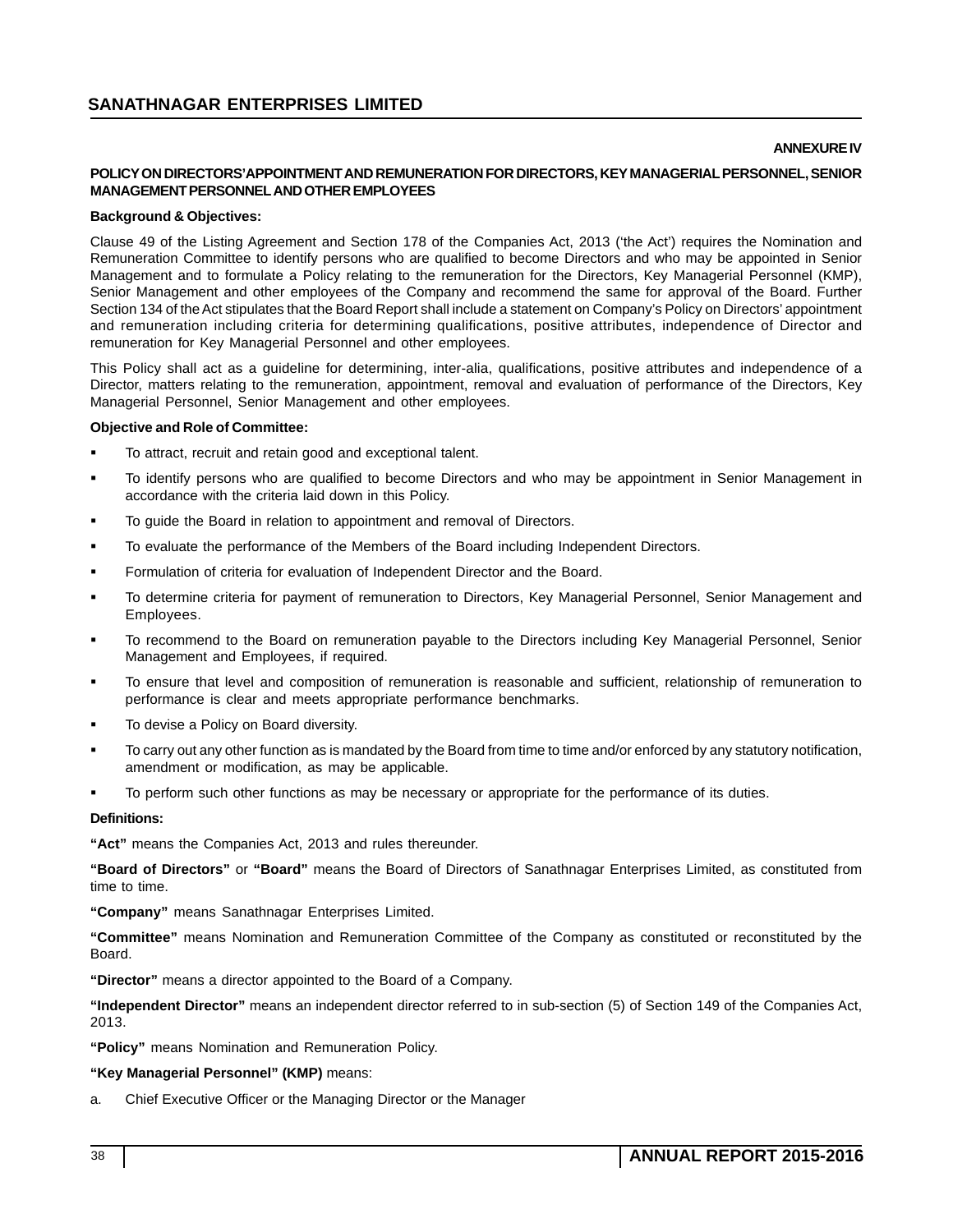- b. Whole-time Director
- c. Chief Financial Officer
- d. Company Secretary
- e. Such other officer as may be prescribed

**"Senior Management Personnel"** for this purpose shall mean personnel of the Company who are members of its core management team excluding Board of Directors comprising all members of management one level below the executive Director(s), including the functional/vertical heads.

Unless the context otherwise requires, words and expressions used in this Policy and not defined herein but defined in the Companies Act, 2013 as may be amended from time to time shall have the meaning respectively assigned to them therein.

### **Composition**

- The Committee shall comprise at least three (3) Directors, all of whom shall be non-executive Directors and at least half shall be independent.
- The Board shall reconstitute the Committee as and when required to comply with the provisions of the Companies Act, 2013 and applicable statutory requirement.
- Minimum two (2) members shall constitute a quorum for Committee meeting.
- Membership of the Committee shall be disclosed in the Annual Report.
- Chairman of the Committee shall be an Independent Director.
- Chairperson of the Company may be appointed as a member of the Committee but shall not Chair the Committee

## **Frequency of Meetings:**

The meeting of the Committee shall be held at such regular intervals as may be required.

## **Committee Member's Interest:**

- A member of the Committee is not entitled to be present when his or her own remuneration is discussed at a meeting or when his or her performance is being evaluated.
- The Committee may invite such executives , as it considers appropriate, to be present at the meetings of the Committee.

### **Voting:**

- Matters arising for determination at Committee meetings shall be decided by a majority of votes Members and voting and any such decision shall for all purposes be deemed a decision of the Committee.
- In the case of equality of votes, the Chairman of the meeting will have a casting vote.

### **Appointment– Criteria Identification**

- The Committee shall identify and ascertain the integrity, professional qualification, expertise and experience of the person, who is proposed to be appointed as a Director, KMP or at a Senior Management level and appropriate recommendation shall be made to the Board with respect to his/her appointment. However the Committee while identifying person, who is proposed to be appointed as a Director, KMP or at a Senior Management level, may identify and appoint the employees of the group companies.
- A person should possess adequate qualification, expertise and experience for the position he/she is considered for appointment as KMP, Senior Management Personnel of the Company. The Committee, on the recommendation of Human Resource Department (HR Department), if required, shall have the discretion to decide whether qualification, expertise and experience possessed by a person is sufficient / satisfactory for the concerned position.
- Appointment of Independent Directors shall be subject to the provisions of Section 149 of the Act read with schedule IV and rules made thereunder. Before appointment as Independent Director, the Committee shall satisfy itself that the proposed person satisfies the criteria of independence as stipulated under Section 149(6) of the Act.
- Appointment of Directors on the Board of a Company shall be subject to the recommendation made by the Committee. However, the decision of the Board with respect to appointment of a Director shall be final.
- Appointment of Managing Director and Whole-time Director shall be subject to provisions of Sections 196, 197, 198 and 203 of the Act read with Schedule V and rules made there under. The Committee shall ensure that a person shall not occupy position as a Managing Director/Whole-time Director beyond the age of seventy years, unless his appointment is approved by a special resolution passed by the Company in general meeting. No re-appointment shall be made earlier than one year before the expiry of term.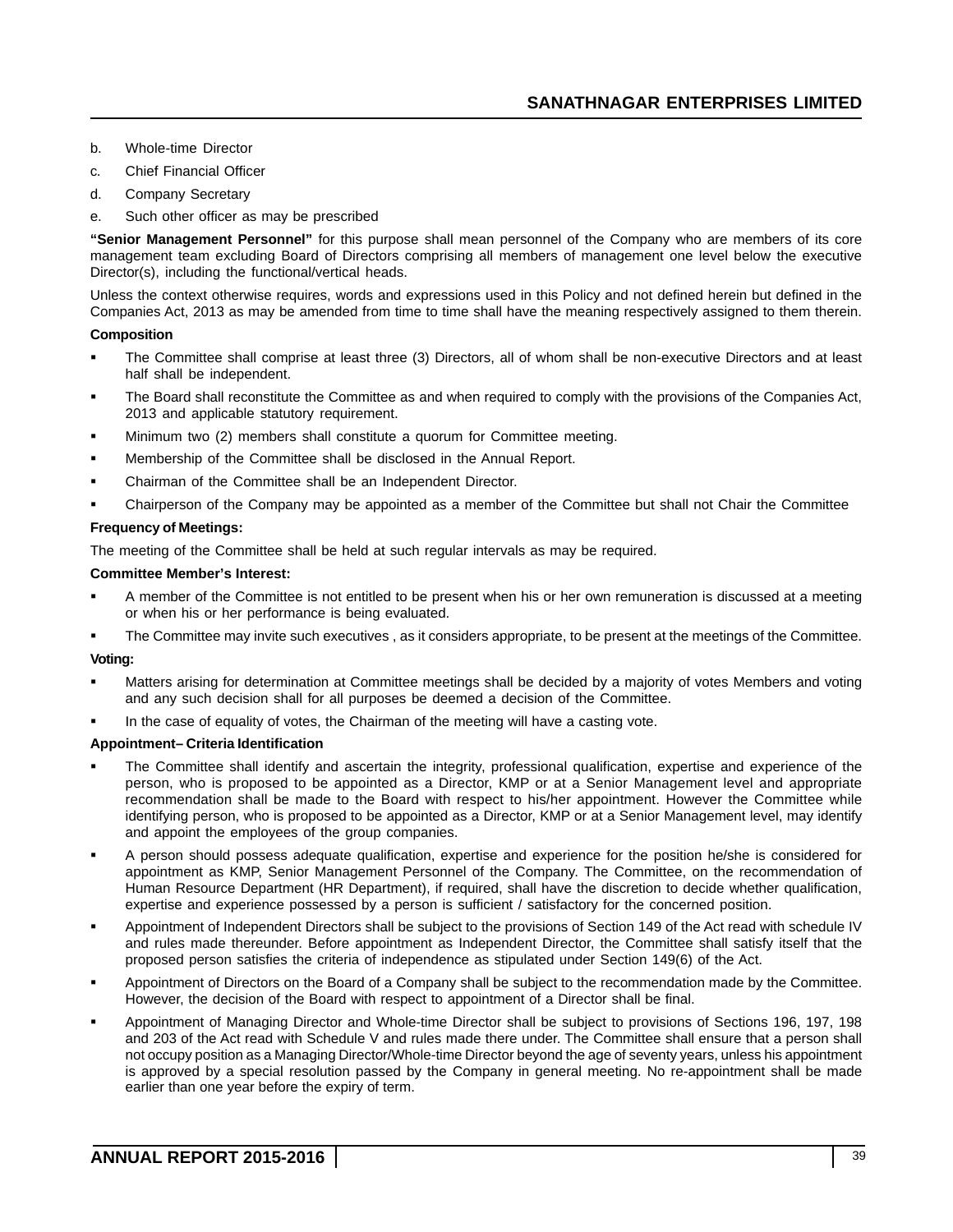No person shall be eligible to be appointed as a Director, if he/she is subject to any disqualifications as stipulated under the Companies Act, 2013 or any other law(s) for the time being in force.

### **Removal:**

Due to reasons for any disqualification mentioned in the Act or under any other applicable Act, rules and regulations there under, the Committee may recommend, to the Board with reasons recorded in writing, removal of a Director, KMP or Senior Management Personnel, subject to the provisions and compliance of the said Act, rules and regulations.

### **Retirement:**

The Director, KMP or Senior Management Personnel, shall retire as per the applicable provisions of the Act and the prevailing Policy of the Company, if any. The Board will have the discretion to retain the Director in the same position/ remuneration or otherwise, even after attaining the retirement age, for the benefit of the Company.

### **Evaluation:**

### A) **Independent Directors/Non-Executive Directors**

The Committee shall carry out evaluation of performance of Independent Directors/Non-Executive Directors every year ending 31<sup>st</sup> March. In case, if a Director is a member of the Committee, he/she shall abstain himself/herself from participation, when he/she is being evaluated.

As a part of evaluation, the Committee shall determine the following criteria:

- Membership & attendance Committee and Board Meetings
- Contribution during such meetings
- Willingness to spend time and effort learning about the Company and its business
- Active participation in strategic decision making
- Inputs to executive management on matters of strategic importance
- Individual Performance and Contribution
- Such other matters, as the Committee/Board may determine from time to time.

### B) **Executive Directors**

The Committee shall carry out evaluation of performance of Executive Directors every year ending 31<sup>st</sup> March. In case, if a Director is a member of the Committee, he/she shall abstain himself/herself from participation, when he/she is being evaluated. The evaluation shall be on the basis of Key Performance Indicators (KPI), which would be identified based on a) their commitment to achieve Company's goals and alignment with the strategic direction, b) their decision making ability, and c) their ability and actions to safeguard the interest of shareholders of the Company and weights assigned for each measure of performance keeping in view the distinct roles of each Executive Director. The identified KPI for Executive Directors shall be approved by the Board, pursuant to recommendation of the Committee, if required.

## C) **Key Managerial Personnel /Senior Management/ Employees**

The HR Department shall assign the responsibility of carrying out the evaluation of the aforementioned persons every year ending March 31<sup>st</sup>, to the concerned department heads. KPI are identified well in advance at the commencement of the financial year. Performance benchmarks shall be set and evaluation of employees would be done by the respective reporting manager(s)/Management to determine whether the performance benchmarks are achieved. The payment of remuneration/annual increment to the aforementioned persons shall be determined after the satisfactory completion of Evaluation process.

The objective of carrying out the evaluation by the Company is to identify and reward those with exceptional performances during any financial year. Additional Training and Development Orientation programs on need basis shall be provided to employees, whose performance during any financial year do not meet the benchmark criteria.

Further, the performance of the Committees formed by the Board will be evaluated based on the terms of reference assigned to the respective Committees.

### **Matters relating to remuneration, perquisites for Directors, KMP/Senior Management Personnel & Employees:**

Clause 49 of the Listing Agreement and Section 178 of the Act, emphatically specify that the Committee, while formulating the Policy shall ensure the following:

- the level and composition of remuneration is reasonable and sufficient to attract, retain and motivate Directors of the quality required to run the Company successfully;
- relationship of remuneration to performance is clear and meets appropriate performance benchmarks; and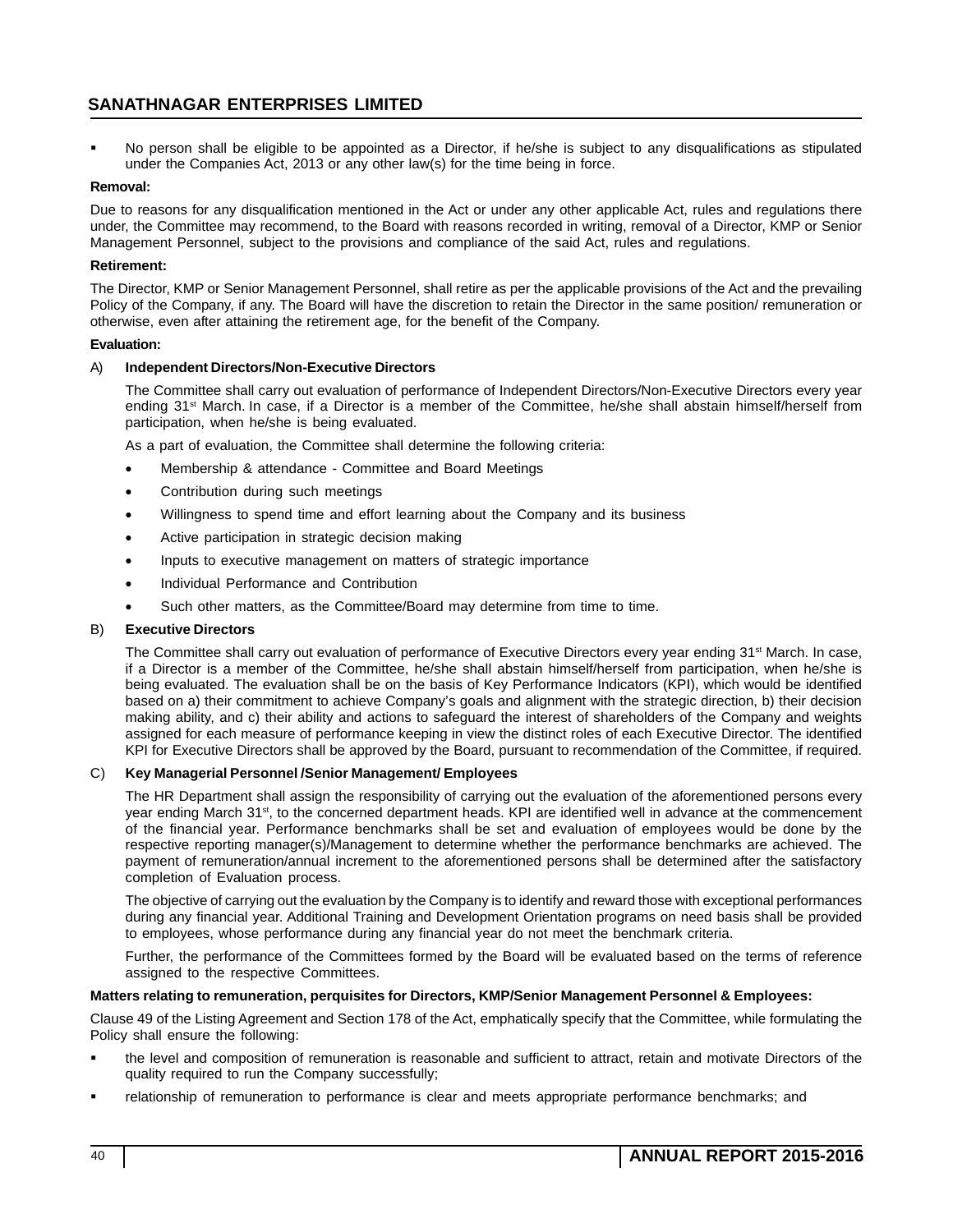remuneration to Directors, Key Managerial Personnel and senior management involves a balance between fixed and incentive pay reflecting short and long-term performance objectives appropriate to the working of the Company and its goals.

In the Company, the remuneration structure for Executive Directors/Senior Management & Employees comprises of :

- **a)** A **fixed base salary**, set at a level aimed at attracting and retaining executives with professional and personal competences required to drive the Company's performance.
- **b)** Performance Bonus, based on achieving the minimum KPI predefined at the commencement of the financial year.
- **c) Retirement benefits** including PF, gratuity, etc.
- **d) Such other emolument(s)** as the HR department may after consultation with the Management determine from time to time.

### **Criteria for Remuneration:**

### 1) **KMP/Senior Management/other employees**

Upon the satisfactory completion of Evaluation process and after taking into consideration the performance appraisal of the concerned employee(s) and also taking into consideration the profitability/performance of the Company, salary increments/performance bonus would be decided by the concerned Department Head(s)/Management, as the case may be. The increments/ performance bonus declared shall be solely as per Company Policy.

Determination of remuneration/performance bonus for KMP /Senior Management/other employees, so far as there are no regulatory requirements, need not be recommended/approved by the Committee/Board. The concerned Department Head(s)/Management on the recommendation of the HR department shall have the discretion to determine the quantum of remuneration to be payable to KMP/Senior Management and other employees, as the case may be. Regulatory compliance, if any, needs to be complied appropriately before determining/approving remuneration.

### 2) **Executive Director(s) (EDs)**

The remuneration/compensation, etc., to Executive Directors (EDs) of the Company during any financial year shall be determined on the basis of they achieving the Key Performance Indicators (KPIs) as is set on them at the commencement of every financial year. The remuneration/compensation shall be determined by the Committee after considering the KPI achieved by EDs. The Committee may consider the recommendation of HR department while determining the remuneration to be paid to EDs.

The remuneration payable to EDs and Whole-time Directors shall be subject to the provisions of Section 197 and 198 of the Companies Act, 2013 or which may be mutually agreed.

### 3) **Non**-**Executive Director/Independent Director**

The Non-executive / Independent Directors (NEDs) of the Company may be paid sitting fees as per the applicable Regulations. Any revision in the quantum of sitting fees shall be subject to approval of Board of Directors of the Company. Further the travelling, boarding and lodging expenses, if any, shall be reimbursed to the Directors based out of Mumbai.

The profit-linked Commission may be paid within the monetary limit approved by the shareholders of the Company and subject to compliance with the provisions of Companies Act, 2013, if any. The aforesaid Commission shall be paid, subject to NEDs, satisfying the criteria approved by the Board for receiving remuneration.

Pursuant to the provisions of the Act, an Independent Director shall not be entitled to any stock option (ESOPs) of the Company.

Where any insurance is taken by the Company on behalf of its KMP and any other employees for indemnifying them against any liability, the premium paid on such insurance shall not be treated as part of the remuneration payable to any such personnel. Provided that if such person is proved to be guilty, the premium paid on such insurance shall be treated as part of the remuneration.

### **Amendments to the Policy:**

The Board of Directors on its own and / or as per the recommendations of Nomination and Remuneration Committee can amend this Policy, as and when deemed fit.

In case of any amendment(s), clarification(s), circular(s) etc. issued by the relevant authorities, not being consistent with the provisions laid down under this Policy, then such amendment(s), clarification(s), circular(s) etc. shall prevail upon the provisions hereunder and this Policy shall stand amended accordingly from the effective date as laid down under such amendment(s), clarification(s), circular(s) etc.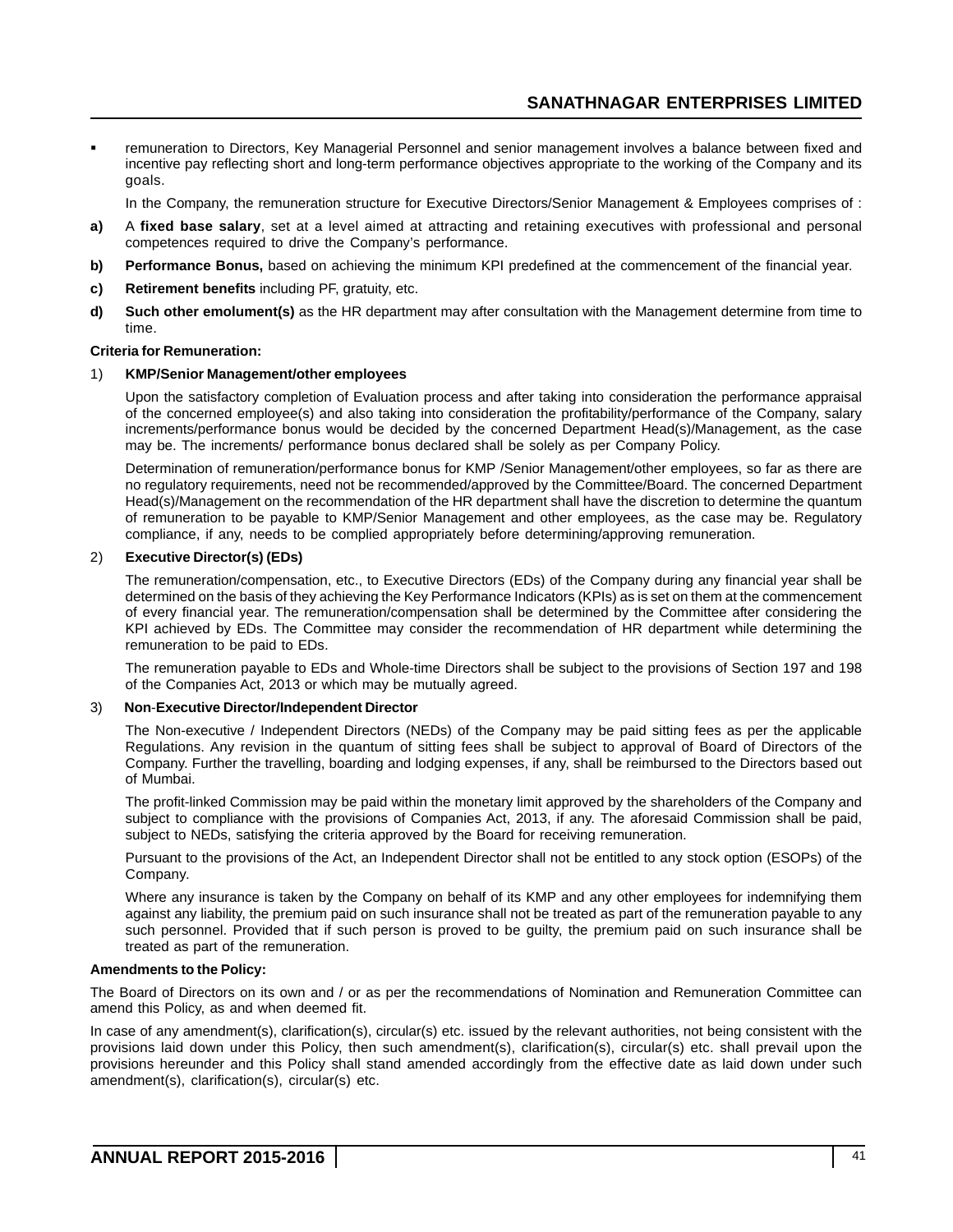**Annexure V**

## **Form No. MR-3**

## **SECRETARIAL AUDIT REPORT**

FOR THE FINANCIAL YEAR ENDED 31<sup>st</sup> March, 2016

*[Pursuant to section 204(1) of the Companies Act, 2013 and rule*

*No.9 of the Companies (Appointment and Remuneration Personnel) Rules, 2014]*

### To The Members **M/s. SANATHNAGAR ENTERPRISES LIMITED CIN: L99999MH1947PLC252768** 412 Floor 4, 17 G Vardhaman Chamber,

Cawasji Patel Road Horniman Circle Fort Mumbai 400001

We have conducted the secretarial audit of the compliance of applicable statutory provisions and the adherence to good corporate practices by **M/s. SANATHNAGAR ENTERPRISES LIMITED** (hereinafter called the "company"). Secretarial Audit was conducted in a manner that provided us a reasonable basis for evaluating the corporate conducts/statutory compliances and expressing our opinion thereon.

Based on our verification of the Company's books, papers, minute books, forms and returns filed and other records maintained by the company and also the information provided by the Company, its officers, agents and authorized representatives during the conduct of secretarial audit, we hereby report that in our opinion, the company has, during the audit period covering the financial year ended on 31st March 2016, complied with the statutory provisions listed hereunder and also that the Company has proper Board-processes and compliance-mechanism in place to the extent, in the manner and subject to the reporting made hereinafter:

We have examined the books, papers, minute books, forms and returns filed and other records maintained by Company for the financial year ended on 31<sup>st</sup> March, 2016 according to the provisions of:

- (i) The Companies Act 2013 and the Rules made thereunder ;
- (ii) The Depositories Act, 1996 and the Regulations and Bye-laws framed there under;
- (iii) The Securities Contracts (Regulation) Act, 1956 ('SCRA') and the Rules made there under;
- (iv) Foreign Exchange Management Act, 1999 and the applicable rules and regulations made there under; *Not Applicable*
- (v) The following Regulations and Guidelines prescribed under the Securities and Exchange Board of India Act, 1992 ('SEBI Act');
	- *(a)* The Securities and Exchange Board of India (Substantial Acquisition of Shares and Takeovers) Regulations, 2011; *Not Applicable during the period under Review*
	- (b) The Securities and Exchange Board of India (Prohibition of Insider Trading Regulations) 2015;
	- (c) The Securities and Exchange Board of India (Issue of Capital and Disclosure Requirements) Regulations, 2009; *Not Applicable during the period under Review*
	- (d) The Securities and Exchange Board of India (Employee Stock Option Scheme and Employee Stock Purchase Scheme) Guidelines, 1999; *Not Applicable during the period under Review*
	- *(e)* The Securities and Exchange Board of India (Listing Obligations and Disclosure Requirements) Regulations, 2015;
	- (f) The Securities and Exchange Board of India (Registrars to an Issue and Share Transfer Agents) Regulations, 1993 regarding the Companies Act and dealing with client;
	- (g) The Securities and Exchange Board of India (Delisting of Equity Shares) Regulations, 2009; *Not Applicable during the period under Review*
	- (h) The Securities and Exchange Board of India (Buyback of Securities) Regulations, 1998; *Not Applicable during the period under Review*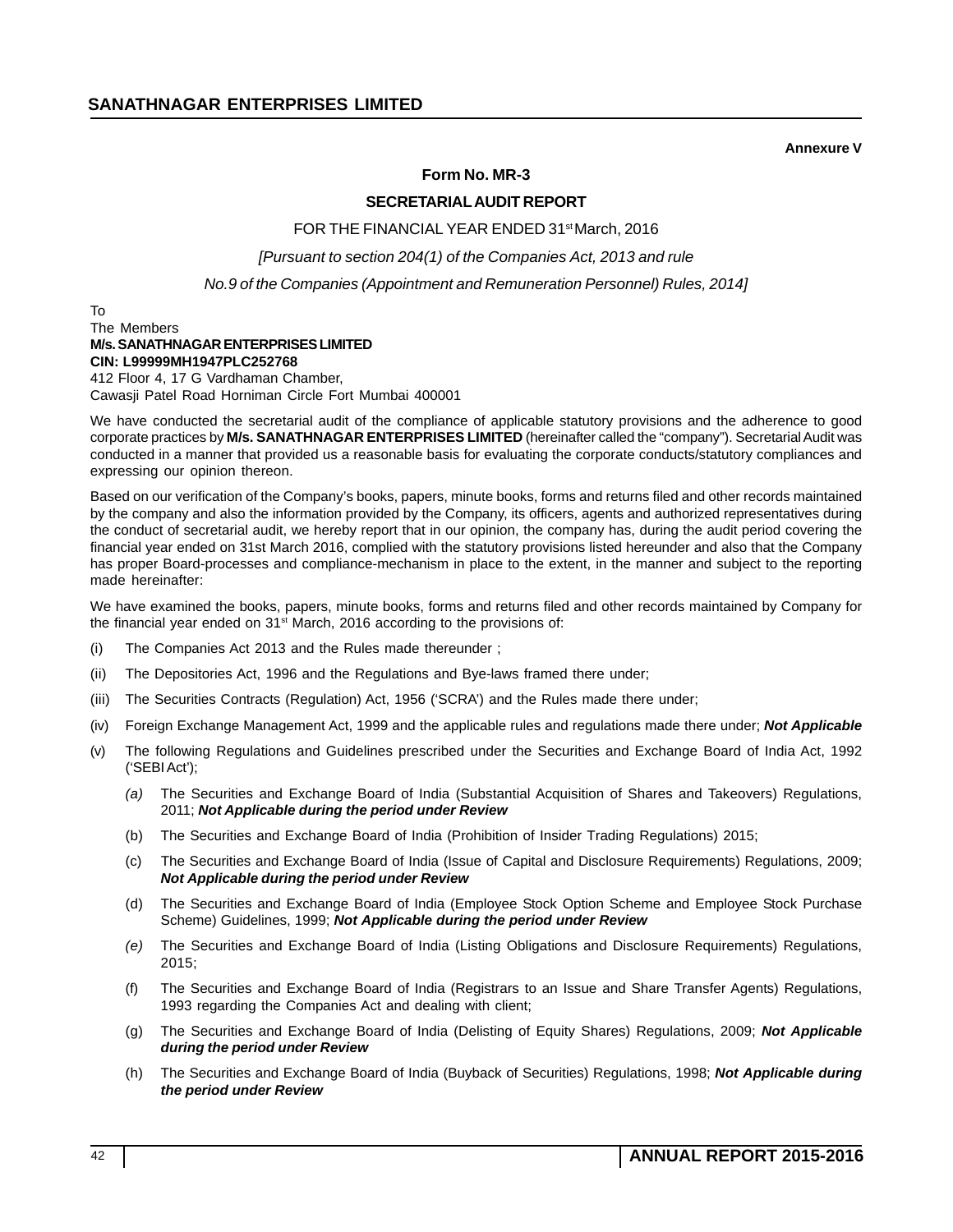(vi) The other laws as are applicable specifically to the Company.

### **We have also examined compliance with the applicable clauses of the following:**

- (i) Secretarial Standards issued by The Institute of Company Secretaries of India
- \*(ii) The Listing Agreements entered into by the Company with BSE Listed

\*Note: The Company is in the process of complying with the requirement of Rule 19(2)(b) of Securities Contract (Regulation) (Amendment) Rules, 2010, with regard to achieving public shareholding to the prescribed minimum level of 25% of the total equity shares issued by the Company.

During the period under review the Company has complied with the provisions of the Act, Rules, Regulations, Guidelines, Standards, etc. mentioned above:

### **We further report that, during the year under review:**

The status of the Company during the financial year has been that of an Equity Listed Public Company.

The Board of Directors of the Company is duly constituted with proper balance of Non-Executive Directors and Independent Directors. The changes in the composition of the Board of Directors that took place during the period under review were carried out in compliance with the provisions of the Companies Act, 2013.

Adequate notice is given to all directors to schedule the Board Meetings, agenda and detailed notes on agenda are sent at least seven days in advance, a system exists for seeking and obtaining further information and clarifications on the agenda items before the meeting and for meaningful participation at the meeting. Majority decision is carried through while the dissenting members' views are captured and recorded as part of the minutes.

Majority decision is carried through while the dissenting members' views are captured and recorded as part of the minutes.

**We further report that** there are adequate systems and processes in the company commensurate with the size and operations of the company to monitor and ensure compliance with applicable laws, rules, regulations and guidelines.

**We further report that** the Company has complied with the provisions of the Act and Rules made under that Act in carrying out the following changes:

(a) Appointment and Resignation of Directors and Key Managerial Personnel during the period under review.

**Shravan A. Gupta & Associates Practicing Company Secretary**

> **Shravan A. Gupta ACS: 27484, CP: 9990**

**Place: Mumbai Date: 03rd September, 2016**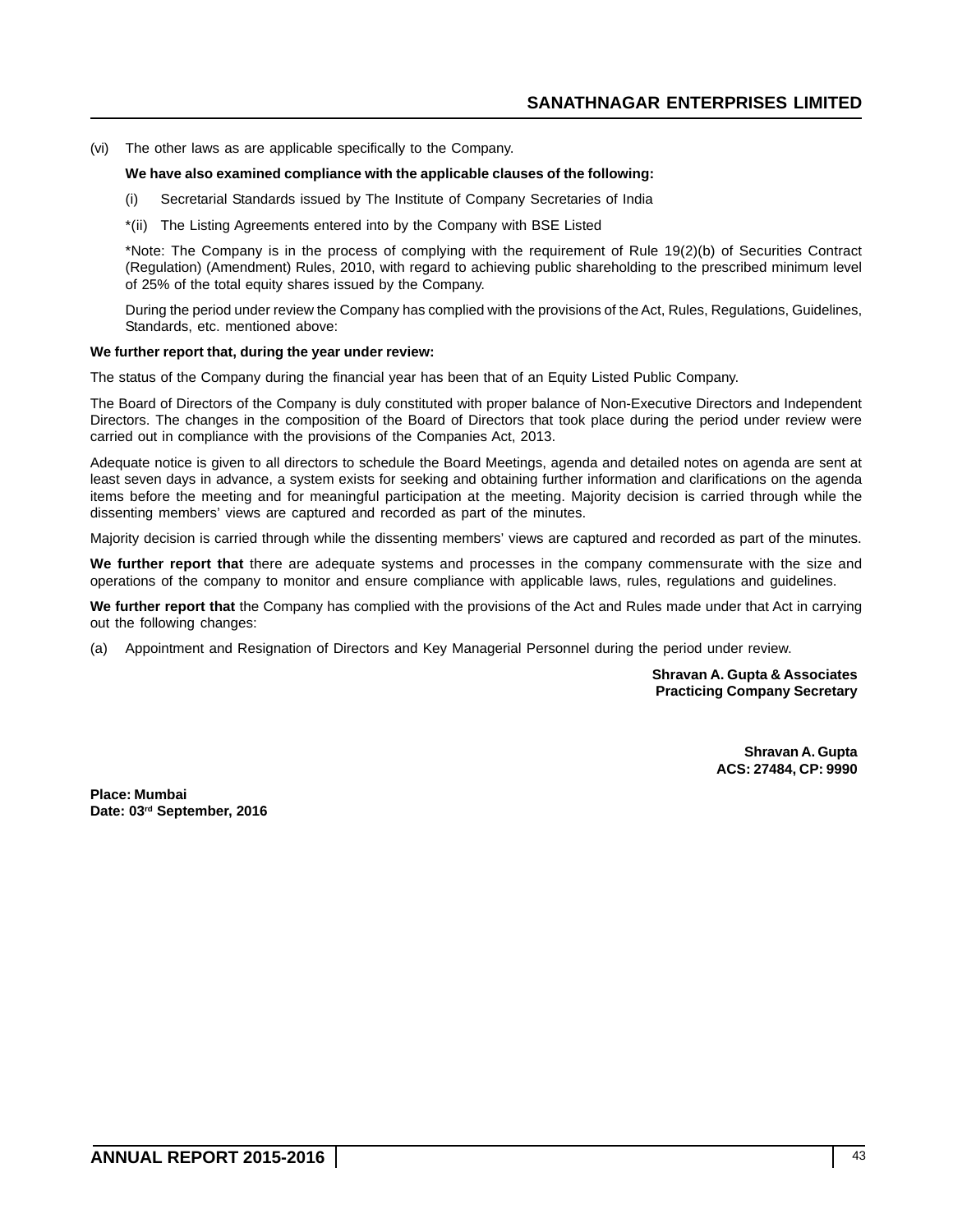### **Annexure VI**

## **DETAILS PERTAINING TO REMUNERATION AS REQUIRED UNDER SECTION 197(12) OF THE COMPANIES ACT, 2013 READ WITH RULE 5(1) OF THE COMPANIES (APPOINTMENT AND REMUNERATION OF MANAGERIAL PERSONNEL) RULES, 2014**

1. The percentage increase in remuneration of each Director, Chief Financial Officer and Company Secretary during the financial year 2015-16, ratio of the remuneration of each Director to the median remuneration of the employees of the Company for the financial year 2014-15 are as under:

| Sr.<br>No | Name of Director / KMP<br>and Designation                | <b>Period</b>                                                       | <b>Remuneration of</b><br>Director / KMP for<br>financial year<br>2015-16 (Amount<br>in $Rs.$ ) | % increase in<br>remuneration<br>in the<br>financial year<br>2015-16 | Ratio of<br>remuneration of<br>each Director to<br>the median<br>remuneration of<br>employees# |
|-----------|----------------------------------------------------------|---------------------------------------------------------------------|-------------------------------------------------------------------------------------------------|----------------------------------------------------------------------|------------------------------------------------------------------------------------------------|
| 1.        | *\$Vishal Ghadigaonkar<br><b>Chief Financial Officer</b> | 13 <sup>th</sup> October, 2015 till<br>31 <sup>st</sup> March, 2016 | 9,38,131                                                                                        | N.A.                                                                 | N.A.                                                                                           |
| 2.        | *\$Sharatkumar Shetty<br>Company Secretary               | 01 April, 2015 till<br>31 <sup>st</sup> March, 2016                 | 7,55,410                                                                                        | N.A.                                                                 | N.A.                                                                                           |

Mr. Vishal Ghadigaonkar and Mr. Sharatkumar Shetty are not on the rolls of the Company and are deputed by Lodha Developers Private Limited, Holding Company and Nabhiraja Software Design India Private Limited, Group Company. Their remuneration is being reimbursed by the Company to the said Holding Company and Group Company.

- \$ The percentage increase for remuneration cannot be derived during the financial year 2015-16 for Mr. Vishal Ghadigaonkar as he was appointed as Chief Financial Officer on 13<sup>th</sup> October, 2015 and Mr. Sharatkumar Shetty who was appointed as Company Secretary on 31<sup>st</sup> March, 2015.
- # The Company has not paid any remuneration to the Directors during the financial year 2015-16 and hence, the criteria for ratio of remuneration of each Director to the median remuneration of employees is not applicable.
- 2. The percentage increase in the median remuneration of employees as compared to the last financial year 2014-15:

Since the Company had 48 employees in the financial year 2014-15 which has been reduced to 17 in the financial year 2015-16, the percentage increase in the median remuneration of employees as compared to the last financial year cannot be derived.

- 7. Since the Company has not paid any remuneration to any of its managerial personnel either in any of the current financial years i.e. 2014-15 and 2015-16, the point pertaining to average percentile increase / decrease in the salaries of employees other than the managerial personnel is not applicable.
- 8. It is hereby confirmed that the remuneration / reimbursement paid is as per the Remuneration Policy for Directors, Key managerial Personnel and other employees.
- 9. The details of top ten permanent employees in the Company pursuant to Rule (5)(2) of the Companies (Appointment and Remuneration of Managerial Personnel) Rules, 2014 is given below: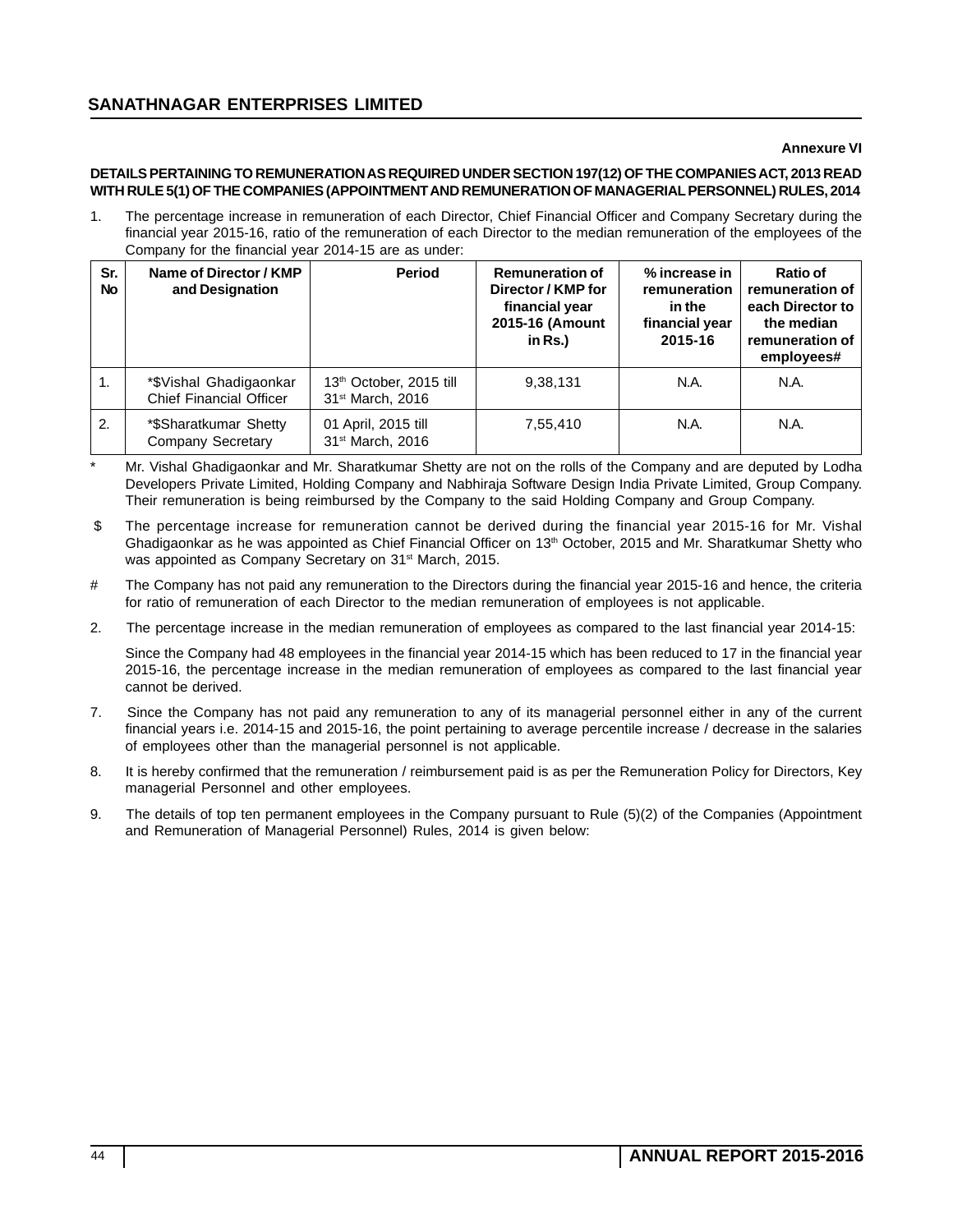| Designation<br>ళ<br>Name                                                                                                                                                               | Received<br>Remuneaton<br>[Rs.] | Nature of<br>Employment | Qualification                       | rience<br>years<br>Expe-<br>$\equiv$ | commen-<br>cement<br>Date of | Age in<br>years                              | employment<br>held by such<br>employee<br>Last                    | Employeee<br>shares<br>held by<br>equity<br>% of<br>the | any director/<br><u>ي</u><br>a relative of<br>manager<br>Whether<br>employee<br>Such |
|----------------------------------------------------------------------------------------------------------------------------------------------------------------------------------------|---------------------------------|-------------------------|-------------------------------------|--------------------------------------|------------------------------|----------------------------------------------|-------------------------------------------------------------------|---------------------------------------------------------|--------------------------------------------------------------------------------------|
| I<br>General Manager<br>Puneet Kumar-<br>Sales                                                                                                                                         | 27,05,572                       | Permanent               | M.B.A./M.M.S.                       | 11.8                                 | 27-06-2014                   | $37Y$ rs                                     | Reliance Broadcast<br>Network Ltd                                 | 医                                                       | $\epsilon$                                                                           |
| Suryakanth Jadhav<br>Manager - Sales                                                                                                                                                   | 15,86,068                       | Permanent               | P.G. Diploma-<br>Others             | 10.6                                 | 04-03-2014                   | 33 Yrs                                       | Distribution Services<br>Cholamandalam<br><b>DAT</b>              | 艺                                                       | $\tilde{\varepsilon}$                                                                |
| David Raju - Manager<br>- Construction<br>Management                                                                                                                                   | 13, 15, 337                     | Permanent               | MBA/MMS                             | 19.9                                 | 12-11-2010                   | 41 Yrs                                       | K Raheja Corp.                                                    | 戹                                                       | $\frac{1}{2}$                                                                        |
| Nagendra Prasad<br>Manager - Sales                                                                                                                                                     | 13,61,803                       | Permanent               | M.B.A./M.M.S.                       | 10.6                                 | 05-08-2010                   | $32Y$ rs                                     | IIPM/Planning<br>Consulting                                       | z                                                       | ş                                                                                    |
| Manager - Construction<br>Srinivasa Dumpala<br>Management                                                                                                                              | 12,19,844                       | Permanent               | B.E. / B. Tech.                     | 10.12                                | 02-03-2011                   | 33 Yrs                                       | Lodha Bellezza                                                    | ž                                                       | ş                                                                                    |
| Dy. Manager - Handover<br>& Facilities Management<br>Sriram Sripada                                                                                                                    | 9,76,570                        | Permanent               | Course - Others<br><b>Bachelors</b> | $\frac{8}{8}$                        | 26-05-2014                   | 36 Yrs                                       | Technologies<br>India Pvt Ltd<br>Causeway                         | 医                                                       | $\frac{1}{2}$                                                                        |
| Construction Management 9,39,399<br>Associate Manager -<br>Nadiminti Kumar-                                                                                                            |                                 | Permanent               | M.E./M.Tech.                        | 13.2                                 | 02-09-2011                   | 33 Yrs                                       | Construction.Itd.<br>MyHome                                       | W                                                       | $\frac{1}{2}$                                                                        |
| $\blacksquare$<br>Quality Enhancement<br>Associate Manager<br>Satish Kumar D. -<br>(Structure)                                                                                         | 7,60,840                        | Permanent               | ENGINEERING<br>TECHNICAL<br>(CIVIL) | 10.6                                 | 10-09-2009                   | 31 Yrs                                       | <b>ACC Concrete Limited</b>                                       | ž                                                       | $\stackrel{\mathtt{o}}{z}$                                                           |
| Dy. Executive -<br>Civic Relations<br>Ramesh G                                                                                                                                         | 6,91,109                        | Permanent               | ВÀ.                                 | 7.6                                  | 01-10-2008                   | 45 Yrs                                       | Not available                                                     | Ξ                                                       | $\frac{1}{2}$                                                                        |
| Handover & Facilities<br>Associate Manager -<br>Siva Prasad Kintala<br>Management                                                                                                      | 7,14,547                        | Permanent               | B.E. / B. Tech.                     | 7.5                                  | 20-02-2014                   | 30 Yrs                                       | L&TECC                                                            | 医                                                       | ş                                                                                    |
|                                                                                                                                                                                        |                                 |                         |                                     |                                      |                              |                                              | Sanathnagar Enterprises Limited<br>For and on behalf of the Board |                                                         |                                                                                      |
| Date: 03rd September, 2016<br>Place : Mumbai                                                                                                                                           |                                 |                         |                                     |                                      |                              | Purnima Pavle<br>DIN: 06705133<br>(Director) |                                                                   |                                                         | Babusingh Rajguru<br>DIN: 02696937<br>(Director)                                     |
| 412, Floor-4, 17G, Vardhaman Chamber,<br>Cawasji Patel Road, Horniman Circle,<br>Eort, Mumbai-400001<br>Telephone No.: +9122-23024400<br>Fax No.: +9122-23024550<br>Registered Office: |                                 |                         |                                     |                                      |                              |                                              |                                                                   |                                                         |                                                                                      |

CIN No.: L99999MH1947PLC252768 / E-mail: investors.sel@lodhagroup.com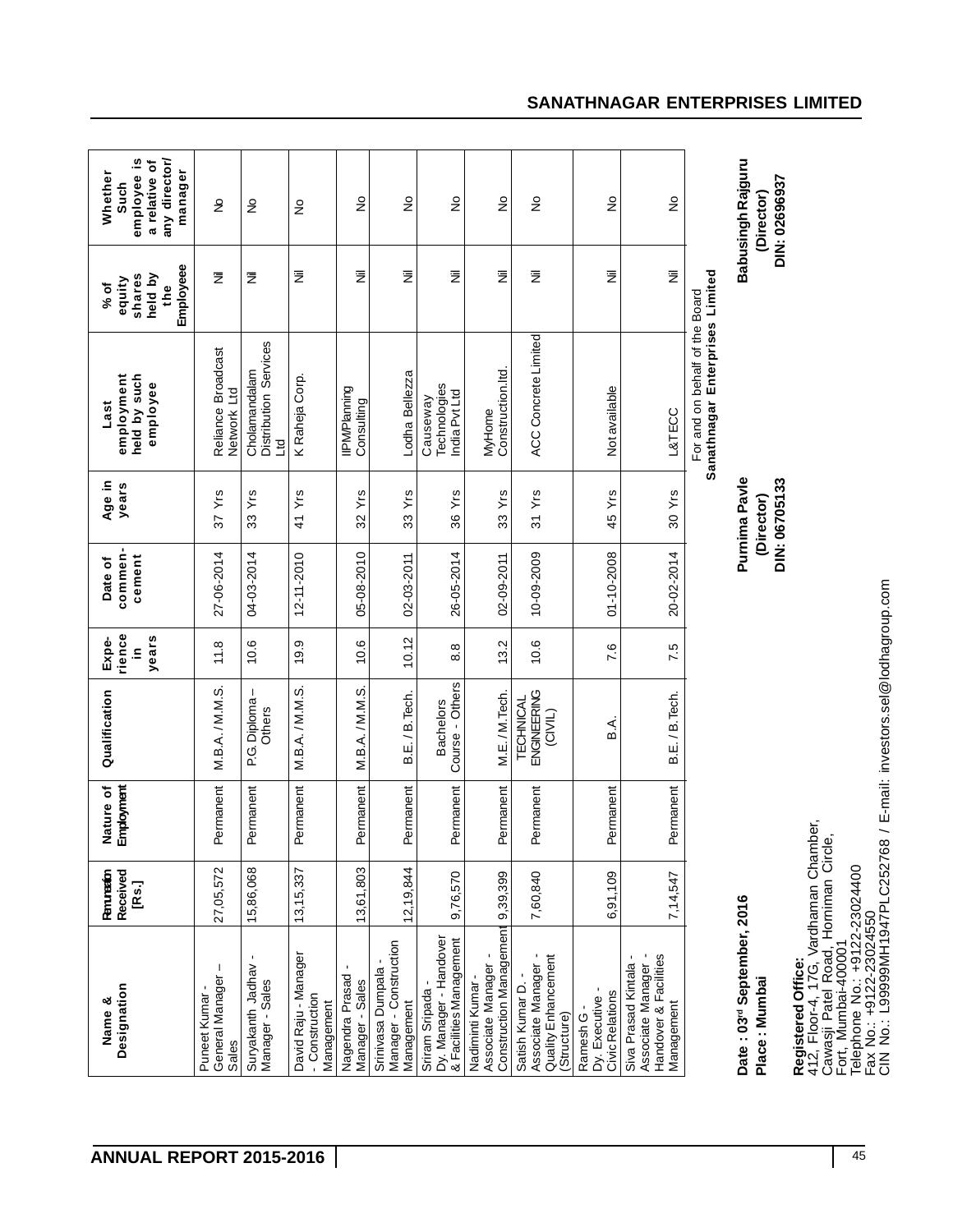### **INDEPENDENT AUDITORS' REPORT**

### **TO THE MEMBERS OF**

### **M/s. SANATHNAGAR ENTERPRISES LIMITED**

### **REPORT ON THE STANDALONE FINANCIAL STATEMENTS**

We have audited the accompanying standalone financial statements of **M/s. SANATHNAGAR ENTERPRISES LIMITED** ('the Company'), which comprise the Balance Sheet as at 31st March, 2016, the Statement of Profit and Loss and the of Cash Flow Statement for the year then ended, and notes to the Financial Statements including a summary of significant accounting policies and other explanatory information.

### **MANAGEMENT'S RESPONSIBILITY FOR THE FINANCIAL STATEMENTS:**

The Company's Board of Directors is responsible for the matters stated in Section 134(5) of the Companies Act, 2013 ('the Act') with respect to the preparation and presentation of these standalone financial statements that give a true and fair view of the financial position, financial performance and cash flows of the Company in accordance with the accounting principles generally accepted in India, including the Accounting Standards specified under Section 133 of the Act, read with Rule 7 of the Companies (Accounts) Rules, 2014. This responsibility also includes maintenance of adequate accounting records in accordance with the provisions of the Act for safeguarding the assets of the Company and for preventing and detecting frauds and other irregularities; selection and application of appropriate accounting policies; making judgments and estimates that are reasonable and prudent; and design, implementation and maintenance of adequate internal financial controls, that were operating effectively for ensuring the accuracy and completeness of the accounting records, relevant to the preparation and presentation of the financial statements that give a true and fair view and are free from material misstatement, whether due to fraud or error.

### **AUDITORS' RESPONSIBILITY:**

Our responsibility is to express an opinion on these standalone financial statements based on our audit.

We have taken into account the provisions of the Act, the accounting and auditing standards and matters which are required to be included in the audit report under the provisions of the Act and the Rules made thereunder.

We conducted our audit in accordance with the Standards on Auditing specified under Section 143(10) of the Act and other applicable authoritative pronouncements issued by the Institute of Chartered Accountants of India. Those Standards and pronouncements require that we comply with ethical requirements and plan and perform the audit to obtain reasonable assurance about whether the financial statements are free from material misstatement.

An audit involves performing procedures to obtain audit evidence about the amounts and the disclosures in the financial statements. The procedures selected depend on the auditors' judgment, including the assessment of the risks of material misstatement of the financial statements, whether due to fraud or error. In making those risk assessments, the auditor considers internal financial control relevant to the Company's preparation of the financial statements that give a true and fair view in order to design audit procedures that are appropriate in the circumstances. An audit also includes evaluating the appropriateness of the accounting policies used and the reasonableness of the accounting estimates made by the Company's Directors, as well as evaluating the overall presentation of the financial statements.

We believe that the audit evidence we have obtained is sufficient and appropriate to provide a basis for our audit opinion on the standalone financial statements.

### **OPINION:**

In our opinion and to the best of our information and according to the explanations given to us, the aforesaid standalone financial statements give the information required by the Act in the manner so required and give a true and fair view in conformity with the accounting principles generally accepted in India, of the state of affairs of the Company as at 31st March, 2016, and its profit and its cash flows for the year ended on that date.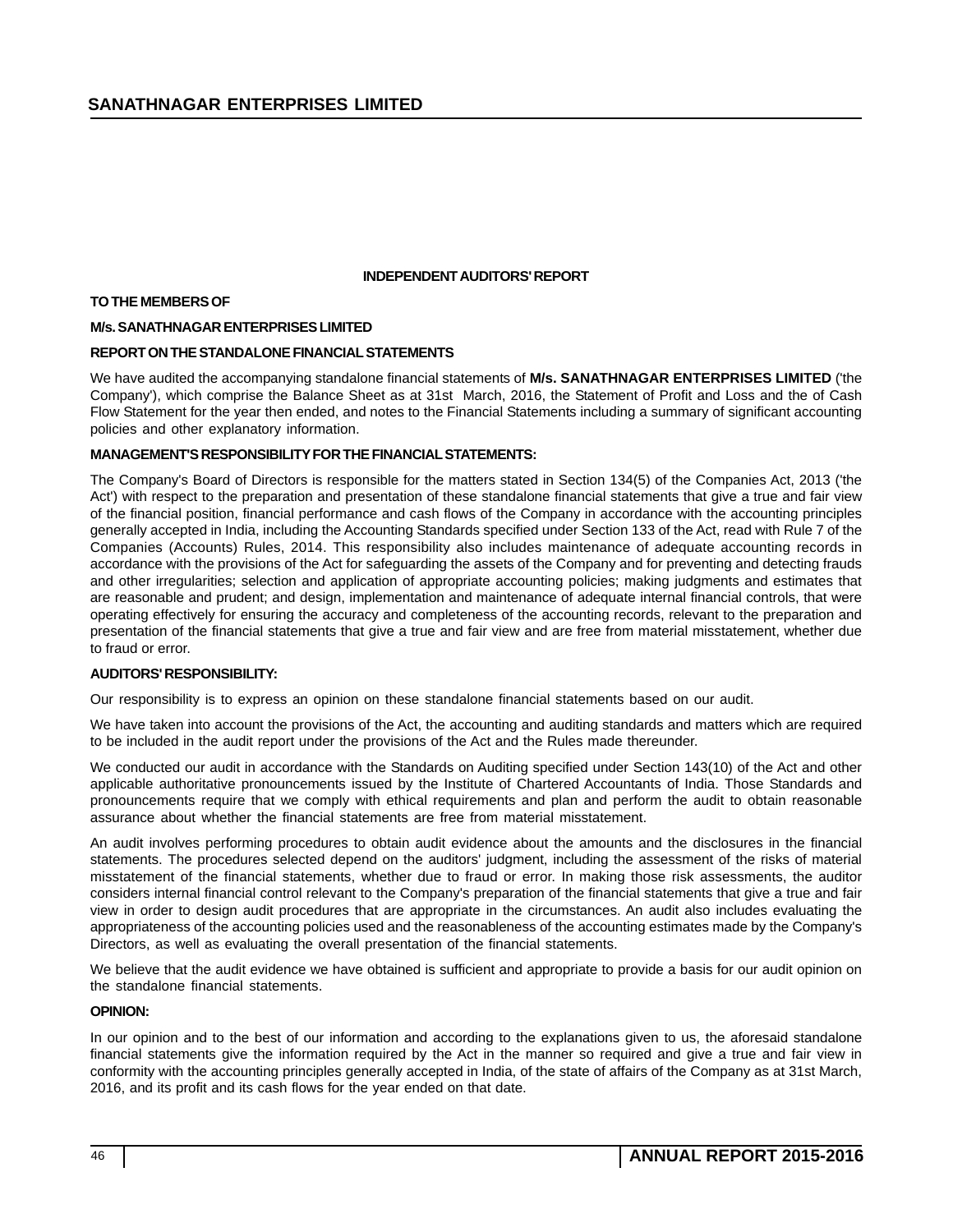## **REPORT ON OTHER LEGAL AND REGULATORY REQUIREMENTS:**

- 1. As required by the Companies (Auditor's Report) Order, 2016 ('the Order') issued by the Central Government of India in terms of sub-section (11) of Section 143 of the Act, on the basis of such checks of the books and records of the Company as we considered appropriate and according to the information and explanations given to us, we give in the 'Annexure A', a statement on the matters specified in the paragraphs 3 and 4 of the Order.
- 2. As required by Section 143 (3) of the Act, we report that :
	- a) We have sought and obtained all the information and explanations which to the best of our knowledge and belief were necessary for the purposes of our audit;
	- b) In our opinion, proper books of account as required by law have been kept by the Company so far as it appears from our examination of those books;
	- c) The Balance Sheet, the Statement of Profit and Loss and the Cash Flow Statement dealt with by this Report are in agreement with the books of account;
	- d) In our opinion, the aforesaid standalone financial statements comply with the Accounting Standards specified under Section 133 of the Act, read with Rule 7 of the Companies (Accounts) Rules, 2014;
	- e) On the basis of the written representations received from the Directors as on 31st March, 2016, taken on record by the Board of Directors, none of the Directors is disqualified as on 31st March, 2016, from being appointed as a Director in terms of Section 164 (2) of the Act;
	- f) With respect to the adequacy of the internal financial controls over financial reporting of the Company and the operating effectiveness of such controls, refer to our separate report in 'Annexure B'; and
	- g) With respect to the other matters to be included in the Auditors' Report in accordance with Rule 11 of the Companies (Audit and Auditors) Rules, 2014, in our opinion and to the best of our information and according to the information and explanations given to us :
		- i. The Company has disclosed the impact of pending litigations on its financial position in its standalone financial statements - Refer Clause 1, 2 and 7 of Note 25 to the financial statements.
		- ii. The Company does not have any Long-term contracts including derivative contracts for which there were any material foreseeable losses.
		- iii. No amounts were required to be transferred, to the Investor Education and Protection Fund by the Company.

FOR **SHANKER AND KAPANI Chartered Accountants FIRM REGISTRATION NO.: 117761W**

**PLACE:- MUMBAI PARTNER**

**JAYESH B. KAPANI DATE:- 13 - MAY - 2016 MEMBERSHIP NO: - 35667**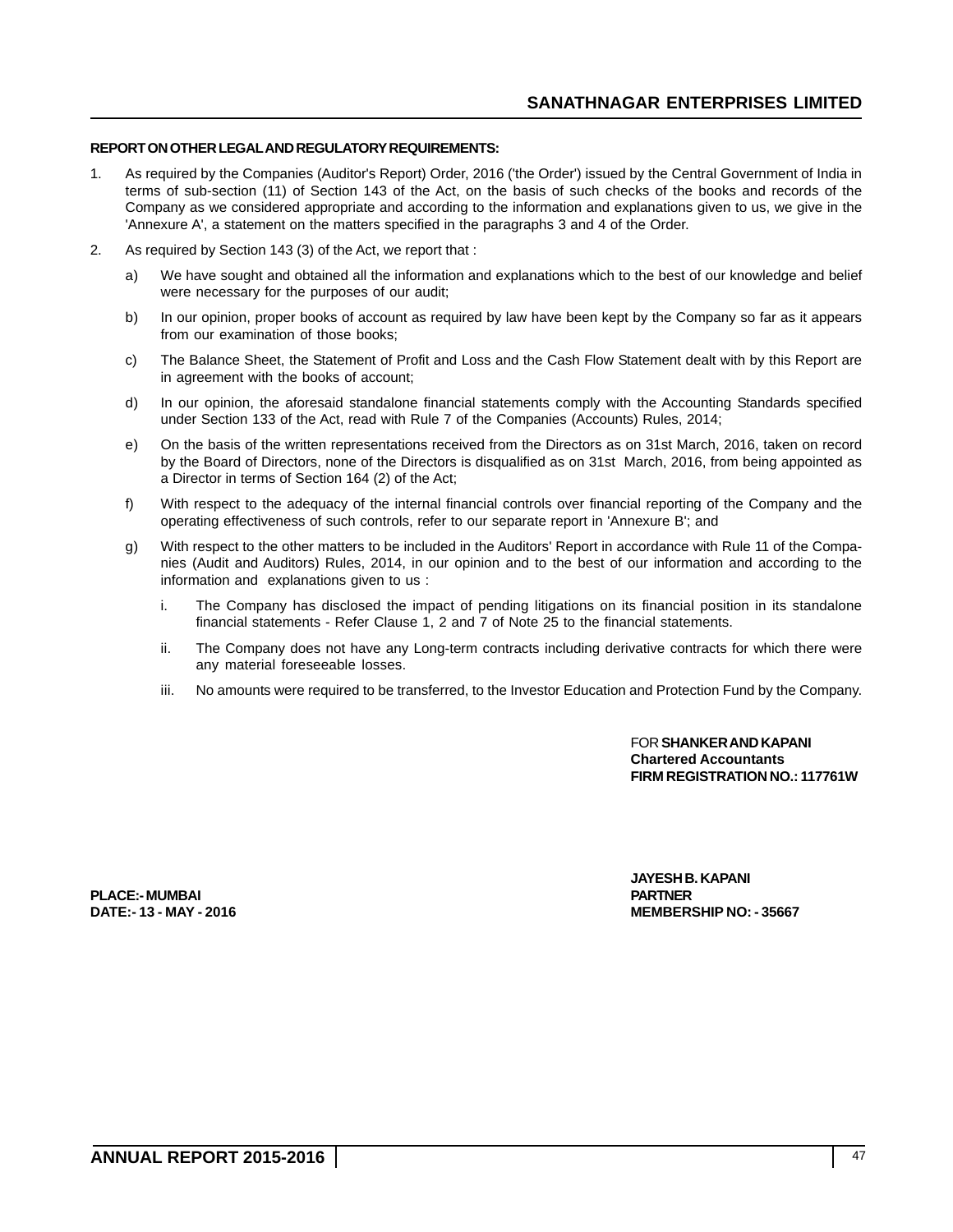## **ANNEXURE 'A' TO INDEPENDENT AUDITORS' REPORT**

### **(Referred to in Paragraph (1) of our report of even date)**

The Annexure referred to in Independent Auditors' Report to the members of the Company on the standalone financial statements for the year ended 31st March, 2016, and on the basis of such checks of the books and records of the Company as we considered appropriate and according to the information and explanations given to us, we report that:

- i. (a) The Company has maintained proper records showing full particulars, including quantitative details and situation of fixed assets.
	- (b) As informed to us, all fixed assets have been physically verified by the management at reasonable intervals. No material discrepancies were noticed on such physical verification.
	- (c) According to the information and explanations given to us and on the basis of our examination of the records of the Company, the title deeds of immovable properties are held in the name of the Company.
- ii. The inventory has been physically verified by the management. In our opinion, the frequency of verification is reasonable. Discrepancies noticed on verification have been properly dealt with in the books of account.
- iii. As the Company has not granted any loans or advances in the nature of loans to parties covered in the register maintained under Section 189 of the Act, the provisions of Clause 3 (iii) of the Order are not applicable to the Company.
- iv. In our Opinion and according to the information and explanations given to us, as the Company has not granted any loans or provided any guarantees or security in connection with any loan to any party covered under Section 185 of the Act and has not made any investment during the year and on the basis of expert opinion obtained by the Company that provision of Section 186 are not applicable to the Company in respect of Loans made, Guarantee given or security provided by it, the provisions of Clause 3 (iv) of the Order are not applicable to the Company.
- v. The Company has not accepted any deposits from the public.
- vi. As informed to us, the maintenance of cost records has not been prescribed by the Central Government under Section 148(1) of the Act in respect of the activities carried on by the Company. Therefore, the provisions of Clause 3(vi) of the Order are not applicable to the Company.
- vii. (a) According to the information and explanations given to us and on the basis of our examination of the records of the Company, the Company is generally regular in depositing the undisputed statutory dues, including provident fund, employees' state insurance, income-tax, sales tax, service tax, duty of customs, duty of excise, value added tax, cess and any other statutory dues with the appropriate authorities.

According to the information and explanations given to us, no undisputed amounts in respect of the aforesaid statutory dues were outstanding as at the last day of the financial year for a period of more than six months from the date they became payable.

(b) According to the information and explanations given to us, there are no dues of income tax, sales tax, service tax, duty of customs, duty of excise, and value added tax which have not been deposited by the Company on account of disputes except for following:

| Name of the                 | <b>Nature of dues</b> | Amount in      | <b>Period to which</b> | Forum where the                                                      |
|-----------------------------|-----------------------|----------------|------------------------|----------------------------------------------------------------------|
| statute                     |                       | (Rs.) in Lakhs | the amount relates     | dispute is pending                                                   |
| The Income<br>Tax Act. 1961 | Penalty               | 4.581.67       |                        | April, 2011 to March, 2012   Commissioner of Income<br>Tax (Appeals) |

- viii. As the Company has not taken any loan or Borrowings from Financial Institutions or Banks or Governments or issued Debentures, the provisions of Clause 3(viii) of the Order are not applicable to the Company.
- ix. According to the records of the Company, the Company has neither raised any moneys by way of Initial Public Offer or Further Public Offer (including debt instruments) nor obtained any term loan from banks and financial institutions. Therefore, the provisions of Clause 3 (ix) of the Order are not applicable to the Company.
- x. Based upon the audit procedures performed and information and explanations given by the management, we report that neither fraud on the Company by its officers or employees nor any fraud by the Company has been noticed or reported during the course of our audit.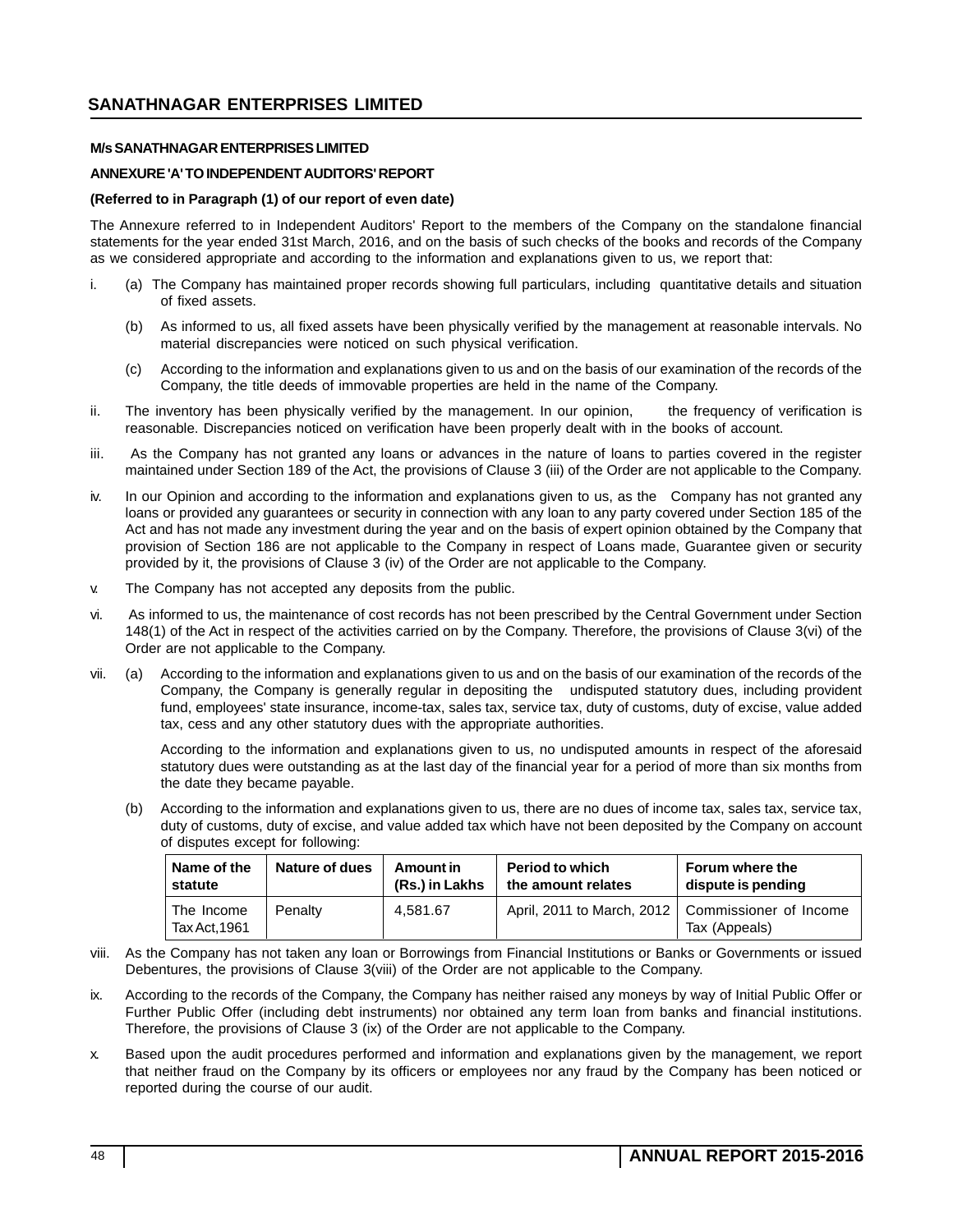- xi. As the Company has not paid or provided any managerial remuneration as defined under Section 197 of the Act during the year, the Provisions of Clause 3(xi) of the Order are not applicable to the Company.
- xii. As the Company is not a nidhi company, the provisions of Clause 3(xii) of the Order are not applicable to the Company.
- xiii. According to the information and explanations given to us and based on our examination of the records of the Company, transactions with related parties are in compliance with section 177 and 188 of the Act, wherever applicable and details have been disclosed in the Financial Statements (refer Clause 8 of Note 25) as required by the applicable accounting standards.
- xiv. As the Company has not made any preferential allotment or private placement of shares or fully or partly convertible debentures during the year, the provisions of Clause 3(xiv) of the Order are not applicable to the Company.
- xv. As the Company has not entered into any non-cash transactions covered under Section 192 of the Act with the directors or persons connected with him, the provisions of Clause 3(xv) of the Order are not applicable to the Company.
- xvi. As the Company is not required to be registered under Section 45-IA of the Reserve Bank of India Act, 1934, the provisions of Clause 3(xvi) of the Order are not applicable to the Company.

FOR **SHANKER AND KAPANI Chartered Accountants FIRM REGISTRATION NO.: 117761W**

**PLACE:- MUMBAI** 

**JAYESH B. KAPANI DATE:- 13 - MAY - 2016 MEMBERSHIP NO: - 35667**

### **M/s SANATHNAGAR ENTERPRISES LIMITED**

### **ANNEXURE 'B' TO THE AUDITORS' REPORT**

**Referred to in paragraph 2 (f) of the Independent Auditors' Report of even date to the members of Sanathnagar Enterprises Limited on the standalone financial statements for the year ended 31st March , 2016.**

## **Report on the Internal Financial Controls under Clause (i) of sub-section 3 of Section 143 of the Act**

We have audited the internal financial controls over financial reporting of **M/s. SANATHNAGAR ENTERPRISES LIMITED** ('the Company') as of 31st March, 2016, in conjunction with our audit of the standalone financial statements of the Company for the year ended on that date.

### **Management's Responsibility for Internal Financial Controls**

The Company's management is responsible for establishing down and maintaining internal financial controls based on the internal control over financial reporting criteria established by the Company considering the essential components of internal control stated in the Guidance Note on Audit of Internal Financial Controls over Financial Reporting issued by the Institute of Chartered Accountants of India ('ICAI'). These responsibilities include the design, implementation and maintenance of adequate internal financial controls that were operating effectively for ensuring the orderly and efficient conduct of its business, including adherence to the Company's policies, the safeguarding of its assets, the prevention and detection of frauds and errors, the accuracy and completeness of the accounting records, and the timely preparation of reliable financial information, as required under the Act.

### **Auditors' Responsibility**

Our responsibility is to express an opinion on the Company's internal financial controls over financial reporting based on our audit. We conducted our audit in accordance with the Guidance Note on Audit of Internal Financial Controls over Financial Reporting (the 'Guidance Note') and the Standards on Auditing, issued by ICAI and deemed to be prescribed under Section 143(10) of the Act , to the extent applicable to an audit of internal financial controls, both applicable to an audit of Internal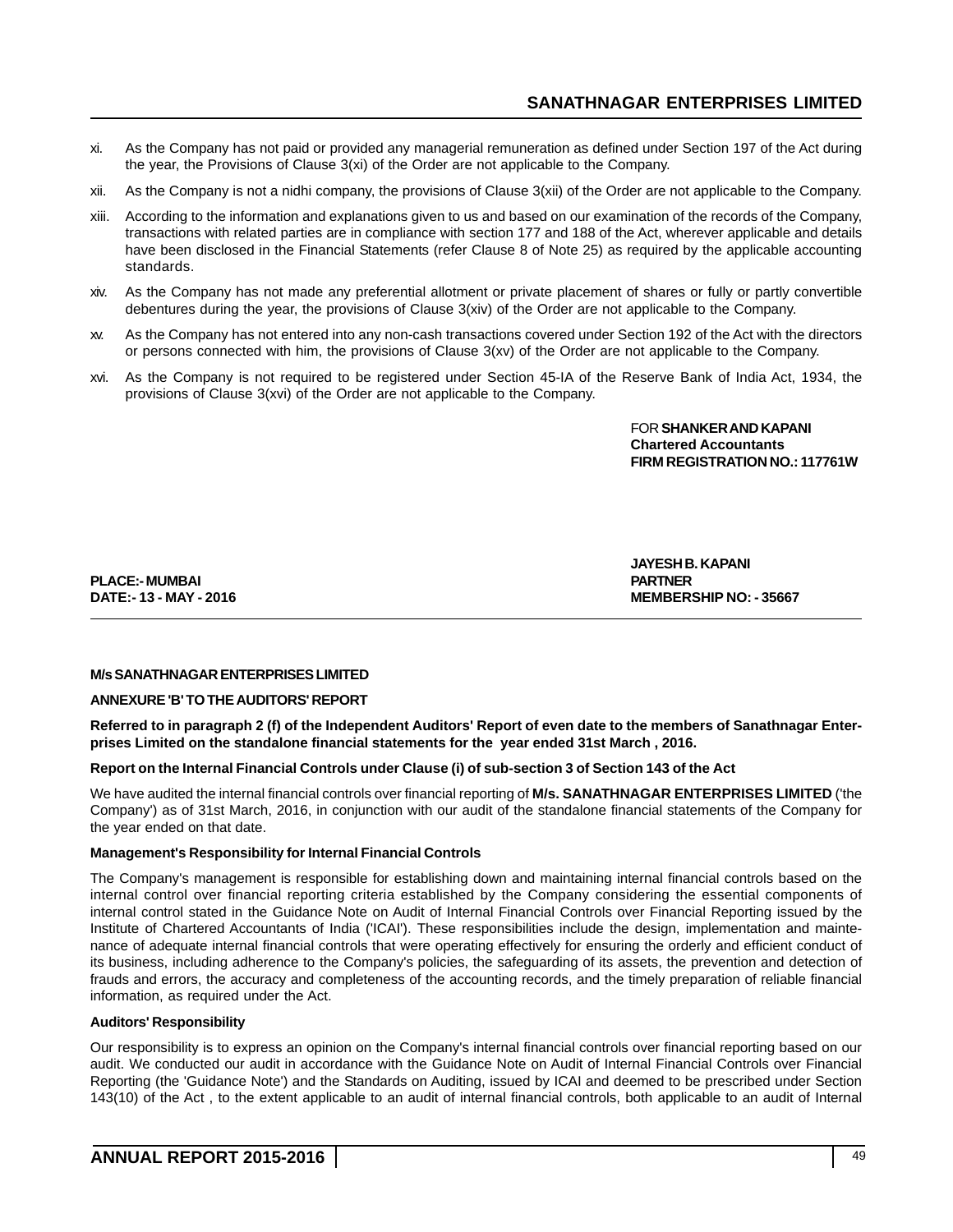Financial Controls and both issued by the ICAI. Those Standards and the Guidance Note require that we comply with ethical requirements and plan and perform the audit to obtain reasonable assurance about whether adequate internal financial controls over financial reporting were established and maintained and if such controls operated effectively in all material respects.

Our audit involves performing procedures to obtain audit evidence about the adequacy of the internal financial controls system over financial reporting and their operating effectiveness. Our audit of internal financial controls over financial reporting included obtaining an understanding of internal financial controls over financial reporting, assessing the risk that a material weakness exists, and testing and evaluating the design and operating effectiveness of internal control based on the assessed risk. The procedures selected depend on the auditors' judgment, including the assessment of the risks of material misstatement of the financial statements, whether due to fraud or error.

We believe that the audit evidence we have obtained is sufficient and appropriate to provide a basis for our audit opinion on the Company's internal financial controls system over financial reporting.

### **Meaning of Internal Financial Controls over Financial Reporting**

A company's internal financial control over financial reporting is a process designed to provide reasonable assurance regarding the reliability of financial reporting and the preparation of financial statements for external purposes in accordance with generally accepted accounting principles. A company's internal financial control over financial reporting includes those policies and procedures that (1) pertain to the maintenance of records that, in reasonable detail, accurately and fairly reflect the transactions and dispositions of the assets of the Company; (2) provide reasonable assurance that transactions are recorded as necessary to permit preparation of financial statements in accordance with generally accepted accounting principles, and that receipts and expenditures of the company are being made only in accordance with authorizations of the management and directors of the Company; and (3) provide reasonable assurance regarding prevention or timely detection of unauthorized acquisition, use, or disposition of the company's assets that could have a material effect on the financial statements.

### **Inherent Limitations of Internal Financial Controls Over Financial Reporting**

Because of the inherent limitations of internal financial controls over financial reporting, including the possibility of collusion or improper management override of controls, material misstatements due to error or fraud may occur and not be detected. Also, projections of any evaluation of the internal financial controls over financial reporting to future periods are subject to the risk that the internal financial control over financial reporting may become inadequate because of changes in conditions, or that the degree of compliance with the policies or procedures may deteriorate.

### **Opinion**

In our opinion, the Company has, in all material respects, an adequate internal financial controls system over financial reporting and such internal financial controls over financial reporting were operating effectively as at 31st March, 2016, based on the internal control over financial reporting criteria established by the Company considering the essential components of internal control stated in the Guidance Note on Audit of Internal Financial Controls Over Financial Reporting issued by ICAI.

> FOR **SHANKER AND KAPANI Chartered Accountants FIRM REGISTRATION NO.: 117761W**

**PLACE:- MUMBAI PARTNER**

**JAYESH B. KAPANI DATE:- 13 - MAY - 2016 MEMBERSHIP NO: - 35667**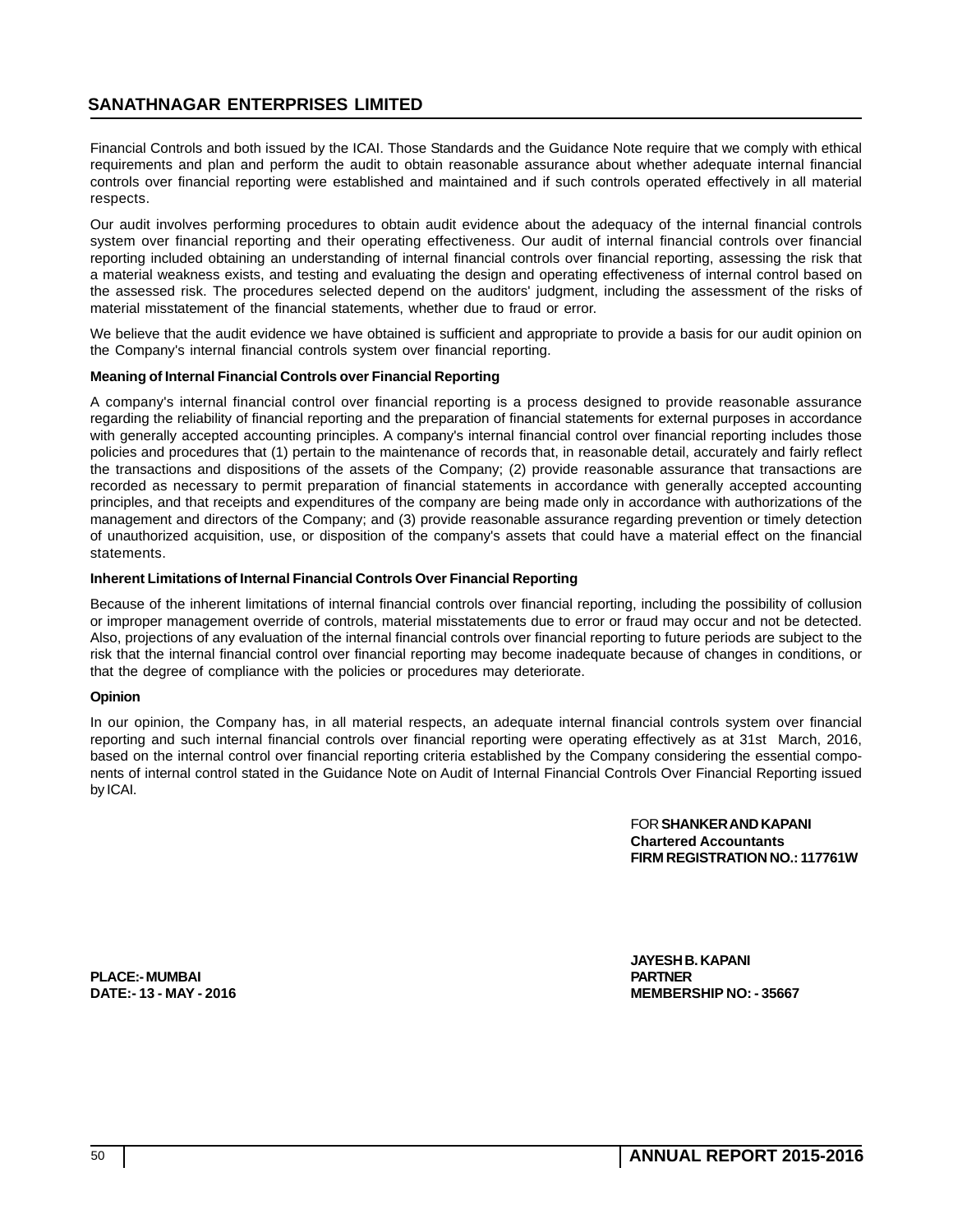# **BALANCE SHEET AS AT 31ST MARCH, 2016**

|                                                                      |                 |                            | As at                          | As at                    |
|----------------------------------------------------------------------|-----------------|----------------------------|--------------------------------|--------------------------|
|                                                                      |                 |                            | 31/March/16                    | 31/March/15              |
|                                                                      |                 | <b>Notes</b>               | ₹ in Lakhs                     | ₹ in Lakhs               |
| <b>EQUITY AND LIABILITIES</b>                                        |                 |                            |                                |                          |
| <b>Shareholders' Funds</b>                                           |                 |                            |                                |                          |
| Share Capital                                                        |                 | $\overline{c}$             | 315.00                         | 315.00                   |
| Reserves and Surplus                                                 |                 | 3                          | (1,694.74)                     | (3,783.17)               |
|                                                                      |                 |                            | (1, 379.74)                    | (3,468.17)               |
| <b>Non Current Liabilities</b>                                       |                 |                            |                                |                          |
| Deferred Tax Liabilities (Net)                                       |                 | 4                          | 275.72                         |                          |
| Other Long Term Liabilities                                          |                 | 5                          | 362.25                         | 402.02                   |
| Long Term Provisions                                                 |                 | 6                          | 10.74                          | 15.24                    |
|                                                                      |                 |                            | 648.71                         | 417.26                   |
| <b>Current Liabilities</b>                                           |                 |                            |                                |                          |
| Short Term Borrowings                                                |                 | $\overline{7}$<br>8        | 8,546.31                       | 13,075.22                |
| <b>Trade Payables</b><br>Total Outstanding dues of micro enterprises |                 |                            |                                |                          |
| and small enterprises                                                |                 |                            | 0.65                           | 14.61                    |
| Total Outstanding dues of creditors other than                       |                 |                            |                                |                          |
| micro enterprises and small enterprises                              |                 |                            | 720.56                         | 919.56                   |
| <b>Other Current Liabilities</b>                                     |                 | 9                          | 2,368.30                       | 4,569.72                 |
| <b>Short Term Provisions</b>                                         |                 | 10                         | 2.47                           | 5.85                     |
|                                                                      |                 |                            | 11,638.29                      | 18,584.96                |
| <b>Total</b>                                                         |                 |                            | 10,907.26                      | 15,534.05                |
| <b>ASSETS</b>                                                        |                 |                            |                                |                          |
| <b>Non Current Assets</b>                                            |                 |                            |                                |                          |
| Fixed Assets (Net)                                                   |                 |                            |                                |                          |
| Tangible Assets                                                      |                 | 11                         | 19.84                          | 24.03                    |
| Deferred Tax Asset (Net)                                             |                 | 12                         |                                | 815.41                   |
| Long Term Loans and Advances                                         |                 | 13                         | 461.68                         | 453.90                   |
|                                                                      |                 |                            | 481.52                         | 1,293.34                 |
| <b>Current Assets</b>                                                |                 |                            |                                |                          |
| Inventories                                                          |                 | 14                         | 9,111.93                       | 13,515.14                |
| <b>Trade Receivables</b>                                             |                 | 15                         | 651.22                         | 143.92                   |
| Cash and Bank Balances                                               |                 | 16                         | 135.16                         | 36.01                    |
| Short Term Loans and Advances                                        |                 | 17                         | 523.32                         | 542.65                   |
| <b>Other Current Assets</b>                                          |                 | 18                         | 4.11                           | 2.99                     |
|                                                                      |                 |                            | 10,425.74                      | 14,240.71                |
| <b>Total</b>                                                         |                 |                            | 10,907.26                      | 15,534.05                |
|                                                                      |                 |                            |                                |                          |
| <b>Summary of Significant Accounting Policies</b>                    |                 | 1                          |                                |                          |
| The accompanying notes form an integral                              |                 |                            |                                |                          |
| part of Financial Statements                                         |                 | $1 - 25$                   |                                |                          |
| As per our attached Report of even date                              |                 |                            |                                |                          |
| For Shanker and Kapani                                               |                 |                            | For and on behalf of the Board |                          |
| <b>Chartered Accountants</b>                                         |                 |                            |                                |                          |
| Firm Registration No.: 117761W                                       |                 |                            |                                |                          |
|                                                                      | Purnima Pavle   |                            | Vishal                         | Sharatkumar              |
| Jayesh B. Kapani<br><b>Partner</b>                                   | <b>Director</b> | <b>Babusingh</b>           | Ghadigaonkar                   |                          |
|                                                                      | DIN: 06705133   | Rajguru<br><b>Director</b> | <b>Chief Financial</b>         | <b>Shetty</b><br>Company |
| Place: Mumbai                                                        |                 | DIN: 02696937              | <b>Officer</b>                 | Secretary                |
| Date: 13-May-2016                                                    |                 |                            |                                | ACS: A 31888             |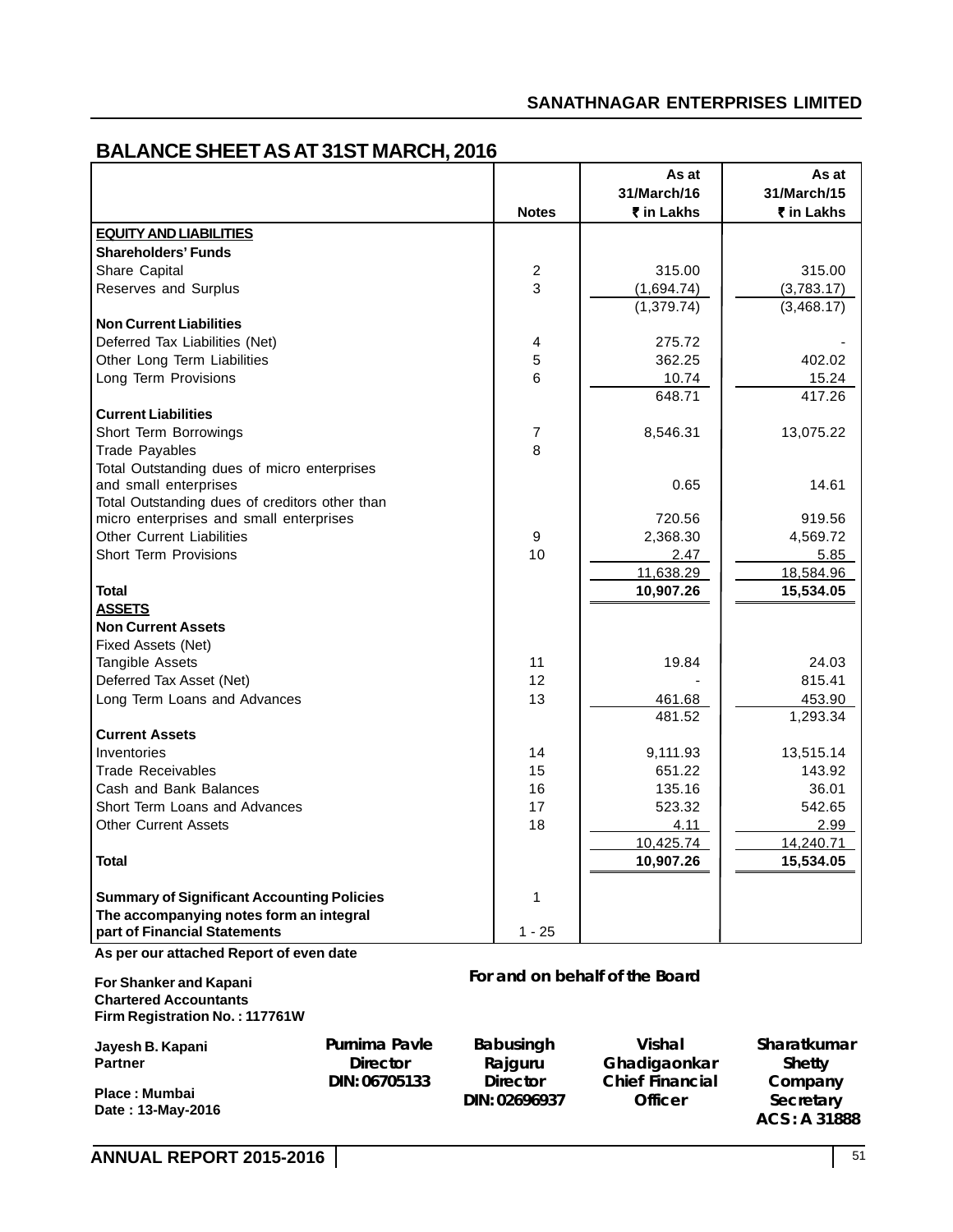# **STATEMENT OF PROFIT AND LOSS FOR THE YEAR ENDED 31ST MARCH, 2016**

| ו האם ו בווד הטיבו בעטט שווא ווידעה ונובדומום ואוט                                       |                                  | <b>Notes</b>                | טוטג <sub>ו</sub> ווטורומו וטוט שבע<br>For the Year ended<br>31/March/16<br>₹ in Lakhs | For the Year ended<br>31/March/15<br>₹ in Lakhs |
|------------------------------------------------------------------------------------------|----------------------------------|-----------------------------|----------------------------------------------------------------------------------------|-------------------------------------------------|
| <b>INCOME</b>                                                                            |                                  |                             |                                                                                        |                                                 |
| Revenue From Operations                                                                  |                                  | 19                          | 12,554.85                                                                              | 2,482.12                                        |
| Other Income                                                                             |                                  | 20                          | 14.86                                                                                  | 6.89                                            |
| <b>Total</b>                                                                             |                                  |                             | 12,569.71                                                                              | 2,489.01                                        |
| <b>EXPENSES</b>                                                                          |                                  |                             |                                                                                        |                                                 |
| Cost of Projects                                                                         |                                  | 21                          | 7,499.68                                                                               | 1,441.27                                        |
| <b>Employee Benefits Expense</b>                                                         |                                  | 22                          | 178.60                                                                                 | 200.42                                          |
| Finance Costs (Net)                                                                      |                                  | 23                          | 583.89                                                                                 | 553.74                                          |
| Depreciation and Amortisation Expense                                                    |                                  | 11                          | 4.93                                                                                   | 123.52                                          |
| Other Expenses                                                                           |                                  | 24                          | 1,081.85                                                                               | 127.23                                          |
| <b>Total</b>                                                                             |                                  |                             | 9,348.95                                                                               | 2,446.18                                        |
| <b>Profit Before Tax</b>                                                                 |                                  |                             | 3,220.76                                                                               | 42.83                                           |
| <b>Tax Expense:</b>                                                                      |                                  |                             |                                                                                        |                                                 |
| <b>Current Tax</b>                                                                       |                                  |                             |                                                                                        |                                                 |
| Income Tax (MAT)                                                                         |                                  |                             | (375.41)                                                                               |                                                 |
| <b>MAT Credit Entitlement</b>                                                            |                                  |                             | 334.22                                                                                 |                                                 |
| Deferred Tax                                                                             |                                  |                             | (1,091.14)                                                                             | (15.06)                                         |
| <b>Profit After Tax</b>                                                                  |                                  |                             | 2,088.43                                                                               | 27.77                                           |
| Prior Period Deferred Tax Adjustments                                                    |                                  |                             |                                                                                        | 0.07                                            |
| <b>Profit for the Year</b>                                                               |                                  |                             | 2,088.43                                                                               | 27.84                                           |
| Earnings Per Share                                                                       |                                  |                             |                                                                                        |                                                 |
| Basic and Diluted Earnings Per Share (in ₹)                                              |                                  |                             | 66.30                                                                                  | 0.88                                            |
| (Face Value of ₹10 per share)                                                            |                                  |                             |                                                                                        |                                                 |
| <b>Summary of Significant Accounting Policies</b>                                        |                                  | 1                           |                                                                                        |                                                 |
| The accompanying notes form an integral<br>part of Financial Statements                  |                                  | $1 - 25$                    |                                                                                        |                                                 |
| As per our attached Report of even date                                                  |                                  |                             |                                                                                        |                                                 |
| For Shanker and Kapani<br><b>Chartered Accountants</b><br>Firm Registration No.: 117761W |                                  |                             | For and on behalf of the Board                                                         |                                                 |
| Jayesh B. Kapani<br><b>Partner</b>                                                       | Purnima Pavle<br><b>Director</b> | <b>Babusingh</b><br>Rajguru | <b>Vishal</b><br>Ghadigaonkar                                                          | Sharatkumar<br><b>Shetty</b>                    |

**Director**

**DIN: 06705133**

**Place : Mumbai Date : 13-May-2016**

**DIN: 02696937 Officer Secretary ACS : A 31888**

**Chief Financial**

**Company**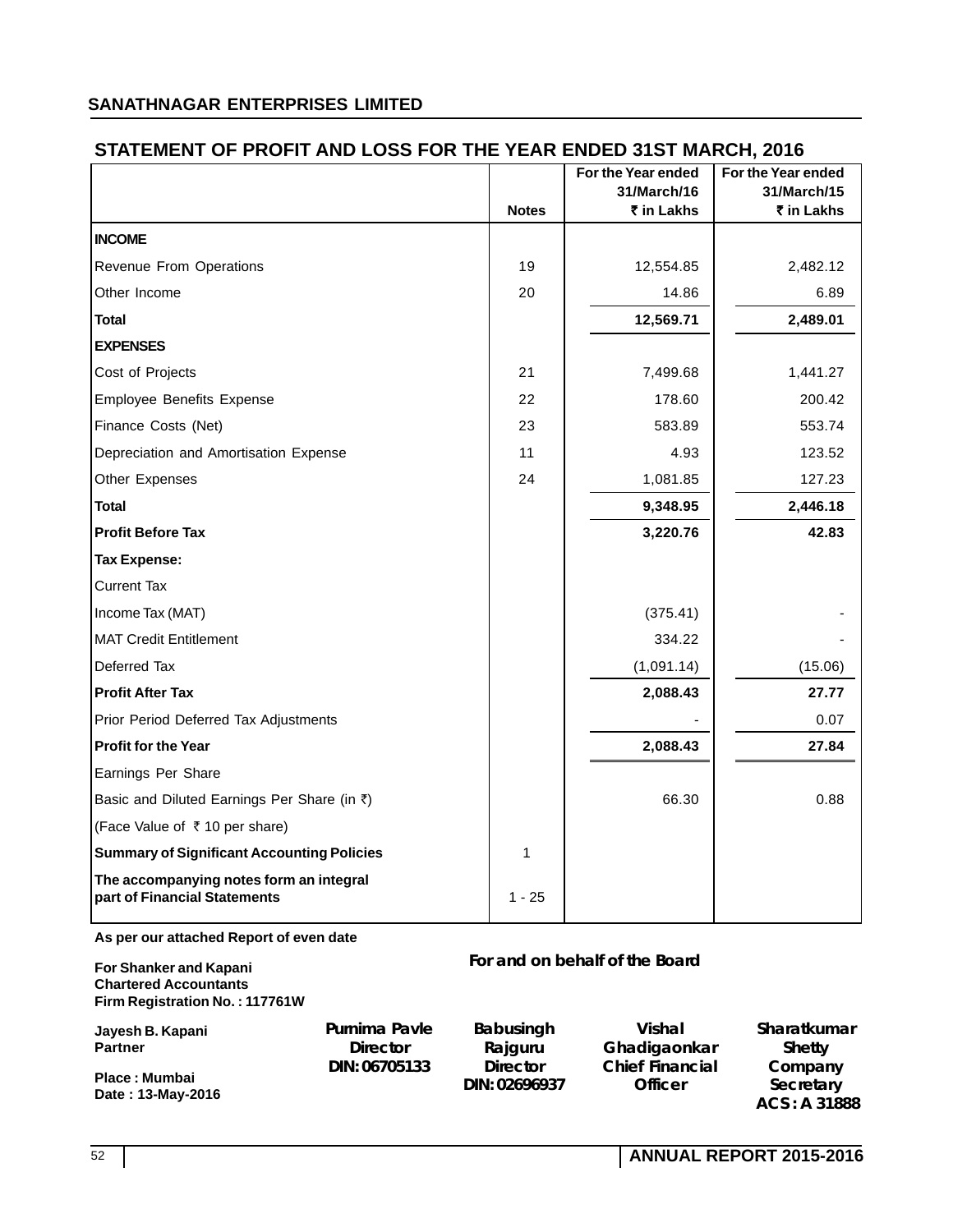|                                                                         |           | For the Year ended<br>31/March/16 | For the Year ended<br>31/March/15 |
|-------------------------------------------------------------------------|-----------|-----------------------------------|-----------------------------------|
|                                                                         |           | ₹ in Lakhs                        | ₹ in Lakhs                        |
|                                                                         |           |                                   |                                   |
| <b>Cash flow from Operating Activities</b><br>Profit Before Tax         |           | 3,220.76                          | 42.83                             |
|                                                                         |           |                                   |                                   |
| Adjustments for:                                                        |           |                                   |                                   |
| Depreciation and Amortisation Expense                                   |           | 4.93                              | 123.52                            |
| Sundry Balances Written Back (Net)                                      |           | (12.94)                           | (0.28)                            |
| Unrealised Foreign Exchange Loss (Net)                                  |           | 0.03                              | 0.02                              |
| Interest Income                                                         |           | (1.25)                            | (1.19)                            |
| <b>Finance Costs</b>                                                    |           | 1,473.26                          | 1,452.81                          |
| Operating profit before working capital changes                         |           | 4,684.79                          | 1,617.71                          |
| (Increase) / Decrease in Inventories                                    |           | 4,403.21                          | (4,303.24)                        |
| (Increase) / Decrease in Trade Receivables                              |           | (507.30)                          | 40.26                             |
| (Increase) / Decrease in Loans and Advances<br>and Other Current Assets |           | 19.33                             | (225.31)                          |
| Decrease in Trade Payables,                                             |           |                                   |                                   |
| Other Current Liabilities and Provisions                                |           | (2,462.43)                        | (649.82)                          |
| Cash flow from / (used in) operations                                   |           | 6,137.60                          | (3,520.40)                        |
| Income Tax Paid                                                         |           | (48.97)                           | (11.41)                           |
| Net cash flow from / (used in) Operating Activities                     | (A)       | 6,088.63                          | (3,531.81)                        |
| <b>Cash flow from Investing Activities</b>                              |           |                                   |                                   |
| Purchase of Fixed Assets                                                |           | (0.74)                            | (2.43)                            |
| Interest Received                                                       |           | 0.13                              | 683.15                            |
| Net cash from / (used in) Investing Activities                          | (B)       | (0.61)                            | 680.72                            |
| <b>Cash flow from Financing Activities</b>                              |           |                                   |                                   |
| Proceeds from Borrowings                                                |           | 4,698.99                          | 24,901.72                         |
| Repayment of Borrowings                                                 |           | (9,227.90)                        | (20,740.04)                       |
| <b>Finance Costs Paid</b>                                               |           | (1,459.96)                        | (1,348.72)                        |
| Net cash flows from / (used in) Financing Activities                    | (C)       | (5,988.87)                        | 2,812.96                          |
| Net Increase / (Decrease) in Cash and Cash Equivalents                  | $(A+B+C)$ | 99.15                             | (38.13)                           |
| Add: Cash and Cash Equivalents at the beginning of the year             |           | 25.49                             | 63.62                             |
| Cash and Cash Equivalents at the end of the year*                       |           | 124.64                            | 25.49                             |
| *Includes Cheques on Hand of ₹ 41.67 Lakhs; (Previous year : Nil)       |           |                                   |                                   |
| Notes:                                                                  |           |                                   |                                   |
| 1. Cash and Cash Equivalents includes:                                  |           |                                   |                                   |
| Cash and Bank Balances                                                  |           | 135.16                            | 36.01                             |
| Less: Fixed Deposits held as Margin money                               |           | (10.52)                           | (10.52)                           |
|                                                                         |           | 124.64                            | 25.49                             |
|                                                                         |           |                                   |                                   |

# **CASH FLOW STATEMENT FOR THE YEAR ENDED 31ST MARCH, 2016**

2. Previous year's figures have been regrouped / rearranged wherever necessary to conform to current year's classification.

## **As per our attached Report of even date**

### **For Shanker and Kapani Chartered Accountants Firm Registration No. : 117761W**

# **For and on behalf of the Board**

| Jayesh B. Kapani  | Purnima Payle   | <b>Babusingh</b> | Vishal                 | Sharatkumar  |
|-------------------|-----------------|------------------|------------------------|--------------|
| <b>Partner</b>    | <b>Director</b> | Rajguru          | Ghadigaonkar           | Shetty       |
|                   | DIN: 06705133   | <b>Director</b>  | <b>Chief Financial</b> | Company      |
| Place: Mumbai     |                 | DIN: 02696937    | <b>Officer</b>         | Secretary    |
| Date: 13-May-2016 |                 |                  |                        | ACS: A 31888 |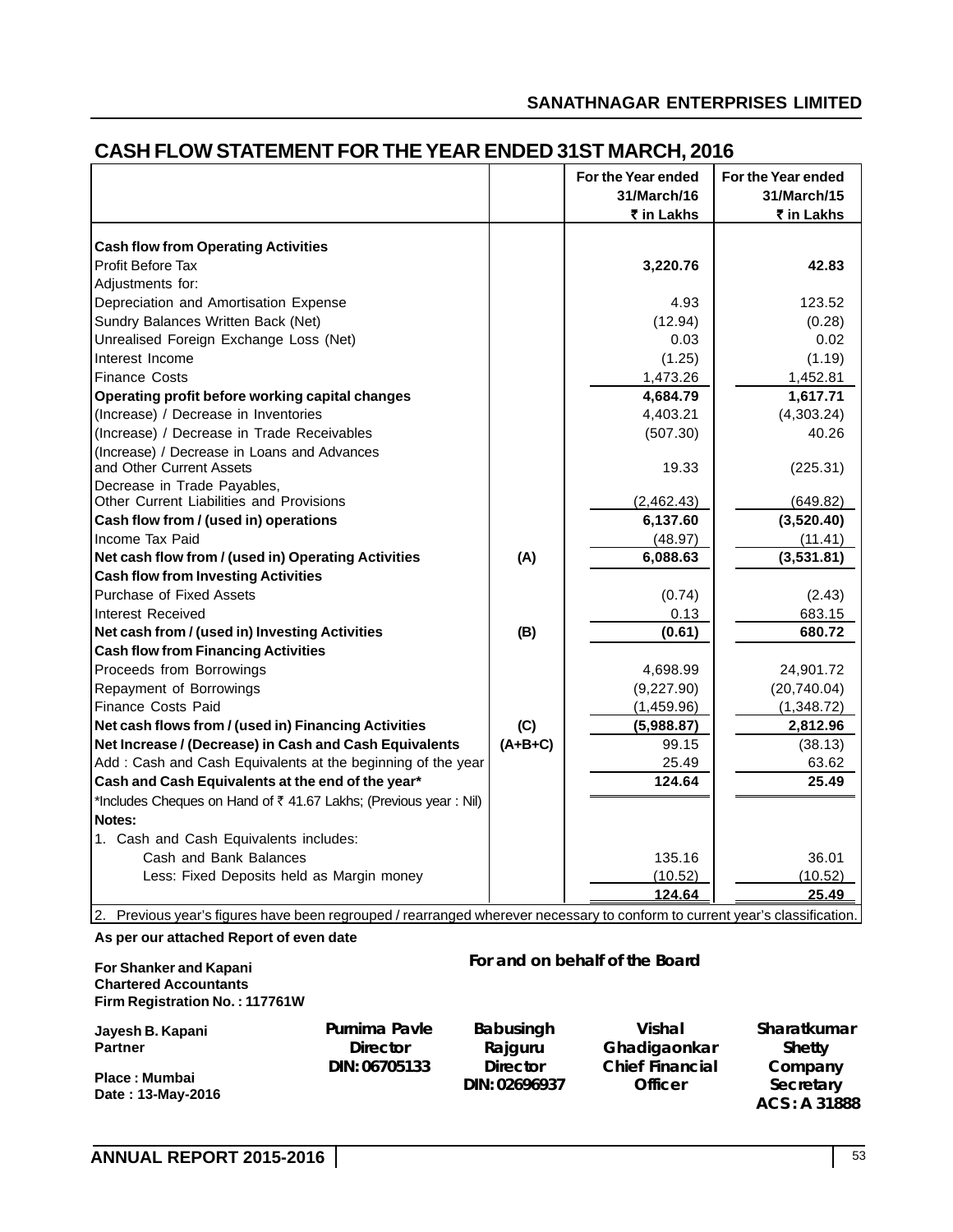### **1) Summary of Significant Accounting Policies**

### **1 Basis of Accounting:**

The financial statements have been prepared on an accrual basis under the historical cost convention and as a going concern in accordance with the Indian Generally Accepted Accounting Principles (GAAP) in compliance with the Accounting Standards as specified Section 133 of the Companies Act, 2013 read with Rule 7 of Companies (Accounts) Rules, 2014 (as amended). The accounting policies have been consistently applied by the Company.

### **2 Use of Estimates:**

The preparation of financial statements in conformity with GAAP requires the management to make estimates and assumptions that affect the reported balances of assets and liabilities (including contingent liabilities) on the date of the financial statements and the reported amounts of revenues and expenses during the reporting period. Management believes that the estimates used in the preparation of financial statements are prudent and reasonable. Actual results could differ from those estimates.

### **3 Fixed Assets:**

Fixed Assets are stated at cost of acquisition or construction less accumulated depreciation thereon. Cost includes all incidental expenses related to acquisition, construction, installation, other pre-operation expenses and borrowing costs in case of construction.

The carrying amount of cash generating units / assets is reviewed at the balance sheet date to determine whether there is any indication of impairment. If such indication exists, the recoverable amount is estimated at the net selling price or value in use, whichever is higher. Impairment loss, if any, is recognized whenever carrying amount exceeds the recoverable amount.

### **4 Depreciation:**

- i) Depreciation on Tangible Assets is provided on Written Down Value basis, at the rates determined with reference to useful lives specified in Schedule II of the Companies Act, 2013 except the following: To be decided in March
	- a) The carrying value of Tangible Fixed Assets as on 1st April, 2014 is depreciated equally over the remaining useful life of the asset.
	- b) Cost of site / sales office and sample flats are being amortized over the duration of the project. However, if the same is demolished earlier, the unamortised portion is charged off in the year of demolition.
- ii) Depreciation on Additions / Deletions of assets is provided on a pro-rata basis.
- iii) The depreciation on assets other than those used for construction of Capital Assets is treated as period cost.

### **5 Inventories:**

Inventories are stated at lower of cost or net realisable value. The cost of construction material is determined on the basis of the weighted average method. Construction Work-in-Progress includes cost of land, construction costs, Borrowing Cost and other overheads incidental to the projects undertaken.

### **6 Operating Cycle:**

The Operating cycle of the Company's realty operations varies from project to project depending on the size of the project, type of development, project complexities and related approvals. Assets and Liabilities are classified into current and non current based on the Operating Cycle.

### **7 Revenue Recognition:**

- **i)** Income from Property Development
	- a) Income from property development is recognized upon transfer of all significant risks and rewards of ownership to the buyers and no significant uncertainty exists regarding the amount of consideration and ultimate collection. However, if at the time of transfer, substantial acts are yet to be performed under the contract, revenue is recognized on proportionate basis as the acts are performed i.e. on the percentage completion method on incurring at least 25% of estimated construction and development cost (excluding land and borrowing cost), at least 25% of the total saleable area is secured by agreement or letter of allotment with buyers and receipt of 10% of the sales consideration per contract. The percentage of completion is worked out based on the total project cost incurred to the total estimated project cost including land and borrowing cost.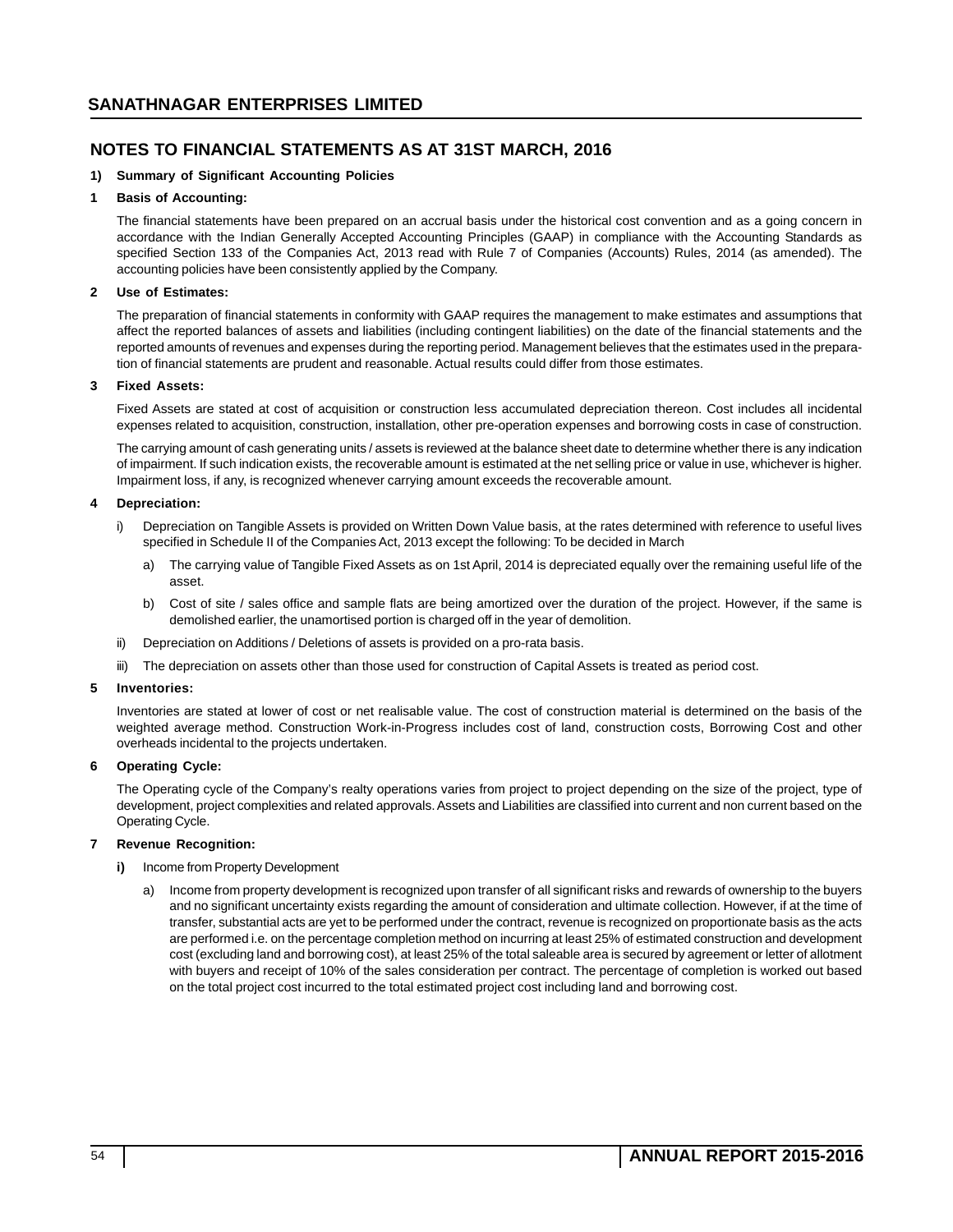As the projects necessarily extend beyond one year, revision in costs and revenues estimated during the course of the contract are reflected in the accounting period in which the said estimates are revised.

- b) Determination of revenue under the percentage of completion method necessarily involves making estimates by the Company, some of which are technical in nature, concerning, where relevant, the percentage of completion, costs to completion, the expected revenues from the project and the foreseeable losses to completion. Provision for foreseeable losses, determination of profit from real estate projects and valuation of construction work in progress is based on such estimates.
- **ii)** Revenue from Sale of Finished Flats are recognized upon transfer of significant risks and rewards to the buyers / Customers.

### **8 Borrowing Costs:**

Borrowing costs that are directly attributable to long term project development activities are inventorised as part of project cost. Other borrowing costs are recognized as an expense in the period in which they are incurred.

Borrowing costs are inventorised as part of project cost when the activities that are necessary to prepare the inventory for its intended use or sale are in progress. Borrowing costs are suspended from inventorisation on the project when development work on the project is interrupted for extended periods and there is no imminent certainty of recommencement of work.

#### **9 Foreign Exchange Transactions:**

The transactions in foreign exchange are recorded at the exchange rates prevailing on the date of transactions. All monetary assets and liabilities in foreign currency are translated at the exchange rate prevailing at the date of the Balance Sheet. Any exchange gains or losses arising on the translation or settlement of such transaction are accounted for in the Statement of Profit and Loss.

#### **10 Employee Benefits:**

Expenses and liabilities in respect of employee benefits are recorded in accordance with Revised Accounting Standard 15 - Employee Benefits:

#### **i) Provident Fund:**

The Company makes contribution to statutory provident fund in accordance with Employees Provident Fund and Miscellaneous Provisions Act, 1952 which is a defined contribution plan and contribution paid or payable is recognized as an expense in the period in which services are rendered by the employee.

#### **ii) Gratuity:**

Gratuity is a post employment benefit and is in the nature of a defined benefit plan. The liability recognized in the balance sheet in respect of gratuity is the present value of the defined benefit / obligation at the balance sheet date less the fair value of plan assets, together with any adjustments for unrecognized actuarial gains or losses and past service costs. The defined benefit / obligation is calculated at or near the balance sheet date by an independent actuary using the projected unit credit method. Actuarial gains and losses arising from the past experience and changes in actuarial assumptions are charged or credited to the Statement of Profit and Loss in the period to which such gains or losses are determined.

#### **iii) Earned Leave:**

Liability in respect of earned leave expected to become due or expected to be availed within one year from the balance sheet date is recognized on the basis of undiscounted value of benefit expected to be availed by the employees. Liability in respect of earned leave expected to become due or expected to be availed beyond one year after the balance sheet date is estimated on the basis of actuarial valuation performed by an independent actuary using the projected unit credit method.

#### **iv) Other Short Term Benefits:**

Expense in respect of other short term benefits is recognized on the basis of the amount paid or payable for the period during which services are rendered by the employees.

#### **11 Taxation:**

Tax expense comprises both current and deferred tax. Current tax is measured at the amount expected to be paid to the tax authorities, using the applicable tax rates and tax laws.

MAT asset is recognized when it is highly probable that future economic benefit associated with it will flow to the entity.

Deferred Tax is recognised on timing differences, being the differences between the taxable income and the accounting income that originate in one period and are capable of reversal in one or more subsequent periods. Deferred tax assets are recognized and carried forward only to the extent that there is a virtual / reasonable certainty that sufficient future taxable income will be available against which such deferred tax assets can be realized. The tax effect is calculated on the accumulated timing difference at the year-end based on the tax rates and laws enacted or substantially enacted on the balance sheet date.

#### **12 Provisions and Contingent Liabilities:**

Provisions are recognized in the accounts in respect of present probable obligation, the amount of which can be reliably estimated. Contingent liabilities are disclosed in respect of possible obligations that arise from past events but their existence is confirmed by the occurrence or non-occurrence of one or more uncertain future events not wholly within the control of the Company.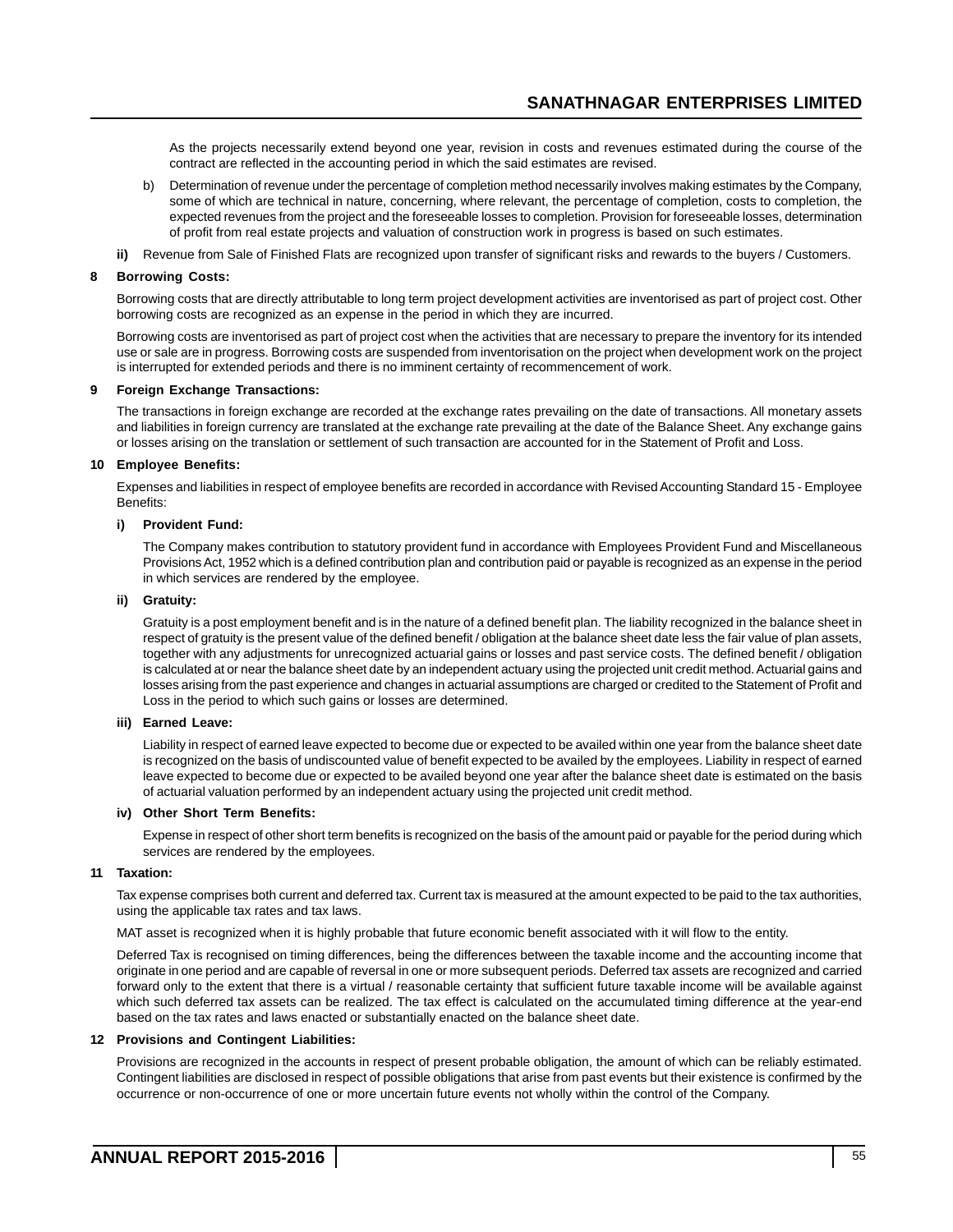|     |                                                                                                                                                                                   |                | As at<br>31/March/16<br>₹ in Lakhs |                | As at<br>31/March/15<br>₹ in Lakhs |
|-----|-----------------------------------------------------------------------------------------------------------------------------------------------------------------------------------|----------------|------------------------------------|----------------|------------------------------------|
| 2)  | <b>Share Capital</b>                                                                                                                                                              | <b>Numbers</b> | Amount                             | <b>Numbers</b> | Amount                             |
| (A) | <b>Authorised</b>                                                                                                                                                                 |                |                                    |                |                                    |
|     | Equity Shares of ₹10 each                                                                                                                                                         | 1,47,00,000    | 1,470.00                           | 1,47,00,000    | 1,470.00                           |
|     | 9.5% Redeemable Cumulative Preference Shares of ₹50 each                                                                                                                          | 7,520          | 3.76                               | 7,520          | 3.76                               |
|     | Unclassified Shares *                                                                                                                                                             |                | 26.24                              |                | 26.24                              |
|     | * Unclassified Shares shall be divided into such number of<br>class or classes and of such denominations as the Company<br>may determine from time to time by Special Resolution. |                |                                    |                |                                    |
|     | <b>Total</b>                                                                                                                                                                      |                | 1,500.00                           |                | 1,500.00                           |
|     | (B) Issued, Subscribed and Paid-up                                                                                                                                                |                |                                    |                |                                    |
|     | Equity Shares of $\bar{\tau}$ 10 each fully paid up                                                                                                                               | 31,50,000      | 315.00                             | 31,50,000      | 315.00                             |
|     | <b>Total</b>                                                                                                                                                                      |                | 315.00                             |                | 315.00                             |
| (C) | Reconciliation of number of shares and amount                                                                                                                                     |                |                                    |                |                                    |
|     | As per Last Financial Statement                                                                                                                                                   | 31,50,000      | 315.00                             | 31,50,000      | 315.00                             |
|     | Changes during the year                                                                                                                                                           |                |                                    |                |                                    |
|     | <b>Total</b>                                                                                                                                                                      | 31,50,000      | 315.00                             | 31,50,000      | 315.00                             |

### **(D) Rights and preferences attached to Equity Shares**

Each Shareholder is entitled for one vote per share. The shareholders have the right to receive interim dividends declared by the Board of Directors and final dividend proposed by the Board of Directors and approved by the Shareholders.

In the event of liquidation, the shareholders will be entitled in proportion to the number of Equity Shares held by them to receive remaining assets of the Company, after distribution of all preferential amounts.

### **(E) Shares held by Holding Company and Shareholder Holding more than 5%**

|     |                                                                    | <b>Numbers</b> | % of Holding | <b>Numbers</b>                     | % of Holding                       |
|-----|--------------------------------------------------------------------|----------------|--------------|------------------------------------|------------------------------------|
|     | Siddhnath Residential Paradise Pvt. Ltd.,<br>the Holding Company** | 28,34,528      | 89.99%       | 28,34,528                          | 89.99%                             |
|     | ** Refer clause 7 of Note 25                                       |                |              |                                    |                                    |
| 3). | <b>Reserves and Surplus</b>                                        |                |              | As at<br>31/March/16<br>₹ in Lakhs | As at<br>31/March/15<br>₹ in Lakhs |
|     | <b>Capital Redemption Reserve</b>                                  |                |              |                                    |                                    |
|     | As per last Financial Statement                                    |                |              | 3.76                               | 3.76                               |
|     |                                                                    |                |              | 3.76                               | 3.76                               |
|     | Deficit in the Statement of Profit and Loss                        |                |              |                                    |                                    |
|     | As per last Financial Statement                                    |                |              | (3,786.93)                         | (3,814.77)                         |
|     | Less: Profit as per the annexed Statement of Profit and Loss       |                |              | 2,088.43                           | 27.84                              |
|     |                                                                    |                |              | (1,698.50)                         | (3,786.93)                         |
|     | <b>Total</b>                                                       |                |              | (1,694.74)                         | (3,783.17)                         |
|     |                                                                    |                |              |                                    |                                    |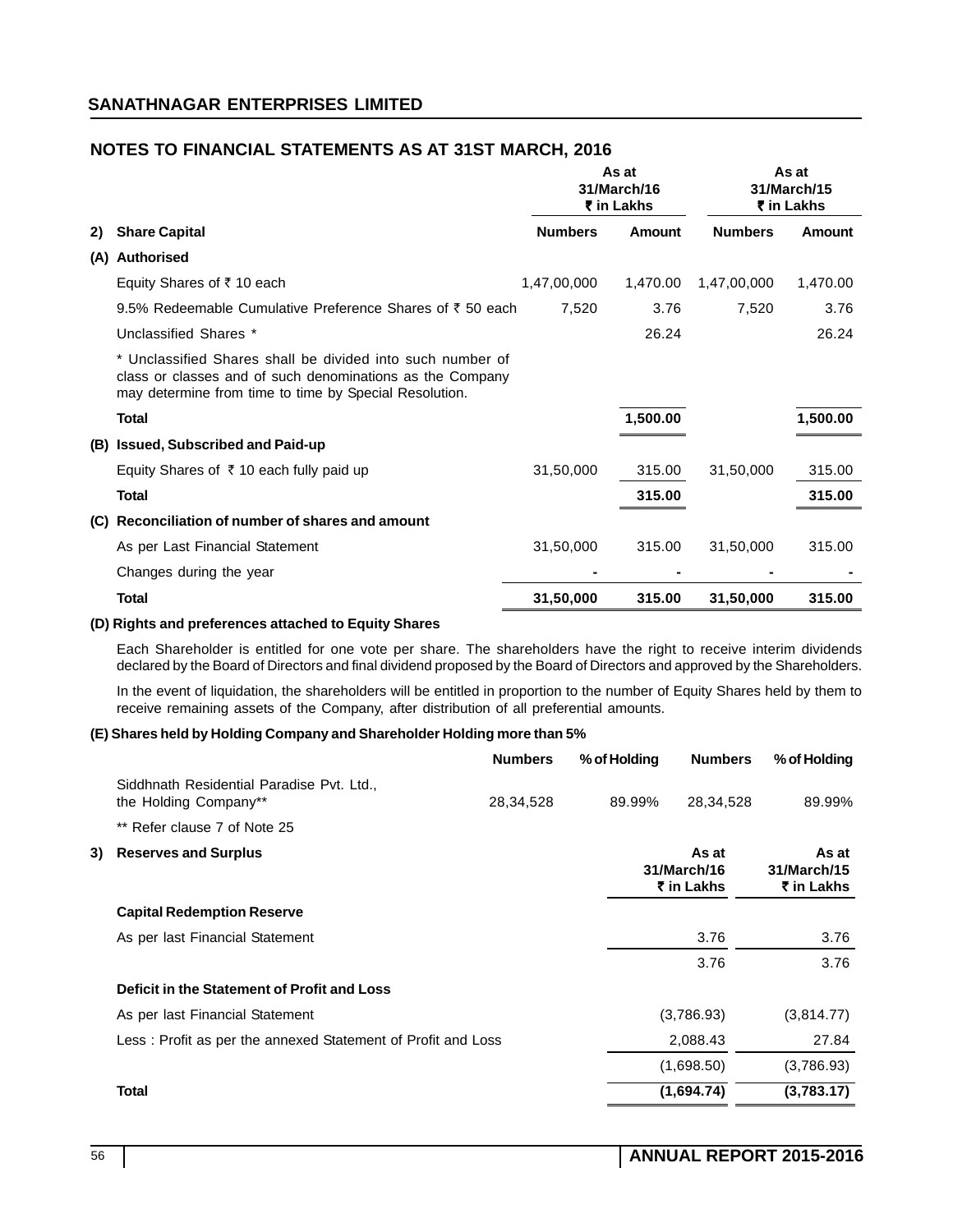|    |                                                                                               | As at<br>31/March/16<br>₹ in Lakhs | As at<br>31/March/15<br>₹ in Lakhs |
|----|-----------------------------------------------------------------------------------------------|------------------------------------|------------------------------------|
| 4) | <b>Deferred Tax Liabilities (Net)</b>                                                         |                                    |                                    |
|    | Timing differences on account of                                                              |                                    |                                    |
|    | Book and Tax Depreciation                                                                     | (113.91)                           |                                    |
|    | Carried forward Business Loss and Unabsorbed Depreciation                                     | (446.51)                           |                                    |
|    | Expenses allowable but not charged to Statement of Profit and Loss                            | 831.57                             |                                    |
|    | <b>Others</b>                                                                                 | 4.57                               |                                    |
|    | <b>Total</b>                                                                                  | 275.72                             |                                    |
| 5) | <b>Other Long Term Liabilities</b>                                                            |                                    |                                    |
|    | <b>Trade Payables</b>                                                                         |                                    |                                    |
|    | Total Outstanding dues of micro enterprises and small enterprises                             |                                    |                                    |
|    | (Refer Clause 14 of Note 25)                                                                  |                                    |                                    |
|    | Total Outstanding dues of creditors other than                                                |                                    |                                    |
|    | micro enterprises and small enterprises                                                       | 362.25                             | 402.02                             |
|    | <b>Total</b>                                                                                  | 362.25                             | 402.02                             |
| 6) | <b>Long Term Provisions</b>                                                                   |                                    |                                    |
|    | Employee Benefits :                                                                           |                                    |                                    |
|    | Gratuity                                                                                      | 4.39                               | 6.63                               |
|    | <b>Leave Entitlements</b>                                                                     | 6.35                               | 8.61                               |
|    | <b>Total</b>                                                                                  | 10.74                              | 15.24                              |
| 7) | <b>Short Term Borrowings</b>                                                                  |                                    |                                    |
|    | <b>Related Parties</b>                                                                        | 8,546.31                           | 13,075.22                          |
|    | (Repayable on demand)                                                                         |                                    |                                    |
|    | Rate of Interest - 12.15% p.a. to 13.55% p.a.<br>(Previous Year - 12.85% p.a. to 13.40% p.a.) |                                    |                                    |
|    | (Refer Clause 8 (B) (ii) of Note 25)                                                          |                                    |                                    |
|    | <b>Total</b>                                                                                  | 8,546.31                           | 13,075.22                          |
| 8) | <b>Trade Payables</b>                                                                         |                                    |                                    |
|    | Total Outstanding dues of micro enterprises and small enterprises                             | 0.65                               | 14.61                              |
|    | (Refer Clause 14 of Note 25)                                                                  |                                    |                                    |
|    | Total Outstanding dues of creditors other than micro<br>enterprises and small enterprises     | 720.56                             | 919.56                             |
|    | <b>Total</b>                                                                                  | 721.21                             | 934.17                             |

# **NOTES TO FINANCIAL STATEMENTS AS AT 31ST MARCH, 2016**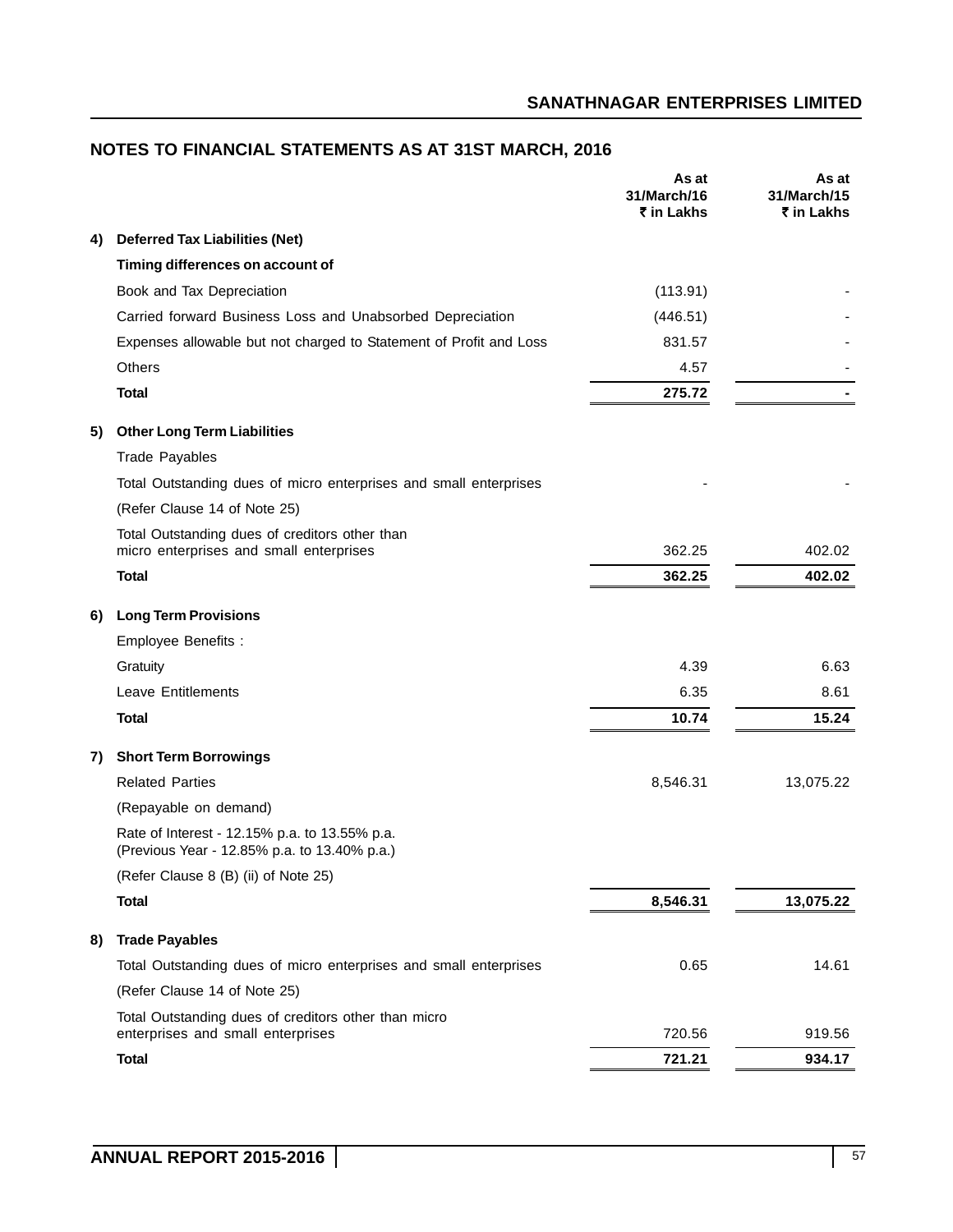|                                            | Asat at<br>31/March/16<br>₹ in Lakhs | As at<br>31/March/15<br>₹ in Lakhs |
|--------------------------------------------|--------------------------------------|------------------------------------|
| <b>Other Current Liabilities</b><br>9)     |                                      |                                    |
| Interest accrued but not due on Borrowings | 1,337.90                             | 1,330.18                           |
| <b>Advance Received From Customers</b>     | 622.23                               | 2,904.45                           |
| Other Payables:                            |                                      |                                    |
| <b>Employee Payables</b>                   | 21.34                                | 50.93                              |
| Duties and Taxes                           | 312.69                               | 235.75                             |
| Cancelled Flats                            | 68.68                                | 48.41                              |
| <b>Other Liabilities</b>                   | 5.46                                 |                                    |
| <b>Total</b>                               | 2,368.30                             | 4,569.72                           |
| 10) Short Term Provisions                  |                                      |                                    |
| Employee Benefits :                        |                                      |                                    |
| Gratuity                                   | 1.99                                 | 5.18                               |
| <b>Leave Entitlements</b>                  | 0.48                                 | 0.67                               |
| <b>Total</b>                               | 2.47                                 | 5.85                               |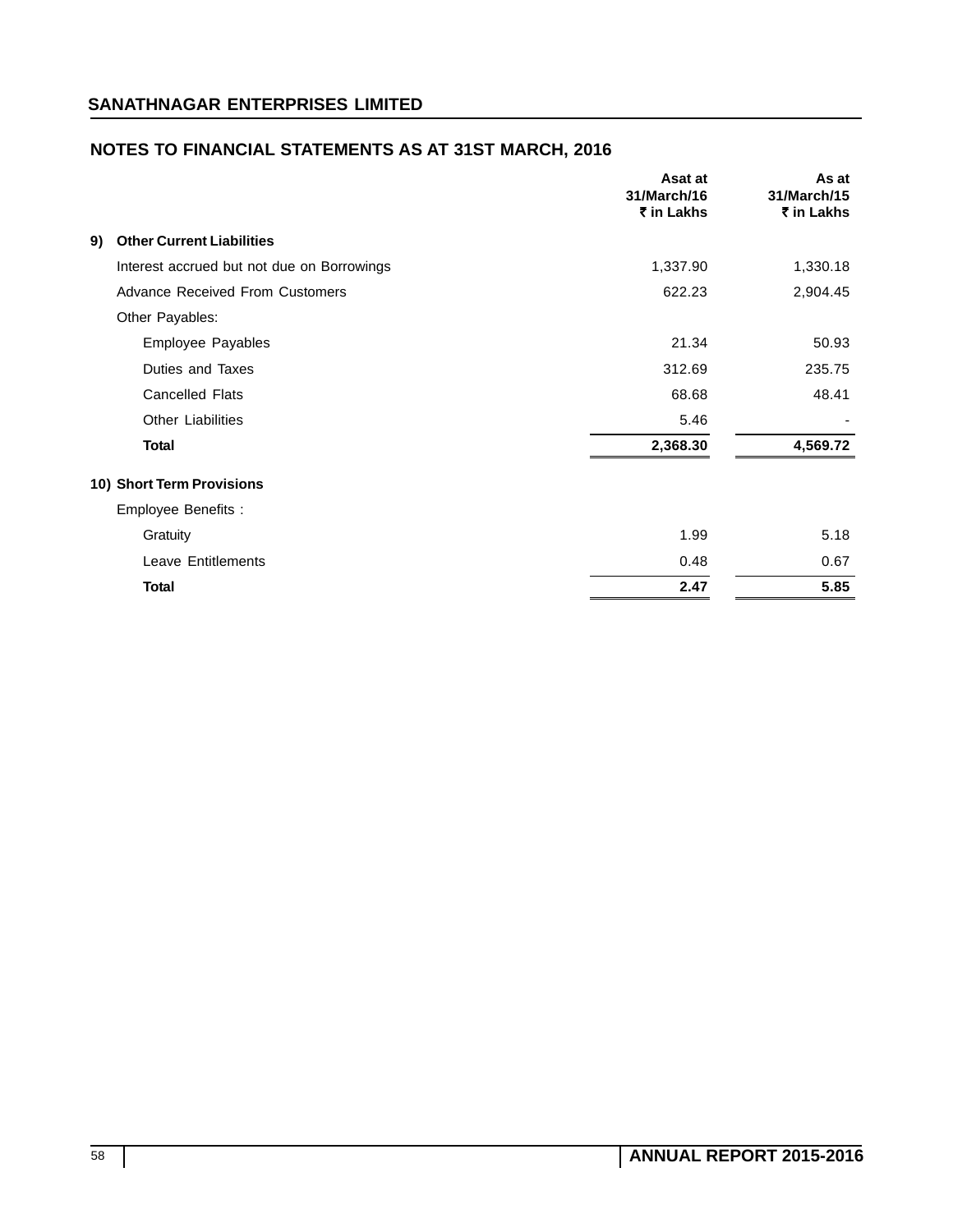| ı |  |
|---|--|
|   |  |
|   |  |
| ı |  |
|   |  |

 $\Gamma$ 

| <b>Particulars</b>                       |                      |                    | Gross Block (At cost)           |                                    |                                     |                 | Depreciation / Amortisation     |                                    | <b>Net Block</b>                    |  |
|------------------------------------------|----------------------|--------------------|---------------------------------|------------------------------------|-------------------------------------|-----------------|---------------------------------|------------------------------------|-------------------------------------|--|
|                                          | 01-April-15<br>As at | Additions          | Disposals/<br>(Adjustm<br>ents) | 31-March<br>As at<br>$\frac{6}{1}$ | 31-March-<br>Upto<br>$\frac{15}{2}$ | For the<br>year | Disposals/<br>(Adjustm<br>ents) | 31-March-<br>Upto<br>$\frac{6}{5}$ | 31-March 31-March<br>As at<br>$-16$ |  |
| Tangible Assets:                         |                      |                    |                                 |                                    |                                     |                 |                                 |                                    |                                     |  |
| Site / Sales Offices<br>and Sample Flats | 431.79               | $\mathbf{I}$       | $\blacksquare$                  | 431.79                             | 431.79                              | T,              | f,                              | 431.79                             | $\mathbf{I}$                        |  |
| Plant and Equipment                      | 24.36                | $\mathbf{I}$       | $\mathbf{I}$                    | 24.36                              | 0.90                                | 1.30            | $\mathbf{I}$                    | 11.20                              | 13.16                               |  |
| Furniture and Fixtures                   | 16.81                | л.                 | $\blacksquare$                  | 16.81                              | 11.84                               | 0.86            | $\blacksquare$                  | 12.70                              | 4.11                                |  |
| Office Equipments                        | 19.33                | 0.74               | $\mathbf{I}$                    | 20.07                              | 14.76                               | 2.74            | $\mathbf{I}$                    | 17.50                              | 2.57                                |  |
| Computers                                | 0.14                 | $\mathbf{r}_\perp$ | $\mathbf{I}$                    | 0.14                               | 0.11                                | 0.03            | $\mathbf{I}$                    | 0.14                               | $\mathbf{r}$                        |  |
| Total                                    | 492.43               | 0.74               | $\blacksquare$                  | 493.17                             | 468.40                              | 4.93            | $\blacksquare$                  | 473.33                             | 19.84                               |  |
| Previous Year                            | 490.00               | 2.43               | ٠                               | 492.43                             | 344.88                              | 123.52          |                                 | 468.40                             | 24.03                               |  |

# **SANATHNAGAR ENTERPRISES LIMITED**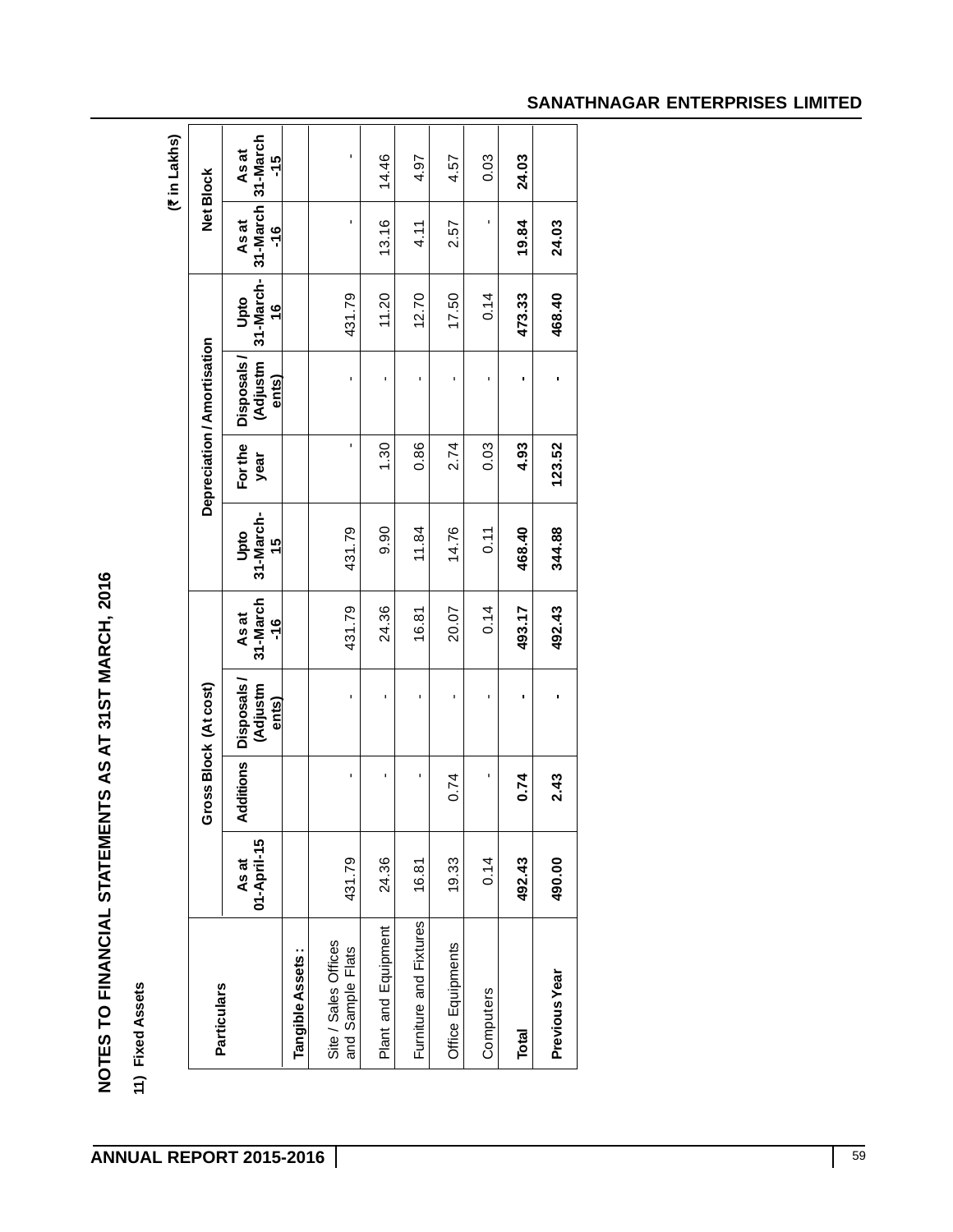| 12) Deferred Tax Asset (Net)<br>Timing differences on account of<br>Book and Tax Depreciation<br>88.06<br>Carried forward Business Loss and Unabsorbed Depreciation<br>1,613.72<br>Expenses allowable but not charged to Statement of Profit and Loss<br>(886.37)<br>815.41<br><b>Total</b><br>13) Long Term Loans and Advances<br>(Unsecured, Considered Good)<br>Income Tax Payments (Net of Provisions of ₹1,330.73 Lakhs;<br>Previous Year ₹ 955.32 Lakhs, including MAT Credit eligible for<br>set off of ₹1,264.86 Lakhs; Previous year ₹930.64 Lakhs)<br>461.68<br>453.90<br><b>Total</b><br>453.90<br>461.68<br>14) Inventories<br>(at Lower of Cost and Net Realisable Value)<br>32.23<br>280.02<br><b>Building Materials</b><br>Land and Property Development Work-in-Progress<br>11,799.84<br><b>Finished Flats</b><br>9,079.70<br>1,435.28<br>9,111.93<br>13,515.14<br>Total<br>15) Trade Receivables<br>(Unsecured, Considered good)<br>Outstanding for a period more than six months from<br>113.70<br>the date they became due for payment<br>3.51<br><b>Others</b><br>140.41<br>537.52<br>Total<br>143.92<br>651.22<br>16) Cash and Bank Balances<br><b>Cash and Cash Equivalents</b><br><b>Balances with Banks</b><br>82.97<br>25.25<br>Cheques on Hand<br>41.67<br>Cash on Hand<br>124.64<br>25.49<br><b>Other Bank Balances</b><br>Fixed Deposits held as Margin money<br>10.52<br>135.16<br><b>Total</b><br>36.01 |  | As at<br>31/March/16<br>₹ in Lakhs | As at<br>31/March/15<br>₹ in Lakhs |
|---------------------------------------------------------------------------------------------------------------------------------------------------------------------------------------------------------------------------------------------------------------------------------------------------------------------------------------------------------------------------------------------------------------------------------------------------------------------------------------------------------------------------------------------------------------------------------------------------------------------------------------------------------------------------------------------------------------------------------------------------------------------------------------------------------------------------------------------------------------------------------------------------------------------------------------------------------------------------------------------------------------------------------------------------------------------------------------------------------------------------------------------------------------------------------------------------------------------------------------------------------------------------------------------------------------------------------------------------------------------------------------------------------------------------------------|--|------------------------------------|------------------------------------|
|                                                                                                                                                                                                                                                                                                                                                                                                                                                                                                                                                                                                                                                                                                                                                                                                                                                                                                                                                                                                                                                                                                                                                                                                                                                                                                                                                                                                                                       |  |                                    |                                    |
|                                                                                                                                                                                                                                                                                                                                                                                                                                                                                                                                                                                                                                                                                                                                                                                                                                                                                                                                                                                                                                                                                                                                                                                                                                                                                                                                                                                                                                       |  |                                    |                                    |
|                                                                                                                                                                                                                                                                                                                                                                                                                                                                                                                                                                                                                                                                                                                                                                                                                                                                                                                                                                                                                                                                                                                                                                                                                                                                                                                                                                                                                                       |  |                                    |                                    |
|                                                                                                                                                                                                                                                                                                                                                                                                                                                                                                                                                                                                                                                                                                                                                                                                                                                                                                                                                                                                                                                                                                                                                                                                                                                                                                                                                                                                                                       |  |                                    |                                    |
|                                                                                                                                                                                                                                                                                                                                                                                                                                                                                                                                                                                                                                                                                                                                                                                                                                                                                                                                                                                                                                                                                                                                                                                                                                                                                                                                                                                                                                       |  |                                    |                                    |
|                                                                                                                                                                                                                                                                                                                                                                                                                                                                                                                                                                                                                                                                                                                                                                                                                                                                                                                                                                                                                                                                                                                                                                                                                                                                                                                                                                                                                                       |  |                                    |                                    |
|                                                                                                                                                                                                                                                                                                                                                                                                                                                                                                                                                                                                                                                                                                                                                                                                                                                                                                                                                                                                                                                                                                                                                                                                                                                                                                                                                                                                                                       |  |                                    |                                    |
|                                                                                                                                                                                                                                                                                                                                                                                                                                                                                                                                                                                                                                                                                                                                                                                                                                                                                                                                                                                                                                                                                                                                                                                                                                                                                                                                                                                                                                       |  |                                    |                                    |
|                                                                                                                                                                                                                                                                                                                                                                                                                                                                                                                                                                                                                                                                                                                                                                                                                                                                                                                                                                                                                                                                                                                                                                                                                                                                                                                                                                                                                                       |  |                                    |                                    |
|                                                                                                                                                                                                                                                                                                                                                                                                                                                                                                                                                                                                                                                                                                                                                                                                                                                                                                                                                                                                                                                                                                                                                                                                                                                                                                                                                                                                                                       |  |                                    |                                    |
|                                                                                                                                                                                                                                                                                                                                                                                                                                                                                                                                                                                                                                                                                                                                                                                                                                                                                                                                                                                                                                                                                                                                                                                                                                                                                                                                                                                                                                       |  |                                    |                                    |
|                                                                                                                                                                                                                                                                                                                                                                                                                                                                                                                                                                                                                                                                                                                                                                                                                                                                                                                                                                                                                                                                                                                                                                                                                                                                                                                                                                                                                                       |  |                                    |                                    |
|                                                                                                                                                                                                                                                                                                                                                                                                                                                                                                                                                                                                                                                                                                                                                                                                                                                                                                                                                                                                                                                                                                                                                                                                                                                                                                                                                                                                                                       |  |                                    |                                    |
|                                                                                                                                                                                                                                                                                                                                                                                                                                                                                                                                                                                                                                                                                                                                                                                                                                                                                                                                                                                                                                                                                                                                                                                                                                                                                                                                                                                                                                       |  |                                    |                                    |
|                                                                                                                                                                                                                                                                                                                                                                                                                                                                                                                                                                                                                                                                                                                                                                                                                                                                                                                                                                                                                                                                                                                                                                                                                                                                                                                                                                                                                                       |  |                                    |                                    |
|                                                                                                                                                                                                                                                                                                                                                                                                                                                                                                                                                                                                                                                                                                                                                                                                                                                                                                                                                                                                                                                                                                                                                                                                                                                                                                                                                                                                                                       |  |                                    |                                    |
|                                                                                                                                                                                                                                                                                                                                                                                                                                                                                                                                                                                                                                                                                                                                                                                                                                                                                                                                                                                                                                                                                                                                                                                                                                                                                                                                                                                                                                       |  |                                    |                                    |
|                                                                                                                                                                                                                                                                                                                                                                                                                                                                                                                                                                                                                                                                                                                                                                                                                                                                                                                                                                                                                                                                                                                                                                                                                                                                                                                                                                                                                                       |  |                                    |                                    |
|                                                                                                                                                                                                                                                                                                                                                                                                                                                                                                                                                                                                                                                                                                                                                                                                                                                                                                                                                                                                                                                                                                                                                                                                                                                                                                                                                                                                                                       |  |                                    |                                    |
|                                                                                                                                                                                                                                                                                                                                                                                                                                                                                                                                                                                                                                                                                                                                                                                                                                                                                                                                                                                                                                                                                                                                                                                                                                                                                                                                                                                                                                       |  |                                    |                                    |
|                                                                                                                                                                                                                                                                                                                                                                                                                                                                                                                                                                                                                                                                                                                                                                                                                                                                                                                                                                                                                                                                                                                                                                                                                                                                                                                                                                                                                                       |  |                                    |                                    |
|                                                                                                                                                                                                                                                                                                                                                                                                                                                                                                                                                                                                                                                                                                                                                                                                                                                                                                                                                                                                                                                                                                                                                                                                                                                                                                                                                                                                                                       |  |                                    |                                    |
|                                                                                                                                                                                                                                                                                                                                                                                                                                                                                                                                                                                                                                                                                                                                                                                                                                                                                                                                                                                                                                                                                                                                                                                                                                                                                                                                                                                                                                       |  |                                    |                                    |
|                                                                                                                                                                                                                                                                                                                                                                                                                                                                                                                                                                                                                                                                                                                                                                                                                                                                                                                                                                                                                                                                                                                                                                                                                                                                                                                                                                                                                                       |  |                                    |                                    |
|                                                                                                                                                                                                                                                                                                                                                                                                                                                                                                                                                                                                                                                                                                                                                                                                                                                                                                                                                                                                                                                                                                                                                                                                                                                                                                                                                                                                                                       |  |                                    |                                    |
|                                                                                                                                                                                                                                                                                                                                                                                                                                                                                                                                                                                                                                                                                                                                                                                                                                                                                                                                                                                                                                                                                                                                                                                                                                                                                                                                                                                                                                       |  |                                    |                                    |
|                                                                                                                                                                                                                                                                                                                                                                                                                                                                                                                                                                                                                                                                                                                                                                                                                                                                                                                                                                                                                                                                                                                                                                                                                                                                                                                                                                                                                                       |  |                                    |                                    |
|                                                                                                                                                                                                                                                                                                                                                                                                                                                                                                                                                                                                                                                                                                                                                                                                                                                                                                                                                                                                                                                                                                                                                                                                                                                                                                                                                                                                                                       |  |                                    | 0.24                               |
|                                                                                                                                                                                                                                                                                                                                                                                                                                                                                                                                                                                                                                                                                                                                                                                                                                                                                                                                                                                                                                                                                                                                                                                                                                                                                                                                                                                                                                       |  |                                    |                                    |
|                                                                                                                                                                                                                                                                                                                                                                                                                                                                                                                                                                                                                                                                                                                                                                                                                                                                                                                                                                                                                                                                                                                                                                                                                                                                                                                                                                                                                                       |  |                                    |                                    |
|                                                                                                                                                                                                                                                                                                                                                                                                                                                                                                                                                                                                                                                                                                                                                                                                                                                                                                                                                                                                                                                                                                                                                                                                                                                                                                                                                                                                                                       |  |                                    | 10.52                              |
|                                                                                                                                                                                                                                                                                                                                                                                                                                                                                                                                                                                                                                                                                                                                                                                                                                                                                                                                                                                                                                                                                                                                                                                                                                                                                                                                                                                                                                       |  |                                    |                                    |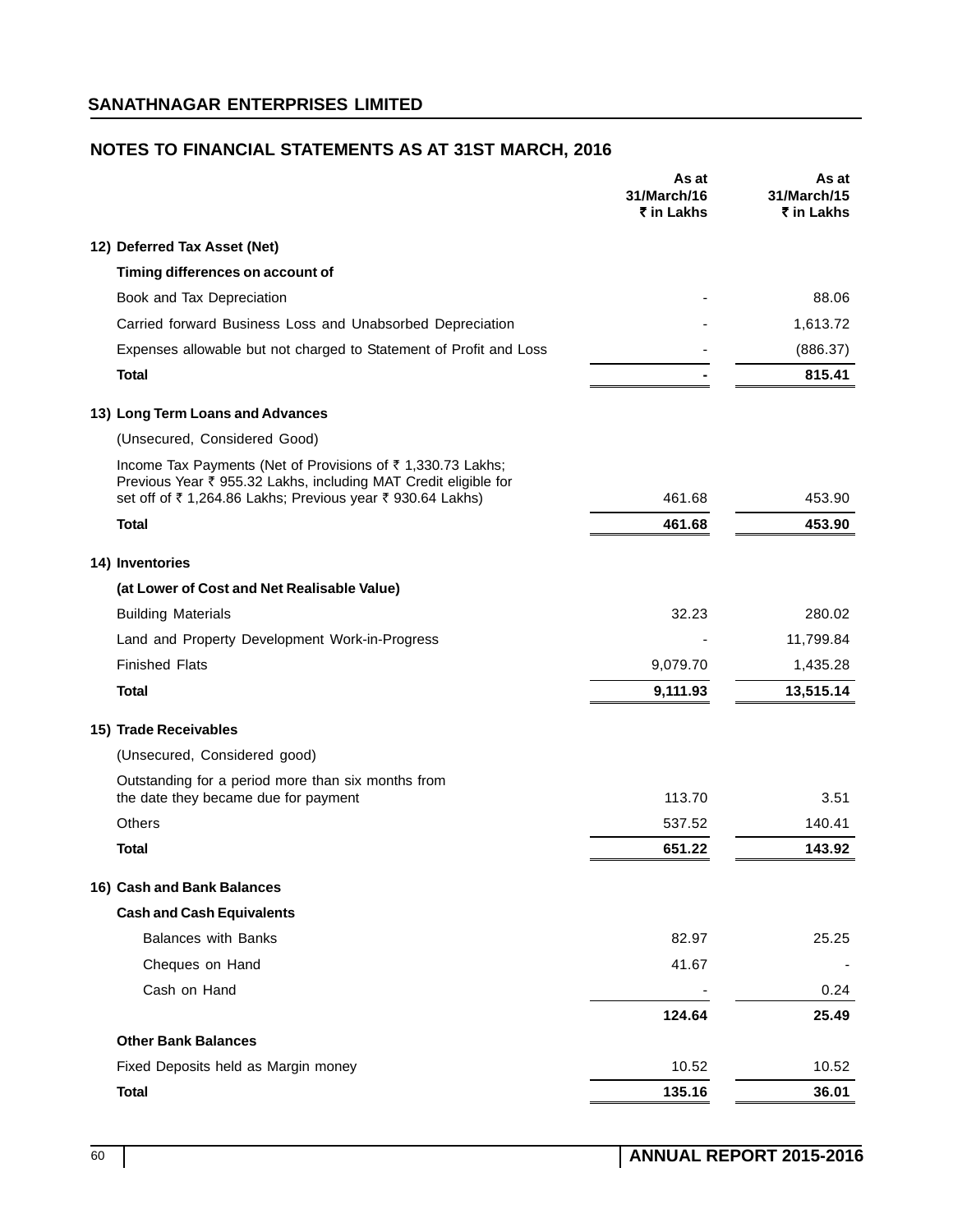|                                      | As at<br>31/March/16<br>₹ in Lakhs | As at<br>31/March/15<br>₹ in Lakhs |
|--------------------------------------|------------------------------------|------------------------------------|
| 17) Short Term Loans and Advances    |                                    |                                    |
| (Unsecured, Considered good)         |                                    |                                    |
| Advances to Related Parties          | 218.88                             | 0.55                               |
| (Refer Clause (8)(B)(ii) of Note 25) |                                    |                                    |
| Advances to:                         |                                    |                                    |
| Suppliers and Contractors            | 28.30                              | 50.21                              |
| Employees                            | 11.27                              | 14.15                              |
| Pre-paid Expenses                    |                                    | 5.10                               |
| Service Tax Input Credit Receivable  | 264.87                             | 472.64                             |
| <b>Total</b>                         | 523.32                             | 542.65                             |
| 18) Other Current Assets             |                                    |                                    |
| Interest Receivables                 | 4.11                               | 2.99                               |
| <b>Total</b>                         | 4.11                               | 2.99                               |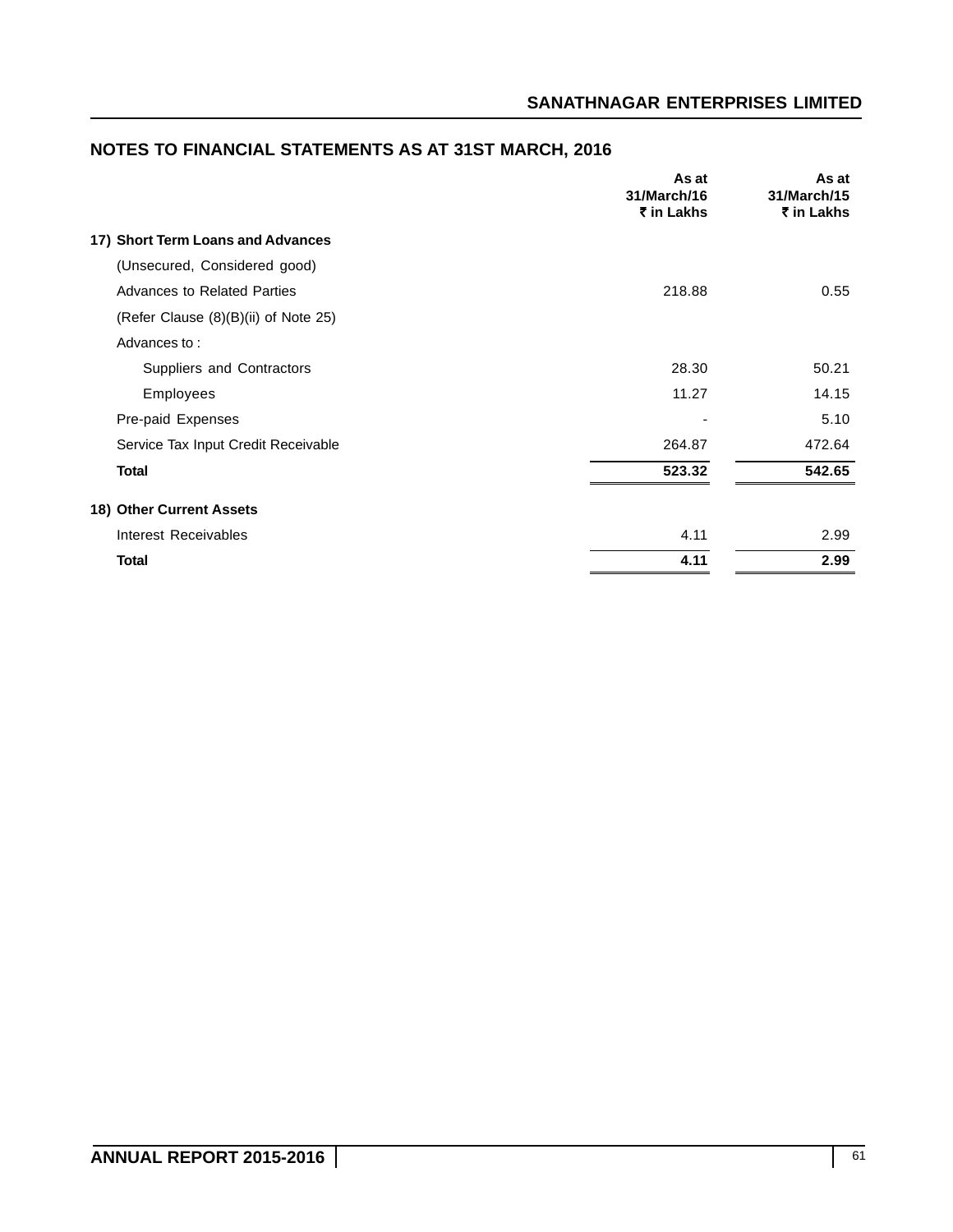# **NOTES TO FINANCIAL STATEMENTS FOR THE YEAR ENDED 31ST MARCH, 2016**

|                                                | For the Year ended<br>31/March/16<br>₹ in Lakhs | For the Year ended<br>31/March/15<br>₹ in Lakhs |
|------------------------------------------------|-------------------------------------------------|-------------------------------------------------|
| 19) Revenue From Operations                    |                                                 |                                                 |
| Income from Property Development               | 12,545.40                                       | 2,473.93                                        |
| Other Operating Revenue                        | 9.45                                            | 8.19                                            |
| Total                                          | 12,554.85                                       | 2,482.12                                        |
| 20) Other Income                               |                                                 |                                                 |
| Miscellaneous Income                           | 1.92                                            | 6.61                                            |
| Sundry Balances Written Back (Net)             | 12.94                                           | 0.28                                            |
| <b>Total</b>                                   | 14.86                                           | 6.89                                            |
| 21) Cost of Projects                           |                                                 |                                                 |
| Opening Stock of:                              |                                                 |                                                 |
| Land and Property Development Work-in-Progress | 11,799.84                                       | 8,919.06                                        |
| <b>Finished Flats</b>                          | 1,435.28                                        |                                                 |
| Add: Expenditure during the year : *           |                                                 |                                                 |
| <b>Construction Contract</b>                   | 1,628.28                                        | 2,412.02                                        |
| <b>Project Consultancy</b>                     | 29.61                                           | 78.16                                           |
| Building Materials Consumed (Net)              | 551.17                                          | 1,483.30                                        |
| Rates and Taxes                                | 110.50                                          | 359.37                                          |
| Repairs and Maintenance                        | 0.01                                            | 0.09                                            |
| Insurance                                      | 0.16                                            | 2.35                                            |
| Electricity                                    | 33.54                                           | 116.01                                          |
| <b>Other Construction Expenses</b>             | 32.51                                           | 58.16                                           |
| <b>Overheads Allocated</b>                     | 979.22                                          | 1,268.70                                        |
| Less:                                          |                                                 |                                                 |
| Scrap Sales                                    | (20.74)                                         | (20.83)                                         |
| Closing Stock of:                              |                                                 |                                                 |
| Land and Property Development Work-in-Progress |                                                 | (11, 799.84)                                    |
| <b>Finished Flats</b>                          | (9,079.70)                                      | (1,435.28)                                      |
| <b>Total</b>                                   | 7,499.68                                        | 1,441.27                                        |

\* Net of Foreign Exchange Loss of ₹ 0.03 Lakhs (Previous Year ₹ 0.01 Lakhs)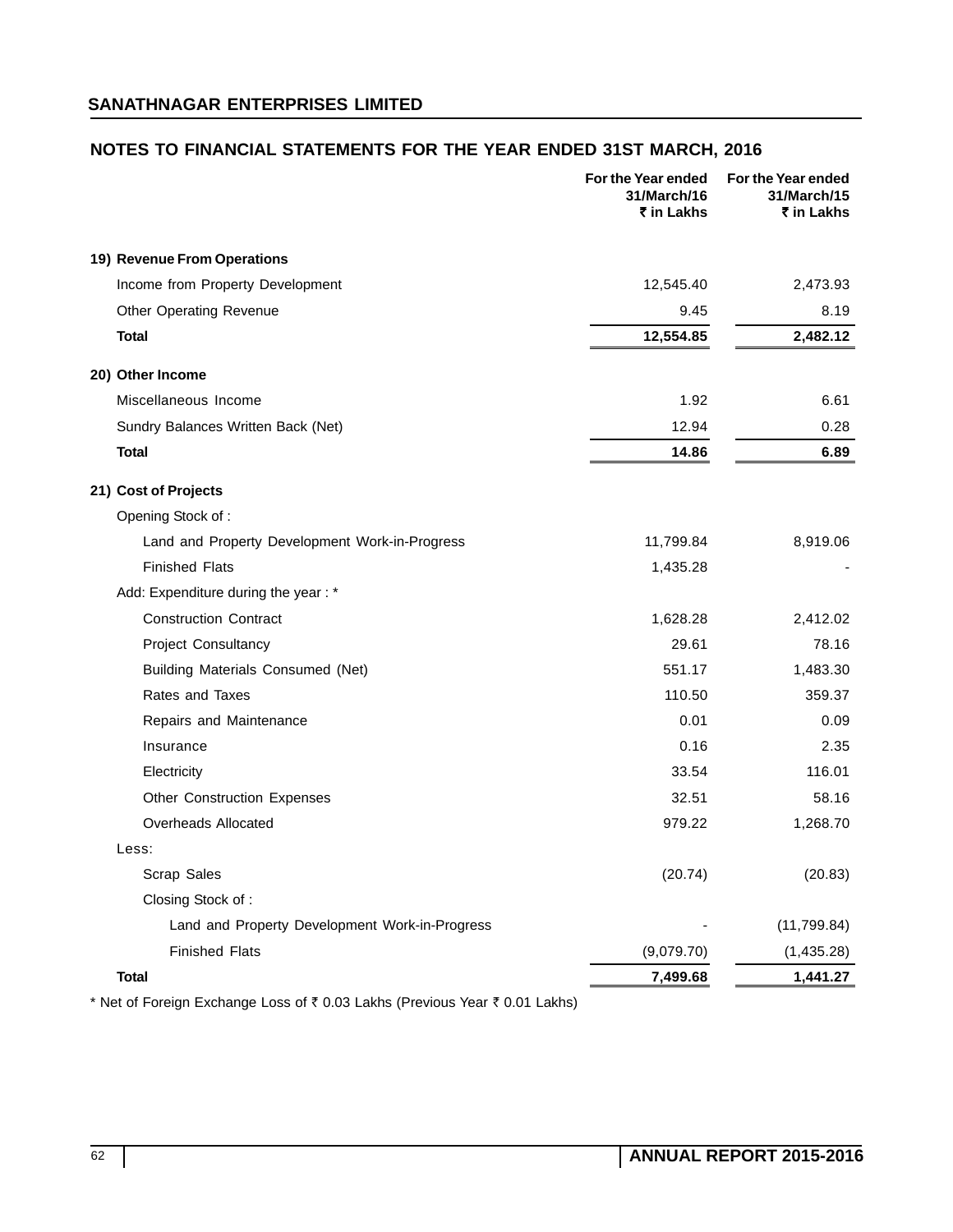# **22) Employee Benefits Expense** Salaries and Wages 273.68 531.11 Contribution to Provident and Other Funds 8.12 8.12 10.62 Staff Welfare 8.95 4.16 290.75 545.89 Less: Allocated to Cost of Projects (112.15) (345.47) **Total 178.60 200.42 23) Finance Costs (Net)** Interest Expense on : Borrowings and Others **1,473.26** 1,452.81 Less : Interest Income on : Customers' Overdues (37.17) (20.39) Bank Fixed Deposits (1.25) (1.19) 1,434.84 1,431.23 Less: Allocated to Cost of Projects (850.95) (877.49) **Total 583.89 553.74 24) Other Expenses** Legal and Professional Fees 6.6 (1999) 23.82 Payments to Auditor (excluding Service Tax) as: Audit Fees 4.70 6.00 Other Services 1.92 Printing and Stationery **16.76** 3.34 Postage and Courier 3.07 and 2.07 and 2.07 and 3.07 and 3.07 and 4.89 and 4.89 and 4.89 and 4.89 and 4.89 and 4.89 and 4.89 and 4.89 and 4.89 and 4.89 and 4.89 and 4.89 and 4.89 and 4.89 and 4.89 and 4.89 and 4.89 and 4.89 Rates and Taxes 8.74 6.1 and Taxes 8.74 6.1 and Taxes 8.74 6.1 and Taxes 8.74 6.1 and Taxes 8.74 6.1 and Taxes 4.28 Insurance 2.25 2.82 Advertisement and Publicity 180.13 31.65 Brokerage 90.86 11.04 Business Promotion 42.98 21.10 Trade Discount 669.56 - 1999 - 1999 - 1999 - 1999 - 1999 - 1999 - 1999 - 1999 - 1999 - 1999 - 1999 - 1999 - 19 Incentives 30.46 24.13 Miscellaneous Expenses **17.98** 37.98 1,097.97 172.97 Less: Allocated to Cost of Projects (16.12) (45.74) **Total 1,081.85 127.23 For the Year ended For the Year ended 31/March/16 31/March/15** ` **in Lakhs** ` **in Lakhs**

# **NOTES TO FINANCIAL STATEMENTS FOR THE YEAR ENDED 31ST MARCH, 2016**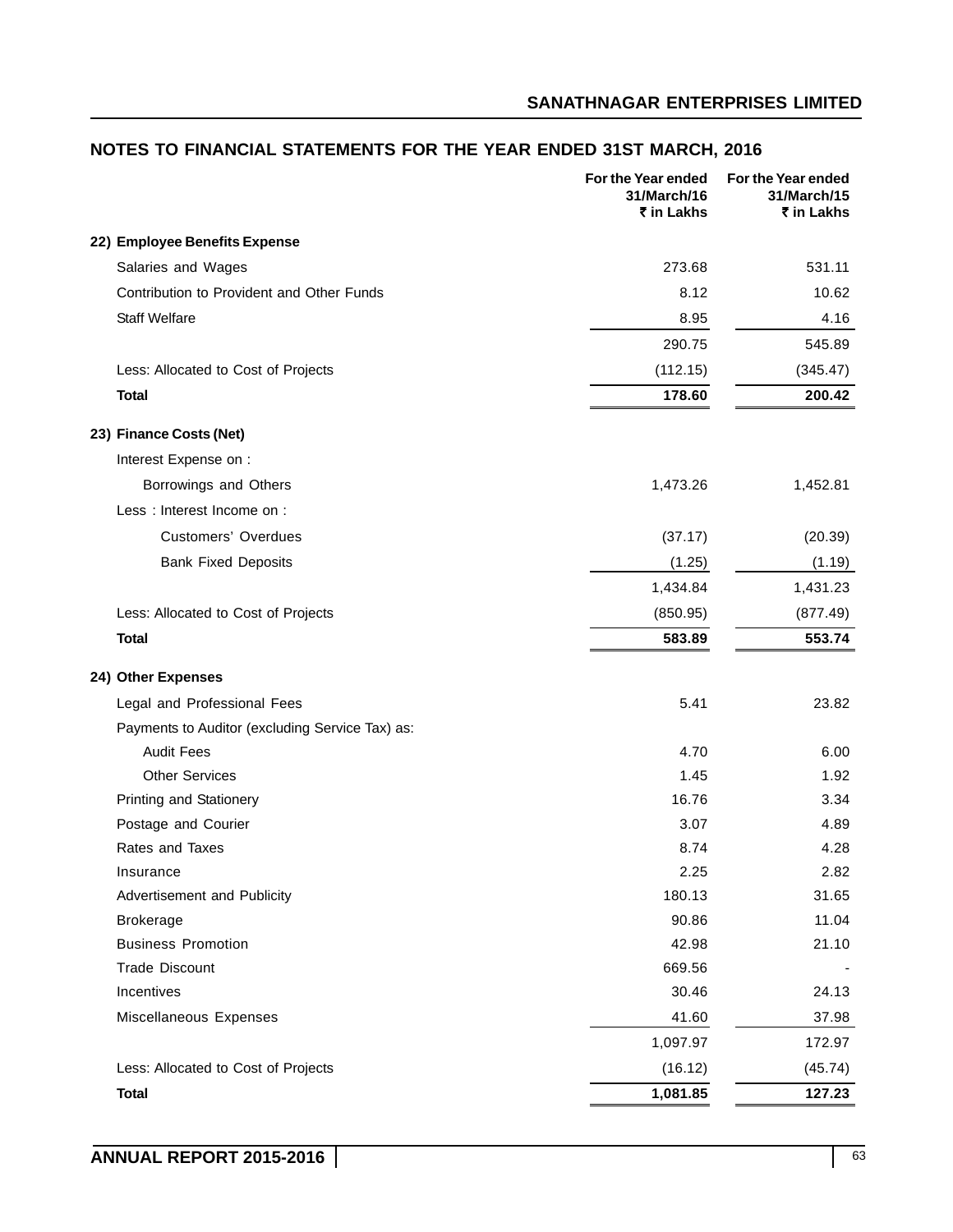# **NOTES TO FINANCIAL STATEMENTS FOR THE YEAR ENDED 31ST MARCH, 2016**

- **1** Contingent Liabilities not provided for in respect of :
	- a) The Company had assigned all the rights and obligations in respect of appeals in Income Tax / Other Taxes / Cases to Bakelite Hylam Ltd (BHL) (formerly Bakelite Resins & Foams Ltd) (i.e. the resulting company, on account of demerger) vide Deed of Assignment dated March 31, 2009, entered into by the Company for a consideration of ₹5.00 Lakhs and accordingly, any liability arising on this account upto March 31, 2009, would be borne by BHL. The details of contingent liabilities at the time of such assignment are as under:

**(**` **in Lakhs)**

**(**` **in Lakhs)**

| Sr.<br>No. | <b>Particulars</b>      | As at<br>31-March-16 | As at<br>31-March-15 |
|------------|-------------------------|----------------------|----------------------|
|            | Disputed Income Tax     | 14.75                | 14.75                |
| 2          | Disputed Central Excise | 158.41               | 158.41               |
| 3          | Disputed Sales Tax      | 36.31                | 36.31                |

b) Other than 1 (a) above : Disputed Income Tax  $\bar{\tau}$  0.26 Lakhs (Previous Year Nil)

c) Civil suits filed by certain buyers of the apartments before various judicial forums for specific performance/s:

|                                   |                      | 11 III LUNII 9       |
|-----------------------------------|----------------------|----------------------|
| <b>Particulars</b>                | As at<br>31-March-16 | As at<br>31-March-15 |
| Disputed Demands of few Customers | 526.53               | 40.78                |

**2** Penalties under section 271D and 271E of the Income Tax Act, 1961 have been levied by the Income Tax Department for the various Assessment years.

Penalties levied by the department on similar facts have been deleted by the Appellate authorities. This is also supported by the decision of Hon'ble Delhi High Court in the case of CIT vs Worldwide Township Projects Ltd and by Hon'ble Supreme Court in the case of CIT vs Dinesh Jain. Further, on the basis of expert legal opinion obtained by the management the levy of penalty in not sustainable and consequently provision for the same in not considered necessary by the management.

- **3** The accumulated losses of the Company have far exceeded its entire net worth. The financial statements have, however, been prepared by the management on a going concern basis in view of expected profits to be earned on agreements to sale executed with the customers, improved market conditions and sale of apartments at newly launched buildings.
- **4** In the opinion of the Board, the assets other than fixed assets have a value on realisation in the ordinary course of business at least equal to the amount at which they are stated.
- **5** Balances in certain accounts of Trade Payables are subject to reconciliation / confirmation.
- **6** As the Company has only one segment, segment reporting in terms of Accounting Standard 17 is not applicable.
- **7** Consequent to Order dated 4th June, 2013 of SEBI served to the Company, it is in the process of complying with the requirements of Rule 19(2)(b) of Securities Contracts (Regulation) (Amendment) Rules 2010, with regard to achieving public shareholding at the prescribed minimum level of 25% of the total Equity Shares issued by the Company, impact whereof is presently not ascertainable.
- **8** The information as required by Accounting Standard 18 relating to 'Related Party Disclosures' is given below:

## **A. List of Related Parties:**

## **(As identified by the Management)**

- **a) Individuals / Enterprises Controlling the Company**
	- **i. Controlling Shareholder**

Mr. Mangalprabhat Lodha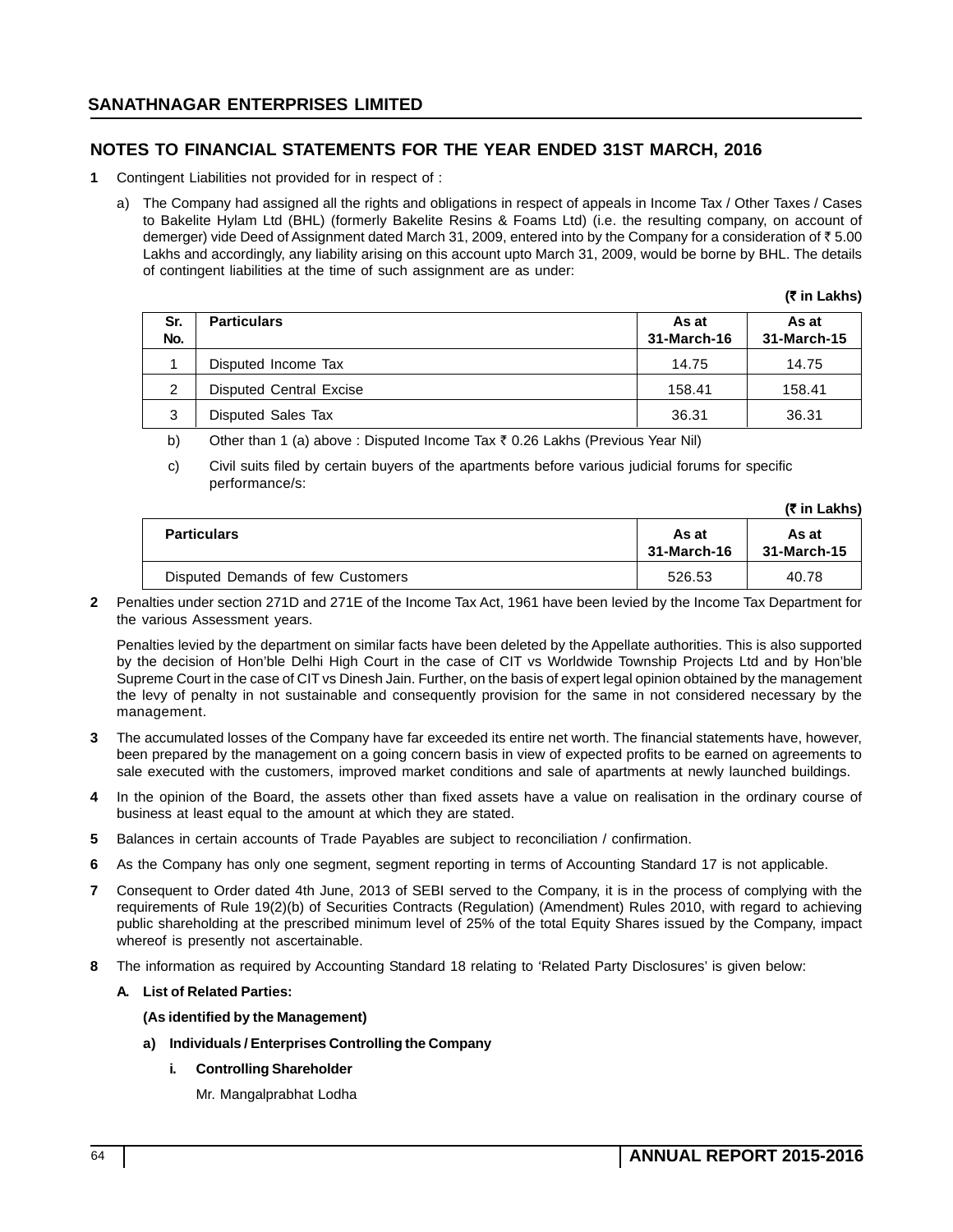### **ii. Ultimate Holding Company**

Sambhavnath Infrabuild and Farms Pvt. Ltd. (Holding Company of LDPL)

### **iii. Holding Companies**

Lodha Developers Pvt. Ltd. (LDPL) (Holding Company of SRPPL)

Siddhnath Residential Paradise Pvt. Ltd. (SRPPL)

### **b) Entities as at 1st April, 2015**

## **i. Fellow Subsidiaries**

Adinath Builders Pvt. Ltd.

Ajitnath Hi–Tech Builders Pvt. Ltd. (Demerged with Shri Kaiilas Properties and Agrofarms Pvt. Ltd. w.e.f. 02-April-16, Appointed date being 01-April-15)

Anant Developers Pvt. Ltd.

Anantnath Constructions And Farms Pvt. Ltd.

Arihant Premises Pvt. Ltd.

Bellissimo Hi-Rise Builders Pvt. Ltd. (Formerly known as Lodha Hi–Rise Builders Pvt. Ltd.)

Cowtown Land Development Pvt. Ltd.

Dalhousie Leasing and Financial Services Pvt. Ltd.

Hi–Class Buildcon Pvt. Ltd.

Hotel Rahat Palace Pvt. Ltd.

Ishwer Realty and Technologies Pvt. Ltd.

Jawala Real Estate Pvt. Ltd.

Kidderpore Holdings Ltd.

Krona Realties Pvt. Ltd. (merged with Sarvavasa Buildtech and Farms Pvt. Ltd. w.e.f. 08-April-2016, Appointed date being 01-November-14)

Kundan Realtors Pvt. Ltd.

Lodha Aviation Pvt. Ltd.

Lodha Buildcon Pvt. Ltd.

Lodha Building and Construction Pvt. Ltd.

Lodha Crown Buildmart Pvt. Ltd.

Lodha Designer Construction Pvt. Ltd.

Lodha Developers 1GSQ Ltd.

Lodha Developers 48CS Ltd.

Lodha Developers Dorset Close Ltd.

Lodha Developers International (Jersey) I Holdings Ltd.

Lodha Developers International (Jersey) III Ltd.

Lodha Developers International (Netherlands) B. V.

Lodha Developers International Holding Ltd.

Lodha Developers International Ltd.

Lodha Developers UK Ltd.

Lodha Elevation Buildcon Pvt. Ltd.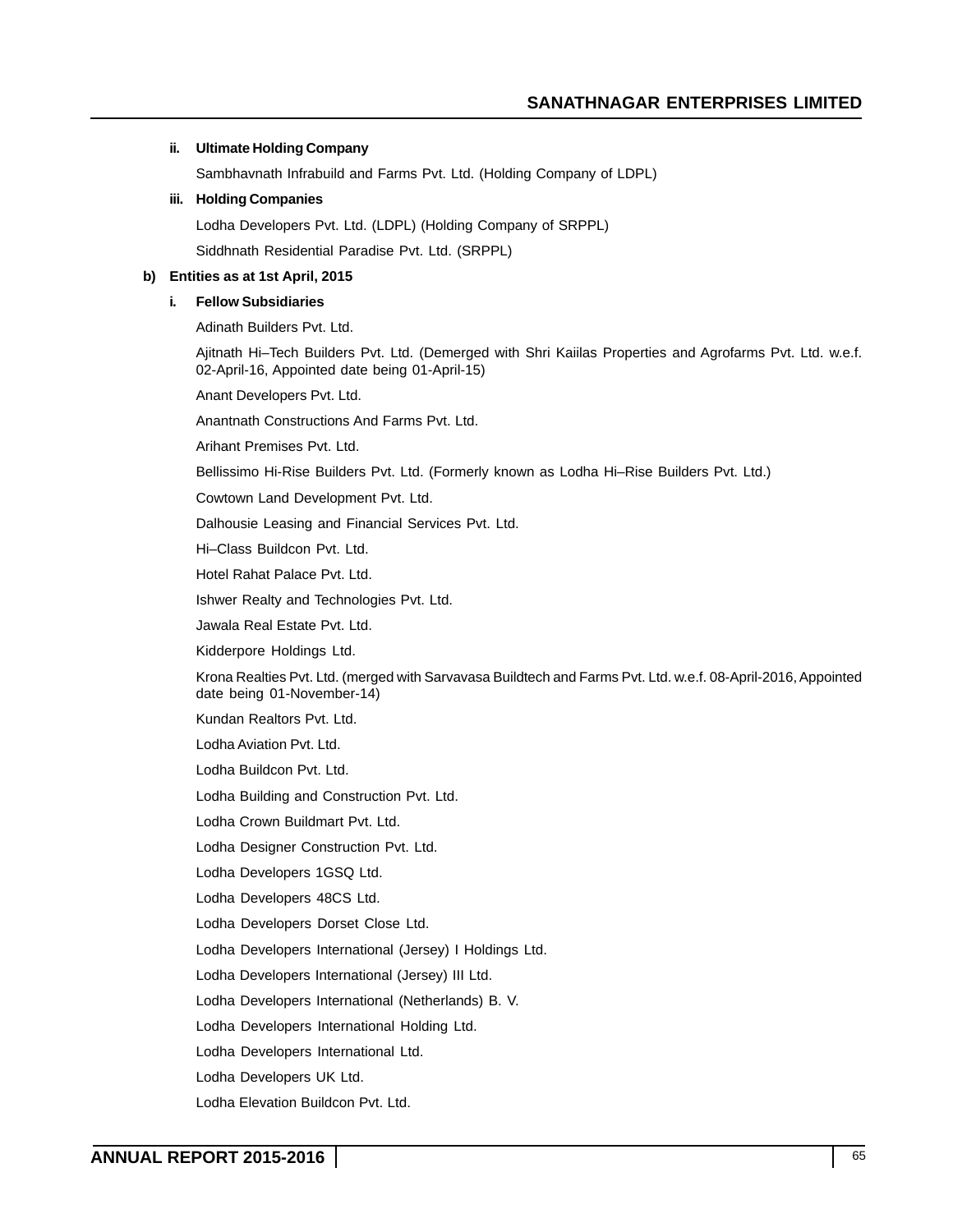Lodha Estate Pvt. Ltd. Lodha Home Developers Pvt. Ltd. Lodha Ideal Buildcon Pvt. Ltd. Lodha Impression Real Estate Pvt. Ltd. Lodha Land Developers Pvt. Ltd. Lodha Properties Development Pvt. Ltd. Mahavir Premises Pvt. Ltd. Microtec Constructions Pvt. Ltd. Nabhiraja Software Design Pvt. Ltd. National Standard (India) Ltd. Odeon Theatres and Properties Pvt. Ltd. Odeon Theatres Pvt. Ltd. Palava City Management Pvt. Ltd. Palava Dwellers Pvt. Ltd. Roselabs Finance Ltd. Samvara Buildtech Pvt. Ltd. Sarvavasa Buildtech and Farms Pvt. Ltd. Shree Sainath Enterprises Construction and Developers Pvt. Ltd. Shreeniwas Cotton Mills Ltd. Simtools Pvt. Ltd. Sitaldas Estate Pvt. Ltd. Suryakrupa Constructions Pvt. Ltd. Tropical Adventures Ltd. **ii. Limited Liability Partnership under control** Lodha Fincorp Distribution Services LLP **iii. Partnership Firms Under Control** Mahavir Associates Vivek Enterprises **iv. Others (Enterprises owned / controlled by controlling shareholder and / or his relatives with whom the Company had transactions)** Lodha Healthy Constructions and Developers Pvt. Ltd. **c) Entities added during the year From Fellow Subsidiary** Shri Kaiilas Properties & Agrofarms Pvt. Ltd. 16-August-15 **d)** Entities ceased / Struck off during the year Network Constants and Material Depto **Fellow Subsidiaries** Manan Finserve Pvt. Ltd. 27-March-16 Lodha Finserve Pvt. Ltd. (formerly known as Sai Ishwer Finvest Pvt. Ltd.) 27-March-16 Shreeniwas Abode and House Pvt. Ltd. **Case 18 and Shreeniwas Abode and House Pvt.** Ltd. 04-March-16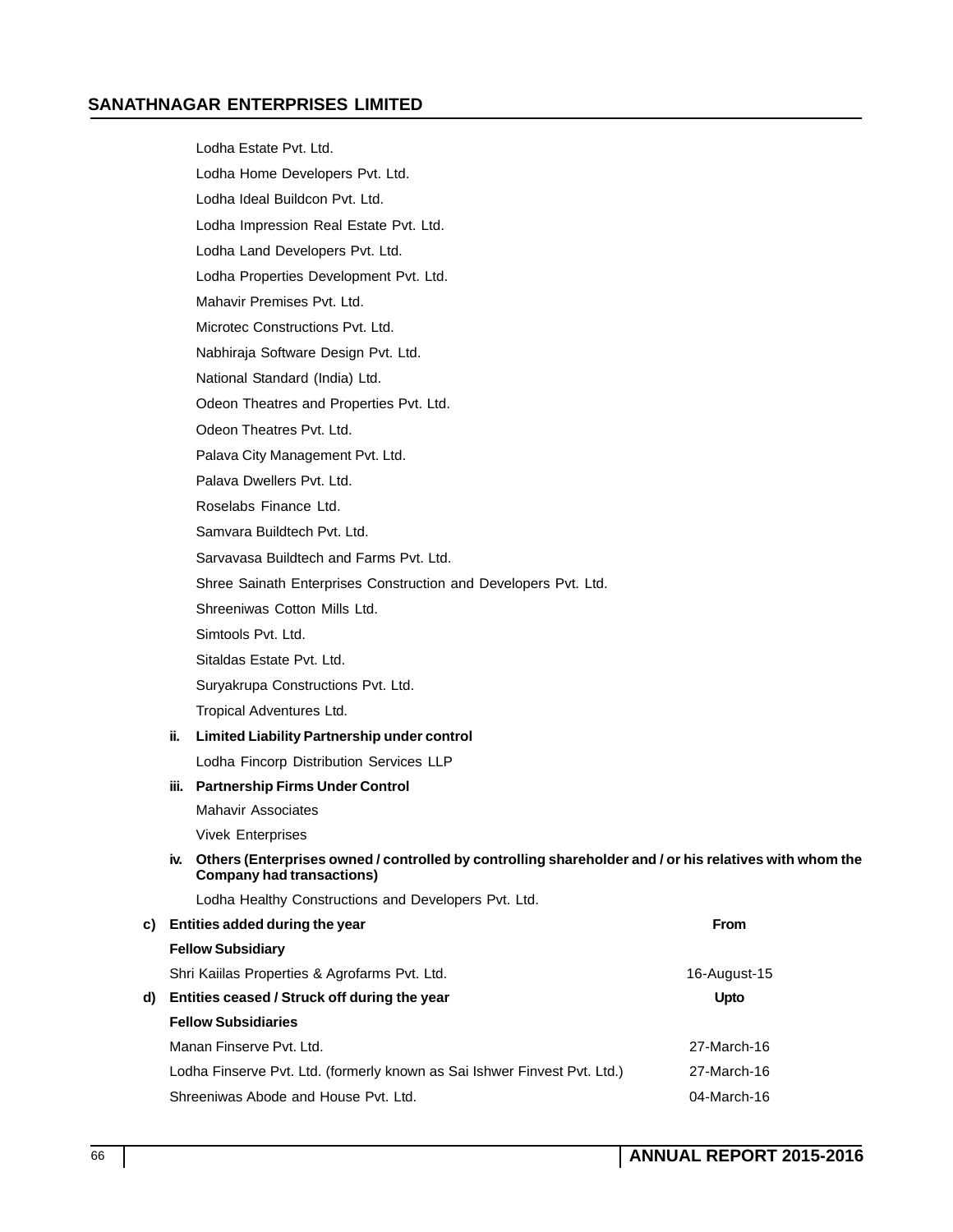## **e) Key Managerial Personnel**

Maninder Chhabra

**B. Transactions during the year ended and Balances Outstanding as at 31-March-16 with related parties are as follows:**

# **(i) Transactions:**

|                |                               |                                                                                     |                                      | (₹ in Lakhs)       |
|----------------|-------------------------------|-------------------------------------------------------------------------------------|--------------------------------------|--------------------|
| Sr.<br>No.     | <b>Nature of Transactions</b> | <b>Holding Company/</b><br><b>Relatives of</b><br><b>Controlling</b><br>Shareholder | <b>Fellow</b><br><b>Subsidiaries</b> | <b>Others</b>      |
| 1              | <b>Reimbursements Given</b>   | 232.62<br>(59.44)                                                                   | 16.96<br>$(\cdot)$                   | 19.41<br>(149.16)  |
| $\overline{2}$ | Reimbursements Taken          | $(-)$                                                                               | 1.18<br>$(\cdot)$                    | (34.77)            |
| 3              | Amount paid on behalf of      | $(\cdot)$                                                                           | 0.31<br>(0.83)                       | 269.84<br>(4.33)   |
| 4              | Amount paid on behalf by      | $(\cdot)$                                                                           | 5.54<br>(0.42)                       | 16.97<br>(5.84)    |
| 5              | Sale of Building Materials    | $(-)$                                                                               | 14.06<br>$(-)$                       | $(-)$              |
| 6              | Purchase of Materials         | (0.41)                                                                              | (0.60)                               | $(\textnormal{-})$ |
| $\overline{7}$ | Interest Expenses             | 283.32<br>(724.62)                                                                  | 1,171.76<br>(678.10)                 | $(\cdot)$          |
| 8              | Loans Taken                   | 3,239.96<br>(13, 885.24)                                                            | 1,459.03<br>(11, 016.48)             | $(\cdot)$          |
| 9              | Deposit Given                 | (3.00)                                                                              | $(\cdot)$                            | $(\textnormal{-})$ |

**(ii) Outstanding Balances:**

| Sr.<br>No. | <b>Nature of Transactions</b>              | <b>Holding Company/</b><br><b>Relatives of</b><br>Controlling<br>Shareholder | <b>Fellow</b><br><b>Subsidiaries</b> | <b>Others</b> |
|------------|--------------------------------------------|------------------------------------------------------------------------------|--------------------------------------|---------------|
| 1          | Loan Taken                                 | 248.21<br>(3, 190.50)                                                        | 8,298.10<br>(9,884.72)               | (-)           |
| 2          | <b>Trade Payables</b>                      | $(\textnormal{-})$                                                           | (0.33)                               | ( – )         |
| 3          | Trade Receivable                           | ( - )                                                                        | 11.88<br>$(-)$                       | (-)           |
| 4          | Interest accrued but not due on Borrowings | 283.32<br>(652.16)                                                           | 1,054.58<br>(678.02)                 |               |
| 5          | <b>Advances Given</b>                      | (-)                                                                          | 0.64<br>(0.55)                       | 218.24<br>(-) |
| 6          | <b>Other Liabilities</b>                   | $(\hbox{-})$                                                                 | 5.46<br>$(\cdot)$                    | (-)           |

**(**` **in Lakhs)**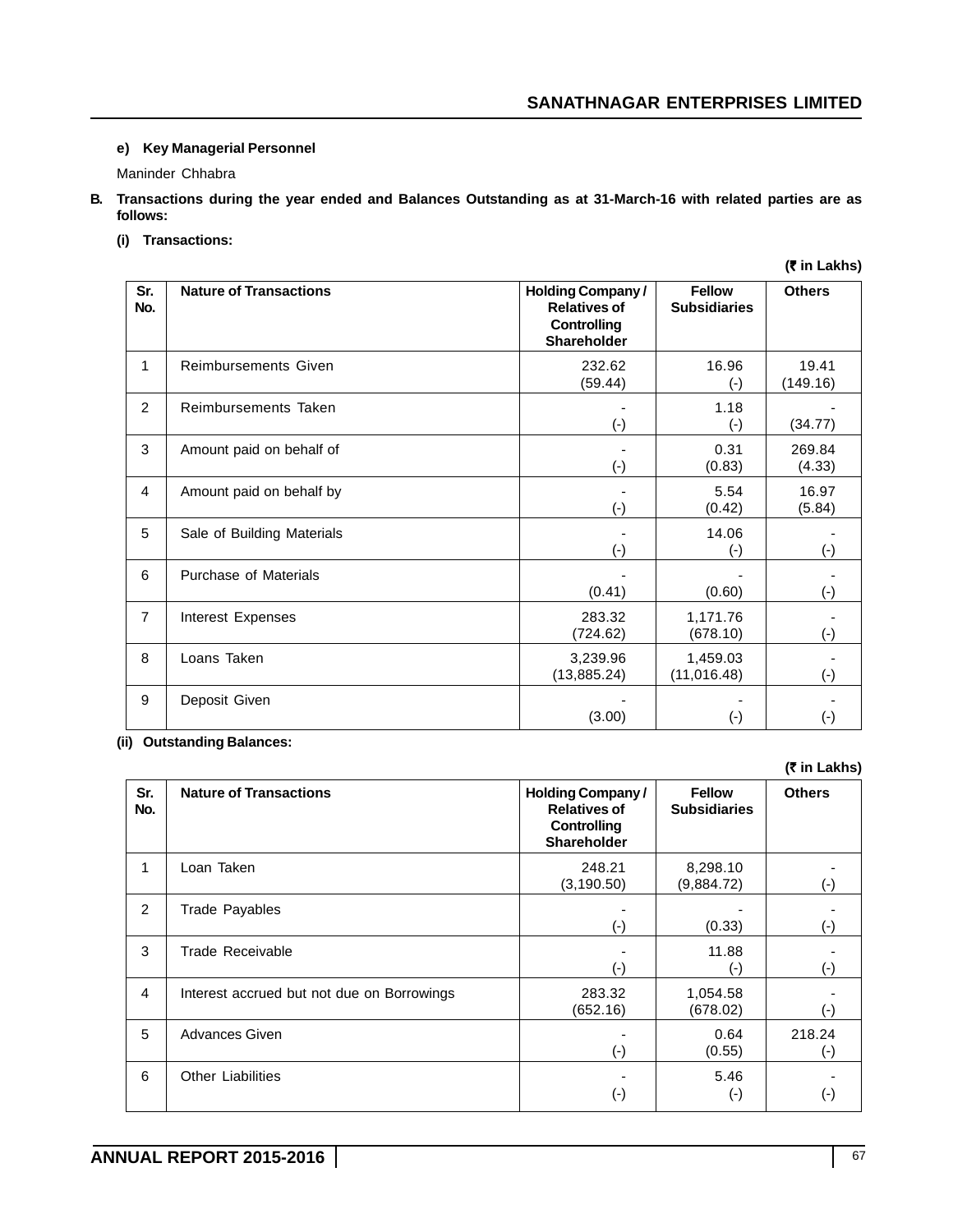### **(iii) Disclosure in respect of material transactions with related parties:**

**(**` **in Lakhs) Sr.** Nature of **Name of the Company For the Year ended For the Year ended No. Transactions 31-March-16 31-March-15** 1 Reimbursements Lodha Developers Pvt. Ltd. 232.62 59.44 Given **Nabhiraja Software Design Pvt. Ltd.** 16.96 - 16.96 Lodha Healthy Constructions and Developers Pvt. Ltd. 19.41 19.41 149.16 2 | Reimbursements | Lodha Healthy Constructions Taken and Developers Pvt. Ltd.  $\vert$   $\vert$   $\vert$   $\vert$   $\vert$   $\vert$   $\vert$  34.77 Bellissimo Hi-Rise Builders Pvt. Ltd. | 0.59 Lodha Estate Pvt. Ltd. 0.59 - 3 Amount paid Lodha Healthy Constructions on behalf of and Developers Pvt. Ltd. 269.84 269.84 Bellissimo Hi-Rise Builders Pvt. Ltd.  $\vert$  . 0.07 Palava Dwellers Pvt. Ltd.  $\begin{array}{ccc} 0.02 & 0.033 \end{array}$ Nabhiraja Software Design Pvt. Ltd. | 0.07 Cowtown Land Development Pvt. Ltd.  $\vert$  0.22 Shreeniwas Cotton Mills Ltd. **And Container and Container and Container and Container and Container and Contain** Samvara Buildtech Pvt. Ltd. **Cambridge Contract Contract Contract Contract Contract Contract Contract Contract Contract Contract Contract Contract Contract Contract Contract Contract Contract Contract Contract Contract Con** Arihant Premises Pvt. Ltd. - 0.06 4 Amount paid Lodha Healthy Constructions on behalf by and Developers Pvt. Ltd. 16.97 | 16.97 | 5.84 Cowtown Land Development Pvt. Ltd.  $\begin{array}{ccc} 4.45 & \end{array}$ Nabhiraja Software Design Pvt. Ltd. | Cabrical Co.19 Lodha Crown Buildmart Pvt. Ltd.  $0.22$  0.27 Shreeniwas Cotton Mills Ltd. **Communist Contract Contract Contract Contract Contract Contract Contract Contract Contract Contract Contract Contract Contract Contract Contract Contract Contract Contract Contract Contract Co** Palava Dwellers Pvt. Ltd. - 0.08 Bellissimo Hi-Rise Builders Pvt. Ltd.  $\vert$  | | | | | | | | 0.07 5 Sale of Building Shreeniwas Cotton Mills Ltd. 1.95 - 1.95 - 1.95 - 1.95 - 1.95 - 1.95 - 1.95 - 1.95 - 1.95 -Materials Palava Dwellers Pvt. Ltd. 1992 120 - 12.120 12.20 - 12.120 - 12.120 12.120 12.120 12.120 12.120 12.1 Jawala Real Estate Pvt. Ltd. 1.65 - 1.65 - 1.65 - 1.65 - 1.65 - 1.65 - 1.65 - 1.65 - 1.65 - 1.65 - 1.65 - 1.65 Shree Sainath Enterprises Construction and Developers Pvt. Ltd. 1.26 6 Purchase of Cowtown Land Development Pvt. Ltd. | COWTOWN 0.14 **Materials** Lodha Developers Pvt. Ltd. - 0.41 Lodha Buildcon Pvt. Ltd. - 0.01 Odeon Theatres and Properties Pvt. Ltd.  $\vert$  . . . . . . . . . . . . . . . . . 0.03 Bellissimo Hi-Rise Builders Pvt. Ltd.  $\vert$  . 0.12 Samvara Buildtech Pvt. Ltd. **Australian Control 1966** - 0.30 7 Interest Lodha Developers Pvt. Ltd. 283.32 724.62 Expenses Jawala Real Estate Pvt. Ltd. 1,171.76 678.10 8 Loans Taken Lodha Developers Pvt. Ltd. 13,239.96 13,885.24 Jawala Real Estate Pvt. Ltd. 1,459.03 11,016.48 9 Deposit Given Siddhnath Residential Paradise Pvt. Ltd. | Solution St. | 3.00

Note : No amount pertaining to related parties have been written off / back or provided for.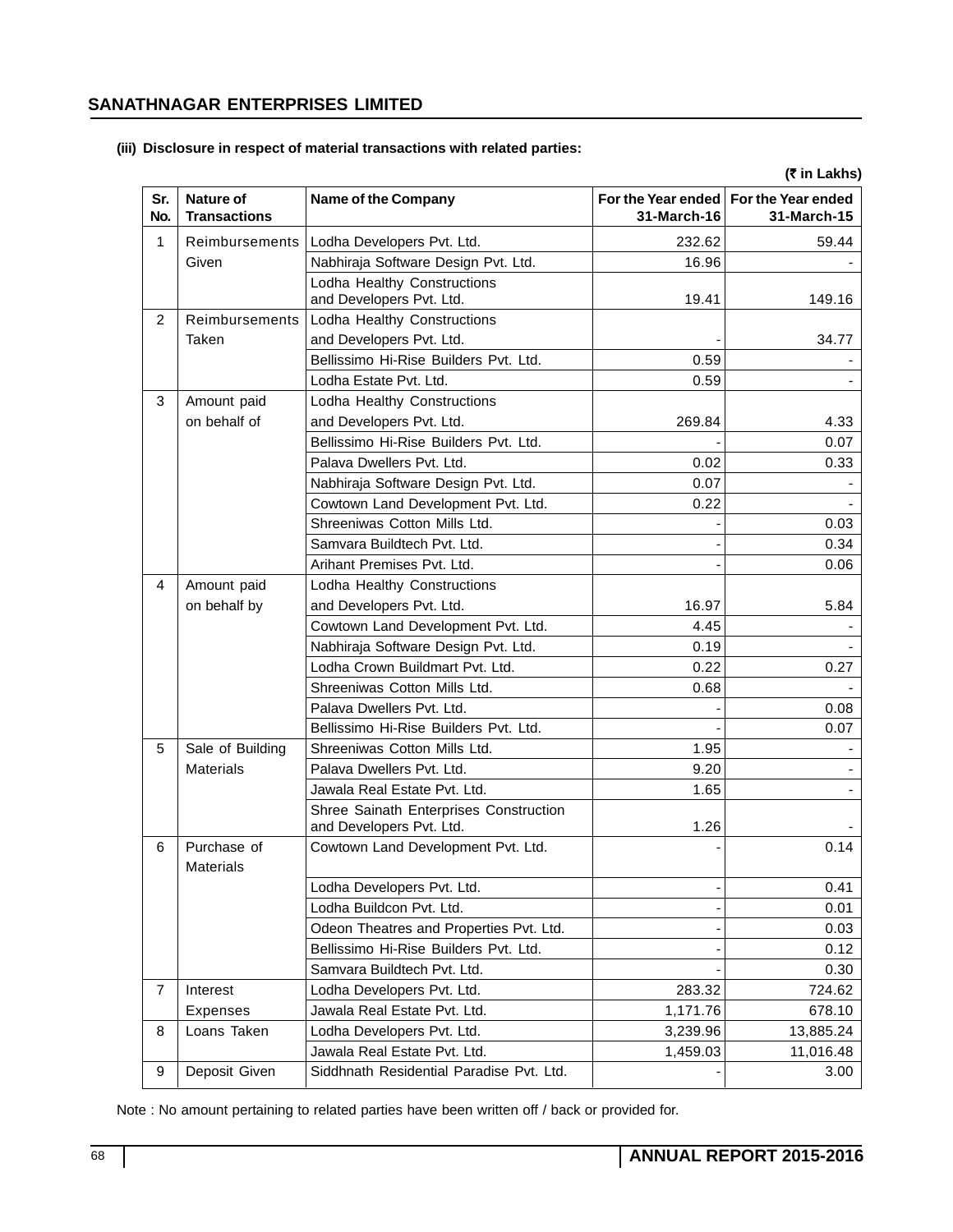**9** Basic and Diluted Earnings Per Share:

|                                                                         |                | For the Year ended<br>31/March/16<br>₹ in Lakhs | For the Year ended<br>31/March/15<br>₹ in Lakhs |
|-------------------------------------------------------------------------|----------------|-------------------------------------------------|-------------------------------------------------|
| (a) Net Profit for the year                                             | $(5$ in Lakhs) | 2.088.43                                        | 27.84                                           |
| No. of Equity Shares as at beginning of the year<br>(b)                 |                | 31,50,000                                       | 31,50,000                                       |
| Add: Shares Allotted                                                    |                |                                                 |                                                 |
| No. of Equity Shares as at end of the year                              |                | 31.50.000                                       | 31,50,000                                       |
| Weighted Average number of Equity Shares<br>outstanding during the year |                | 31,50,000                                       | 31,50,000                                       |
| Face Value of Equity Shares<br>(C)                                      | (₹)            | 10                                              | 10                                              |
| Basic and Diluted Earnings Per Share<br>(d)                             | (₹)            | 66.30                                           | 0.88                                            |

## **10** Building Materials Consumption (Net):

**(**` **in Lakhs)**

|                         | For the Year ended<br>31/March/16<br>₹ in Lakhs | For the Year ended<br>31/March/15<br>₹ in Lakhs |
|-------------------------|-------------------------------------------------|-------------------------------------------------|
| Cement                  | 138.45                                          | 410.70                                          |
| <b>Steel</b>            | 20.10                                           | 89.96                                           |
| Tile and Flooring       | 105.35                                          | 257.28                                          |
| Masonary                | 15.34                                           | 130.22                                          |
| <b>Plumbing Fixture</b> | 79.39                                           | 128.06                                          |
| <b>Others</b>           | 192.54                                          | 467.08                                          |
| <b>Total</b>            | 551.17                                          | 1,483.30                                        |

**11** Value of Imports on CIF Basis :

# **(**` **in Lakhs)**

|                           | For the Year ended<br>31/March/16<br>₹ in Lakhs | For the Year ended<br>31/March/15<br>₹ in Lakhs |
|---------------------------|-------------------------------------------------|-------------------------------------------------|
| <b>Building Materials</b> | $\overline{\phantom{0}}$                        | 19.10                                           |

**12** Value of Imported and Indigenous Materials Consumed (Net):

| <b>Particulars</b>          | For the Year ended<br>31-March-16<br>₹ in Lakhs |            | For the Year ended<br>31-March-15<br>₹ in Lakhs |            |
|-----------------------------|-------------------------------------------------|------------|-------------------------------------------------|------------|
|                             | %                                               | ₹ in Lakhs | %                                               | ₹ in Lakhs |
| <b>Building Materials -</b> |                                                 |            |                                                 |            |
| Imported                    | -                                               | ٠          | 1.44                                            | 21.43      |
| Indigenous                  | 100.00                                          | 551.17     | 98.56                                           | 1,461.87   |
| <b>Total</b>                | 100.00                                          | 551.17     | 100.00                                          | 1,483.30   |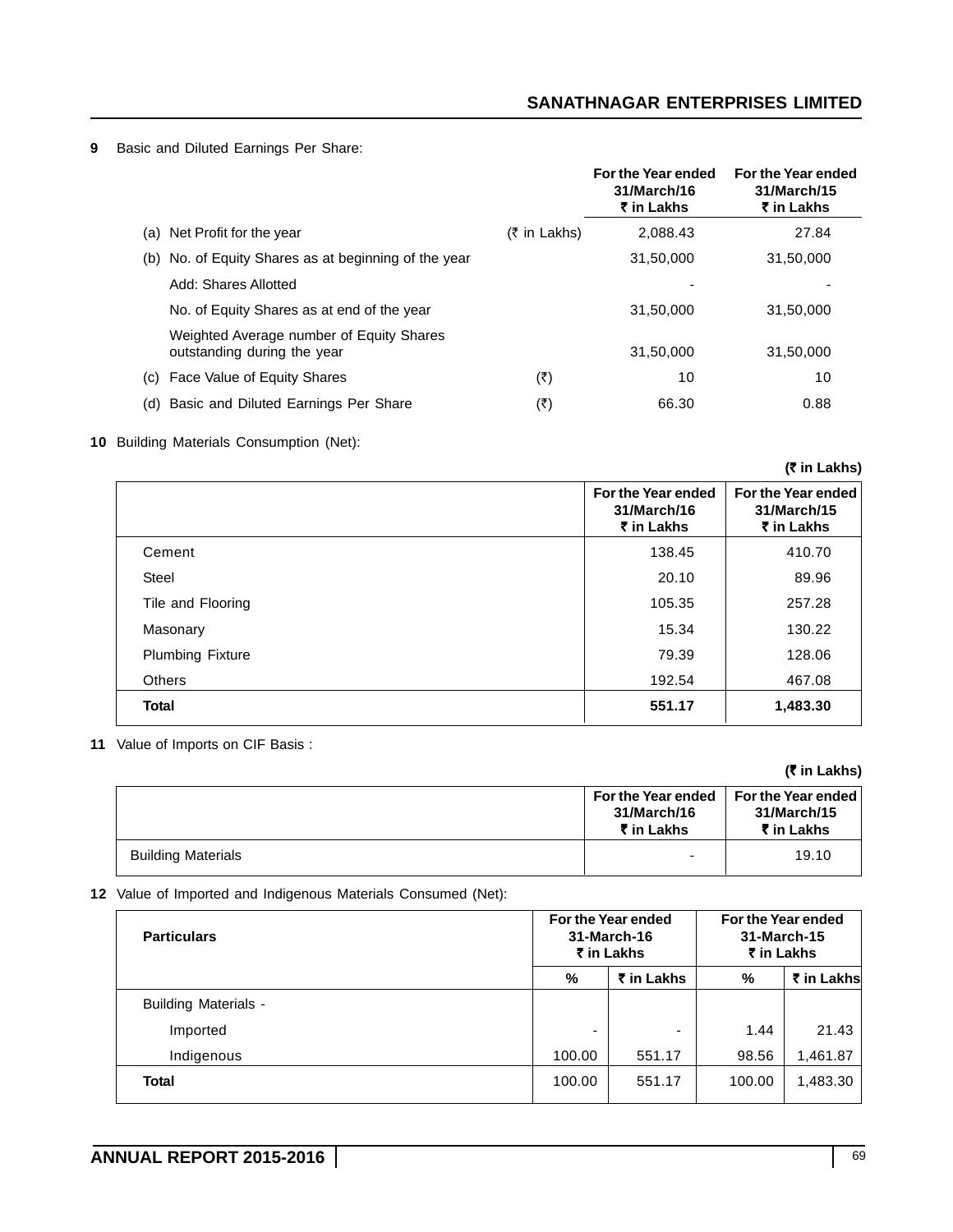**13** Unhedged Foreign Currency Exposures / Balances Outstanding as at 31-March-16:

Disclosure in accordance with announcement dated December 2, 2005 issued by the Council of the Institute of Chartered Accountants of India (ICAI) with respect to foreign currency balances not hedged:

| <b>Particulars</b>              |            | As at 31-March-16 |                            | As at 31-March-15 |                            |
|---------------------------------|------------|-------------------|----------------------------|-------------------|----------------------------|
|                                 | Currency   | in Lakhs          | Foreign<br><b>Currency</b> | in Lakhs          | Foreign<br><b>Currency</b> |
| <b>Assets</b>                   |            |                   |                            |                   |                            |
| Advances to Suppliers / Vendors | <b>USD</b> | 2.21              | 0.03                       | ٠                 | $\overline{\phantom{0}}$   |
| <b>Liabilities</b>              |            |                   |                            |                   |                            |
| <b>Trade Payables</b>           | <b>USD</b> | ٠                 | $\overline{\phantom{0}}$   | 0.14              | 0.00                       |
| (Previous Year USD 229.76)      |            |                   |                            |                   |                            |

**14** Details of dues to Micro, Small and Medium Enterprises :

The information has been determined to the extend such parties have been identified on the basis of information available with the Company. The amount of principal and interest outstanding is given below :

|                                                                                                                                                                                                                                                                                    |                                      | (₹ in Lakhs)                                |
|------------------------------------------------------------------------------------------------------------------------------------------------------------------------------------------------------------------------------------------------------------------------------------|--------------------------------------|---------------------------------------------|
| <b>Particulars</b>                                                                                                                                                                                                                                                                 | For the Year<br>ended<br>31-March-16 | <b>For the Year</b><br>ended<br>31-March-15 |
| Amount unpaid as at year end - Principal                                                                                                                                                                                                                                           | 0.65                                 | 14.61                                       |
| Amount unpaid as at year end - Interest                                                                                                                                                                                                                                            | $(\cdot)$                            | $(\textnormal{-})$                          |
| The amount of interest paid by the buyer in terms of section 16, of the Micro<br>Small and Medium Enterprise Development Act, 2006 (the 'Act') along with<br>the amounts of the payment made to the supplier beyond the appointed day<br>during each accounting year.              | $(-)$                                | (-)                                         |
| The amount of interest due and payable for the year of delay in making<br>payment (which have been paid but beyond the appointed day during the year)<br>but without adding the interest specified under the Act.                                                                  | $(\cdot)$                            | $(\cdot)$                                   |
| The amount of interest accrued and remaining unpaid at the<br>end of each accounting year.                                                                                                                                                                                         | $(-)$                                | (-)                                         |
| The amount of further interest remaining due and payable even in the<br>succeeding years, until such date when the interest dues as above are<br>actually paid to the small enterprise for the purpose of disallowance as<br>a deductible expenditure under section 23 of the Act. | $(\cdot)$                            | (-)                                         |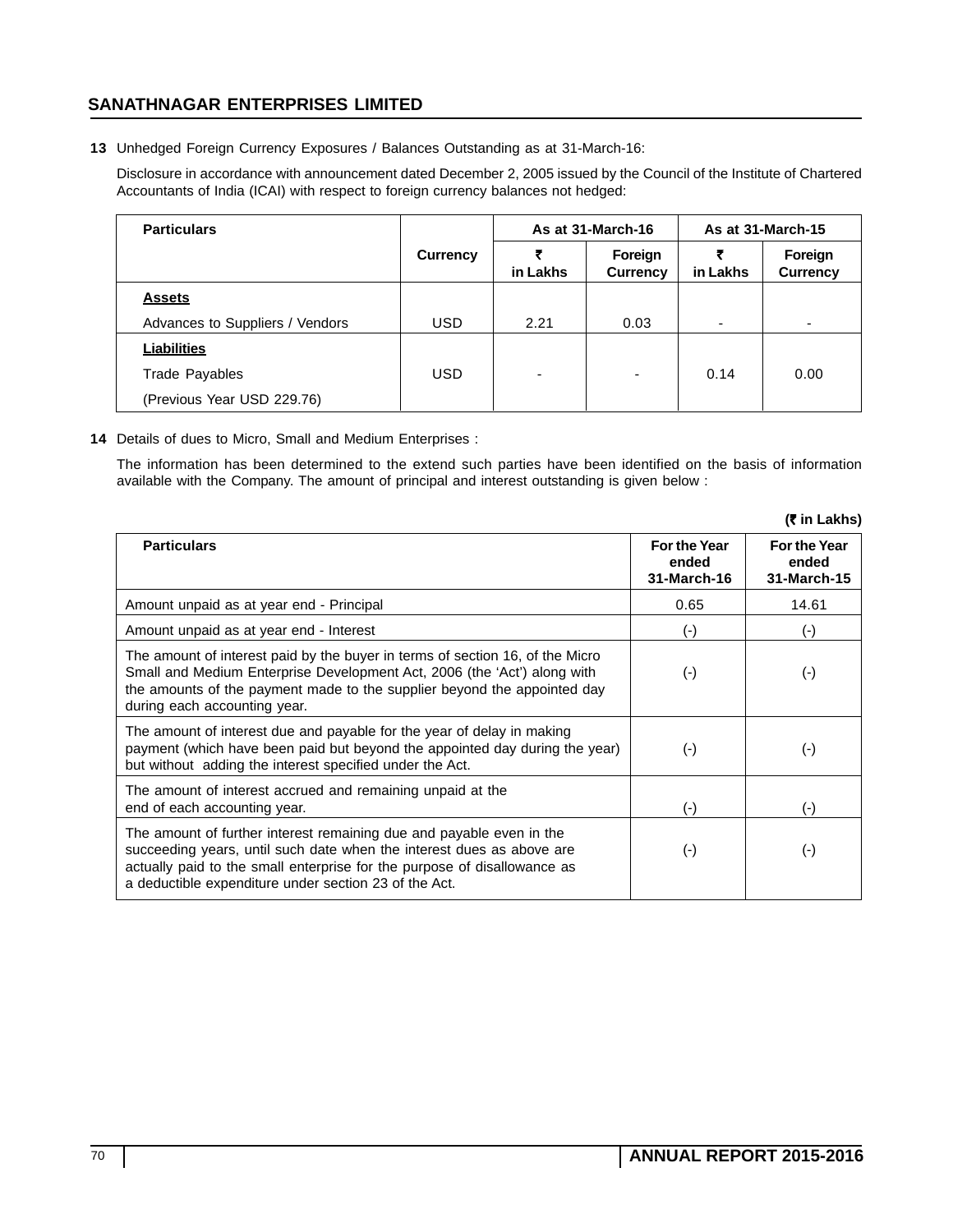## **15** Defined Benefit Plan:

The employees gratuity fund scheme managed by Life Insurance Corporation of India is a defined benefit plan. The present value of obligation is determined based on actuarial valuation using the Projected Unit Credit Method, which recognizes each period of service as giving rise to additional unit of employee benefit entitlement and measures each unit separately to build in the final obligation. The obligation for leave encashment is recognized in the same manner as gratuity.

|                    |                                                                              |                                      |                                      |                                | (₹ in Lakhs)                                     |
|--------------------|------------------------------------------------------------------------------|--------------------------------------|--------------------------------------|--------------------------------|--------------------------------------------------|
| <b>Particulars</b> |                                                                              | <b>Gratuity</b><br>(funded)          |                                      | Leave encashment<br>(unfunded) |                                                  |
|                    |                                                                              | For the Year<br>ended<br>31-March-16 | For the Year<br>ended<br>31-March-15 | For the Year<br>ended          | For the Year<br>ended<br>31-March-16 31-March-15 |
| a.                 | Reconciliation of opening and closing balances of Defined Benefit obligation |                                      |                                      |                                |                                                  |
|                    | Defined Benefit obligation at beginning of the year                          | 13.42                                |                                      | 9.28                           |                                                  |
|                    | <b>Current Service Cost</b>                                                  | 3.39                                 | 2.41                                 | 4.27                           | 2.20                                             |
|                    | <b>Interest Cost</b>                                                         | 0.69                                 | 0.70                                 | 0.52                           | 0.96                                             |
|                    | Transferred in                                                               | (4.49)                               | 7.67                                 | (2.29)                         | 10.58                                            |
|                    | Actuarial (gain) / loss                                                      | (2.37)                               | 2.64                                 | 5.28                           | (0.90)                                           |
|                    | <b>Benefits Paid</b>                                                         | 3.07                                 |                                      | 10.23                          | 3.56                                             |
|                    | Defined Benefit obligation at year end                                       | 7.57                                 | 13.42                                | 6.83                           | 9.28                                             |
| b.                 | Reconciliation of opening and closing balances of fair value of plan assets  |                                      |                                      |                                |                                                  |
|                    | Fair value of plan assets at beginning of the year                           | 1.60                                 |                                      |                                |                                                  |
|                    | Expected return on plan assets                                               | 0.29                                 | 0.13                                 |                                |                                                  |
|                    | Transferred In                                                               | (0.50)                               | 1.48                                 |                                |                                                  |
|                    | Actuarial (gain) / loss                                                      | 0.20                                 | 0.01                                 | ٠                              |                                                  |
|                    | Employer contribution                                                        |                                      |                                      |                                |                                                  |
|                    | <b>Benefits Paid</b>                                                         |                                      |                                      | ٠                              |                                                  |
|                    | Fair value of plan assets at year end                                        | 1.19                                 | 1.60                                 |                                |                                                  |
|                    | Actual return on plan assets                                                 | 1.19                                 | 1.60                                 |                                |                                                  |
| c.                 | Reconciliation of fair value of assets and obligation                        |                                      |                                      |                                |                                                  |
|                    | Present value of obligation as at 31st March                                 | 7.57                                 | 13.42                                | 6.83                           | 9.28                                             |
|                    | Fair value of plan assets as at 31st March                                   | 1.19                                 | 1.60                                 |                                |                                                  |
|                    | (Accrued liability) / Prepaid benefit                                        | (6.38)                               | (11.82)                              | (6.83)                         | (9.28)                                           |
| d.                 | Expenses recognized during the year ended                                    |                                      |                                      |                                |                                                  |
|                    | <b>Current Service Cost</b>                                                  | 3.39                                 | 2.41                                 | 4.27                           | 2.20                                             |
|                    | Interest Cost                                                                | 0.69                                 | 0.70                                 | 0.52                           | 0.96                                             |
|                    | Expected return on plan assets                                               | 0.29                                 | 0.13                                 |                                |                                                  |
|                    | Actuarial (gain) / loss                                                      | (2.17)                               | 2.65                                 | 5.28                           | (0.90)                                           |
|                    | Net Cost                                                                     | 1.62                                 | 5.63                                 | 10.07                          | 2.26                                             |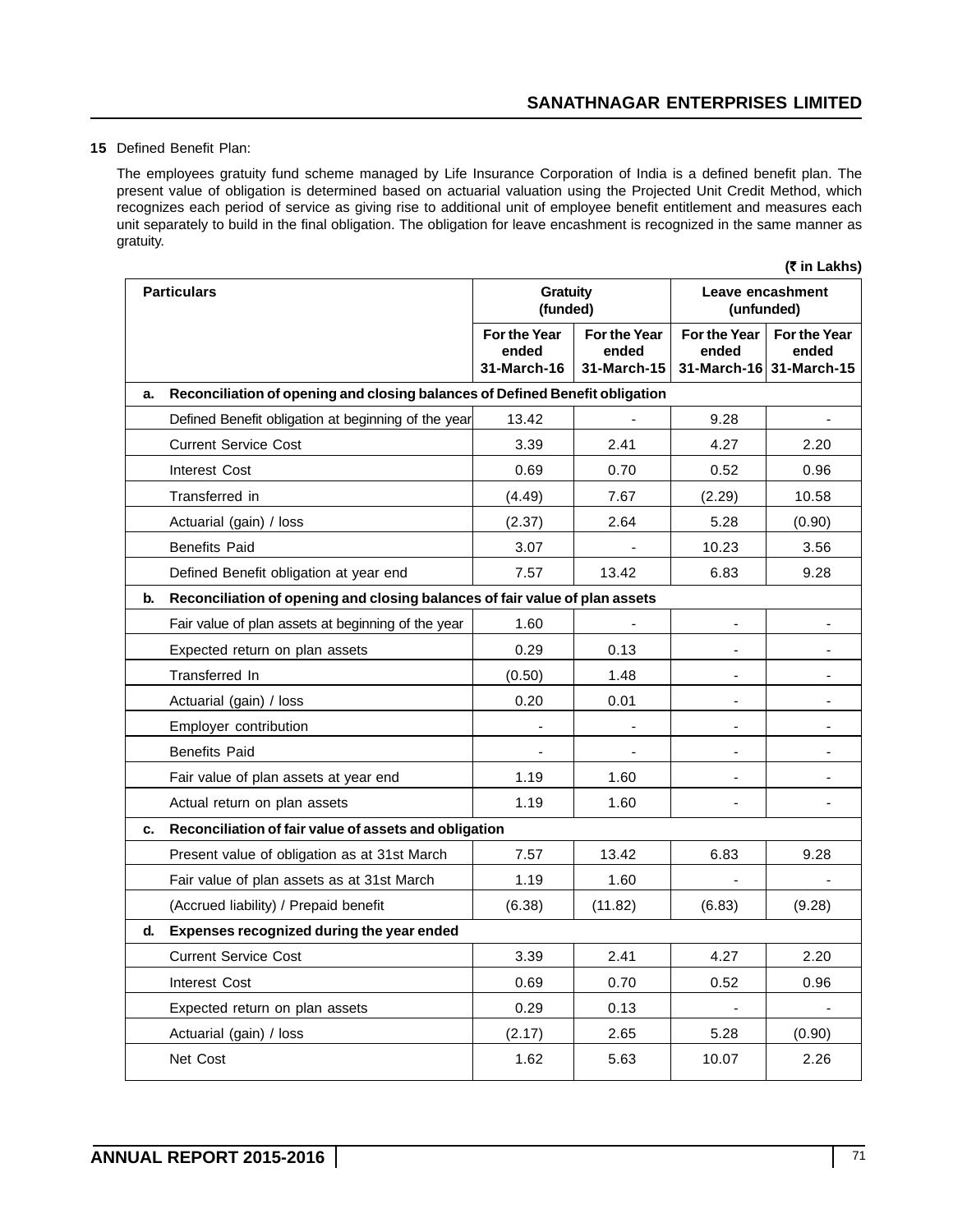### **SANATHNAGAR ENTERPRISES LIMITED**

| е. | Investment details                                    | % invested as<br>at 31-March-16 | % invested as<br>at 31-March-15 | % invested as<br>at 31-March-16 | % invested as<br>at 31-March-15 |
|----|-------------------------------------------------------|---------------------------------|---------------------------------|---------------------------------|---------------------------------|
|    | L.I.C. Group Gratuity (Cash Accumulation) Policy      | 100%                            | 100%                            | 0%                              | 0%                              |
|    |                                                       |                                 |                                 |                                 |                                 |
|    | Mortality Table (L.I.C.)                              | $\overline{\phantom{0}}$        |                                 | ٠                               |                                 |
|    |                                                       | Ultimate                        | Ultimate                        | Ultimate                        | Ultimate                        |
|    | Discount Rate (Per annum)                             | 7.9% p.a.                       | 7.8% p.a.                       | 7.9% p.a.                       | 7.8% p.a.                       |
|    | Expected rate of return on plan assets<br>(per annum) | 7.9% p.a.                       | 8% p.a.                         | 0%                              | 0%                              |
|    | Rate of escalation in salary (per annum)              | 5% p.a.                         | 5% p.a.                         | 5% p.a.                         | 5% p.a.                         |

The estimates of rate of escalation in salary considered in actuarial valuation of Gratuity, take into account inflation, seniority, promotion and other relevant factors including supply and demand in the employment market. The above information is certified by the actuary.

- **16** (a) Previous year's figures have been regrouped / rearranged wherever necessary to conform to the current year's presentation.
	- (b) Figures in brackets are related to previous year.

#### **As per our attached Report of even date**

**For Shanker and Kapani Chartered Accountants Firm Registration No. : 117761W Jayesh B. Kapani Partner Place : Mumbai Date : 13-May-2016 For and on behalf of the Board Purnima Pavle Director DIN: 06705133 Babusingh Rajguru Director DIN: 02696937 Vishal Ghadigaonkar Chief Financial Officer Sharatkumar Shetty Company Secretary ACS : A 31888**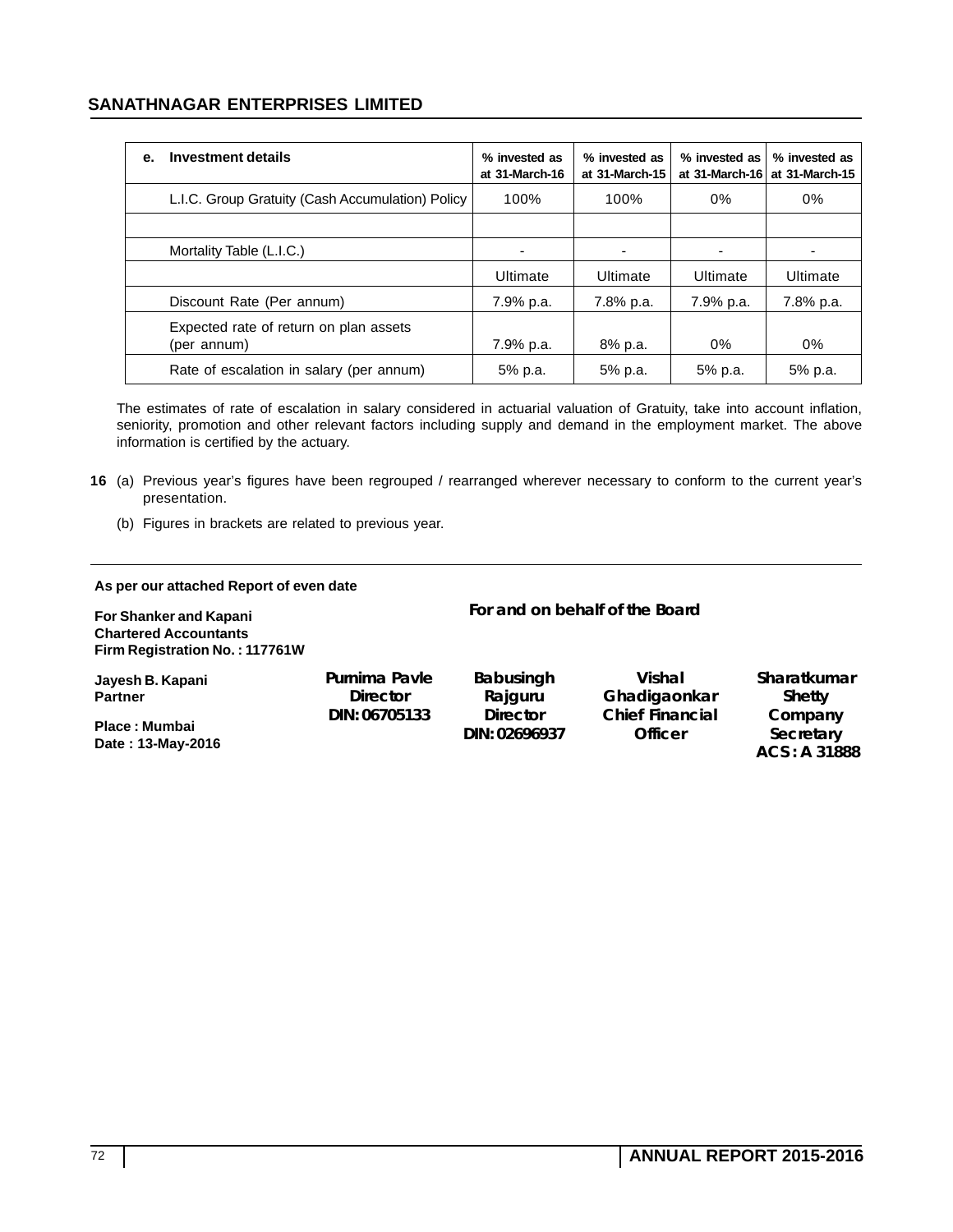## **SANATHNAGAR ENTERPRISES LIMITED**

**Regd Office : 412, Floor- 4, 17G Vardhaman Chamber, Cawasji Patel Road, Horniman Circle, Fort, Mumbai-400001 CIN: L99999MH1947PLC252768 E-Mail : investors.sel@lodhagroup.com Website : www.sanathnagar.in Phone No.: +9122-23024400 Fax No.: +9122-23024550**

## **Proxy Form**

[Pursuant to section 105(6) of the Companies Act, 2013 and rule 19(3) of the Companies (Management and Administration) Rules, 2014]

|    | hereby appoint |                                                                                                                                                                                                                                |  |  |
|----|----------------|--------------------------------------------------------------------------------------------------------------------------------------------------------------------------------------------------------------------------------|--|--|
| 1. |                |                                                                                                                                                                                                                                |  |  |
|    |                |                                                                                                                                                                                                                                |  |  |
|    |                | Contract of the Signature Contract of the Signature Contract of the Signature Contract of the Signature Contract of the Signature Contract of the Signature Contract of the Signature Contract of the Signature Contract of th |  |  |
| 2. |                |                                                                                                                                                                                                                                |  |  |
|    |                |                                                                                                                                                                                                                                |  |  |
|    |                |                                                                                                                                                                                                                                |  |  |
| 3. |                |                                                                                                                                                                                                                                |  |  |
|    |                |                                                                                                                                                                                                                                |  |  |
|    |                | entitive and the state of the state of the state of the state of the state of the state of the state of the state of the state of the state of the state of the state of the state of the state of the state of the state of t |  |  |

as my/our proxy to attend and vote (on a poll) for me/us and on my/our behalf at the 69th Annual General Meeting of the Company, to be held on Thursday, 29<sup>th</sup> September, 2016 at 04.30 P.M. at Lodha Excelus, 6<sup>th</sup> floor, Apollo Mills Compound, **N M Joshi Marg, Mahalaxmi, Mumbai 400 011** and at any adjournment thereof in respect of such resolutions as are indicated below: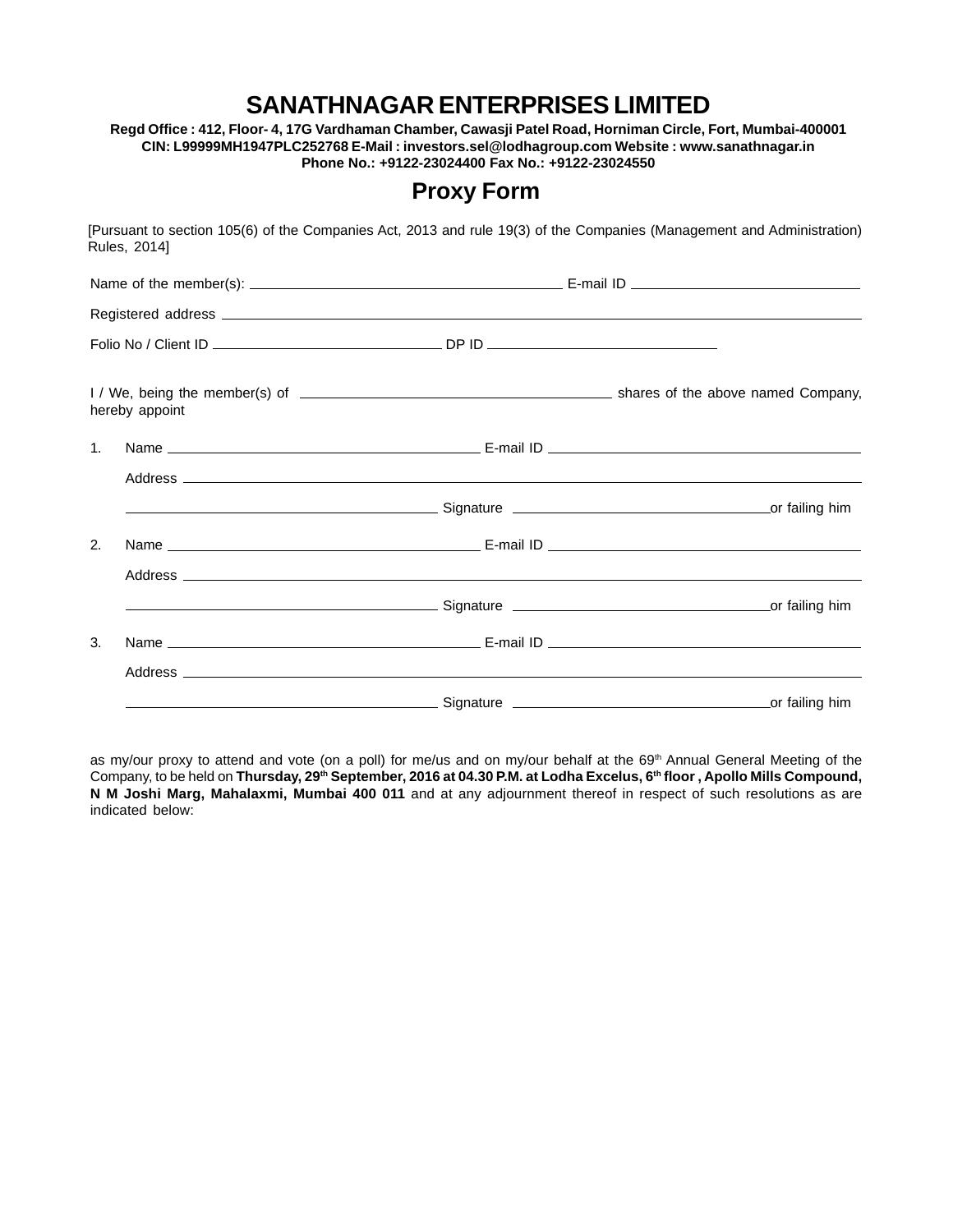### **SANATHNAGAR ENTERPRISES LIMITED**

| <b>Resolution</b><br>no | <b>Particulars</b>                                                                                                                                                                                | For | <b>Against</b> |
|-------------------------|---------------------------------------------------------------------------------------------------------------------------------------------------------------------------------------------------|-----|----------------|
| 1.                      | To consider and adopt the Audited Financial Statements of the Company for the<br>financial year ended March 31, 2016 and the Reports of the Board of Directors' and<br>Auditors' thereon.         |     |                |
| 2.                      | To appoint a Director in place of Ms. Purnima Pavle (DIN: 06705133), who retires by<br>rotation at this Annual General Meeting and being eligible, offers herself for re-<br>appointment.         |     |                |
| 3.                      | To appoint M/s MZSK & Associates Chartered Accountants as Statutory Auditors of<br>the Company to fill the casual vacancy caused by resignation of M/s Shanker &<br>Kapani, Chartered Accountants |     |                |
| 4.                      | To appoint M/s MZSK & Associates Chartered Accountants as Statutory Auditors of<br>the Company for a period of five years                                                                         |     |                |
| 5.                      | To appoint Mr. Umashankar Hegde (DIN: 06797098) as Independent Director of the<br>Company.                                                                                                        |     |                |
| 6.                      | To appoint Mr. Bhushan Shah (DIN: 07484485) as Independent Director of the<br>Company.                                                                                                            |     |                |
| 7.                      | To appoint Mr. Maninder Chhabra as Manager of the Company                                                                                                                                         |     |                |

Signed this day of 2016

Signature of shareholder(s) :

Signature of Proxy holder(s) :

**Notes:**

- **1. This form of proxy in order to be effective should be duly completed, signed and deposited at the Registered Office of the Company, not less than 48 hours before the commencement of the Meeting.**
- **2. For the resolutions, Explanatory Statement and Notes, please refer to the Notice of the Sixty Ninth Annual General Meeting.**
- **3. Kindly affix Re. 1 revenue stamp on the proxy form before depositing at the registered office.**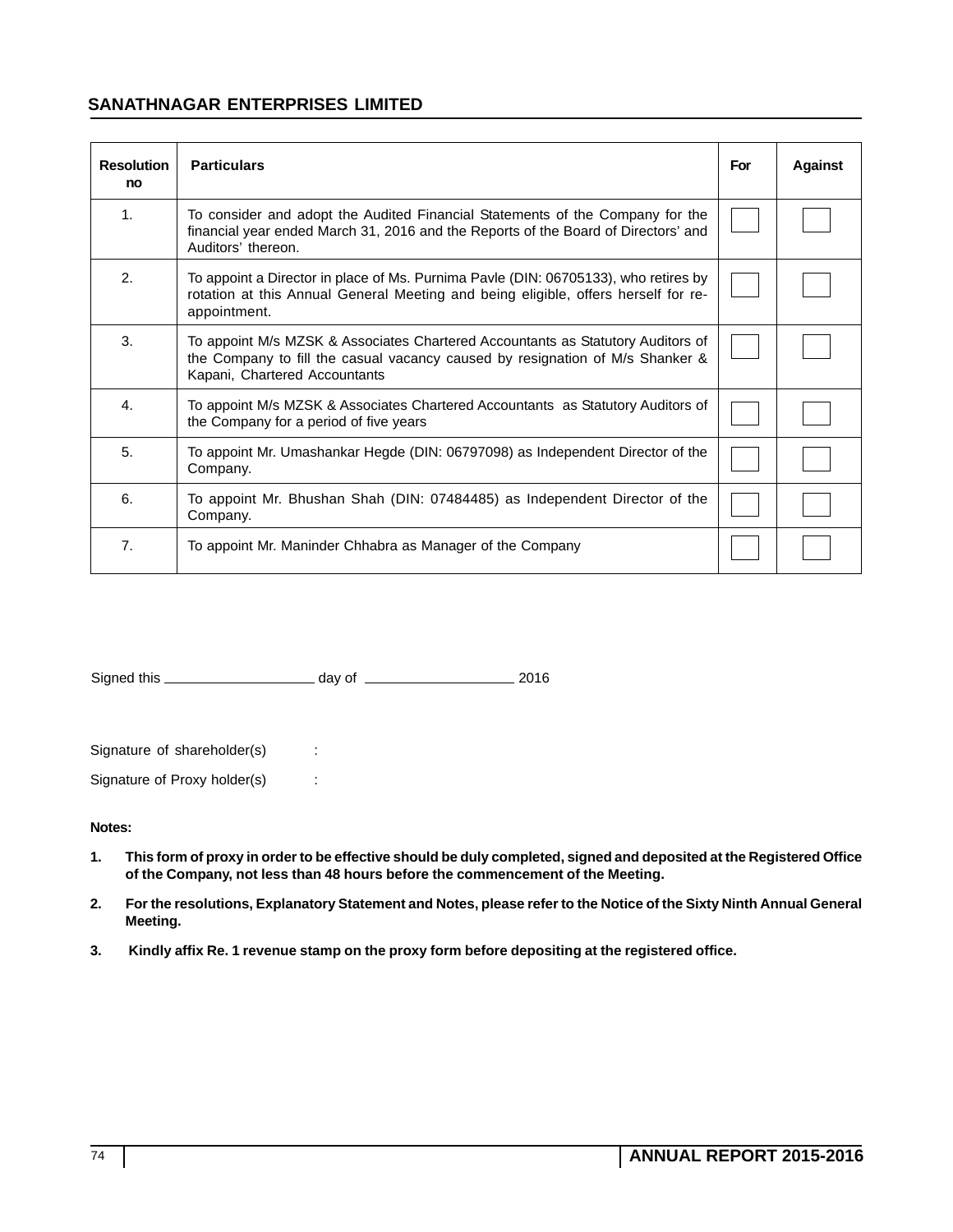|    | SANATHNAGAR ENTERPRISES LIMITED<br>Regd Office: 412, Floor- 4, 17G Vardhaman Chamber, Cawasji Patel Road, Horniman Circle, Fort, Mumbai-400001<br>CIN: L99999MH1947PLC252768 E-Mail: investors.sel@lodhagroup.com Website: www.sanathnagar.in<br>Phone No.: +9122-23024400 Fax No.: +9122-23024550 |  |  |  |  |  |
|----|----------------------------------------------------------------------------------------------------------------------------------------------------------------------------------------------------------------------------------------------------------------------------------------------------|--|--|--|--|--|
|    | <b>Attendance Slip</b>                                                                                                                                                                                                                                                                             |  |  |  |  |  |
|    |                                                                                                                                                                                                                                                                                                    |  |  |  |  |  |
|    |                                                                                                                                                                                                                                                                                                    |  |  |  |  |  |
|    | I hereby record my presence at the 69 <sup>th</sup> ANNUAL GENERAL MEETING of the Company held on Thursday, 29 <sup>th</sup> September,<br>2016 at 04.30 P.M. at Lodha Excelus, 6th floor, Apollo Mills Compound, N M Joshi Marg, Mahalaxmi, Mumbai 400 011.                                       |  |  |  |  |  |
|    |                                                                                                                                                                                                                                                                                                    |  |  |  |  |  |
|    |                                                                                                                                                                                                                                                                                                    |  |  |  |  |  |
| 1. | Only Member/Proxy holder can attend the Meeting.                                                                                                                                                                                                                                                   |  |  |  |  |  |

2. Member/Proxy holder should bring his/her copy of the Annual Report for reference at the Meeting.